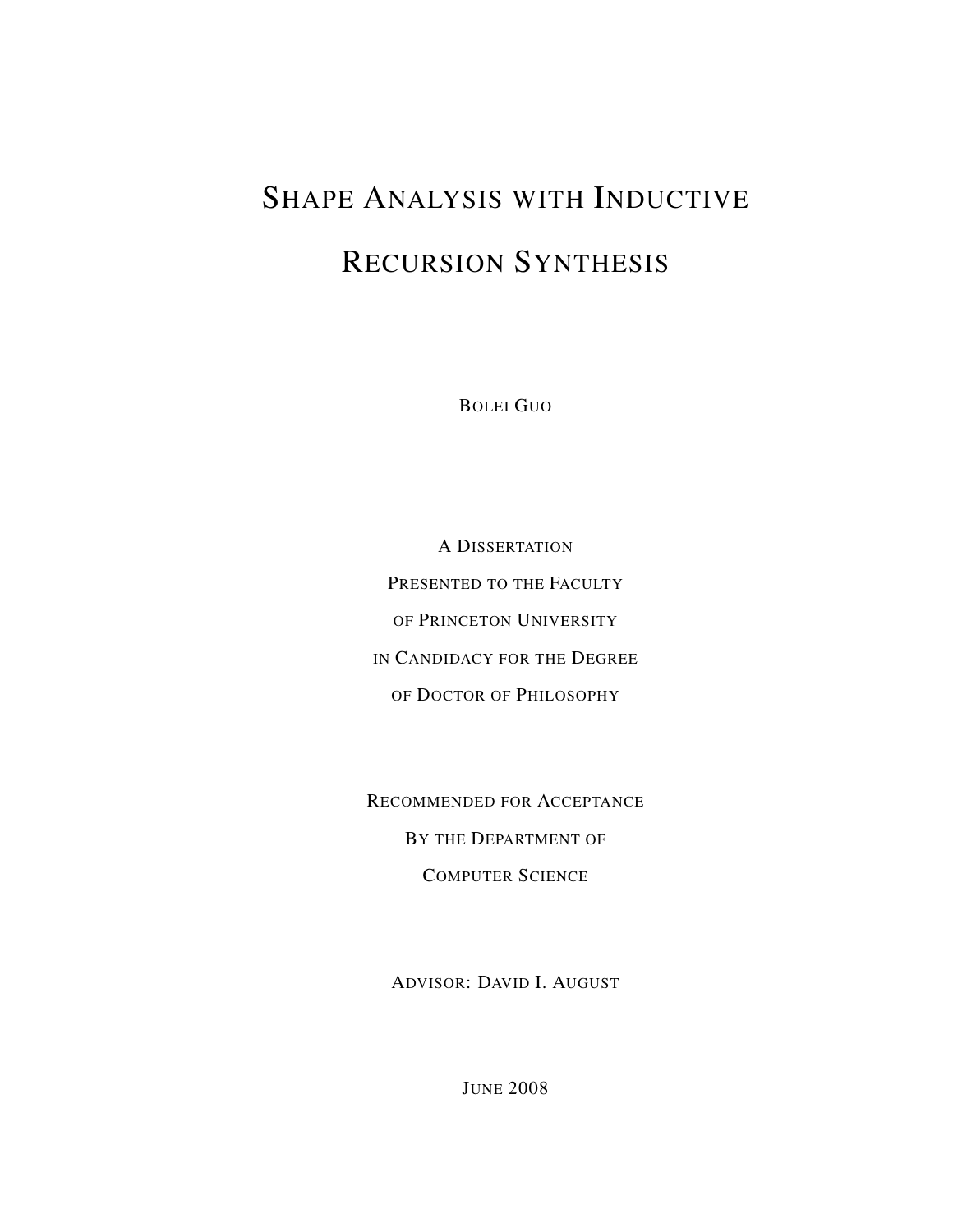c Copyright by Bolei Guo, 2008. All rights reserved.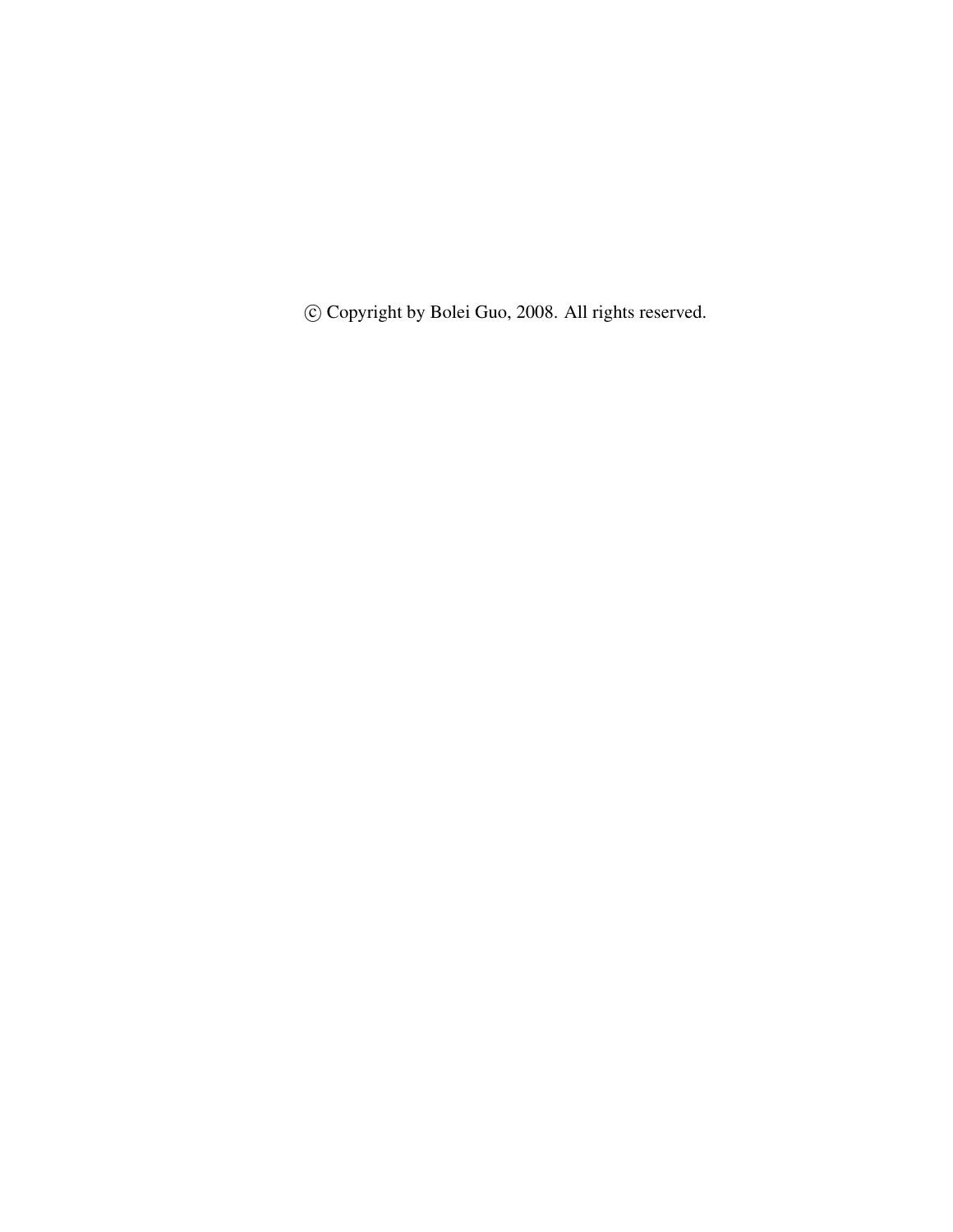### Abstract

For program optimization and verification purposes, shape analysis can be used to statically determine structural properties of the runtime heap. One promising formalism for describing heap is separation logic, with recursively defined predicates that allow for concise yet precise summarization of linked data structures. A major challenge in this approach is the derivation of the predicates directly from the program being analyzed. As a result, current uses of separation logic rely heavily on predefined predicates, limiting the class of programs analyzable to those that manipulate only predefined data types. This thesis addresses this problem by proposing a general algorithm based on *inductive program synthesis* that automatically infers recursive predicates in a canonical form. This technique yields a separation logic based shape analysis that can be effective on a much wider range of programs.

A key strength of separation logic is that it facilitates, via explicit expression of structural separation, local reasoning about heap where the effects of altering one part of a data structure are analyzed in isolation from the rest. The interaction between local reasoning and the global invariants given by recursive predicates is a difficult area, especially in the presence of complex internal sharing in the data structures. Existing approaches, using logic rules specifically designed for the list predicate to unfold and fold linked lists, again require a priori knowledge about the data structures and do not easily generalize to more complex data structures. We introduce a notion of "truncation points" in a recursive predicate, which gives rise to generic algorithms for unfolding and folding arbitrary data structures.

We present a fully implemented interprocedural analysis algorithm that handles recursive procedures. A combination of pointer analysis and program slicing is used to deal with the scalability issue typically faced by shape analyses.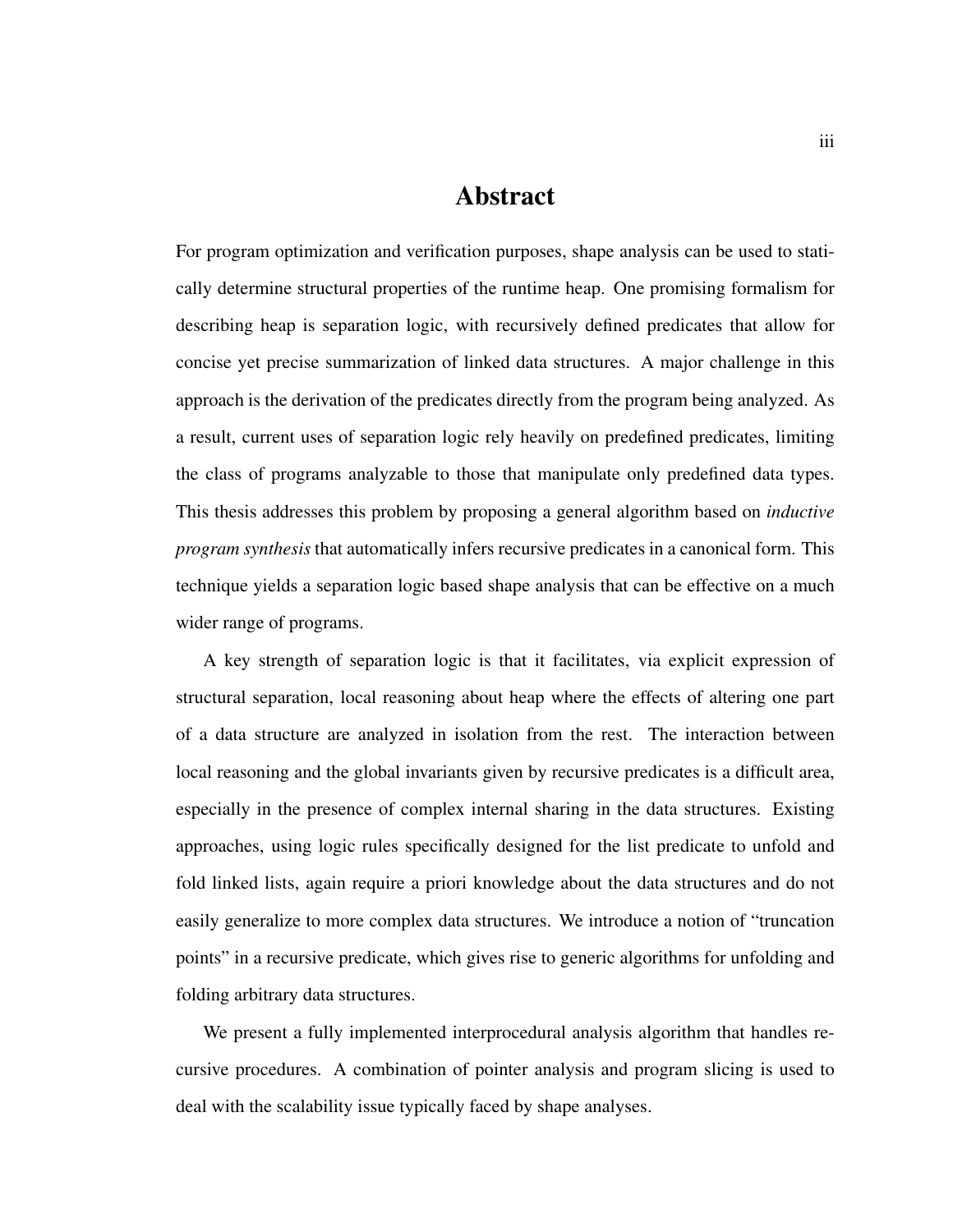Finally, we present a data dependence test for recursive data structures that takes advantage of the results of our shape analysis.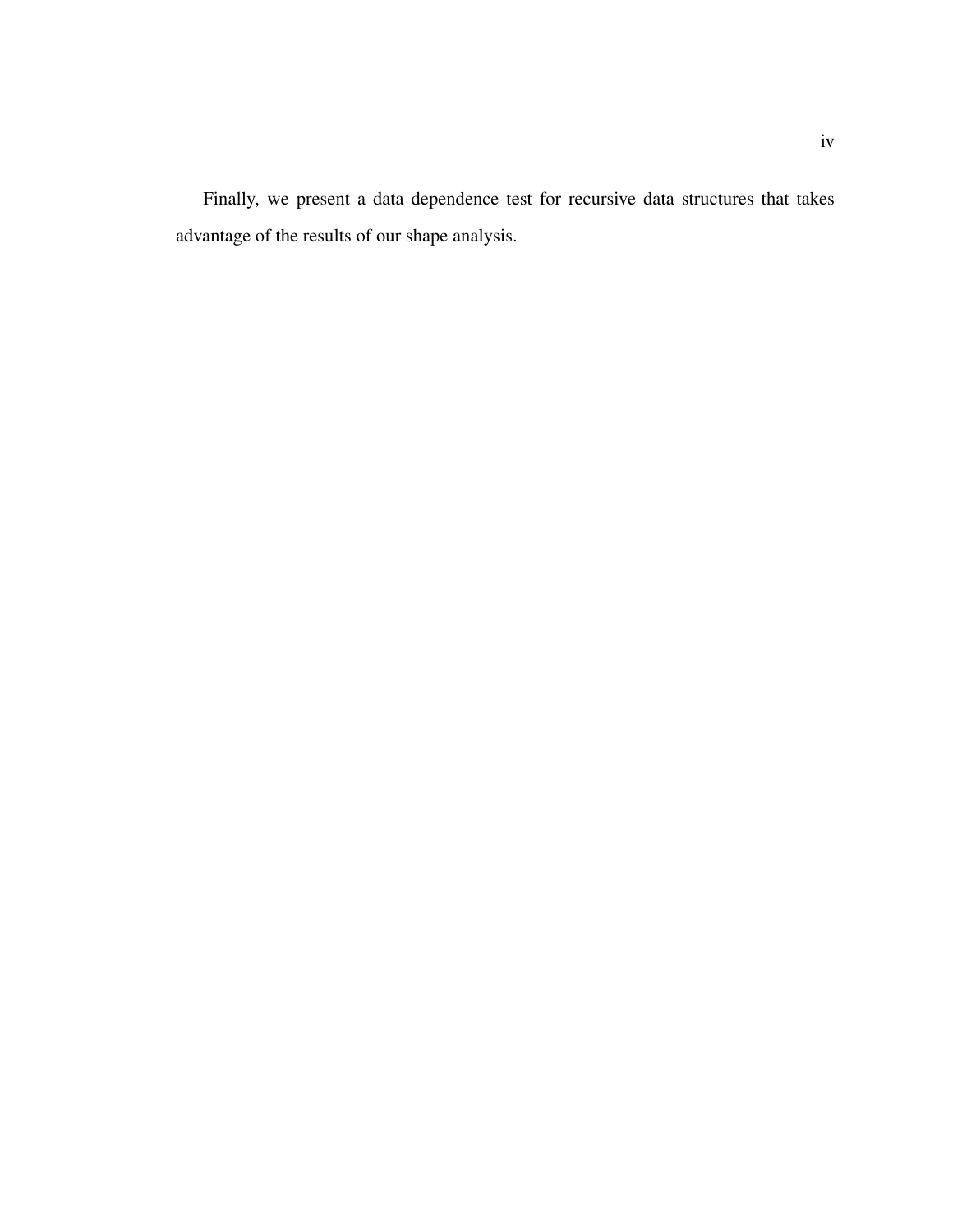### Acknowledgments

This thesis is a direct result of the vision of my advisor David I. August. He has always pushed for more functional and scalable memory analyses on low-level code. I thank him for believing in me and for his support and guidance throughout my years in graduate school.

This work was also made possible with the help of the entire Liberty Research Group. Spyridon Triantafyllis, Matthew J. Bridges, Guilherme Ottoni, Easwaran Raman and others are responsible for building the Velocity compiler, the framework that allows me to implement and experiment with my ideas. The insights and suggestions of many members of the group have improved my research. They have also given me tremendous help during paper deadlines.

I thank my committee members, Andrew Appel, Michael Hind, Brian Kernighan and David Walker, for providing valuable feedback on how to improve this thesis. I am also grateful to Limin Jia and Frances Perry for many interesting discussions that help to deepen my understanding of separation logic and shape analysis.

This research was generously supported by the Intel Foundation Ph.D. Fellowship and NSF. I would also like to thank Intel for offering me a valuable summer internship with their Programming Systems Lab. I had a great time working with Youfeng Wu, Cheng Wang and Bixia Zheng among others.

Finally, special thanks go to my parents, Duozhi Lei and Jiajie Guo, for their sacrifices, unconditional love and support. I always came back reinvigorated from those weekend trips to home. I could not have done it without them.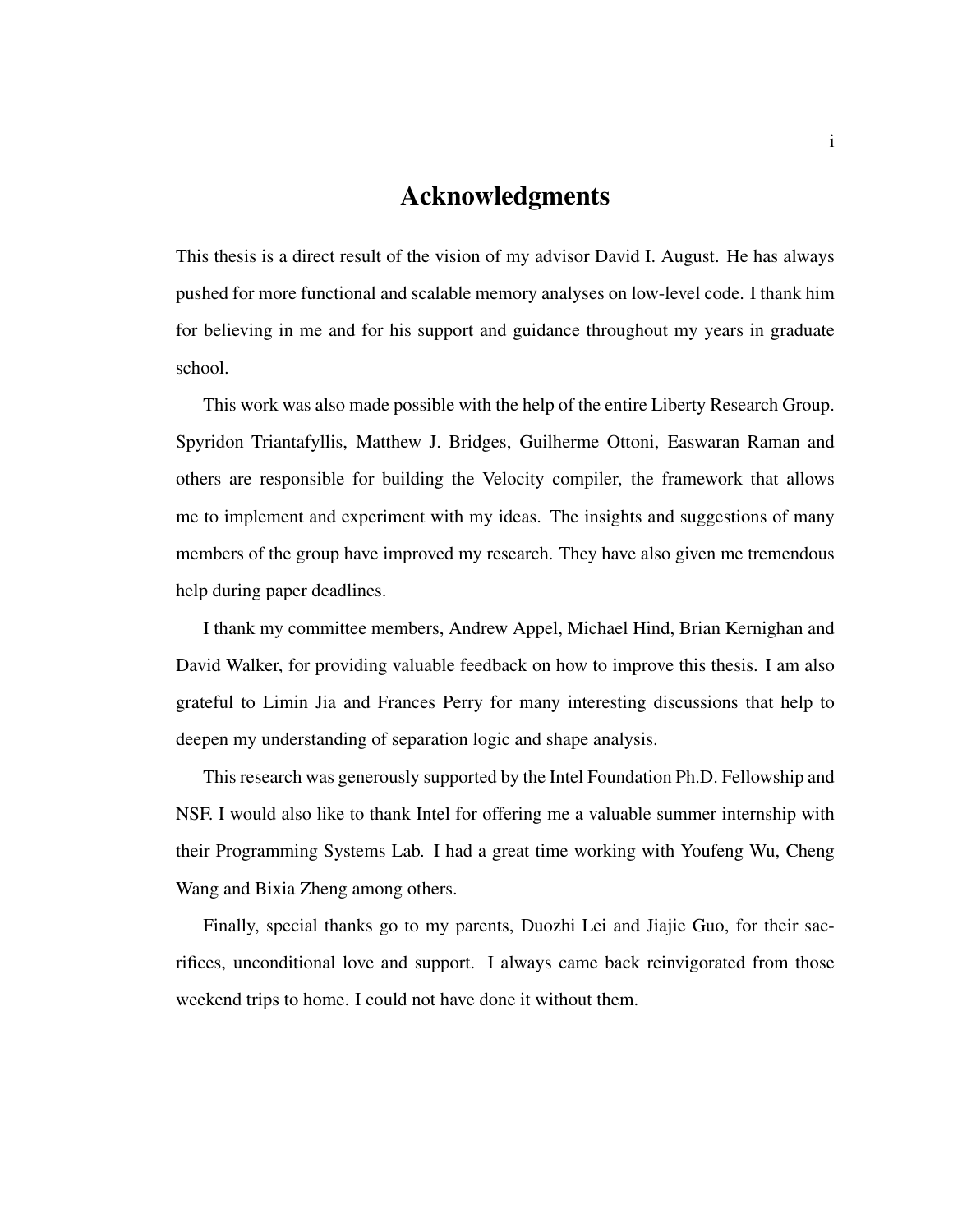## **Contents**

| $\mathbf 1$    |     | <b>Introduction</b>                                                      | $\mathbf{1}$ |
|----------------|-----|--------------------------------------------------------------------------|--------------|
|                | 1.1 |                                                                          |              |
|                |     | 1.1.1                                                                    |              |
|                |     | 1.1.2                                                                    |              |
|                | 1.2 |                                                                          |              |
| $\overline{2}$ |     | <b>Abstract Semantics</b>                                                | 11           |
|                | 2.1 |                                                                          | 11           |
|                | 2.2 |                                                                          | 16           |
| $\mathbf{3}$   |     | <b>Inferring Recursive Predicates</b>                                    | 23           |
|                | 3.1 |                                                                          |              |
|                |     | Translating Heap Formulae into Terms<br>3.1.1                            | 24           |
|                |     | 3.1.2                                                                    | 26           |
|                | 3.2 | What inductive recursion synthesis can and cannot do $\dots \dots \dots$ | 34           |
| 4              |     | <b>Truncation Points and Location Reasoning</b>                          | 36           |
|                | 4.1 |                                                                          | 36           |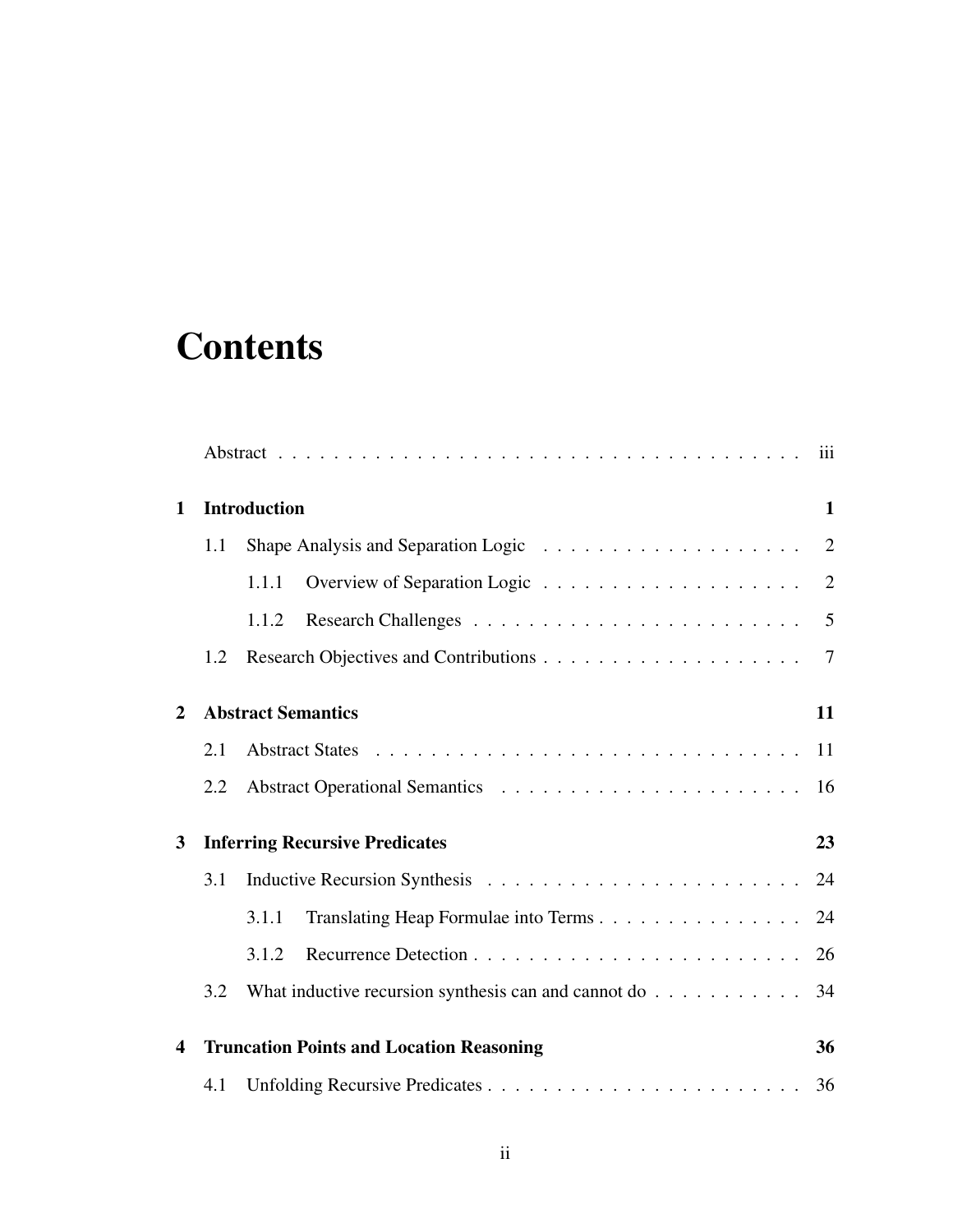### CONTENTS iii

|   | 4.2 |                                                                |    |  |  |
|---|-----|----------------------------------------------------------------|----|--|--|
|   | 4.3 |                                                                | 45 |  |  |
| 5 |     | <b>Interprocedural Analysis</b>                                | 51 |  |  |
|   | 5.1 |                                                                | 51 |  |  |
|   | 5.2 |                                                                |    |  |  |
|   |     | 5.2.1                                                          |    |  |  |
|   |     | 5.2.2                                                          | 62 |  |  |
| 6 |     | Implementation                                                 | 66 |  |  |
|   | 6.1 |                                                                | 66 |  |  |
|   |     | 6.1.1                                                          | 67 |  |  |
|   |     | 6.1.2                                                          |    |  |  |
|   | 6.2 |                                                                | 68 |  |  |
| 7 |     | <b>Bridging Optimizations and Shape Analysis</b>               | 71 |  |  |
|   | 7.1 |                                                                |    |  |  |
|   | 7.2 | Determining if the navigator advances along an acyclic path 75 |    |  |  |
|   | 7.3 |                                                                |    |  |  |
|   | 7.4 | Disproving Other Loop-Carried Dependences                      | 81 |  |  |
| 8 |     | <b>Related Work</b>                                            | 87 |  |  |
| 9 |     | <b>Conclusion and Future Work</b>                              | 90 |  |  |
|   | 9.1 |                                                                | 90 |  |  |
|   | 9.2 |                                                                | 91 |  |  |
|   | 9.3 |                                                                | 93 |  |  |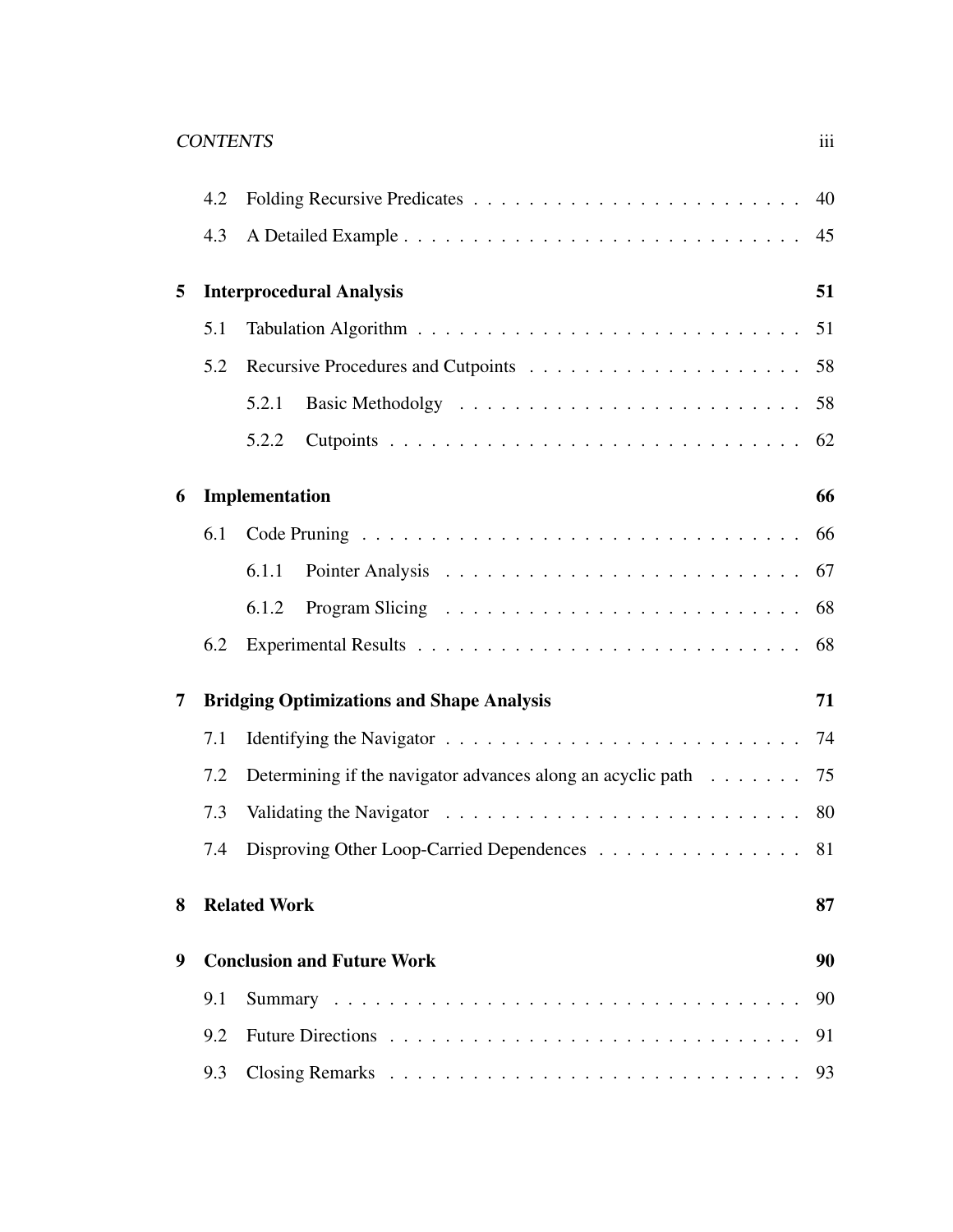### CONTENTS iv

## Bibliography 95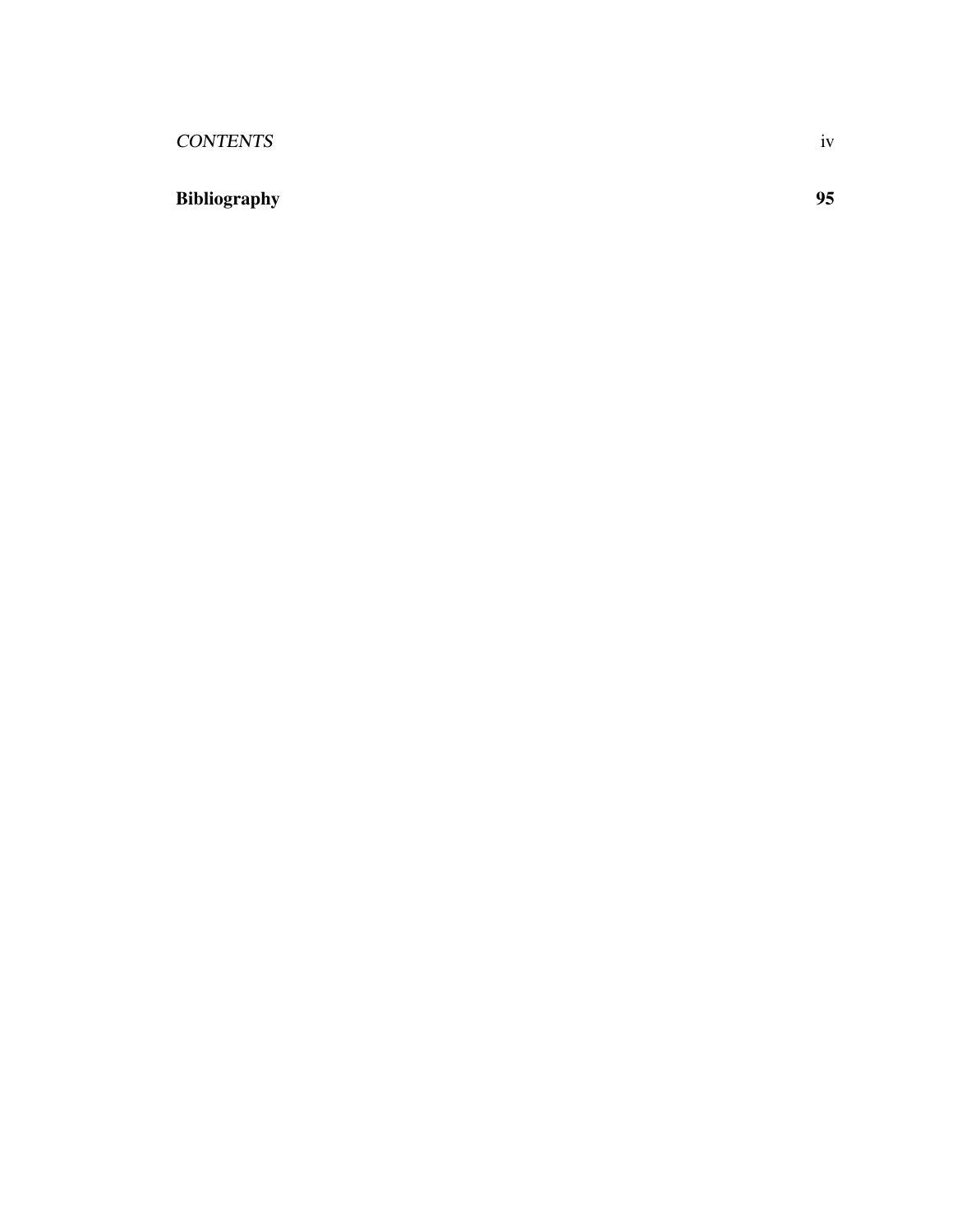# List of Figures

| 1.1 |                                                             |    |
|-----|-------------------------------------------------------------|----|
| 2.1 |                                                             |    |
| 2.2 |                                                             | 13 |
| 2.3 |                                                             | 20 |
| 2.4 |                                                             |    |
| 3.1 |                                                             |    |
| 3.2 |                                                             |    |
| 3.3 | Inductive Recursion Synthesis for the Loop in Figure 3.2 28 |    |
| 3.4 | Algorithm for Finding a Valid Segmentation                  | 30 |
| 3.5 | Algorithm for Checking the Validity of a Segmentation       | 33 |
| 4.1 |                                                             |    |
| 4.2 |                                                             | 40 |
| 4.3 |                                                             | 42 |
| 4.4 |                                                             | 43 |
| 4.5 |                                                             |    |
| 4.6 |                                                             |    |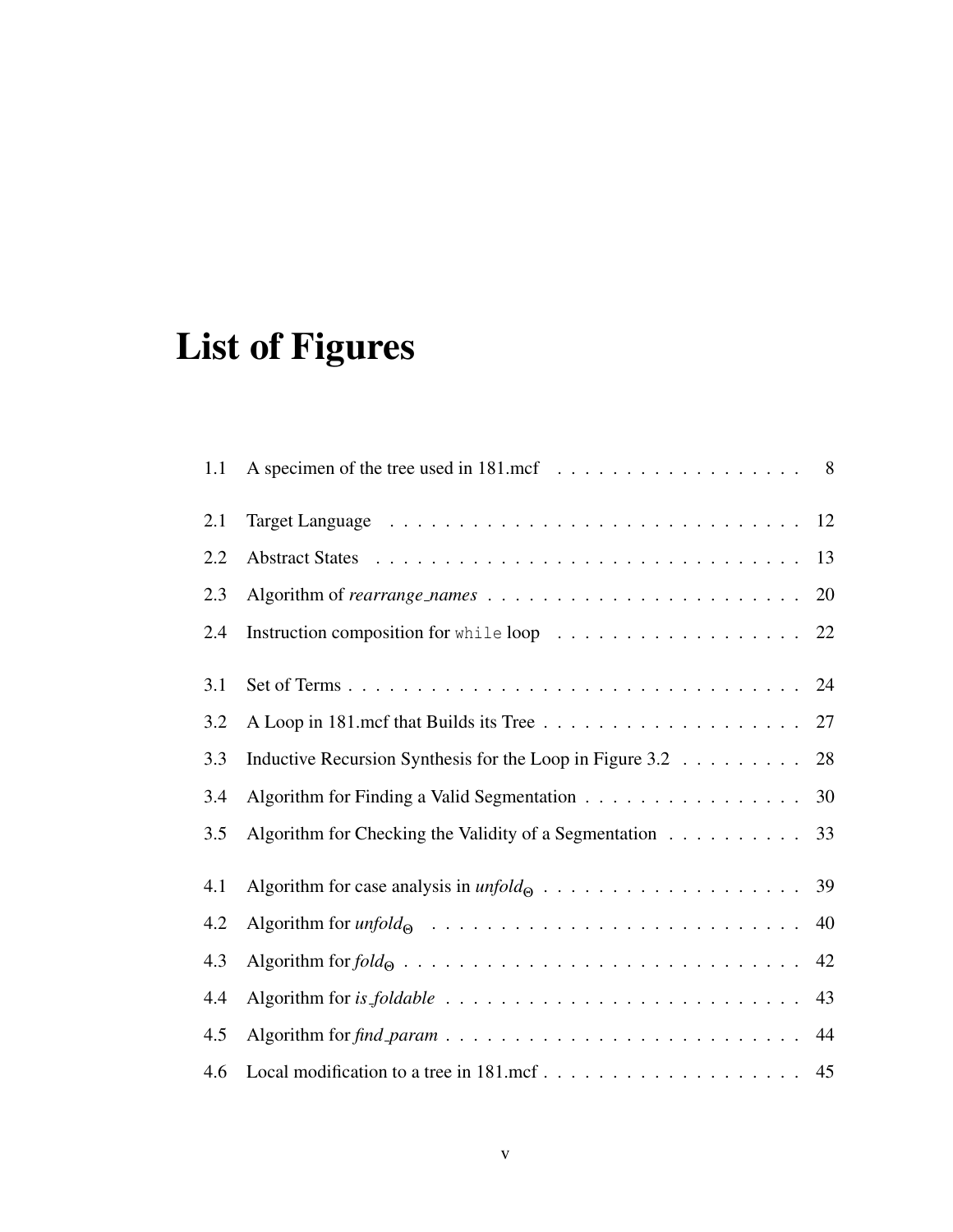| 5.1 |                                                                                                        |    |
|-----|--------------------------------------------------------------------------------------------------------|----|
| 5.2 | The Interprocedural Algorithm (Continued) $\ldots \ldots \ldots \ldots \ldots$                         | 53 |
| 5.3 | A Recursive Procedure that Builds a Linked List 59                                                     |    |
| 5.4 |                                                                                                        | 61 |
| 5.5 | A Recursive Procedure that Builds a Doubly Linked List 63                                              |    |
| 5.6 |                                                                                                        |    |
| 6.1 |                                                                                                        |    |
| 7.1 | A While Loop that Traverses a Linked List 72                                                           |    |
| 7.2 |                                                                                                        |    |
| 7.3 | Algorithm for Identifying the Navigator (based on [8]) $\ldots \ldots \ldots \ldots$ 75                |    |
| 7.4 | Algorithm for Determining if the Navigator Traverses an Acyclic Path 77                                |    |
| 7.5 | Algorithm for Inferring Sets of Pointer Fields that May Result in Cycles.                              | 78 |
| 7.6 | The Parameter Substitutation Graph for mcf_tree 79                                                     |    |
| 7.7 | A Loop that Traverses and Modifies a Tree in 181.mcf 81                                                |    |
| 7.8 | Algorithm for Detecting Loop-Carried Dependece 84                                                      |    |
| 7.9 | Algorithm for test pair $\dots \dots \dots \dots \dots \dots \dots \dots \dots \dots \dots \dots \ 85$ |    |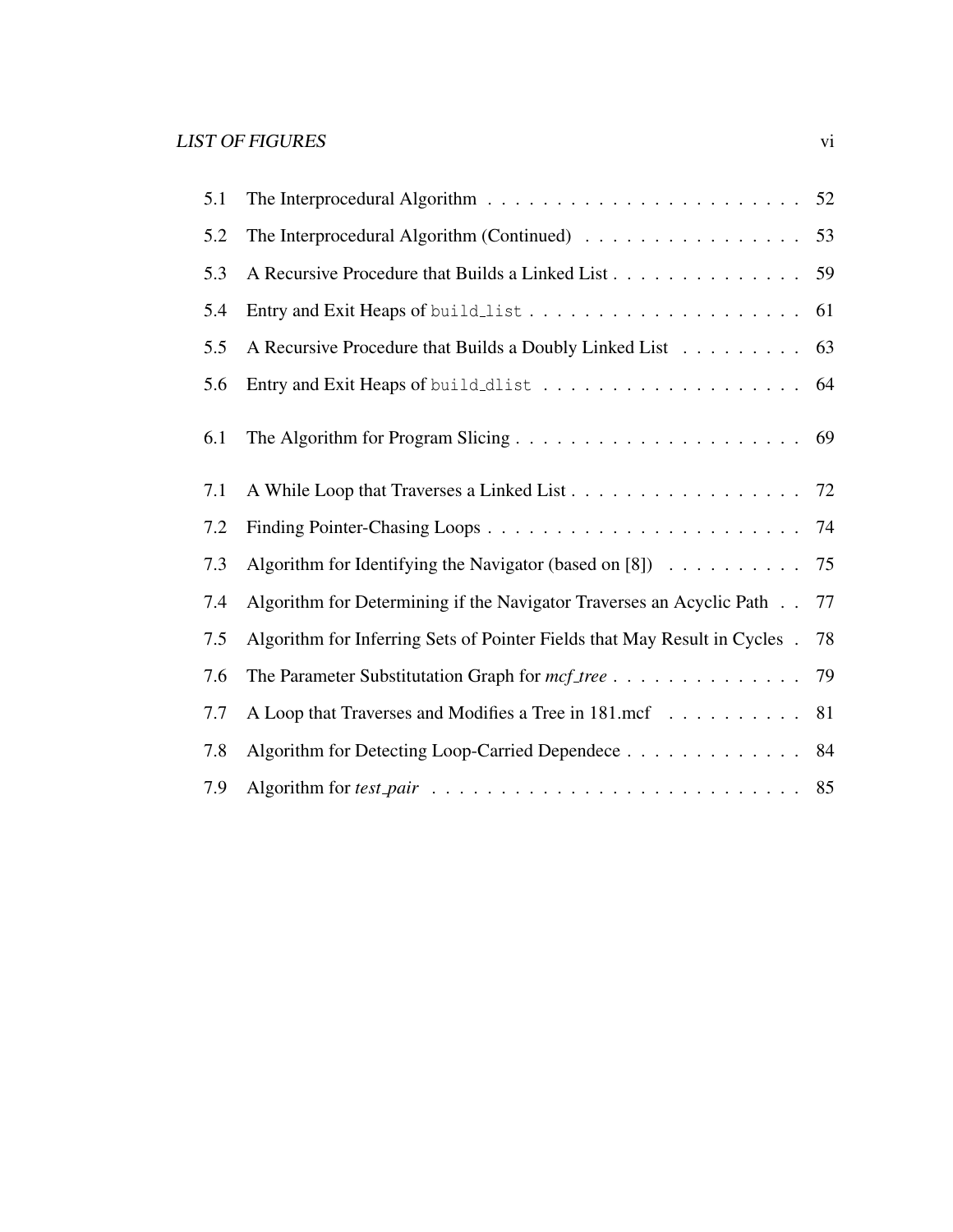## Chapter 1

## Introduction

Shape analysis is a type of memory analysis that discovers deep properties of the runtime heap. It offers a higher level of precision than do the traditional pointer/alias analyses and can enable aggressive code optimizations, program verification, and program understanding tools.

In the presence of dynamic memory allocation, the size of a heap-allocated data structure can not be bounded at compile time. To deliver on the high degree of precision, shape analysis thus requires a sophisticated heap abstraction mechanism that is detailed enough to entirely capture the heap layout and yet compact enough to scale to large programs. Such a mechanism should also make it easy to reason about local updates to data structures once they have been constructed.

Separation logic [23] is a heap formalism that uses logic formulas to describe the runtime heap. It provides recursively defined predicates to summarize the global invariants of linked data structures and has locality built into the logic to facilitate modular reasoning about the heap. Although powerful, the difficulty in using separation logic in shape analysis is the lack of a general way of achieving fixed-point convergence of the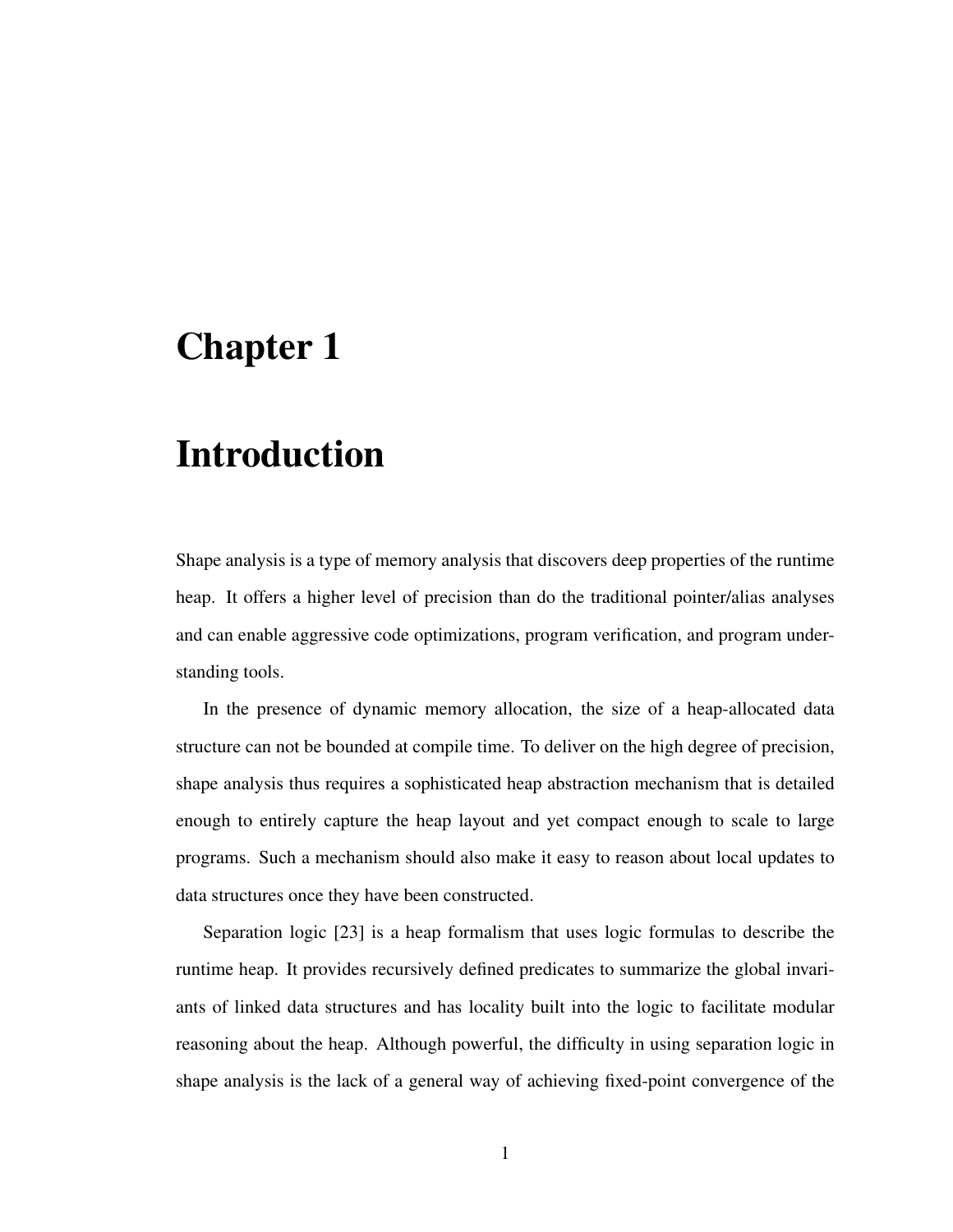#### CHAPTER 1. INTRODUCTION 2

analysis. Specifically, it is difficult to derive the recursive predicates that would serve as the converged abstract respresentation of infinitely many runtime heaps. Existing research on deriving such predicates only works for a limited set of predicates [7, 16, 14].

As a result, separation logic is mostly useful only for program verification, which relies on user-supplied program specifications, typically in the form of loop invariants and procedure pre and post conditions. In order to make separation logic applicable to fully automatic program analysis with no human intervention at all, we attack the problem of discovering recursive predicates by developing a novel approach to loop invariant inference that avoids restricting the analysis to predefined predicates. We also design a new type of predicates that accommodates local updates to data structures where the global recursive shape invariants are typically broken temporarily and reestablished later. The thesis of this dissertation is that the combination of the abovementioned two techniques makes it possible to use separation logic to build a precise and scalable shape analysis that is effective on a wide range of programs.

## 1.1 Shape Analysis and Separation Logic

### 1.1.1 Overview of Separation Logic

Separation logic [23] is designed for formal reasoning about low-level imperative programs that manipulate pointers. It extends the standard predicate calculus ( $\land \lor \neg \Rightarrow \forall \exists$ ) with four new types of assertions that describe the heap.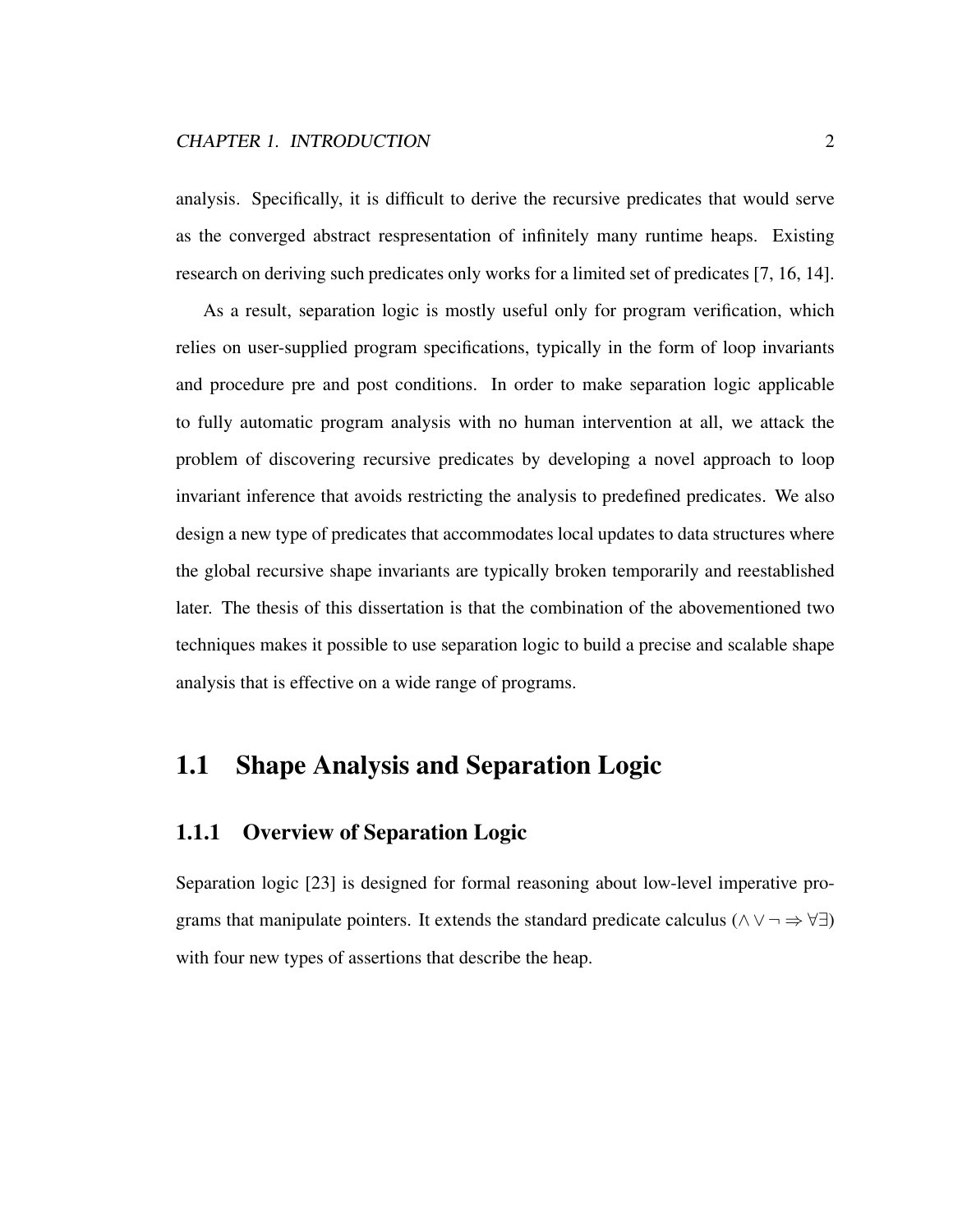empty heap empty heap  $exp_1 \rightarrow exp_2$ single-cell heap *assertion*<sup>1</sup> ∗ *assertion*<sup>2</sup> spatial conjuction *assertionl*−∗*asseriont*<sup>2</sup> spatial implication

emp represents an empty heap. A heap containing a single location *h* whose content is *v* is written as  $h \rightarrow v$ . The central feature of separation logic is the spatial conjuction operator ∗, which connects together two disjoint pieces of heap. *A*∗*B* is true in a heap if it can be partitioned into two disjoint pieces such that *A* holds over one and *B* holds over the other. This definition implies that if we have  $x \rightarrow -\ast y \rightarrow -$ , then it must be that  $x \neq y$ , that is, there is no possibility that *x* and *y* may alias. What is remarkable about this is that it eliminates the need to check the global state for aliasing conditions and to subsequently update the global state whenever the program writes to a single heap location. Thus if a memory store operation is performed on *x*, the analysis needs only to deal with the part of logic formula that directly references *x* knowing that the rest of the state will not be changed. The dependence on global state has been one of the main reasons that leads to high complexity of shape analysis, while spatial conjunction promotes modularity in the analysis allowing it to scale to program size. Finally, spatial implication *A*-\**B* says that the current heap is conjoined with another heap satisfying *A*, then the combined heap satisfies *B*. Spatial implication is useful for backward analysis where one is given the program state after the execution of a piece of code and needs to infer the prestate. Here, we use it in forward style reasoning for the purpose of describing a recursive data structure minus a portion where the global shape invariant might be temporarily broken (section 2.1).

Additionally, to model healp-allocated data structures whose size cannot be bounded statically, separation logic also includes inductively defined predicates. For example, an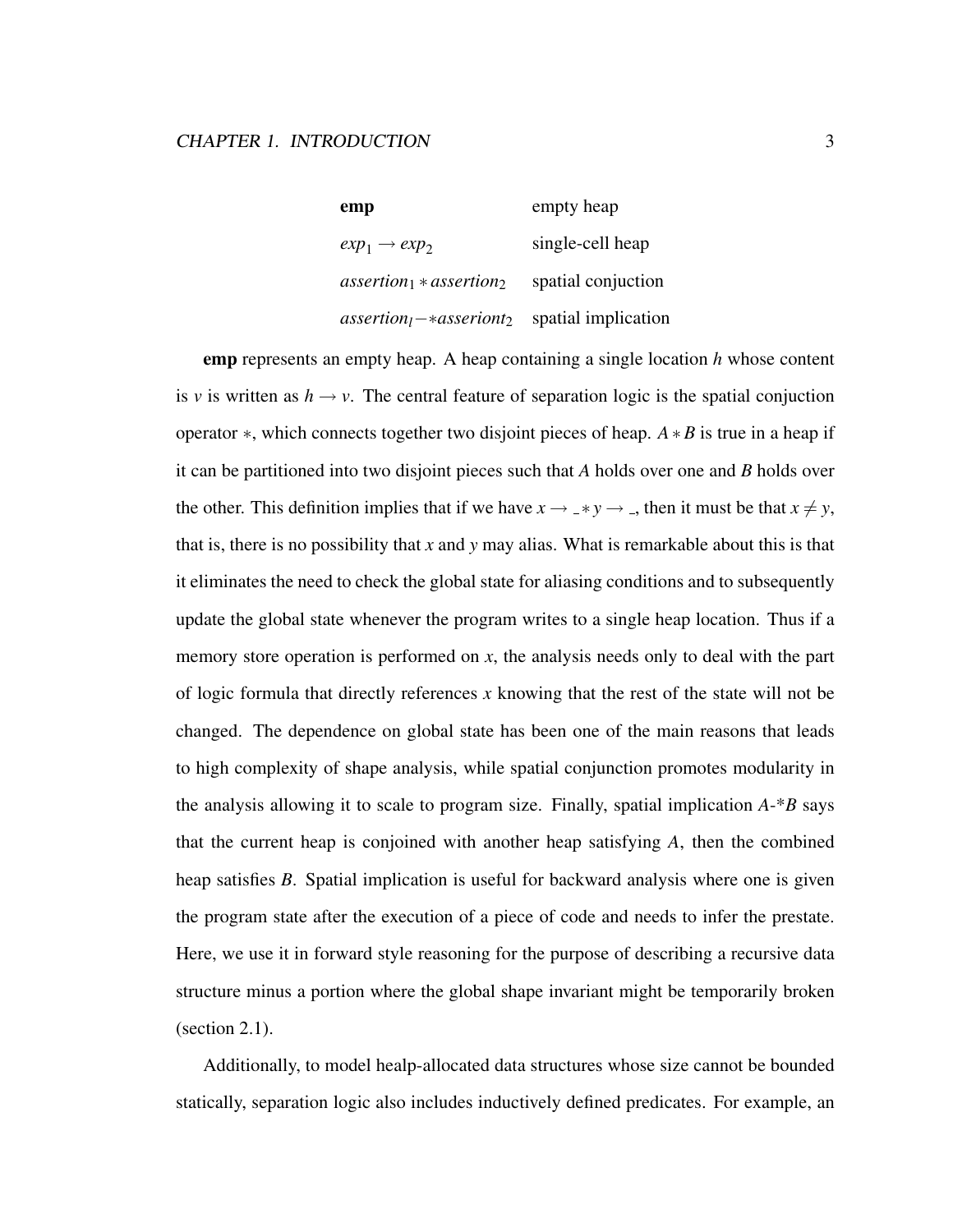acyclic linked list is captured by the recursive predicate  $list(x) \doteq (x = null \wedge \text{emp}) \vee (x \rightarrow$  $\alpha * list(\alpha)$ . It says that a list can either be an empty heap or a heap composed of a single cell and a list with the cell pointing to the head of that list. Compared to other approaches to providing finite heap representations, such as *summary node* [4] which groups concrete elements of a data structure into a finite number of abstract heap nodes, and *k-limiting* [12] which only distinguishes elements of a linked data structure up to depth *k*, recursive predicates are precise while being concise. They do not introduce approximation of the memory states, which leads to loss of information on the exact shapes of data structures.

For specification of program properties, separation logic also extends Hoare logic [11], which is a system of logic rules that specifies how the program state can be changed by the execution of code. It uses a form of judgement  $\{P\}C\{Q\}$ , named the Hoare Triple, where *P* and *Q* are logic assertions and *C* is a piece of code that can either be a single instruction or a composition of instructions. The Hoare Triple says that if the precondition *P* holds of the program state before the execution of *C* and if *C* terminates, then the postcondition *Q* will hold after the execution of *C*. In addition to the original inference rules for the basic constructs of low-level imperative language (assignment and conditional, etc), separation logic adds rules that deal with memory lookup, mutation, allocation and deallocation (all rules are described in detail in section 2.2). The important Frame rule is also introduced, which directly expresses the idea of local reasoning about heap.

$$
\frac{\{P\}C\{Q\}}{\{P * R\}C\{Q * R\}}
$$
 FRAME

*C* does not modify any free variable in *R*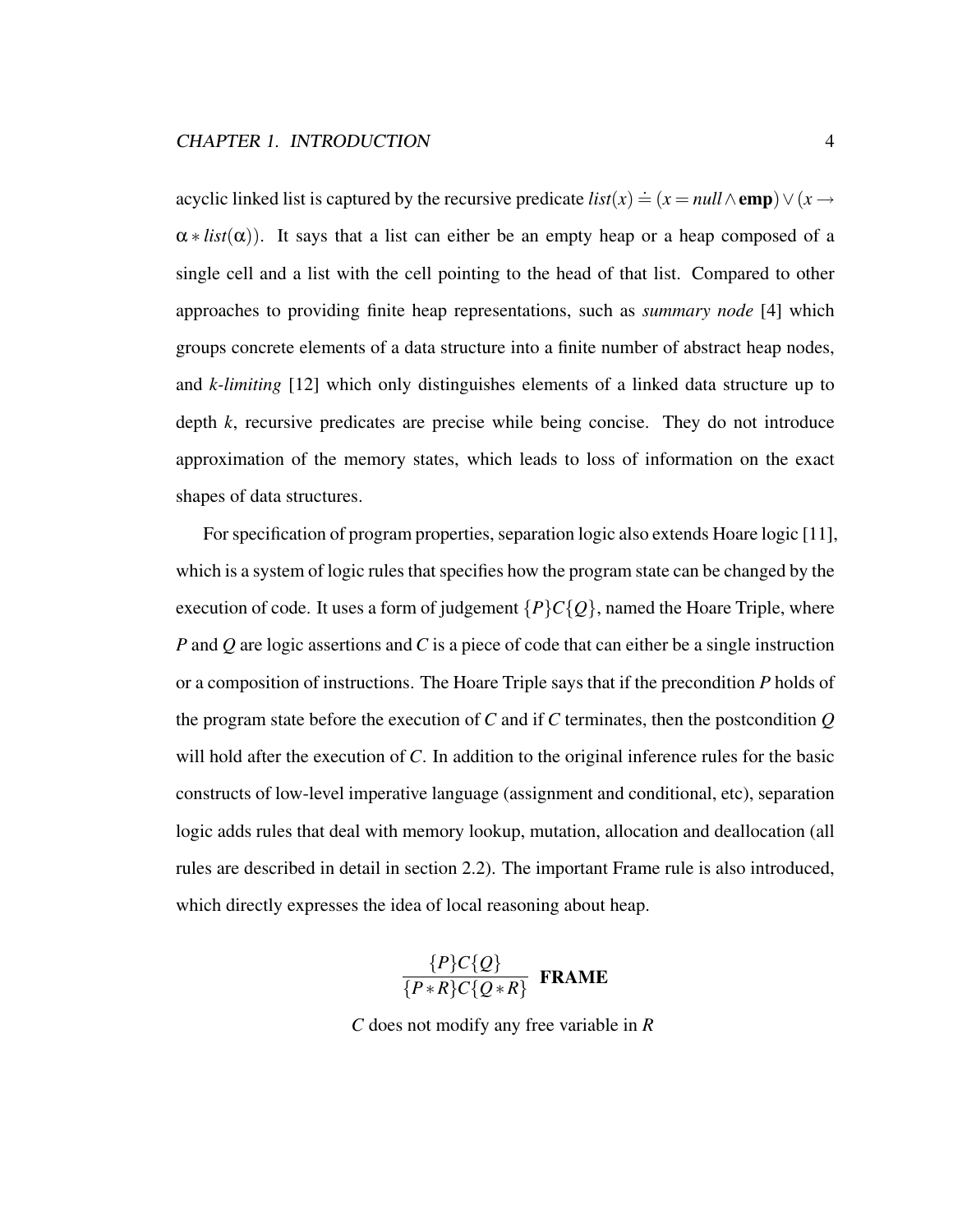The idea is that if the footprint of *C* is enclosed in the heap described by *P*, then the execution of *C* does not affect any heap that is disjoint from *P*. This proves to be very helpful in interprocedural analysis where *C* is a procedure and usin the Frame rule we can divide the precondition into the part that is relevant to *C*, namely *P*, and a *frame R*, transform *P* into *Q* according to the semantics of *C*, and combine it back with *R* to form the postcondition.

#### 1.1.2 Research Challenges

As an important step torward separation logic based program analysis, Berdine et al. propose a form of symbolic execution that interprets separation logic formulas as symbolic heaps and updates the precondition in-place to model the actual updates of the heap [1]. However, it can only handle loop- free programs because with loops here could be infinitely many symbolic heaps and the analysis will fail to converge. The key problem here is the lack of ways to infer recursive predicates, which are capable of representing infinitely many symbolic heaps accurately. Current uses of separation logic typically have a handful of predefined predicates hardwired into the logic engine and relies on user-supplied specifications that a predicate holds at a certain program point. In the case of linked lists, clever logic rules can be designed to recognize certain patterns in the logic formulas and to rewrite them to synthesize the list predicate. Two analyses of listprocessing programs have been proposed [7, 16], both containing a rule that says if *x* points to *y* and *y* points to *z* then there is a list segment between *x* and *z*. It is difficult to generalize this to arbitrary data structures. Lee et al. propose a grammar-based shape analysis [14] that automatically discovers grammars which can be translated to recursive predicates. However, their grammars can only have up to two parameters, thus limiting the class of data structures describable.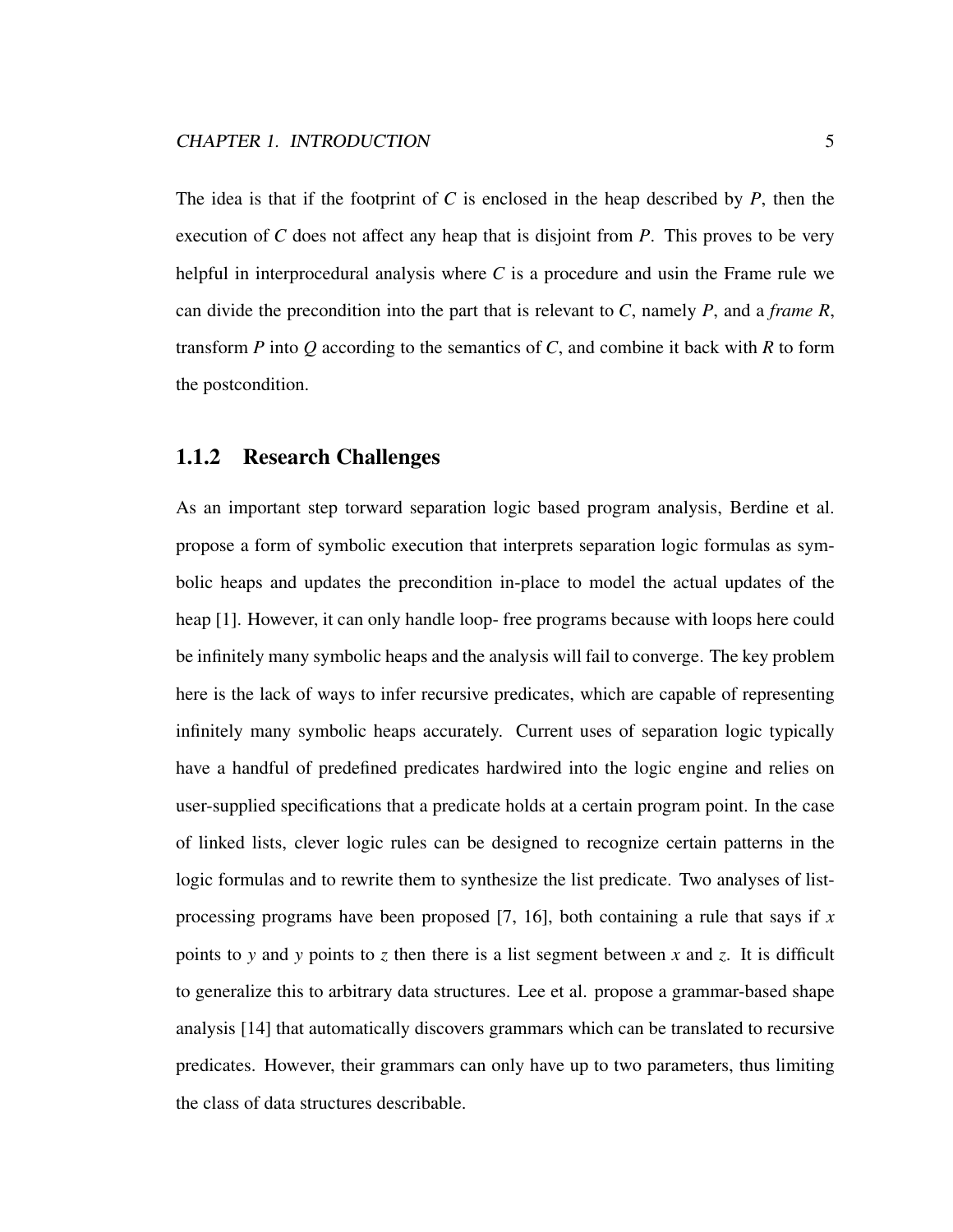We propose a shape analysis that performs *inductive recursion synthesis* to infer recursive predicates in a canonical form, effectively reverse-engineering the data types used in the program. This technique leverages an existing method in artificial intelligence called *inductive program synthesis*, originally developed for constructing recursive logic programs from sample input/output pairs [30, 27]. It allows the analysis to extract a loop invariant from a constant number of symbolically executed loop iterations. Soundness is guaranteed by verifying that the invariant derives itself over the loop body. If so, then it allows the analysis to converge over the loop and proceed, but unlike many widening operations used to reach fixed points, there is no approximation involved and hence no loss of precision. Otherwise, the analysis will halt and report failure.

Not only is it hard to discover recursive predicates from the program, it is also hard to handle them in symbolic execution once discovered. While recursive predicates express global properties that hold over entire data structures, most programs perform many local alterations (insertions, deletions, rotations, etc.) to the data structures and reestablish global properties afterwards. Ideally, the analysis should be able to zoom in on a small part of a data structure, reason about it ignoring the rest, and then zoom back out. The spatial conjunction operator is designed to facilitate this kind of local reasoning through explicit expression of structure separation and aliasing. However, for data structures with complex internal sharing, it is often difficult to isolate a substructure separate from the rest of the data structure. In [7, 16], logic rules tailored to the list predicate are designed to unfold a list in order to expose a list element and to fold it back. But again, this does not easily generalize to other data structures.

To enable smooth transitioning between local reasoning and global invariants, we introduce the notion of "truncation points" in a recursive predicate, which helps the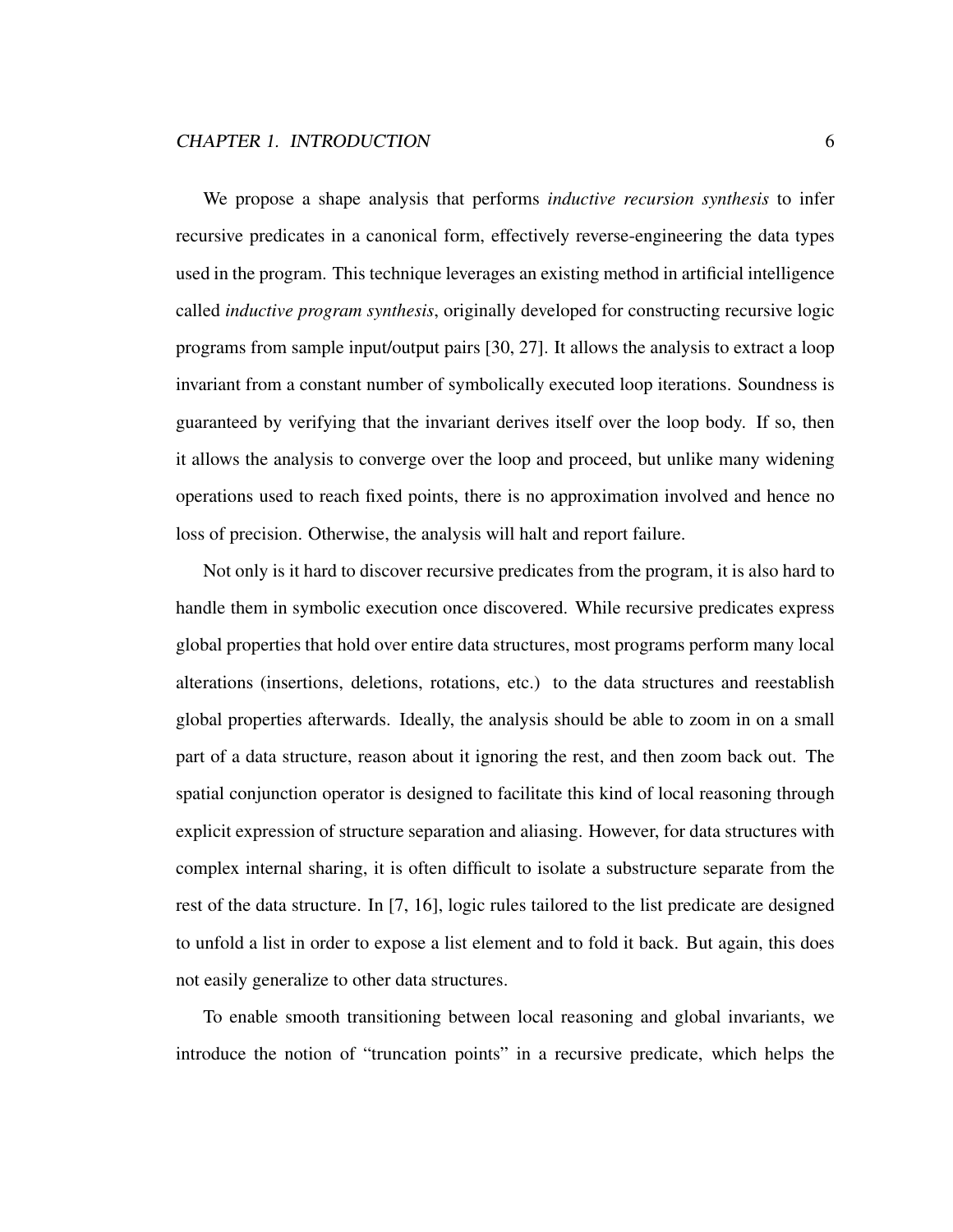analysis to cut parts from a data structure. Generic algorithms based on truncation points are then designed to unfold and fold arbitrary recursive data structures.

## 1.2 Research Objectives and Contributions

The goal of this research is to handle real applications like those from the SPEC benchmarks. Such programs present three challenges. First, their data structures are often complex and cannot be easily taken apart into independent pieces. We will use as a running example the benchmark 181.mcf from SPEC2000, which builds and manipulates a left-child right-sibling tree with two kinds of backward links – a parent link and a left-sibling link. As shown in Figure 1.1, there is a great degree of internal sharing which makes both inferring its shape and reasoning about its shape challenging. We demonstrate that our analysis discovers the precise shape invariant of the *mcf tree* and maintains this invariant through local updates to the tree. Second, many applications perform their own memory management by preallocating a large array and taking chunks from it when needed. To model this correctly, the analysis needs to track aliasing that arises from pointer arithmetic in addition to access paths. Finally, the analysis should also scale to large programs. To this end, our algorithm performs a prepass including a fast pointer analysis and program slicing to preserve only code that may affect the result of shape analysis. This effectively reduces the overhead of being flow-sensitive on realistic programs, which is important because flow-sensitivity allows strong updates, a key to shape analysis. This also reduces noise introduced by nonpointer fields that may confuse the inductive recursion synthesis algorithm.

The application of inductive recursion synthesis to shape analysis was first proposed in [10]. The presentation in this dissertation includes a more detailed description of the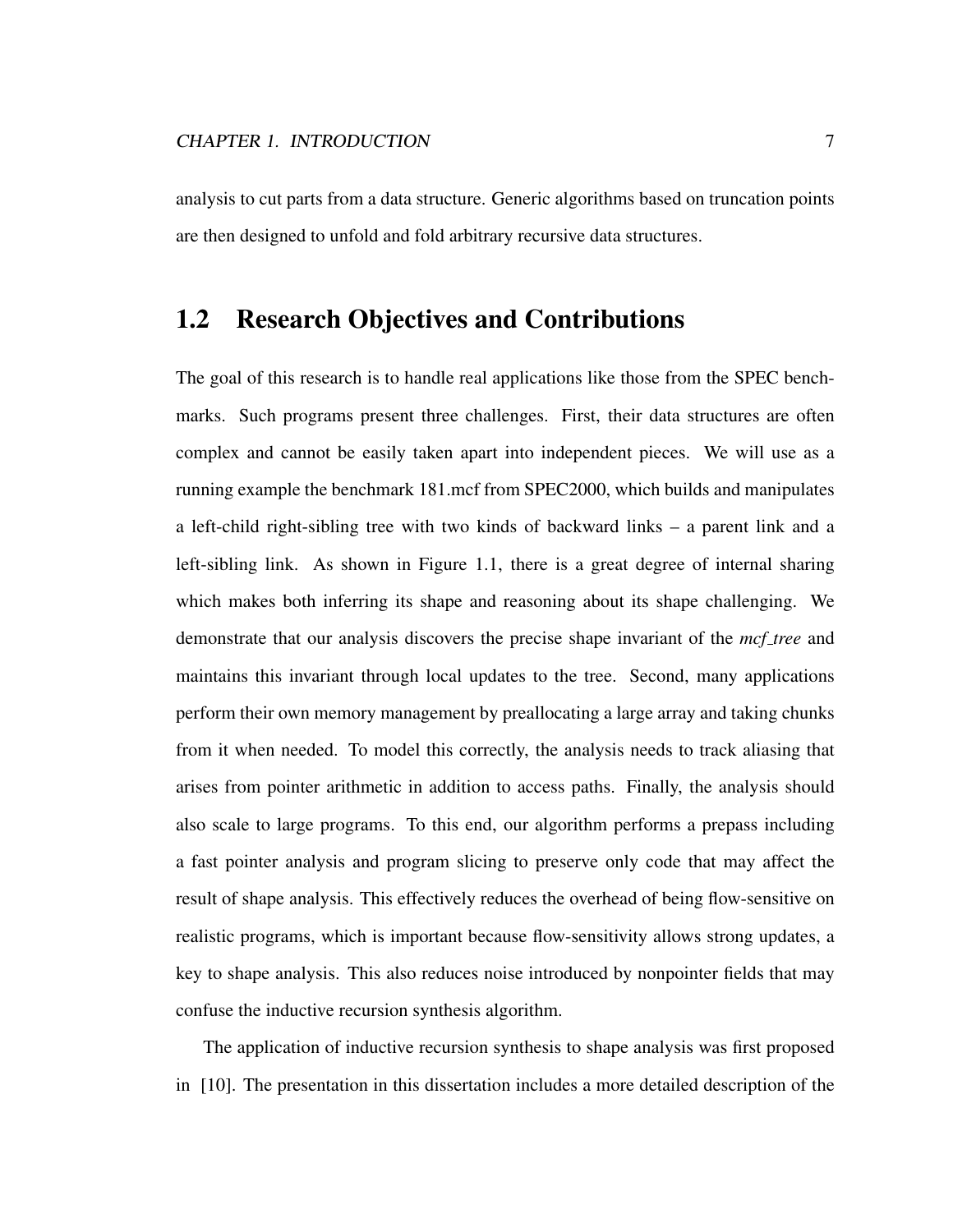recursion detection algorithm and the interprocedural analysis algorithm, including an example for handling recursive procedures. Additionally, to allow code optimizations to extract information from the result of our shape analysis, we also design a loop-carried dependence test targeting loops that traverse linked data structures instead of arrays. This test identifies pointer-chasing loops and computes a dependence distantce between two iterations that may reference the same memory locations. Such result may enable automatic thread extraction.



Figure 1.1: A specimen of the tree used in 181.mcf

In summary, the contributions of this thesis include:

• We develop a new approach to loop invariant inference that allows automatic discovery of recursive shape predicates (Chapter 3). This technique can handle any data type with a tree-like backbone and some other pointer fields that point to the backbone, possibly producing dags and cycles. This gives our analysis the same descriptive power as the Pointer Assertion Logic [17]. However, in their framework shape invariants are already given by nontraditional data type declarations and the logic engine relies on user specifications including procedure pre and post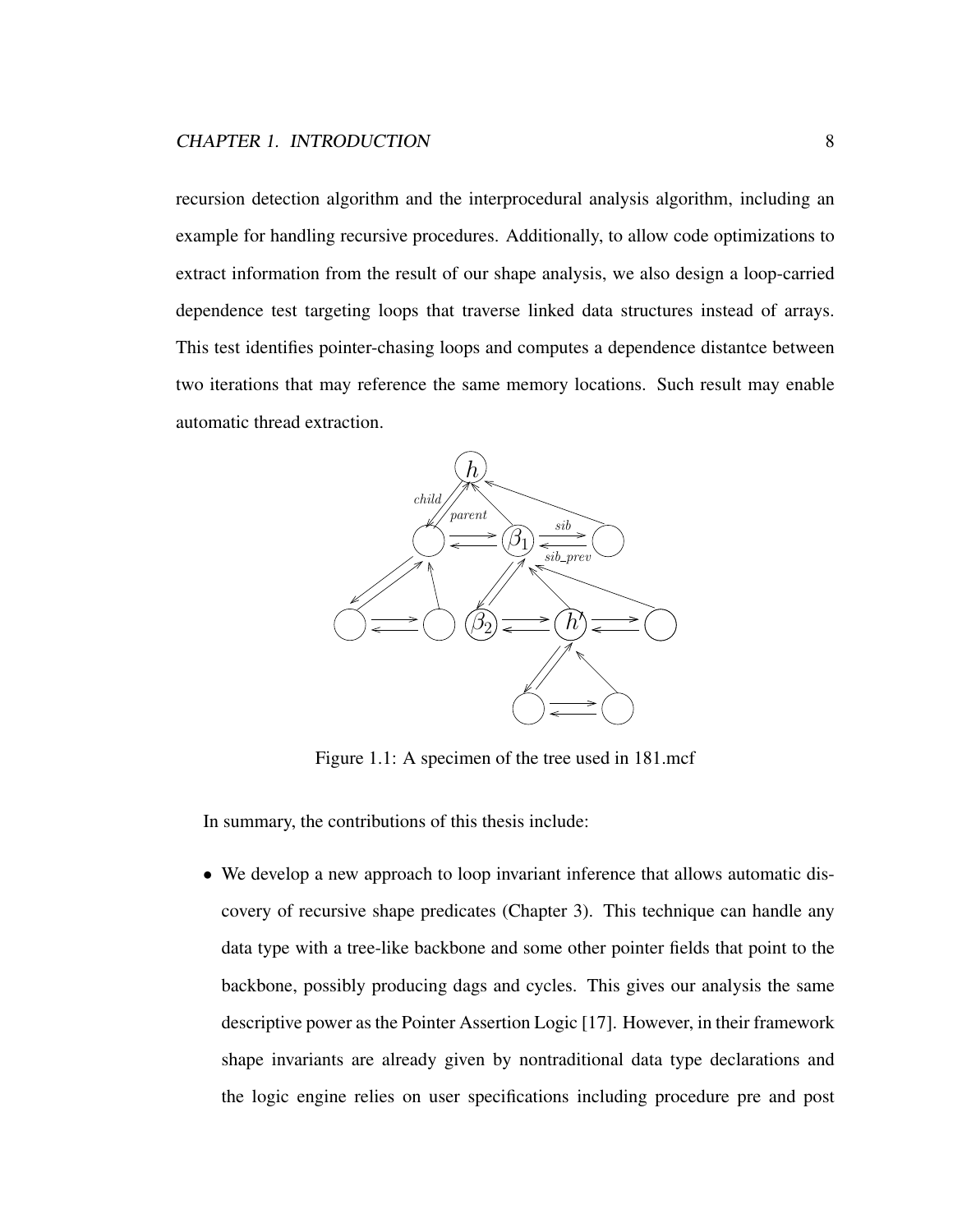conditions, and loop invariants. Our analysis starts with zero knowledge and infers everything, data types, procedure summaries and loop invariants.

- Inductive recursion synthesis is also used to converge over recursive procedures (Chapter 5). Like the interprocedural shape analysis by Gotsman et al. [9], at each procedure entry, the analysis extracts the region of heap accessed by the procedure, called the *local heap*, and upon return, reincorporates the updated local heap using the Frame rule of separation logic. *Cutpoints* [24], the nodes that separate the local heap from the frame, need to be preserved so that the callee's effects on heap can be properly propagated to the caller. In the presence of recursive procedures, the number of cutpoints can be infinite. Gotsman et al. [9] bound the number of cutpoints at the cost of potential precision loss. In our case, recursion synthesis allows cutpoints to be described inductively in the entry/exit invariants of recursive procedures, hence there is no need to bound them.
- We describe a general algorithm based on truncation points for unrolling and rolling back arbitrary recursive data structures, even those with internal sharing (Chapter 4). We demonstrate that truncation points allow the modeling of cut and paste of subtrees in 181.mcf.
- We incorporate various techniques to handle real applications with special memory allocation semantics (Chapter 2) and large sizes (Chaper 6).
- Same as Ghiya et al. [8], our loop-dependence test (Chapter 7) begins by identifying the pointer used to traverse the recursive data structure in a given loop. However, by taking full advantage of the accuracy of our shape analysis, we provide more sophiscated algorithms to verify that the pointer visits a distinct node in each iteration and to prove that there is no other loop-carried dependences in addition to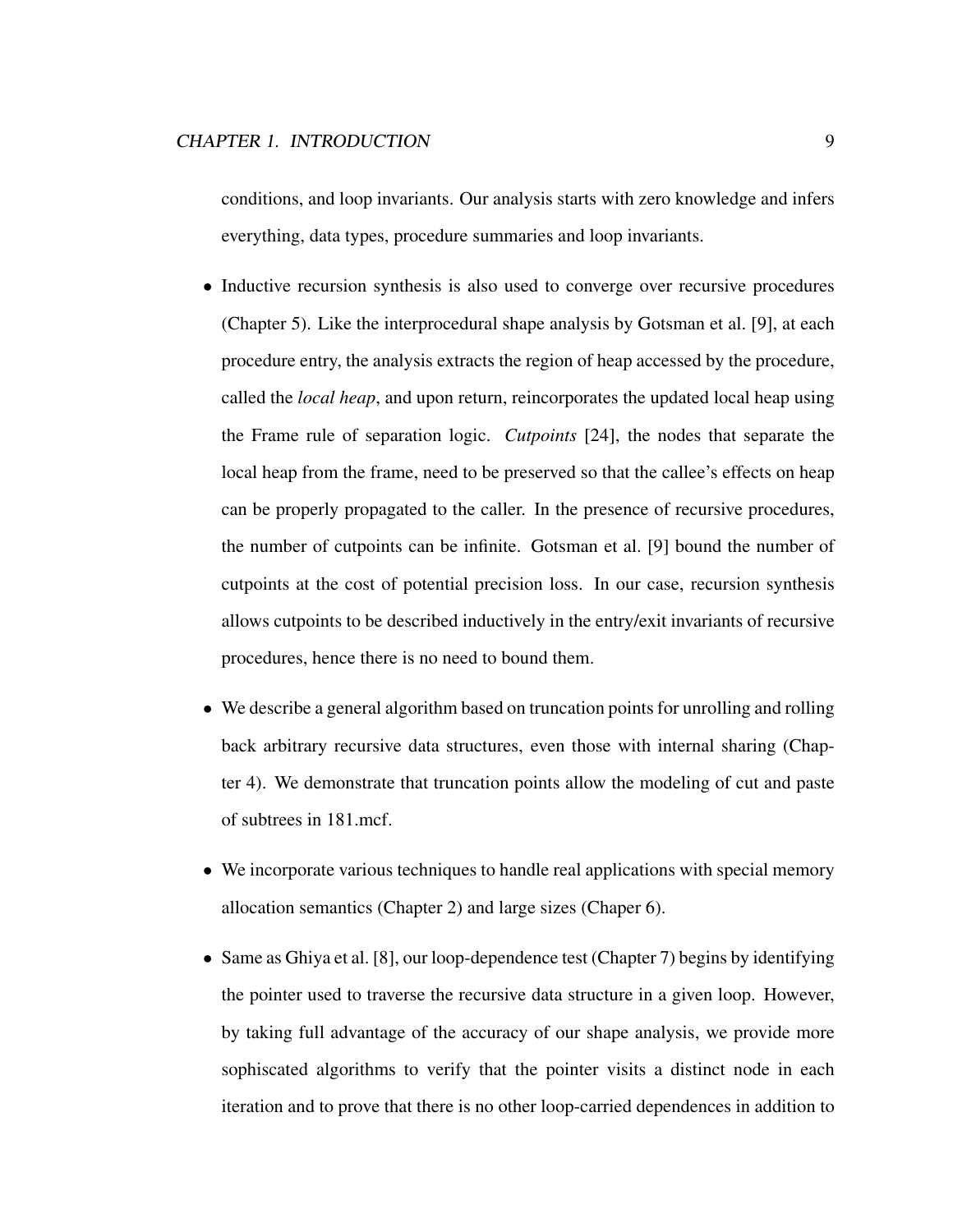that which is induced by pointer-chasing. If additional loop-carried dependences do exist, our dependence test also computes the dependence distance while the test described in [8] does not.

The abstract respresentatino of state is described in Chapter 2 Implementation and experimental results are reported in Chapter 6.2. Related work is further discussed in Chapter 8. Finally, Chapter 9 summarizes this thesis and discusses several directions for future work.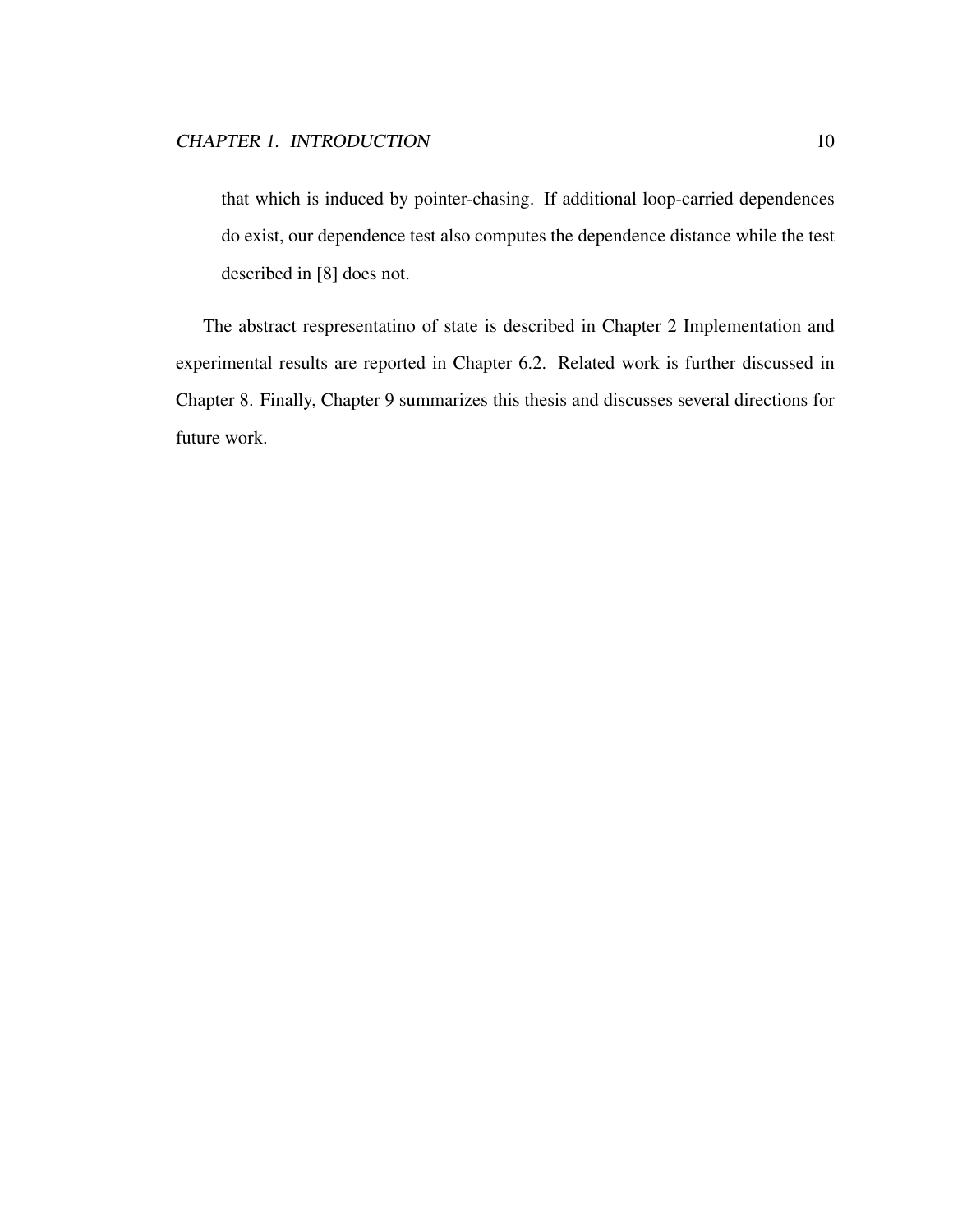## Chapter 2

## Abstract Semantics

The target language of this shape analysis is an assembly-level intermediate language used in the Velocity compiler. The syntax of this language is shown in Figure 2.1. Globals are names of heap locations allocated for global variables. The set of expressions includes additions so that the analysis can handle pointer arithmetic. In situations where we cannot precisely compute the result of a pointer arithmetic operation, which is typically the case when array accesses are involved, indistinguishable array elements will be collapsed into a single one.

The rest of this chapter describes the abstract representation of states and an abstract operational semantics tailored to the unstructured control flow of machine-level code.

### 2.1 Abstract States

An *abstract state*  $\Pi | \Sigma | \Phi$  consists of a mapping  $\Pi$  from registers to their symbolic values, a separation logic formula Σ that is the conjunction of a finite number of atomic heap assertions, and a pure formula  $\Phi$  that records true branch conditions along the exe-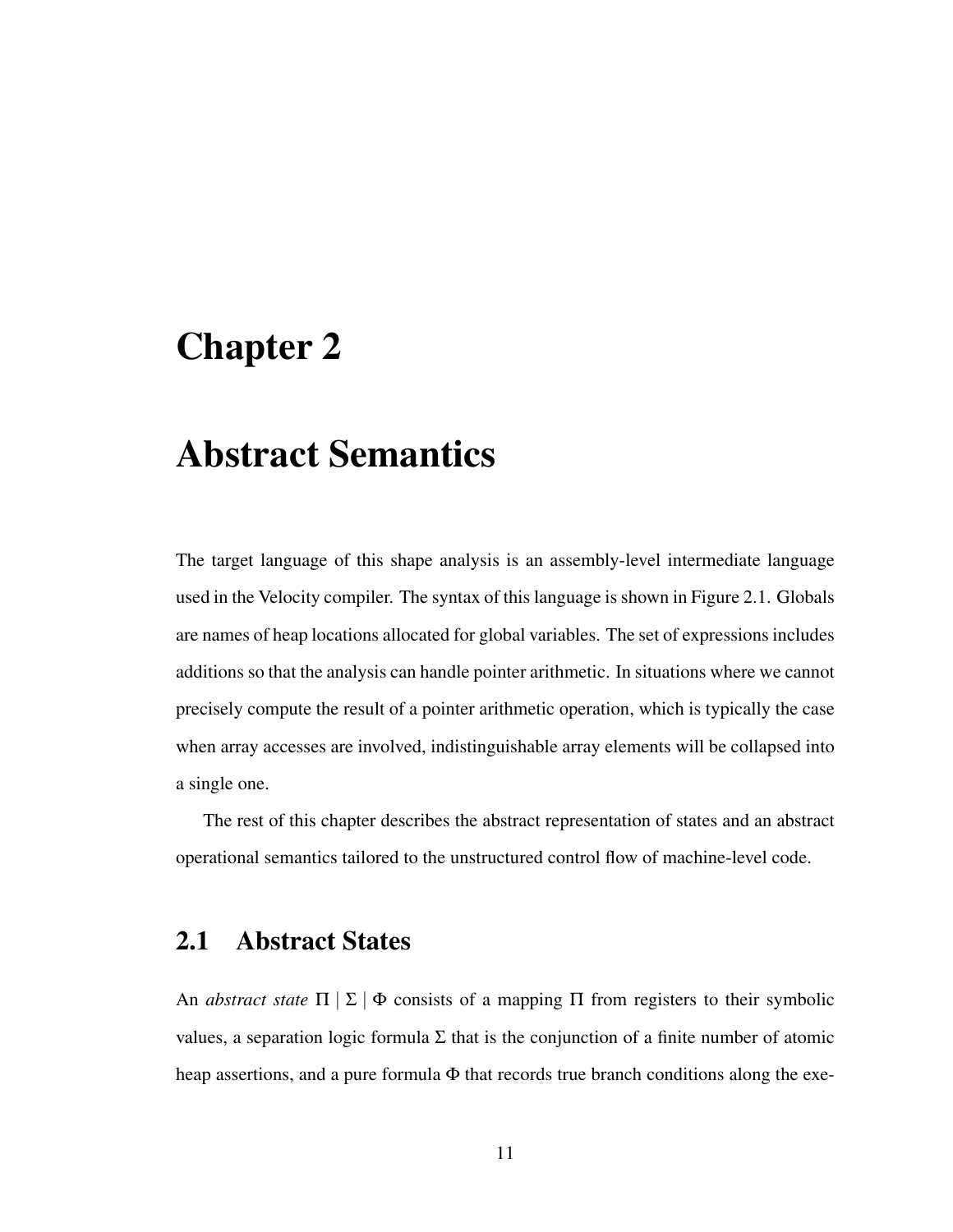#### CHAPTER 2. ABSTRACT SEMANTICS 12

| Labels    | $l \in Label$                                                                                          |
|-----------|--------------------------------------------------------------------------------------------------------|
| Globals   | $g \in Global$                                                                                         |
| Registers | $r \in Reg$                                                                                            |
| Exprs     | $e$ ::= null   g   r   r + n   r <sub>1</sub> + r <sub>2</sub>                                         |
| Insts     | s ::= $r = e   [r_1] = r_2   r_1 = [r_2]   r =$ <b>malloc</b> () $  \text{free}(r)   r = f(\vec{x})  $ |
|           | goto $l \mid$ if c goto $l$                                                                            |
|           |                                                                                                        |

Branch Conds  $c$  ::=  $r_1 = r_2 | r_1 \neq r_2$ 

Figure 2.1: Target Language

cution paths with which the state is associated and also records aliasing between pointer arithmetic and heap names. Two global environments are maintained: Θ for recording the definitions of recursive predicates and  $\Gamma$  for tabulating procedure summaries. Figure 2.2 gives the definition of the state.

Unlike the "symbolic heaps" defined by Berdine et al. [2], which use program variables (the high-level counterpart of registers) to name heap locations and record alias relationships between program variables, our analysis takes the "points-to" approach, assigning unique names to heap locations and recording the target of each register explicitly. Aside from the benefit that there is no need for "rearrangement" rules which set the prestate in a suitable form by going through the alias pairs, this facilitates the inductive recursion synthesis algorithm. As will be explained in Chapter 3, the access-path-like heap names encode important patterns of spatial relationships between heap locations, which can be recognized and then generalized via inductive reasoning. The heap names can be simply thought of as logic variables with long names. A heap name may also appear in curly braces, which indicate that it represents a set of indistinguishable con-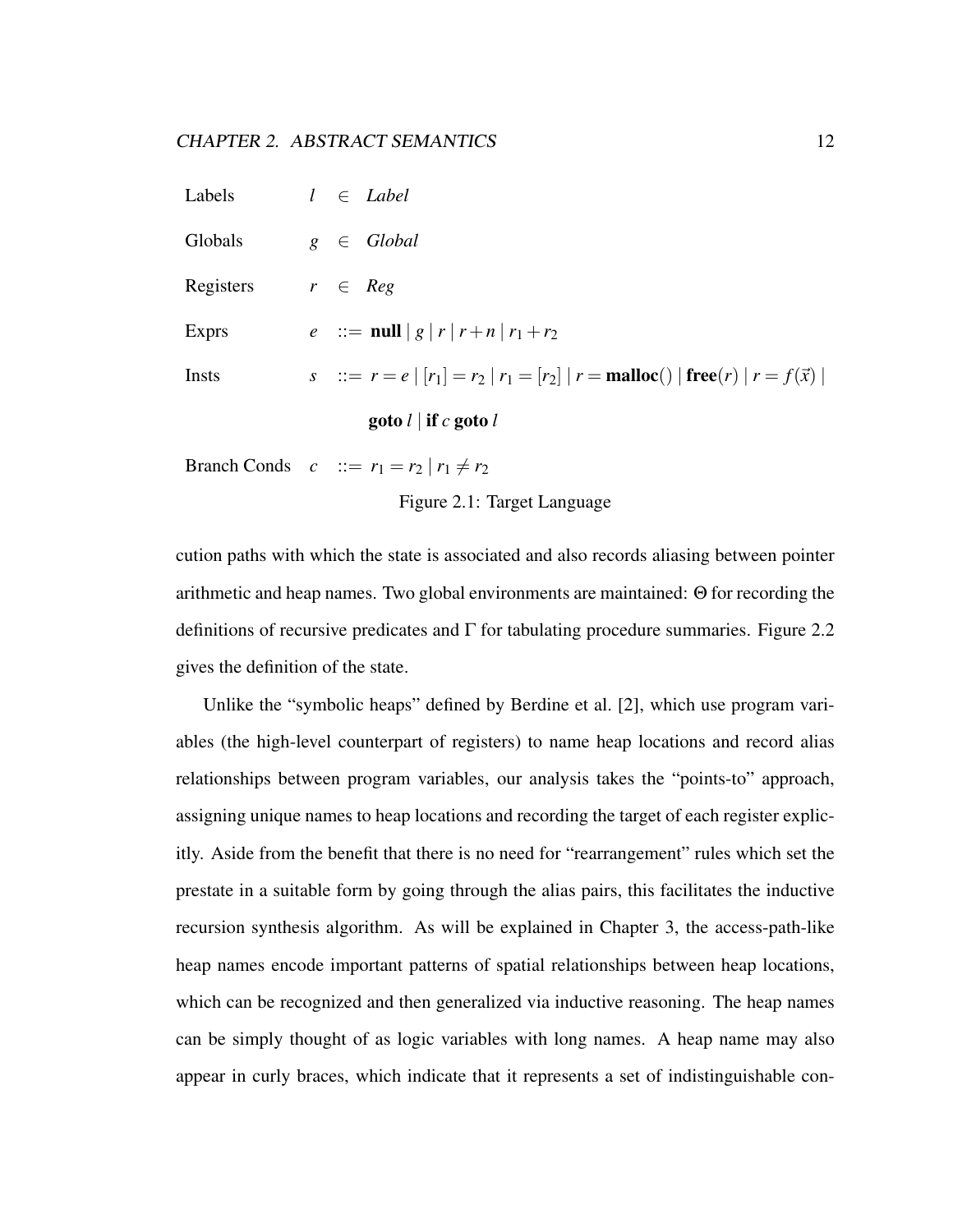| <b>Vars</b>                                   | $\alpha \in Var$                                                                                                                                          |
|-----------------------------------------------|-----------------------------------------------------------------------------------------------------------------------------------------------------------|
| Recursion vars $A \in Rec$                    |                                                                                                                                                           |
|                                               | Heap names $h ::= g   \alpha   h.n   \{h\}$                                                                                                               |
| Symbolic vals $v ::= null \mid h+n$           |                                                                                                                                                           |
|                                               | Pure assertions $P ::= v_1 = v_2   v_1 \neq v_2$                                                                                                          |
|                                               | Heap assertions $H ::= h_1.n \rightarrow h_2   A(h_1,,h_n[:,h'_1,,h'_m])$                                                                                 |
|                                               | Register values $\Pi ::= \oslash  \Pi, r = v$                                                                                                             |
|                                               | Heap formulae $\Sigma$ ::= emp   H   $\Sigma * \Sigma$                                                                                                    |
| Pure formulae $\Phi ::= P   \Phi \wedge \Phi$ |                                                                                                                                                           |
| <b>States</b>                                 | $S$ : $\equiv \Pi   \Sigma   \Phi$                                                                                                                        |
|                                               | Predicate defs $\Theta$ ::= $\oslash \Theta$ , $A = P \vee \Sigma$                                                                                        |
|                                               | Proc summaries $\Gamma$ ::= $\oslash$ $ \Gamma, \langle f, \Pi_{entry}   \Sigma_{entry}   \Phi_{entry}, \Pi_{exit}   \Sigma_{exit}   \Phi_{exit} \rangle$ |
|                                               | Figure 2.2: Abstract States                                                                                                                               |

crete addresses usually belonging to an array. This is necessary because strong updates are performed on an abstract heap location only if it unequivocally represents a single concrete location.

Recursive predicates are parameterized so that they are expressive enough to describe data structures with internal sharing via backward links. The first parameter represents the top of the data structure and the rest represent targets of backward links. For example, the left-child right-sibling tree with parent and left-sibling links from 181.mcf can be written as: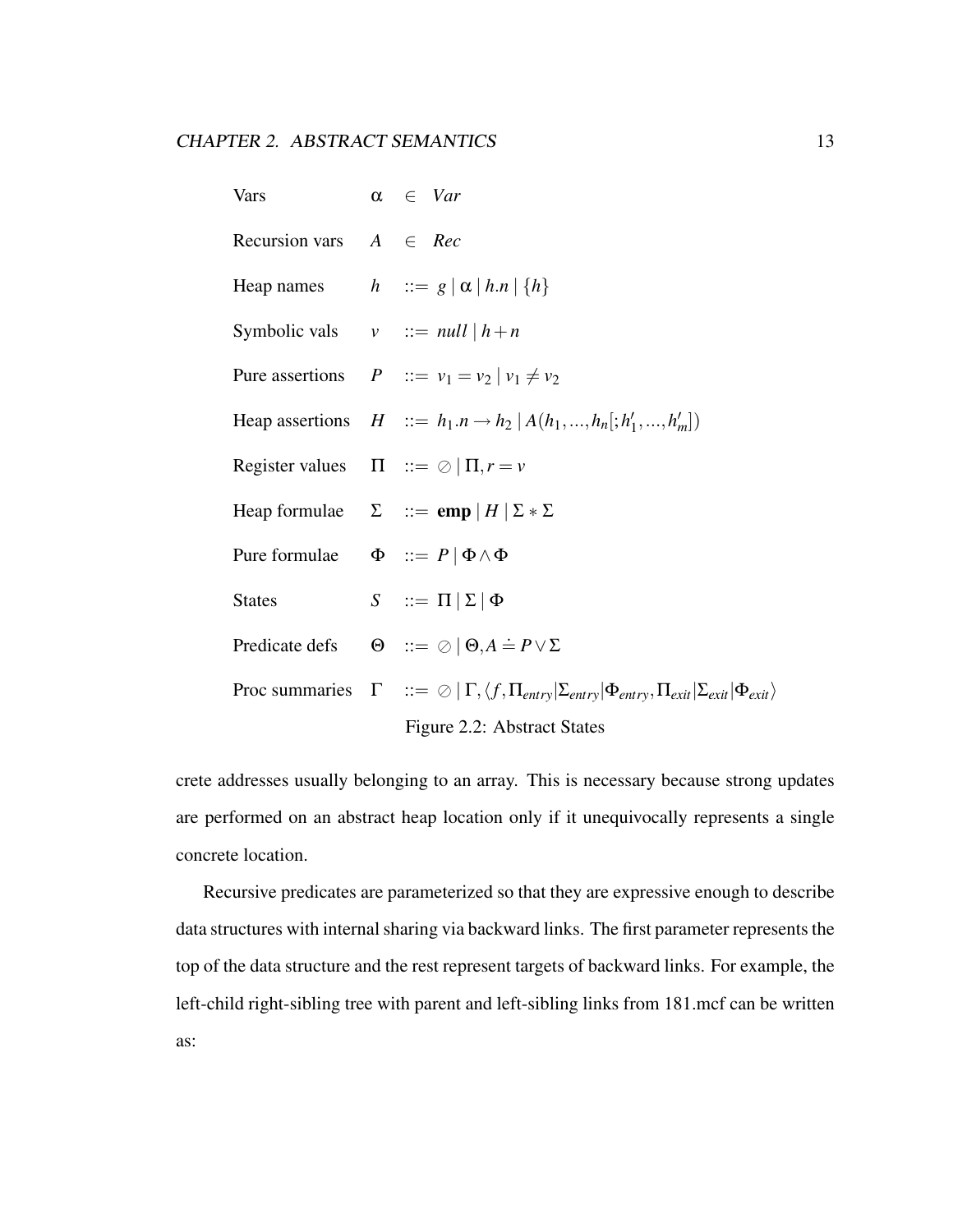$$
mcf\_tree(x_1, x_2, x_3) \doteq (x_1 = null \land \text{emp}) \lor
$$
  
(x\_1.parent  $\rightarrow x_2 * x_1$ .child  $\rightarrow \alpha * mcf\_tree(\alpha, x_1, null) *$   
x\_1.sib\\_prev  $\rightarrow x_3 * x_2$ .sib  $\rightarrow \beta * mcf\_tree(\beta, x_2, x_1)).$ 

An instance of such a tree where the root *h* has null *parent* and *sib prev* links is described by instantiating the predicate: *mcf tree*(*h*,*null*,*null*).

We also introduce a new type of recursive predicates called *truncated recursive predicates*,  $A(h_1, ..., h_n; h_1)$  $h'_1, ..., h'_m$  where *n* is the arity of *A*. This is designed for handling modifications to a data structure when the analysis needs to isolate relevant parts of the data structure so as to reason about the modifications in a localized fashion. The second set of parameters  $\{h_1\}$  $\{1, ..., h'_m\}$  is of variable length and is what we call the set of *truncation points* in the data structure rooted at *h*1. This predicate is syntactic sugar  $for$  (\*<sub>*i*=1.*m*</sub>∃β<sub>*i*,1</sub>,...,β<sub>*i,n*−1</sub>.*A*(*h*<sup>*i*</sup>,β<sub>*i*,1</sub>,...,β<sub>*i,n*−1</sub>))–∗*A*(*h*<sub>1</sub>,...,*h<sub>n</sub>*) (the iterated spatial conjunction operator is defined in [23]). It identifies a heap that, when combined with *m* heaps rooted at  $h_1$ <sup>*l*</sup>  $h'_1, ..., h'_m$  on each of which *A* holds, yields a heap rooted at  $h_1$  on which *A* holds. In other words, this is the data structure reachable from  $h_1$ , with all subgraphs rooted at  $h_1$ <sup> $h_2$ </sup>  $h'_1, \ldots, h'_m$  cut out from it. The definition specifies that the subgraphs are mutually disjoint, i.e. no truncation point can be in the subgraph of another truncation point. This invariant is crucial for unrolling predicates as it constrains the number of possible outcomes (details are in Chapter 4). In Figure 1.1, suppose that at some program point, there is a pointer to an interior node h' of the tree, then the heap is described as  $mcf\_tree(h, null, null; h') * mcf\_tree(h', \beta_1, \beta_2)$ . By the definition of  $mcf\_tree$ , we know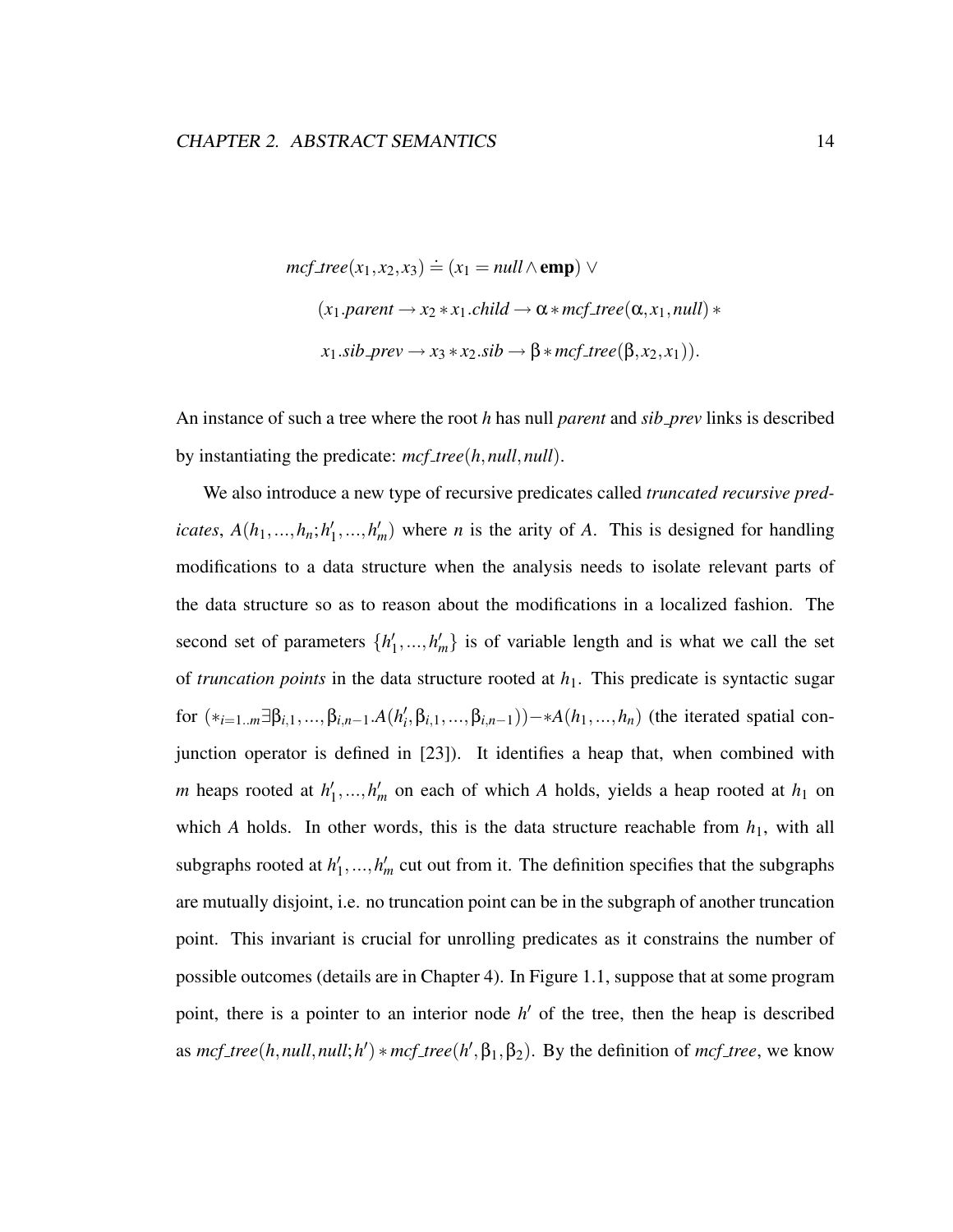that the dangling points  $\beta_1$  and  $\beta_2$  of the heap  $mcf_{\text{p}}(h', \beta_1, \beta_2)$  are backward links and therefore reside in the other half of the heap.

A linked list fragment between *x* and *y* can be described by  $list(x, y)$ , which looks similar to the "list segment" predicate  $list(x, y) \doteq (x = y \land \text{emp}) \lor (x \rightarrow \alpha * list(\alpha, y))$ defined by Berdine et al. [1]. However, this predicate is defined by specifying a path by which *y* is reached from *x* and is therefore hard to generalize to more complex data structures, whereas we avoid this complication entirely by working not from the top of the data structure, but from the bottom, and hiding the reaching path information with the "magic wand". Not only is our approach completely general and capable of handling messy backward links, it is also more flexible by allowing a variable number of truncation points. This is important because unlike lists, other data structures may have more than one end. The ability to model this comes in handy, for example, when cutting and grafting subtrees.

We define a function  $\llbracket \ln \right]$ <sub>Π,Φ</sub> that evaluates each expression *e* to a heap name or *null*.

$$
[\![\mathbf{null}]\!]_{\Pi,\Phi} = \mathit{null} \qquad [\![g]\!]_{\Pi,\Phi} = g
$$

$$
\llbracket r \rrbracket_{\Pi, \Phi} = \begin{cases} h' & \text{if } \Pi(r) = h + n \text{ and } \Phi \text{ records the alias } h + n = h' \\ \Pi(r) & \text{otherwise} \end{cases}
$$
\n
$$
\llbracket r + n \rrbracket_{\Pi, \Phi} = \begin{cases} h' & \text{if } \Pi(r) + n = h + m \text{ and } \Phi \text{ records the alias } h + m = h' \\ \Pi(r) + n & \text{otherwise} \end{cases}
$$
\n
$$
\llbracket r_1 + r_2 \rrbracket_{\Pi, \Phi} = \begin{cases} \{h\} & \text{if } \llbracket r_1 \rrbracket_{\Pi, \Phi} = h \\ \{h\} & \text{if } \llbracket r_2 \rrbracket_{\Pi, \Phi} = h \\ \{h\} & \text{if } \llbracket r_2 \rrbracket_{\Pi, \Phi} = \{h\} \end{cases}
$$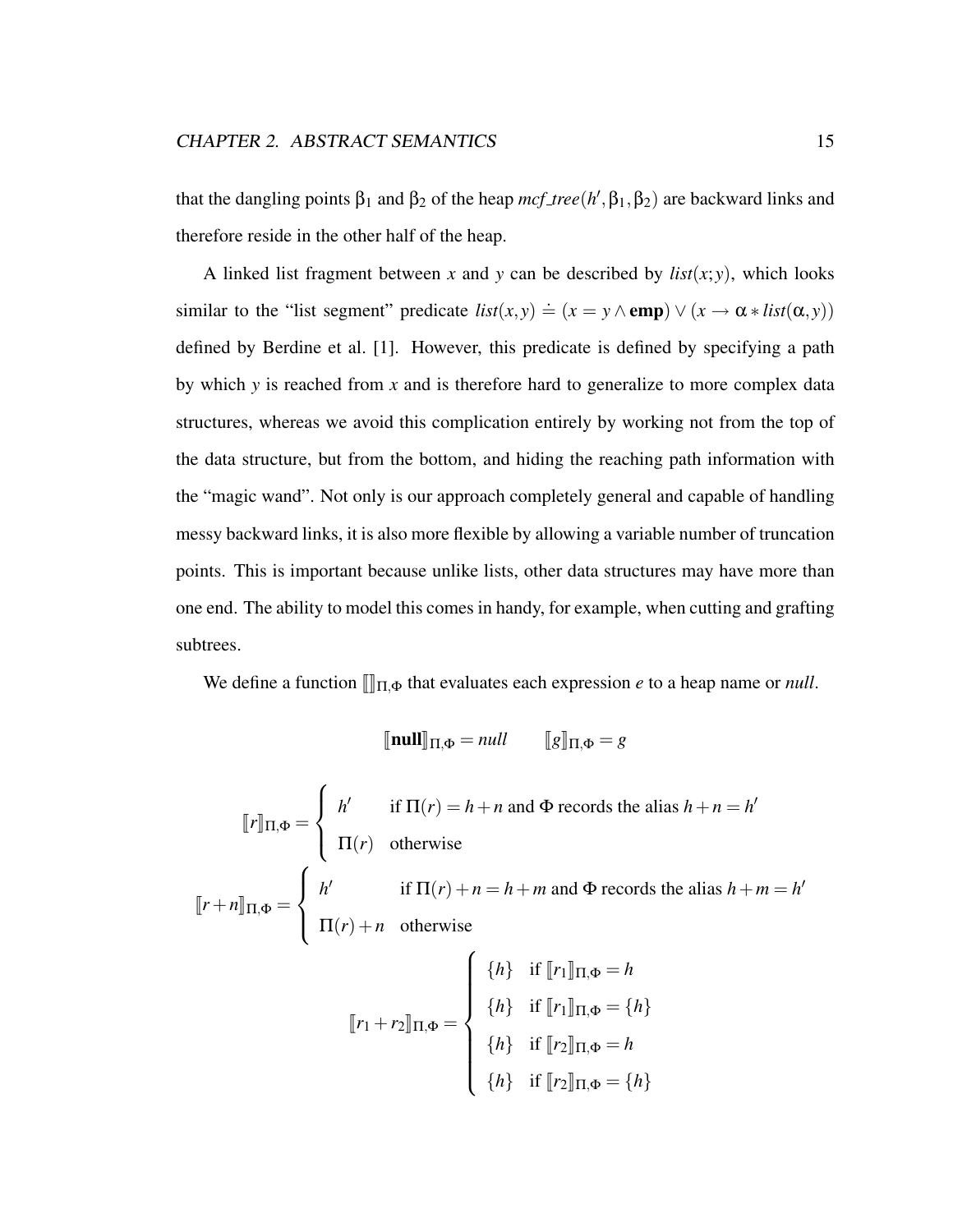In the case of  $r_1 + r_2$ , which typically results from translation of array accesses into lowlevel code, one of the two registers contains the base pointer while the other contains the offset. A simple pointer analysis phase (Chapter 6) that precedes the shape analysis can identify which register contains the pointer value, hence the function  $\llbracket \ln \varphi$  will return the correct result.

The partial order  $\sqsubseteq$  over the set of abstract states can be defined as follows:  $\Pi_1 | \Sigma_1 |$  $\Phi_1 \sqsubseteq \Pi_2 | \Sigma_2 | \Phi_2$  if there exists a mapping *f* between the heap names in the two states such that *(i)* for each atomic *H* in  $\Sigma_1$ ,  $f^{\dagger}(H)$  is in  $\Sigma_2$ ,  $f^{\dagger}$  replaces each *h* appearing in *H* with  $f(h)$ , and *(ii)* for each atomic *P* in  $\Phi_1$ ,  $f^{\ddagger}(P)$  is in  $\Phi_2$ ,  $f^{\ddagger}$  replacess each *h* in *P* with  $f(h)$ . Intuitively, this definition says that the heap described by  $\Pi_1 | \Sigma_1 | \Phi_1$  if a subheap of that which is described by  $\Pi_2 | \Sigma_2 | \Phi_2$ . Obviously, as the size of the heap is unbounded in the presence of dynamic memory allocation, there could be infinitely increasing chains of abstract states. Termination of the analysis is achieved via inductive recursion synthesis.

## 2.2 Abstract Operational Semantics

We give the abstract operational semantics for the target language in the style of  $\mathcal{L}_c$ , a compositional logic for control flow [31]. Some modifications are made to accommodate the fact that our logic rules are written for forward analysis. The judgment we use is:  $\Psi$ ,  $F \vdash \Psi'$ . *F* is a set of program fragments  $l(s)l'$ , with label *l* identifying the entry of instruction *s* and *l'* identifying the default exit. Ψ and Ψ' are sets of labeled states:  $\Psi = \{l_1 : S_1, ..., l_n : S_n\}, \Psi' = \{l'_1\}$  $'_{1}$ :  $S'_{1}$  $I'_1, \ldots, I'_m : S'_m$ . Labels  $l_1, \ldots, l_n$  are where the control flow may enter  $F$  and labels  $l_1$ <sup>'</sup>  $l'_1, ..., l'_m$  are where it may leave *F*. The judgment is read as: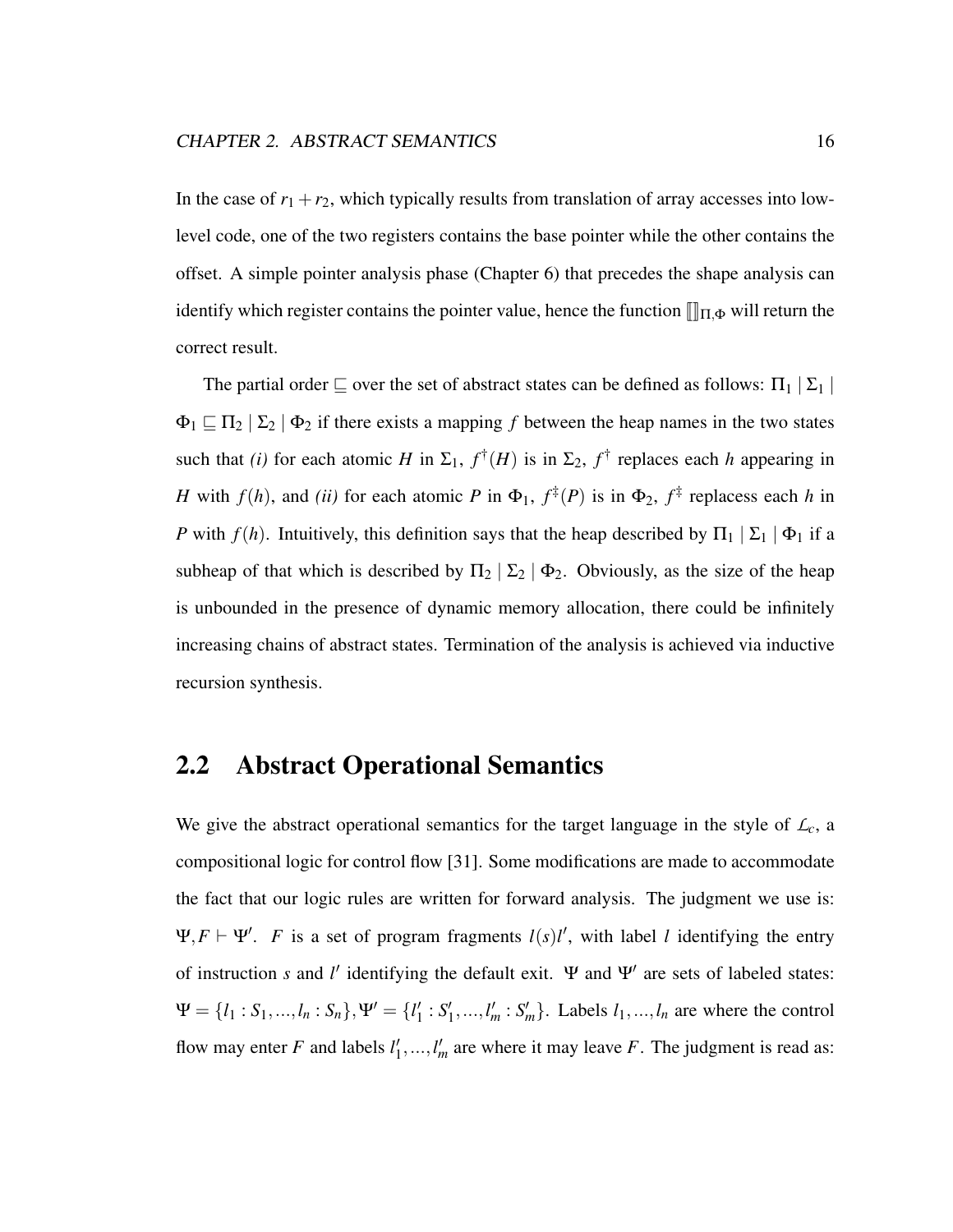if for  $i = 1...n$ , the state at entry  $l_i$  is  $S_i$ , and the execution of  $F$  does not get stuck, then for  $j = 1..m$ , the state at exit  $l'_j$  is  $S'_j$ .

Table 2.1 and 2.2 list the operational rules that transform entry states of a program fragment to exit states. It includes one rule for each primitive instruction, composition rules COMBINE, DISCHARGE and WEAKEN for combining individual instructions, and the rule UNFOLD for unrolling a recursive predicate to reveal a points-to fact.

In the rule MALLOC,  $\alpha$ .?  $\rightarrow$ ? simply registers  $\alpha$  as an allocated heap node whose content is unknown.

The **MUTATE** rule performs strong update if  $h_1$  does not appear in braces. In the case of aliasing due to array elements collapsed into a single heap element, weak updates will have to be performed, in which case the analysis degenerates into Steensgaard's pointer analysis [29]. MUTATE invokes an important subroutine *rearrange names*, shown in Figure 2.3, to encode access-path info in heap names. The recursion synthesis algorithm relies on this to identify the basic structure of a recursion. *rearrange names* assumes that the current heap satisfies  $h_1 \cdot n \rightarrow h_2$  and that *v* is to be written to  $h_1 \cdot n$ , that is, value *v* is to be stored at location  $[h_1 + n]$ , which previously contained the value  $h_2$ . The appropriate name for *v* is determined based on its form:

- If it is a simple variable, then we assign  $h_1 \cdot n$  as its new name. If the old content stored in field  $n$  of  $h_1$  has already claimed this name, then the old content is renamed to a fresh variable.
- If it is a heap name plus an offset, then it points to the middle of a structure, most likely an array element. As in the first case,  $h_1.n$  is assigned as its new name. Additionally, the analysis records in  $\Phi$  that the pointer arithmetic aliases with  $h_1.n$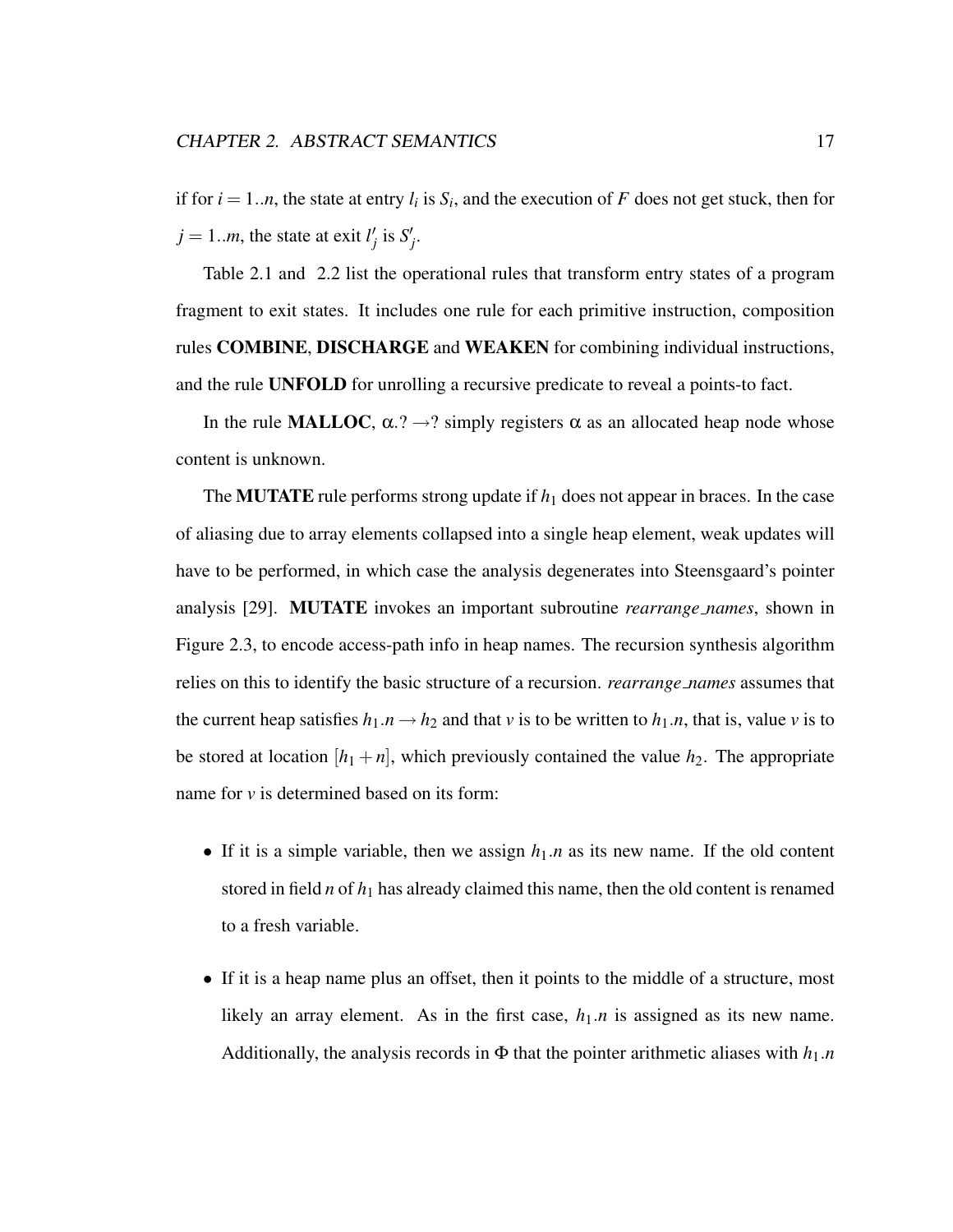$$
\frac{1}{\{l: \Pi | \Sigma | \Phi\}, \{l (r = e) l'\} \mid \{l': \Pi | r = ||e||_{\Pi, \Phi}\} \subseteq \text{ASSIGN}
$$
\n
$$
\frac{1}{\{l: \Pi | \Sigma | \Phi\}, \{l (r = \text{malloc}()) l'\} \mid \{l': \Pi | r = \alpha | |\Sigma * \alpha . ? \rightarrow ? | \Phi\}} \text{, } \alpha \text{ fresh MALLOC}
$$
\n
$$
\frac{1}{\{l: \Pi, r = h | \Sigma * H(h) | \Phi\}, \{l (free(r)) l'\} \mid \{l': \Pi, r = h | \Sigma | \Phi\}} \text{FREE}
$$
\n
$$
H(h) ::= h.n \rightarrow h' | A(h, ...)
$$
\n
$$
\frac{[r_1]_{\Pi, \Phi}}{[l': \Pi, r_2 = h_2 | \Sigma * h_1.n \rightarrow h_2 | \Phi\}, \{l (r_2 = [r_1]) l'\} \mid \text{LOOKUP}
$$
\n
$$
\{l': \Pi, r_2 = h_2 | \Sigma * h_1.n \rightarrow h_2 | \Phi\}
$$
\n
$$
\frac{[r_1]_{\Pi, \Phi} = h_1 + n}{\{l': \Pi | \Sigma * h_1.n \rightarrow h_2 | \Phi\}, \{l (r_2 = [r_1]) l'\} \mid \text{LOOKUP}
$$
\n
$$
\frac{1}{\{l': \Pi | \Sigma * h_1.n \rightarrow h_2 | \Phi\}} \Phi\}
$$
\n
$$
\frac{1}{\{l': \Pi | \Sigma * h_1.n \rightarrow h_2 | \Phi\}, \{l ([r_1] = r_2) l'\} \mid \text{LUATE}
$$
\n
$$
\frac{1}{\{l': \Pi | \Sigma * h_1.n \rightarrow h_2 | \Phi\}} \Phi\}
$$
\n
$$
\Gamma \vdash \langle f, \Pi_{entry} | \Sigma_{entry} | \Phi_{entry}, \Pi_{exit} | \Sigma_{exit} | \Phi_{exit} \rangle \Sigma \models \sigma(\Sigma_{entry}) * R}{\{l': \Pi | \Sigma | \Phi\}, \{l (r = f(\overline{x})) l'\} \mid \text{H} \cdot \text{I}} \text{JUMP}
$$
\n
$$
\frac{1}{\{l:S\}, \{l (\text{goto } l_1) l'\} \mid \text{filter}(r(c)(l:S)) \cup \text{filter}(-c)(l': S
$$

Table 2.1: Abstract Operational Semantics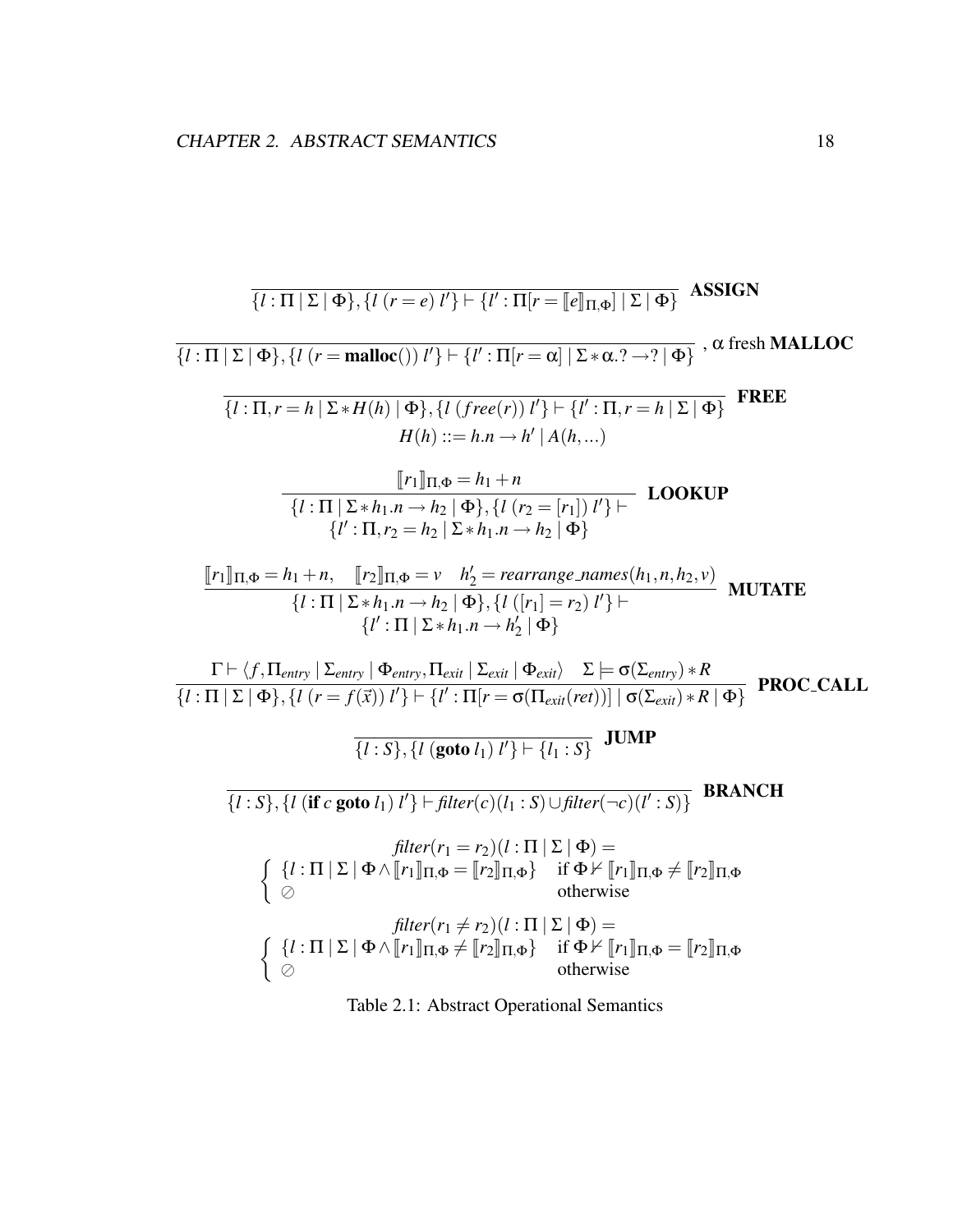$$
\frac{\text{unfold}_{\Theta}(l: S, h), F \vdash \Psi'}{\{l: S\}, F \vdash \Psi'}
$$
 UNFOLD  
\n
$$
\frac{\Psi_1, F_1 \vdash \Psi'_1 \quad \Psi_2, F_2 \vdash \Psi'_2}{\Psi_1 \cup \Psi_2, F_1 \cup F_2 \vdash \Psi'_1 \cup \Psi'_2}
$$
 COMBINE  
\n
$$
\frac{\Psi \cup \{l: S\}, F \vdash \Psi' \cup \{l: S\}}{\Psi, F \vdash \Psi' \cup \{l: S\}}
$$
 DISCHARGE  
\n
$$
\frac{\Psi, F \vdash \Psi'_2 \quad \Psi'_2 \Rightarrow \Psi'_1}{\Psi, F \vdash \Psi'_1}
$$
 WEAKEN  
\n
$$
\frac{\Psi_1 \supseteq \Psi_2}{\Psi_1 \Rightarrow \Psi_2}
$$
 superset  
\n
$$
\frac{\Sigma' \rightsquigarrow \Sigma}{\Psi \cup \{l: \Pi \mid \Sigma \mid \Phi\} \Rightarrow \Psi \cup \{l: \Pi \mid \Sigma' \mid \Phi\}}
$$
 normalize  
\nrecursion-synthesis ( $\Sigma_1$ ) =  $A(h_1, ..., h_n[; \alpha_1, ..., \alpha_m])$  synthesis  
\n
$$
\frac{fold_{\Theta}(\Sigma_1) = A(h_1, ..., h_n[; \alpha_1, ..., \alpha_m])}{\Sigma * \Sigma_1 \rightsquigarrow \Sigma * A(h_1, ..., h_n[; \alpha_1, ..., \alpha_m])}
$$
 fold  
\n
$$
\frac{fold_{\Theta}(\Sigma_1) = A(h_1, ..., h_n[; \alpha_1, ..., \alpha_m])}{\Sigma * \Sigma_1 \rightsquigarrow \Sigma * A(h_1, ..., h_n[; \alpha_1, ..., \alpha_m])}
$$
 fold

Table 2.2: Abstract Operational Semantics (Continued)

so that if later the location is visited via pointer arithmetic instead of access path, the analysis will recognize it as well.

• Otherwise, *v* points to a heap location that has already been linked to a parent, and no special action is necessary.

The intuition behind this is: While a heap location may be reachable via multiple access paths (one data structure may contain cross pointers to another data structure; or, within a single data structure, a node may be internally shared in the presence of dags and cycles), the algorithm chooses the access path that reveals the acyclic backbone of the recursive data structure to which the location belongs. Our heuristic is to inherit the access path of first location it is linked to, taking advantage of the fact that such a link is usually created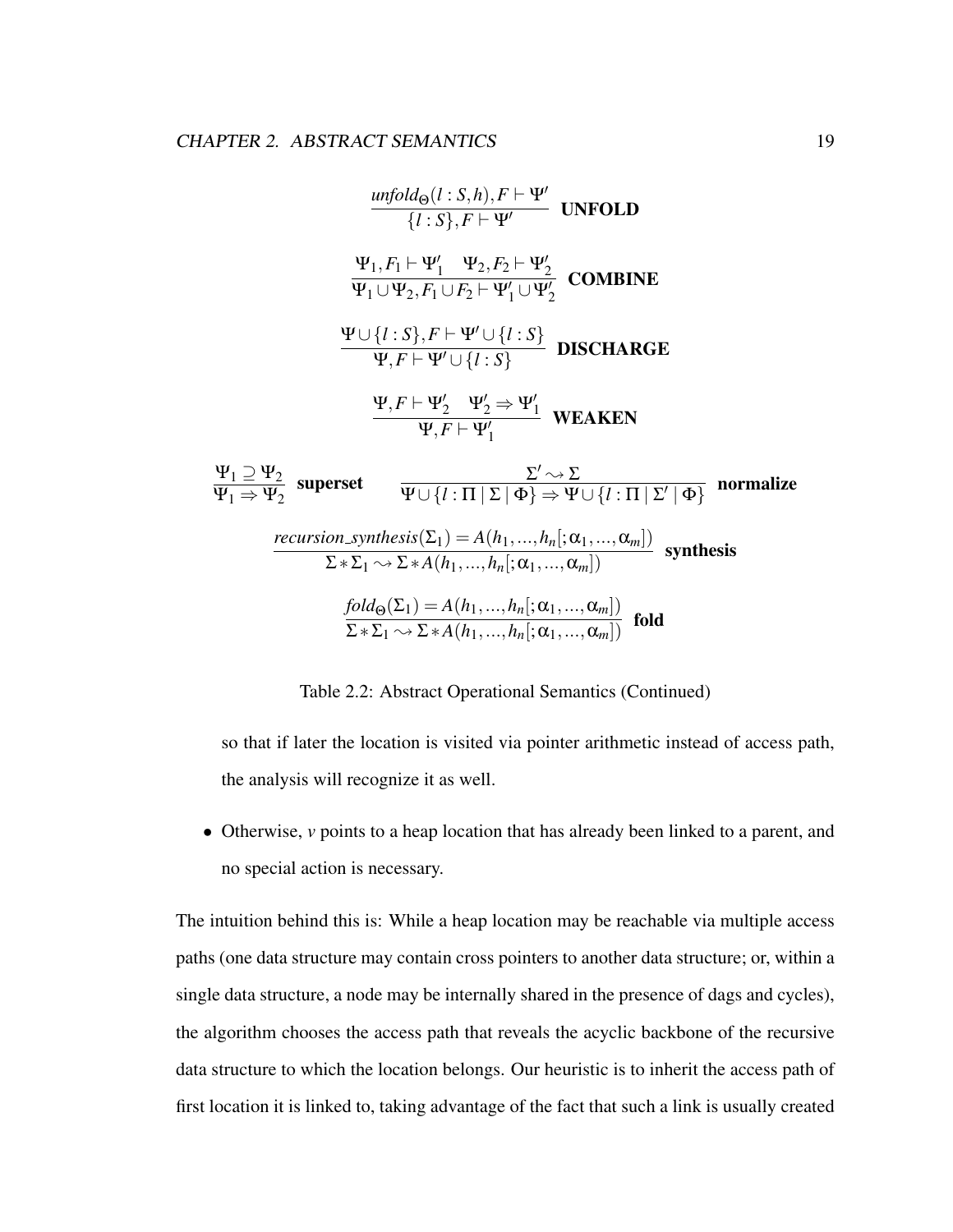when adding a new expansion to a recursive data structure. In cases where the heuristic fails, the inductive recursion synthesis will not be able capture the correct patterns of recursive data structures. Our analysis compensates for this to some degree by performing a prepass consisting of simple pointer analysis and code pruning (Section 6.1) to remove code that is not relevant to the construction and manipulation of recursive data structures. As a result, assignments of cross pointers will be removed and will not confuse the shape analysis.

```
rearrange_names(h_1, n, h_2, v)if v = a then
  if h_2 = h_1.n then
     replace h_2 everywhere with a fresh variable
  replace v everywhere with h_1.nreturn h_1.nelse
  if v = h + n then
     if h_2 = h_1.n then
       replace h_2 everywhere with a fresh variable
     record alias \langle h+n, h_1 \ranglereturn h_1.nreturn v
```
Figure 2.3: Algorithm of *rearrange names*

The rule **PROC\_CALL** is the same as the one given by Gotsman et al. [9]. It exploits the Frame rule by breaking the heap at a call site into the "local heap" accessed by the callee and a frame.  $\sigma$  is a mapping between the formal parameters and the actuals, and between the return value and destination register of the call instruction. **PROC\_CALL** is understood as follows: If there exists in  $\Gamma$  a recorded summary of the callee,  $(f, \Pi_{entry} |$  $\Sigma_{entry}$  |  $\Phi_{entry}$ ,  $\Pi_{exit}$  |  $\Sigma_{exit}$  |  $\Phi_{exit}$ ), and the current heap  $\Sigma$  can be separated into disjoint pieces  $\sigma(\Sigma_{entry})$  and *R*, then the heap after the call instruction is a conjunction of  $\sigma(\Sigma_{exit})$ and *R*; and *r* is assigned the return value translated by  $\sigma$  (*ret* is special register for holding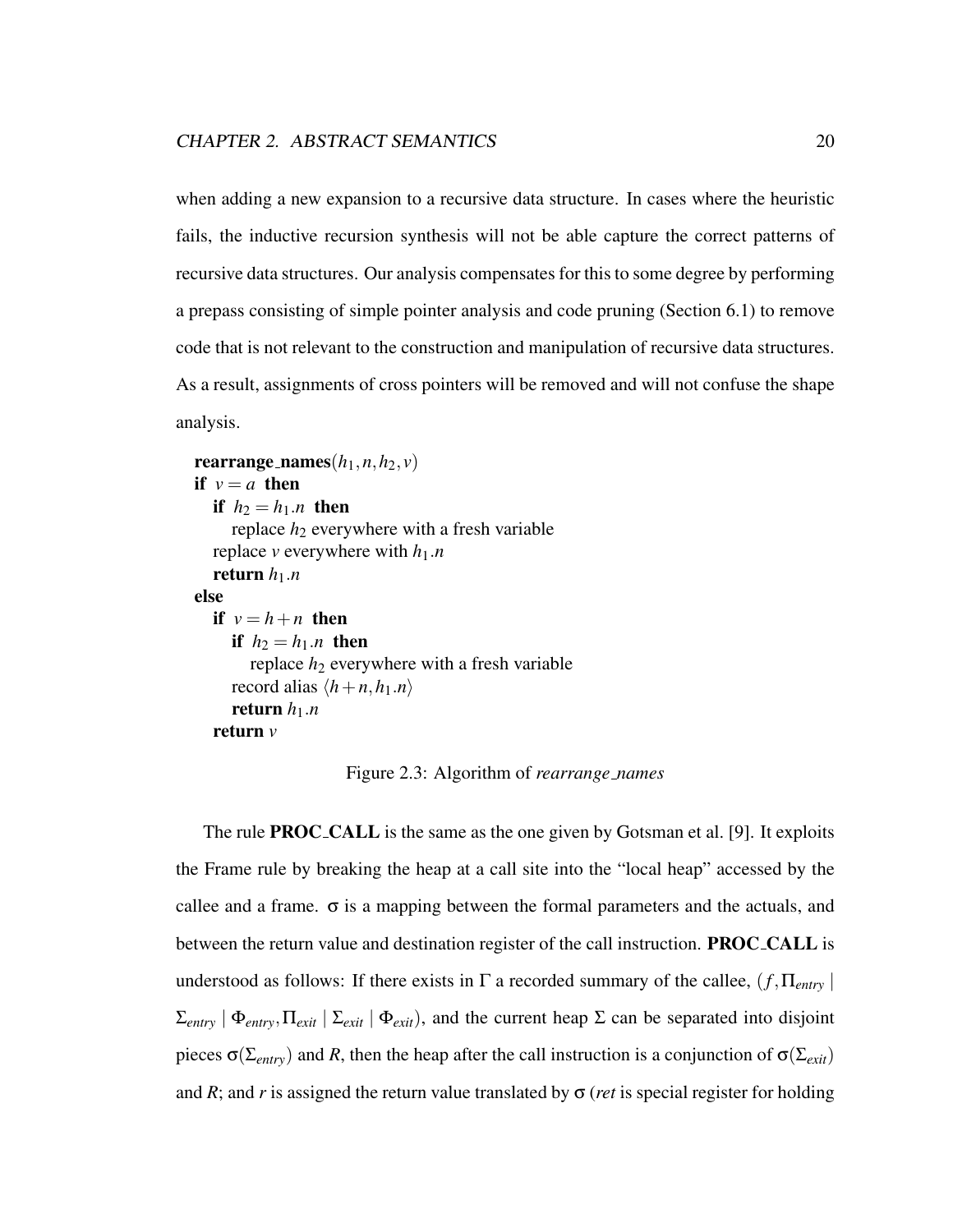return values). Since we are not concerned with bounding the number of cutpoints, they are simply treated as dangling points from the frame.

The rule UNFOLD is invoked when the analysis encounters a load or store instruction that accesses a recursive data structure. In order to expose specific points-to facts, the recursive predicate that globally describes the data structure needs to be unrolled. This is achieved by the algorithm *unfold*<sub>Θ</sub>, given in Chapter 4.

There are three rules for composing primitive instructions into program fragments. COMBINE merges states. DISCHARGE gets rid of redundant intermediate states as some labels are associated with both an entry point and an exit point when instructions are connected by control flows. WEAKEN is used both for further removing intermediate states and for converging over loops. It is guided by the binary relation  $\Rightarrow$  between sets of labeled states.  $\Psi_1 \Rightarrow \Psi_2$  if either  $\Psi_1$  contains  $\Psi_2$  or at least one normalization step can be performed on  $\Psi_1$  to yield  $\Psi_2$ . It is the **normalize** rule that is responsible for guaranteeing termination of the analysis. There are two kinds of normalization operations. From the current state, synthesis infers a recursive description that is guaranteed to be more general (Chapter 3). fold reduces the size of the state by folding surrounding heap nodes into a recursive predicate (Chapter 4).

We use a while loop to illustrate how the composition rules work together in forwardreasoning style. In Figure 2.4, after the COMBINE step, the two instructions in Figure 2.4(a) are merged into a program fragment with entry labels  $\{l, l_1\}$  and exit labels  $\{l, l_1, l'\}$ . As control flows are merged, label *l* identifies both an entry and an exit, so is label  $l_1$ . In the case of  $l_1$ , the states at the corresponding entry and exit are the same, so using the DISCHARGE rule the internal entry point can be eliminated, as shown in Figure 2.4(c). Finally, the **superset** and **WEAKEN** rules together remove  $l_1$  as an exit point because a subset of labeled states are weaker than the superset. Now, the while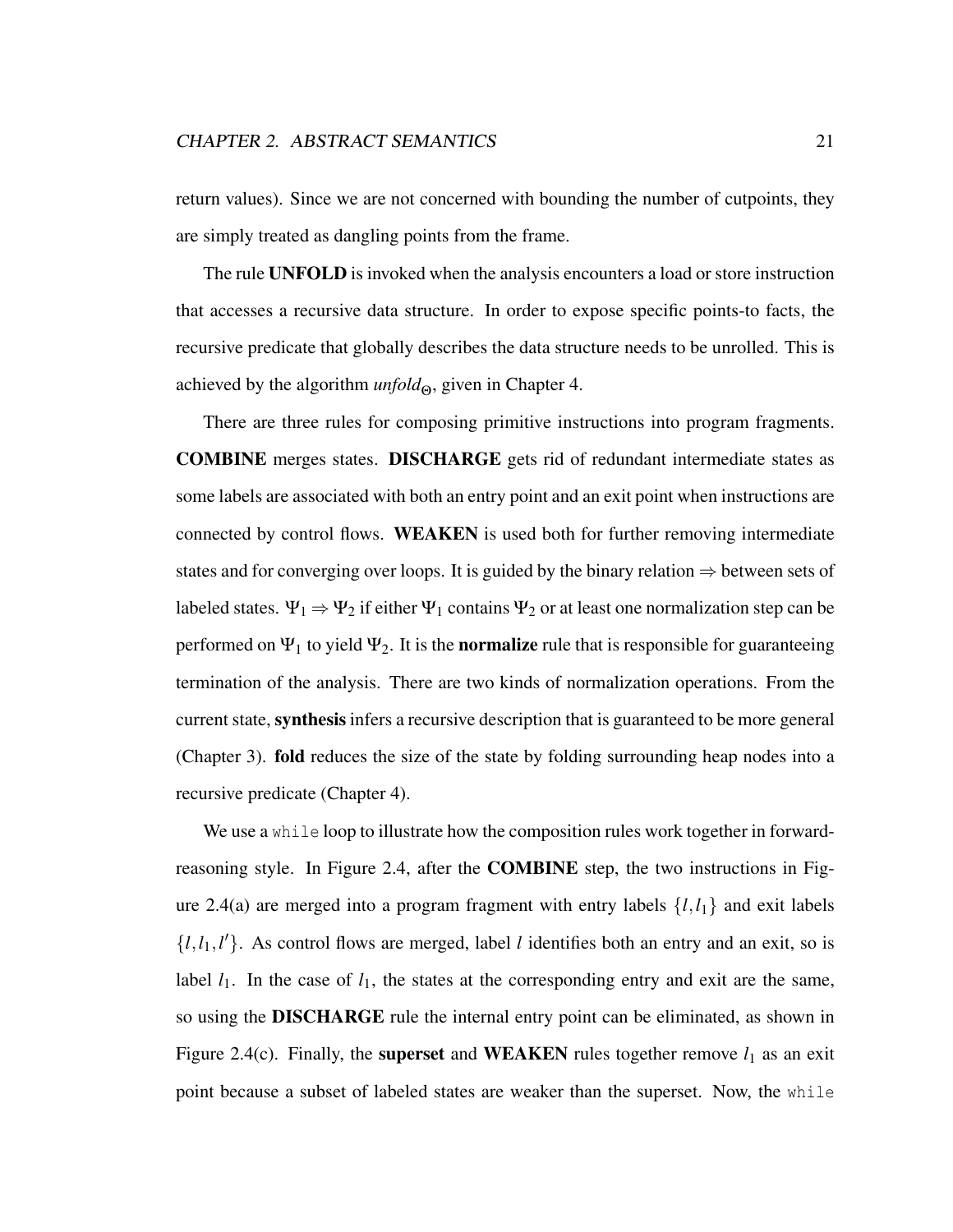loop fragment in Figure 2.4(d) has one entry *l* carrying the initial state at iteration 0 and two exits, an outbound one *l'* carrying the state upon loop termination and an inbound one  $l_1$  carrying the loop invariant. In the more complex case where the loop invariant has to be inferred, the normalize rule will be used.



Figure 2.4: Instruction composition for while loop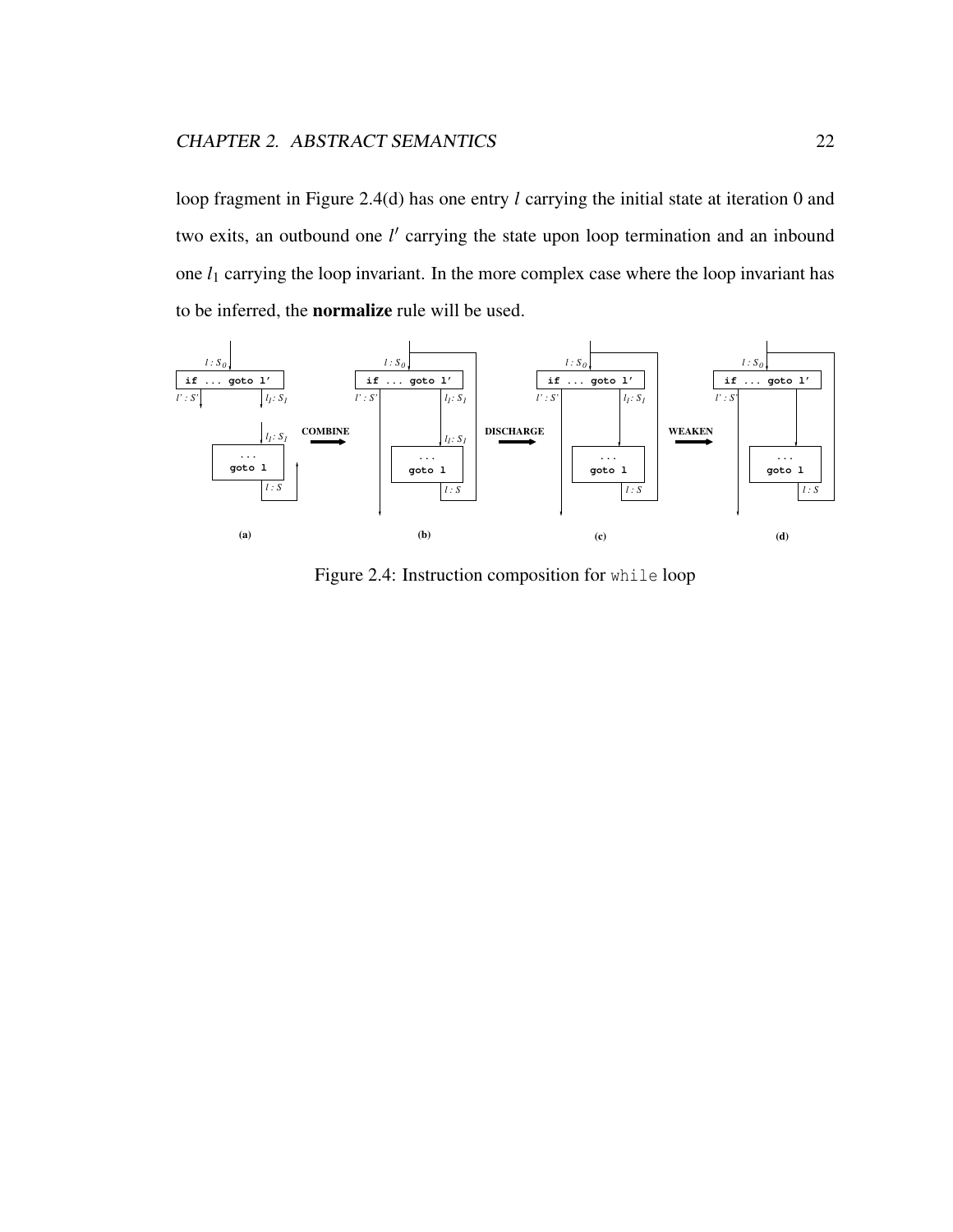## Chapter 3

## Inferring Recursive Predicates

This chapter describes the algorithm for automatically inferring recursive predicates. It enables the analysis to arrive at loop invariants without introducing unnecessary approximation. Loop invariant inference proceeds in the following steps:

- 1. Symbolically execute the loop body up to a fixed number of times (2 suffices in the experimentation).
- 2. If the analysis does not converge over the loop at this point, then invoke inductive recursion synthesis, which returns a hypothesized loop invariant.
- 3. Verify the soundness of the loop invariant by assuming that it holds on loop entry and checking that for each control flow path in the loop, the state at the end of the path matches the loop invariant. If the analysis diverges, then halt and report failure.
- 4. Otherwise, the loop invariant is valid. By the algorithm of recursion synthesis, the states associated with the loop entry in the initial number of iterations must be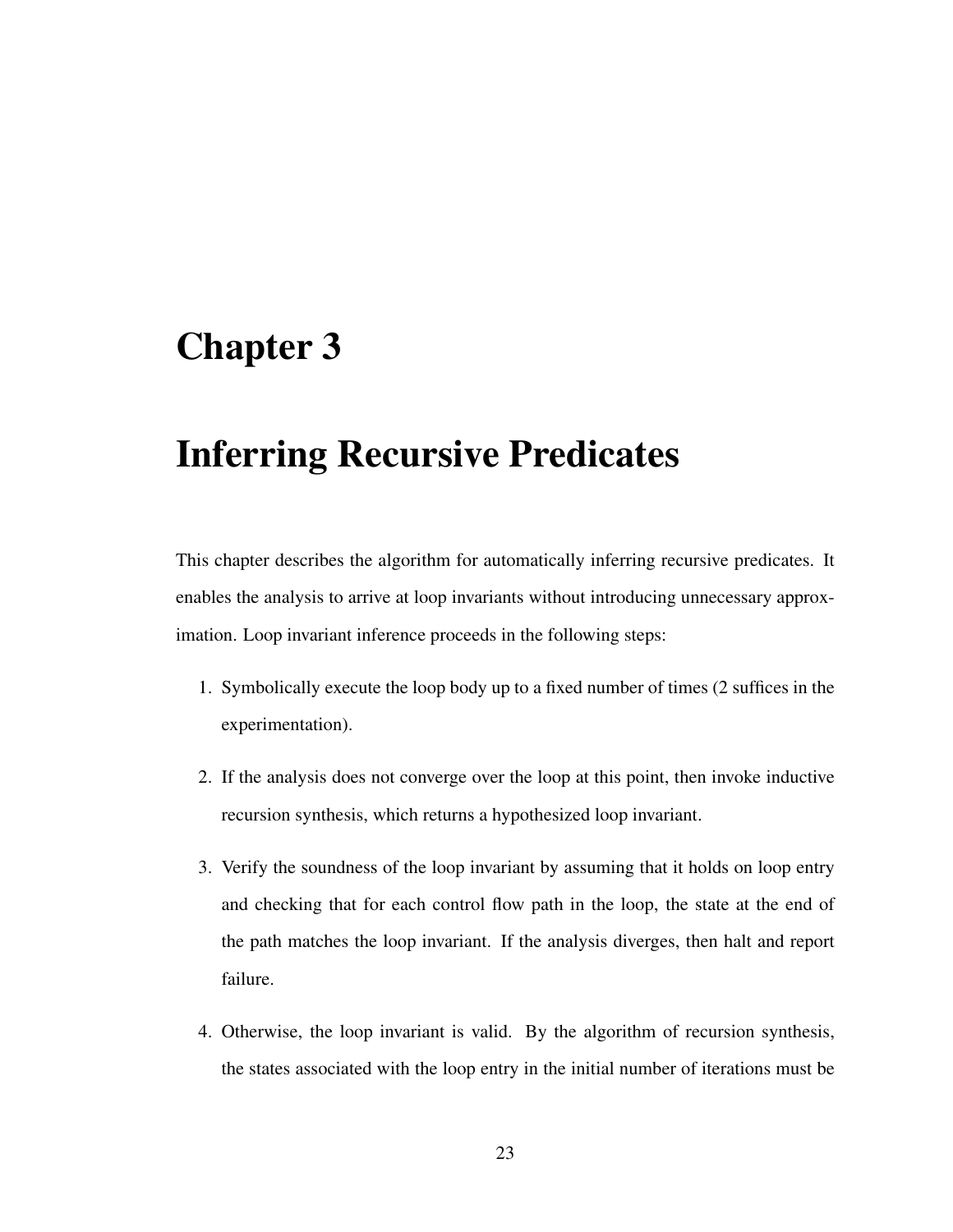derivable from the invariant by unrolling it. Hence they are eliminated using the WEAKEN rule.

## 3.1 Inductive Recursion Synthesis

Inductive program synthesis, the problem of automatic synthesis of recursive programs from input/output samples, studied in AI research, resembles loop invariant inference in the sense that the input/output samples are provided by finite executions of the loop and the invariant can be seen as a highly abstracted encoding of the loop. The approach introduced by Summers [30] consists of two steps. First, the input/output samples are rewritten as finite program traces, then a recurrence relation is identified by inspecting the traces. In our case, the program trace is readily available as the heap formula after execution of the loop, with crucial information encoded in the logic variable names by *rearrange names* in Chapter 2. The logic formula is translated into a *term*, the form of inputs on which the recurrence detection algorithm operates, using the domain knowledge about heap semantics. Such global inspection of states is only conducted when converging over loops. The rest of the analysis updates states locally.

#### 3.1.1 Translating Heap Formulae into Terms

The set of *terms* is defined in Figure 3.1. A term can be viewed as a tree where each symbol is a node.

Terms 
$$
t ::= x
$$
 variables  
\n
$$
\begin{array}{ccc}\n & x & \text{variables} \\
c & \text{constants} \\
f(t_1,...,t_n) & \text{functions}\n\end{array}
$$

Figure 3.1: Set of Terms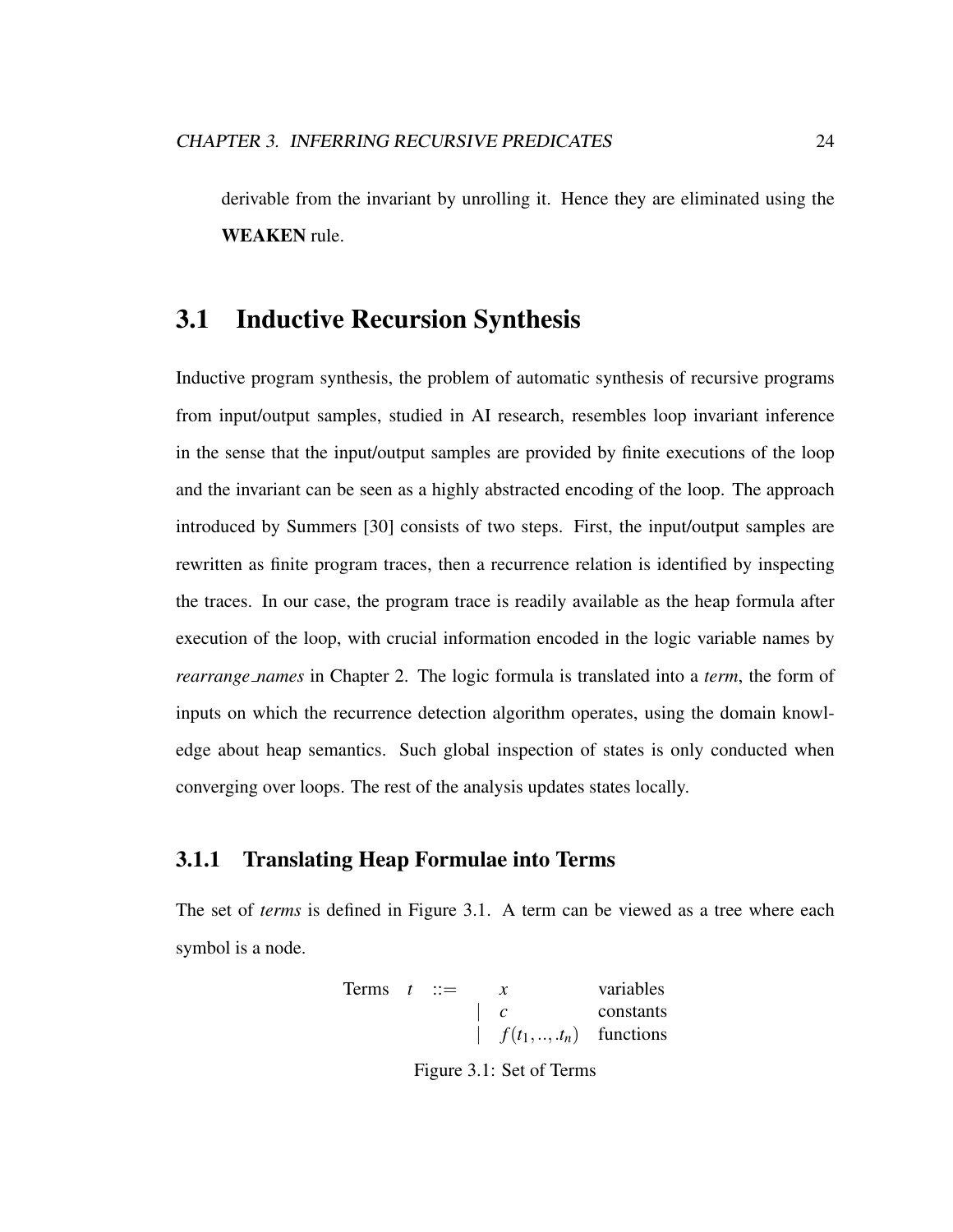The idea is to map each heap location to a term that describes the data structure reachable from it, referred to as a "heap" term. We start by assigning a function symbol to each logic operator,  $*$  for spatial conjunctions,  $\stackrel{n}{\rightarrow}$  for points-to assertions with *n* being the field, and the predicate name for predicate instantiations. As the heap locations are interconnected with each other, naturally some terms will be subtrees of other terms. While the heap may contain dags and cycles, the term tree structure must remain acyclic (consistent with the fact that the backbones of inductive definitions are acyclic). To achieve this, each heap location is also associated with a "name" term. For all appearances of a heap location on the right hand side of a points-to assertion, only one will result in the corresponding heap term being linked as a subtree of the left hand side. All others are translated into name terms by the rewrite function [·], cutting the points-to link in a sense.

$$
[null] = NULL \qquad [g] = g \qquad [\alpha] = \alpha \qquad [h.n] = n([h]).
$$

The translation process maintains a mapping  $\gamma$  from heap locations to heap terms. [i] is overloaded to translate heap formulae to terms.

$$
[A(h_1, ..., h_n[:, h'_1, ..., h'_m])] = \gamma(h_1) =
$$
  
\n
$$
A([h_1], ..., [h_n]; [h'_1]..., [h'_m]))
$$
  
\n
$$
[h.n_1 \to h_1 * ... * h.n_r \to h_r] = \gamma(h) =
$$
  
\n
$$
*(\stackrel{n_1}{\to} ([h], get\_term(h, h_1)), ..., \stackrel{n_r}{\to} ([h], get\_term(h, h_r))),
$$
  
\n
$$
get\_term(h_1, h_2) = \begin{cases} \gamma(h_2) & \text{if } h_2 = h_1.n \\ [h_2] & \text{otherwise} \end{cases}
$$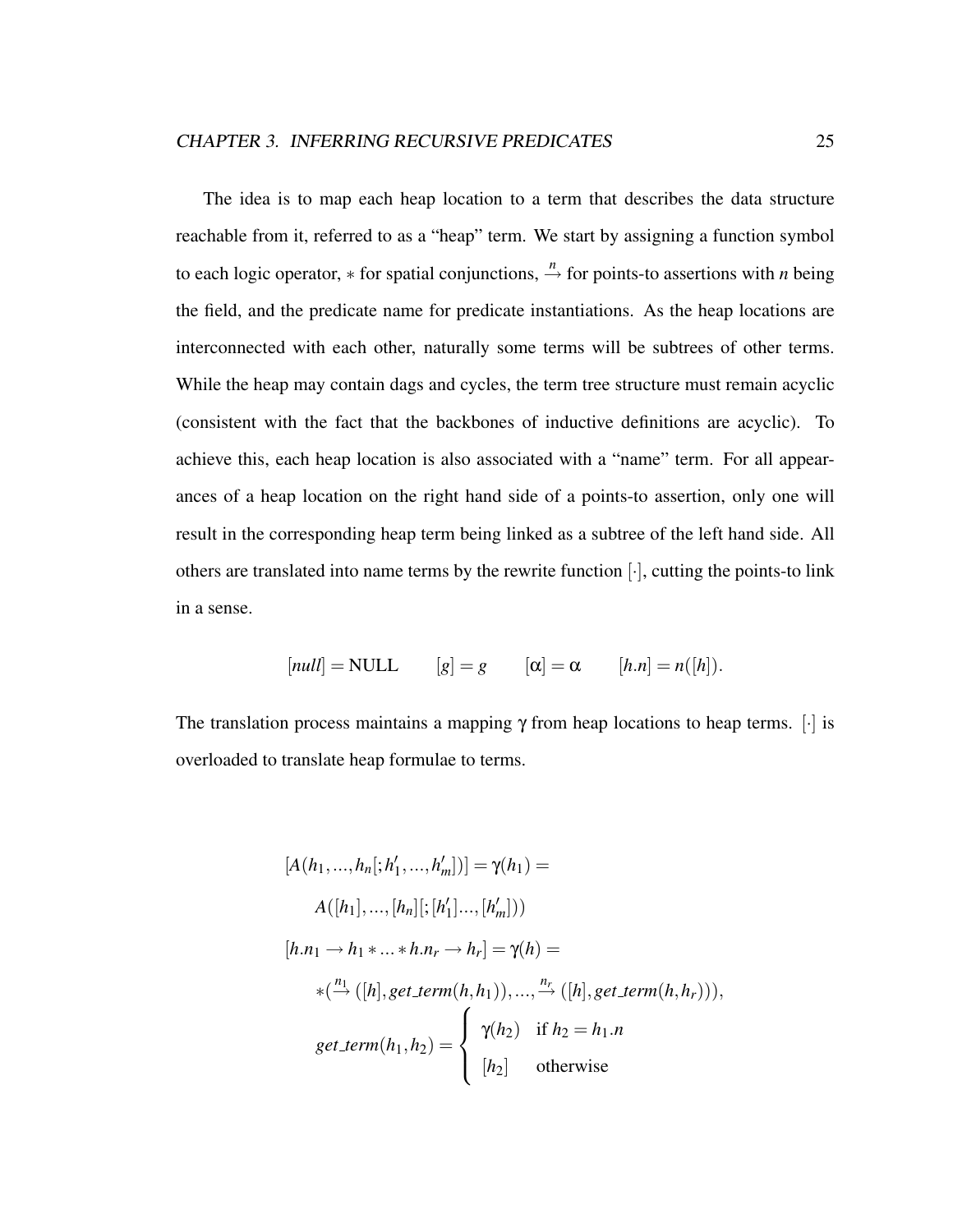In a depth-first traversal of the abstract heap, every predicate instantiation is translated into the heap term of the first parameter; all points-to assertions with the same location on the left hand side are translated together into the heap term of that location. The choice between a heap term and a name term for the right hand side is guided by the access paths encoded in the names of the heap locations. The final result is a forest of top-level term trees and because of the heuristic adopted in *rearrange names*, each of these trees roughly corresponds to a different data structure in the program.

Figure 3.2 contains a loop from 181.mcf that builds the left-child right-sibling tree with backward links. nodes is an array of tree nodes. All new tree nodes are subsequently requested from it. Figure  $3.3(a)$  shows the term tree after two iterations of the loop. Each ∗ term represents a distinct node in the data structure, whose name is given in the parenthesis next to it. For each field *n* in the node, the corresponding  $*$  term contains  $\stackrel{n}{\rightarrow}$  term whose left subterm is the name of the source location and the right subterm is either the name of the target location or the ∗ term representing the target location. In the latter case, the expansion of the data structure is continued from below the ∗ term. In the former case, the data structure reachable from the target location will be expanded along some other access path reaching that target. The term in Figure 3.3(a) completely captures the effect of the loop on heap at this execution point and presents it in such a way that exposes the underlying recursive pattern to the recurrence detection algorithm. This cannot be achieved by ordinary separation logic formulae without the enhancement of access-path-based heap names or the domain-specific translation into terms.

#### 3.1.2 Recurrence Detection

For convergence over loops, the recurrence detection algorithm is applied to each toplevel term (a loop may touch multiple data structures). The algorithm we build on is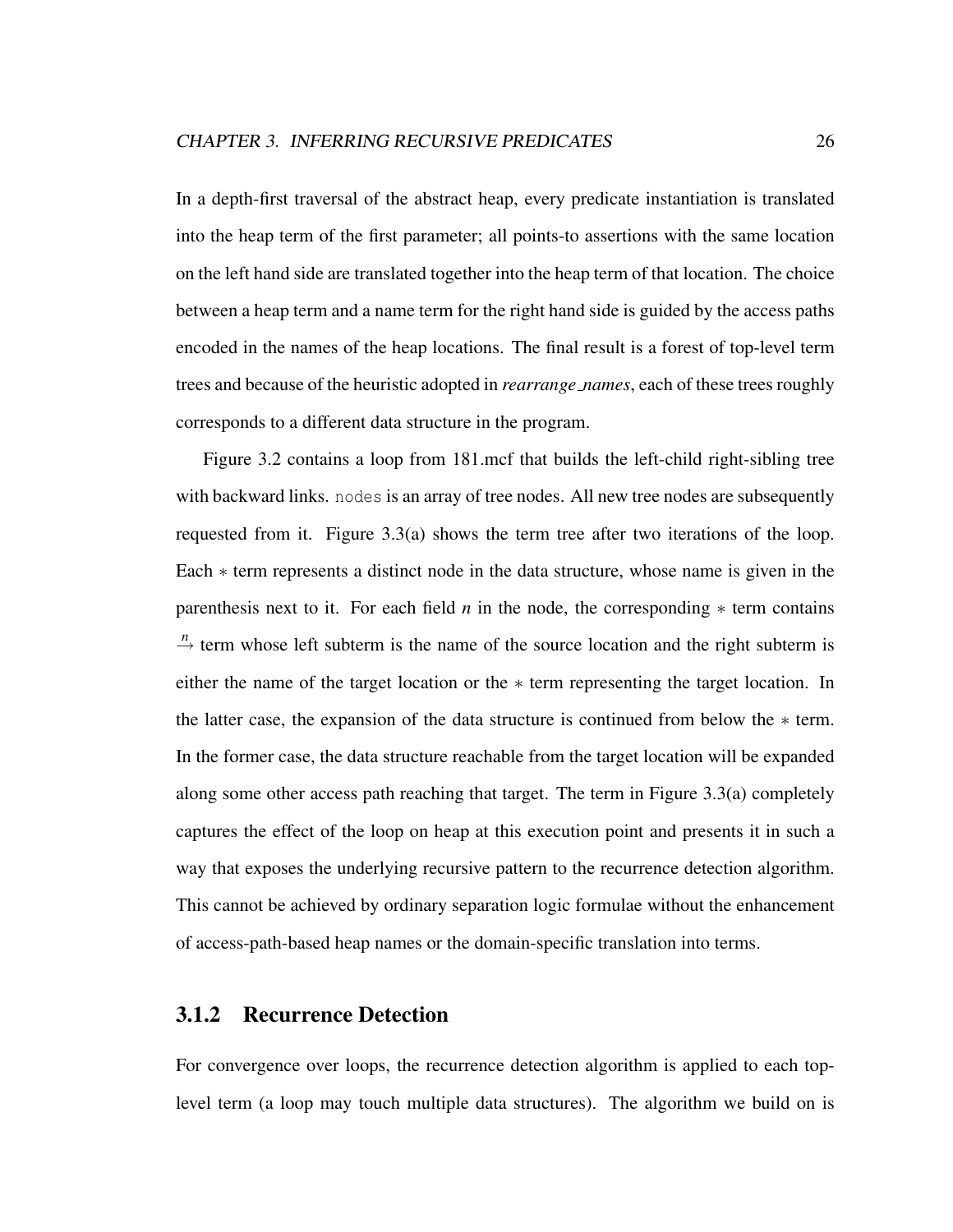```
nodes = malloc(MAX_NODES);root = nodes;node = nodes + 1;root->parent = null;
s1: root->child = node;
   root-\text{is} = null;
    root->sib_prev = null;
    for (...) {
        node->parent = root;
        node->child = null;
s2: node->sib = node+1;
s3: node->sib prev = node-1;
        node++;
    }
```
#### Figure 3.2: A Loop in 181.mcf that Builds its Tree

by Schmid [27]. The high-level intuition is that if there is a recurrence relation that explains a term, then the term can be obtained from the recurrence relation by unfolding the recursion body up to a finite length. So a term can be folded into a recursion by finding a segmentation of the term corresponding to the unfolding points, together with parameter substitution rules. As pointed out by Summers [30], this can be viewed as the converse of using fixed points to give the semantics of a recursive function. The algorithm proceeds in three steps:

1. Search for a valid segmentation of the input term. This can be quite complex as the recurrence relation can be of arbitrary form, not just simple linear recursions such as linked lists. In Figure 3.3(a), bold lines cutting across tree edges segment the term such that the target node of each edge cut is an unfolding point. Three unfolding points are NULL nodes, which correspond to the base case of the recursion (modifications are made to Schmid's algorithm to determine when NULL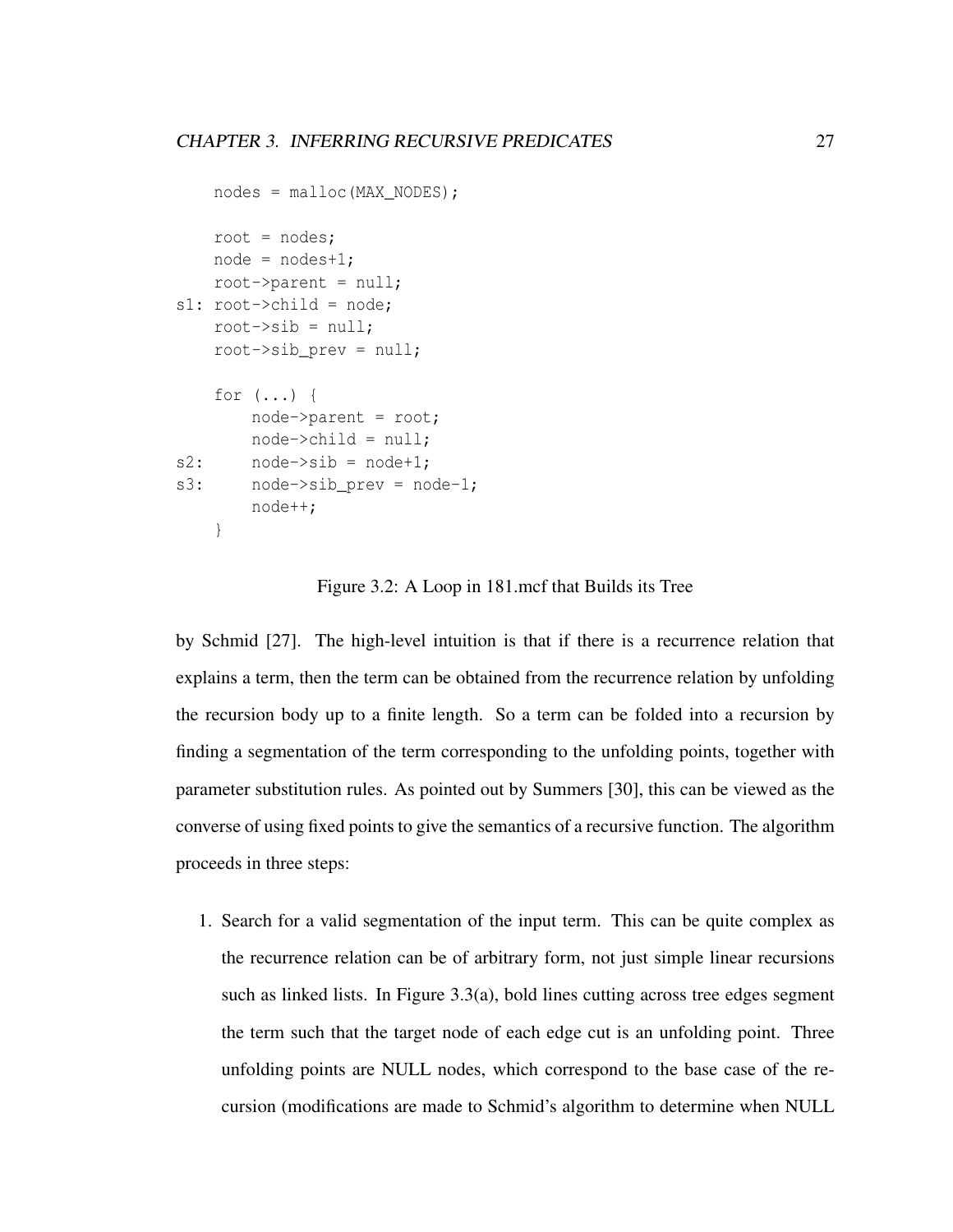

Figure 3.3: Inductive Recursion Synthesis for the Loop in Figure 3.2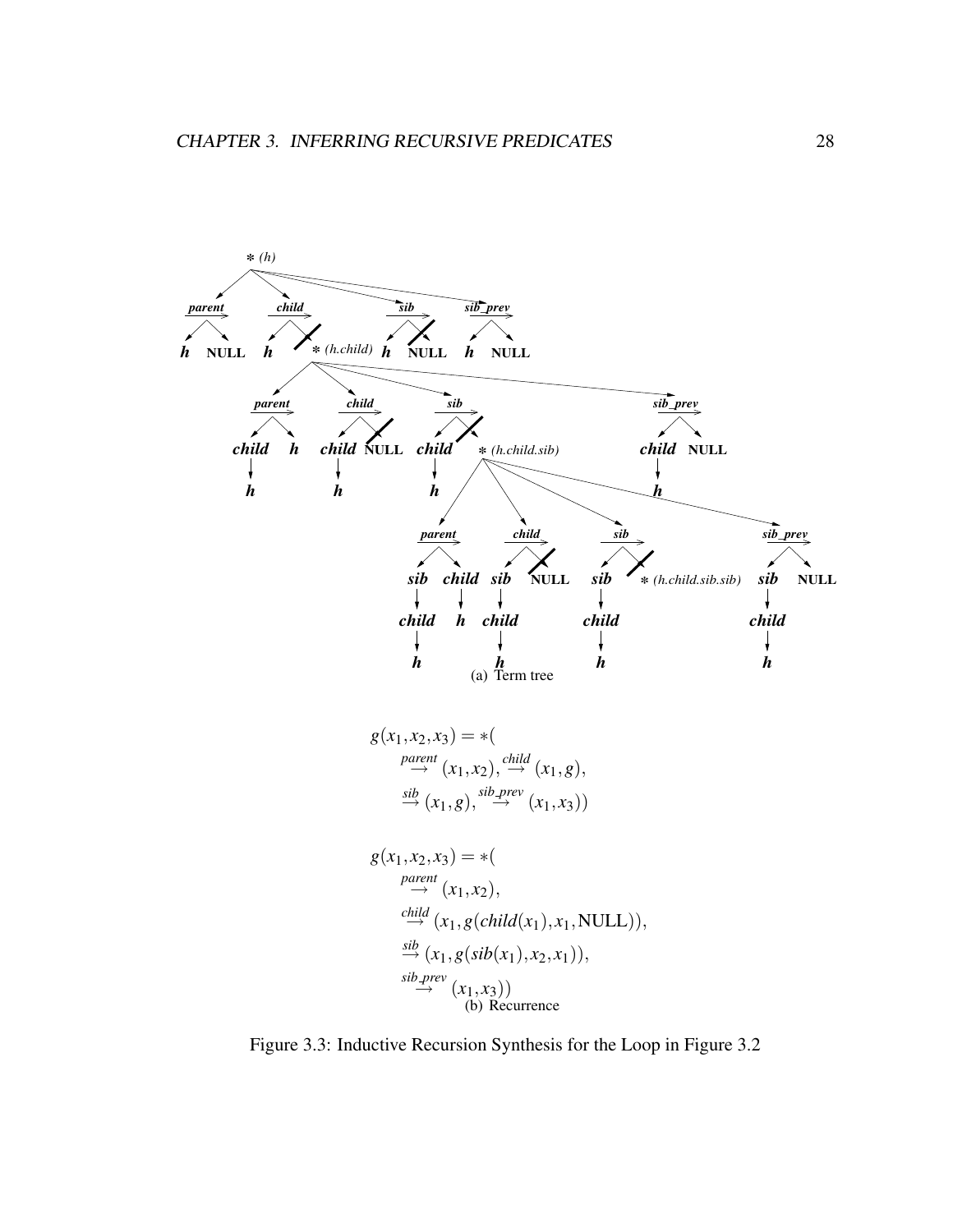nodes are not unfolding points). The unfolding point *h.child.sib.sib* is where the symbolic execution of the loop and hence the expansion of the term tree stop. An unfolding point like this is a single ∗ term with no children. We refer to them as the "unexpanded" nodes.

The basic algorithm for finding a valid segmentation is given in Figure 3.4. Formally, it searches for the set *R* of *recursion points* – places in the recurrence body where it invokes itself. The unfolding points in the term can be derived by repeated unrolling of the recurrence at its recursion points. In Figure 3.3(a), the recursion points coincide with the top two unfolding points, closest to the root of the tree. The other four are results of unrolling twice starting at the recursion point on the left.

To ensure that the algorithm returns the minimal recurrence relation that explains the input term, the search for the next recursion point proceeds from left to right and from top to bottom, backtracking when *R* does not induce a valid segmentation. Term tree nodes that may potentially be recursion points are either NULL nodes or function nodes that have the same symbol as the root of the tree (which is always the \* operator in this analysis) and contain NULL nodes and unexpanded nodes in its subtree. The subroutine *is potential recursion point* tests each tree node using this criterion. The reason for only considering \* operators and NULL symbols as potential recursion points is that they are respectively where a term tree adds and stops adding new expansions to itself.

The validity of segmentation is checked by first computing a skeleton *tskel* of the hypothetical recurrence body. *tskel* is the minimal term tree that contains all paths in *t* leading to the recursion points, with the recursion points replaced by a special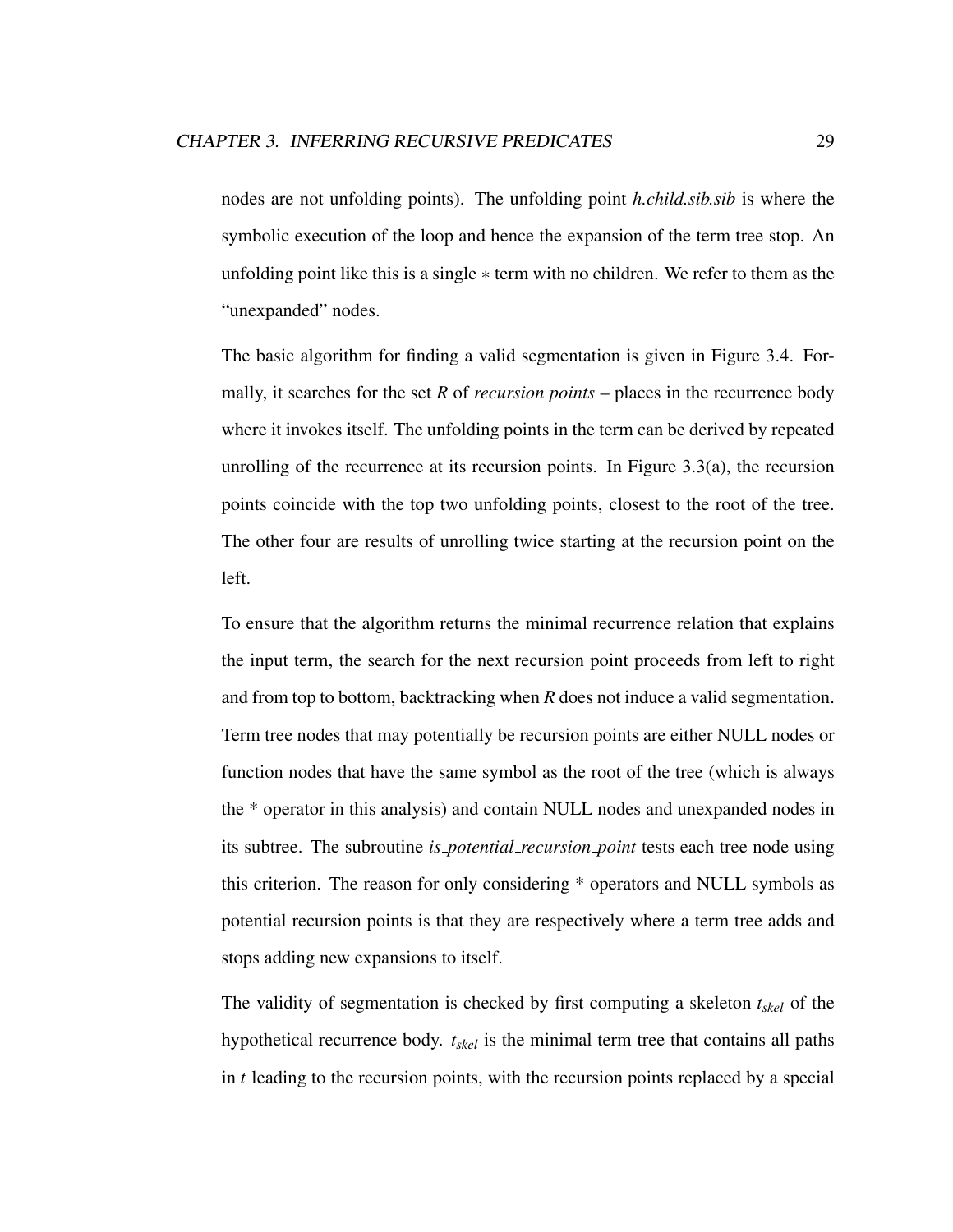#### find valid segmentation(*t*)

 $R = \{\}\$  // The set of recursion points  $x =$  leftmost child of *t* while  $x \neq \text{null}$  do if *is* potential recursion point $(x, t)$  then  $R + = x$ if *is* valid segmentation( $R$ , $t$ ) then  $x = next\_{pos\_right(x)}$ continue else  $R = x$  $x =$  leftmost child of *x*, if any or *next\_pos\_right(x)* return the set of unfolding points induced by *R*

#### is potential recursion point $(x,t)$

return *x* is a NULL node  $\vee$  (*x* has the same symbol as *t*  $\wedge$ *x* contains NULL or unexpanded nodes in its term tree)

next\_pos\_right $(x)$ if *x* has no parent then return null if  $x$  has a right sibling  $y$  then return *y* return *next\_pos\_right*(parent of  $x$ )

Figure 3.4: Algorithm for Finding a Valid Segmentation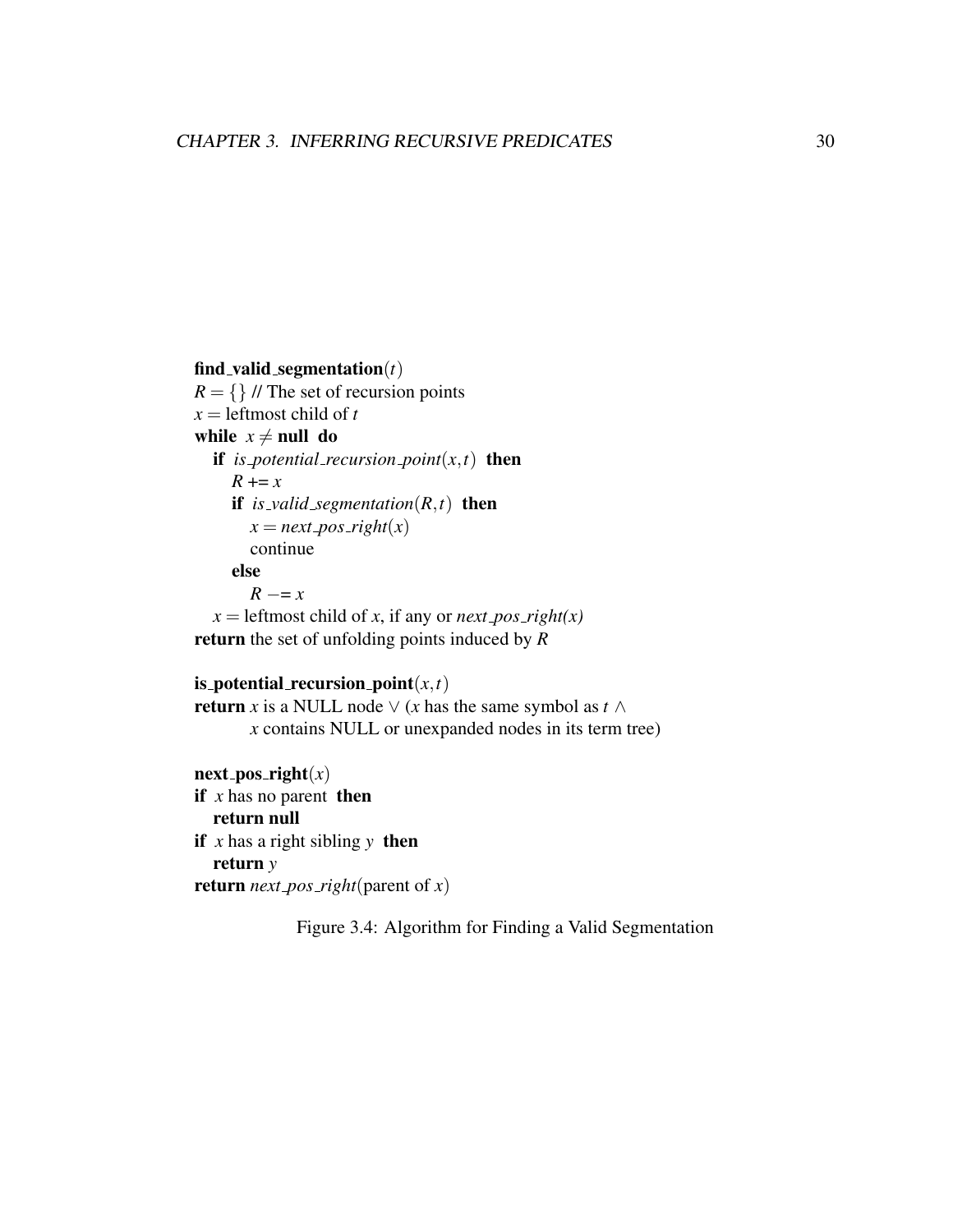symbol 0. All other paths are replaced by fresh variables at the highest points. For the term tree in Figure 3.3(a), let *R* consist of the top two unfolding points, then the corresponding skeleton is  $*(x_1, \stackrel{child}{\rightarrow} (x_2, 0), \stackrel{sib}{\rightarrow} (x_3, 0), x_4)$ , where the 0s correspond to the recursion points and  $x_1$ ... $x_4$  are fresh variables. Because this stage of the algorithm is only concerned with finding the recursive backbone of the data structure, the skeleton discards all nonrecursive parts of the term tree, leaving in their place simple variables as place-holders. On the other hand, function symbols on the backbone are preservely in order to verify that these symbols are repeated recursively along the rest of the backbone. This is done by testing if *tskel* can be "embedded" in every subtree rooted at an unfolding point. This notion of a term being embedded in another one is captured precisely by the binary relation  $\leq$ , defined inductively as

- $0 \le t'$  if  $t'$  contains NULL or unexpanded nodes,
- $x \le t'$  if  $t'$  does not contain NULL or unexpanded nodes,
- $f(t_1,...,t_n) \leq f(t'_1)$  $t'_{1},...,t'_{n}$  if  $t_{i} \leq t'_{i}$  for  $i = 1..n$ .

The idea is that  $t_{skel} \leq t$  if for every path in  $t_{skel}$  that ends in a symbol 0 (i.e. a recursive point), there is a same path in  $t$  that ends in a subtree containing more unfolding points, while each variable in *tskel*, being a place-holder for a nonrecursive subtree, maps to a subtree in *t* that contains no more unfolding points. In Schmid's original work, *R* induces a valid segmentation if for each unfolding point *u* derived from *R*,  $t_{skel} \le u$  holds. In our case, because not all NULL nodes are actual unfolding points, an additional check is needed to weed out false positives. A NULL node is a valid recursion point only if for at least one unfolding point, the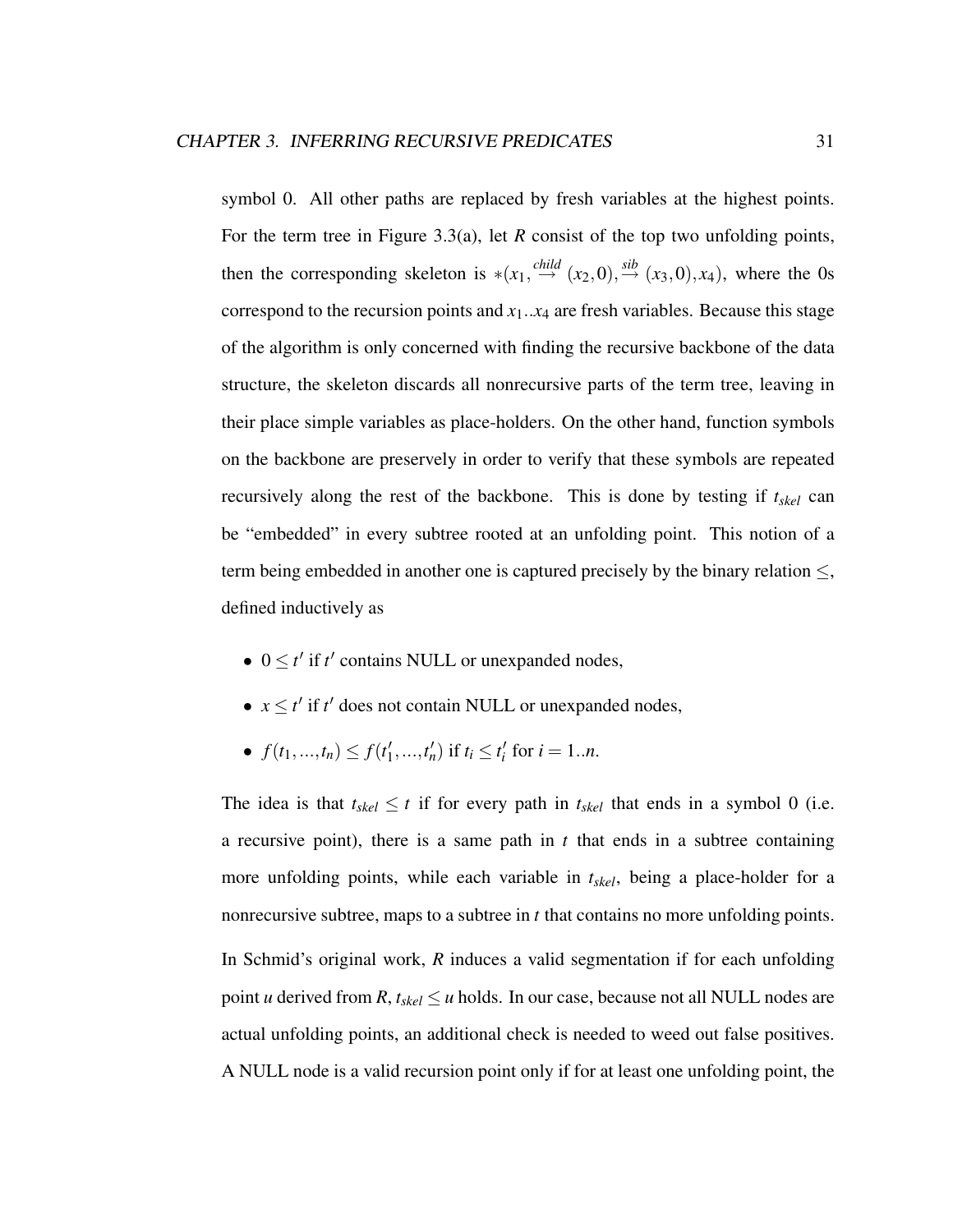subtree that is associated with the corresponding recursion point in the  $\leq$  relation contains unexpanded nodes.

Figure 3.5 contains the algorithm for checking the validity of a segmentation. It does not actually compute *tskel*. Instead, it compares the segmentation at the root of the term tree, from which *tskel* is obtained, with all other segmentations one by one.

- 2. Compute the body of the recurrence, which is the maximal overlapping portion of all segments. This is done by *anti-unifying*  $(\Box)$  the segments:
	- $f(t_1, ..., t_n) \sqcap f'(t'_1)$  $\varphi_1',...,\varphi_m' = \varphi(f(t_1,...,t_n), f'(t'_1))$  $'_{1},...,t'_{m}$  $),$
	- $f(t_1,...,t_n) \sqcap f(t'_1)$  $f'_1,...,t'_n$  =  $f(t_1 \sqcap t'_1)$  $t'_{1},...,t_{n}\sqcap t'_{n}$ .

 $\varphi$  is a one-to-one mapping between pairs of terms and variables which guarantees that identical subterm pairs are replaced by the same variable throughout the whole term.

3. Find parameter substitutions. The subterms where the segments differ are instantiations of the parameters in the recurrence. Parameter substitutions are computed by identifying regularities in these terms. In our case, the parameters are precisely those terms translated from the names of heap locations. The access- paths, now encoded in the prefix form, provide the excellent opportunity for identifying interrelationships between the parameters. We define the notion of *positions* in a term tree *t*: *(i)*  $\lambda$  is the position of the root *(ii)* if the node at position *u*, denoted as  $t|_u$ , is a function, then its *i*-th child has position *u.i*. Within each segment *s*, let  $\beta_{s,x_j,r}$ denote the subterm that is the instantiation of parameter  $x_i$  at recursion point  $r$ . The substitution term for parameter  $x_j$  recursion point *r* is computed as  $sub(x_j, r, \lambda)$ .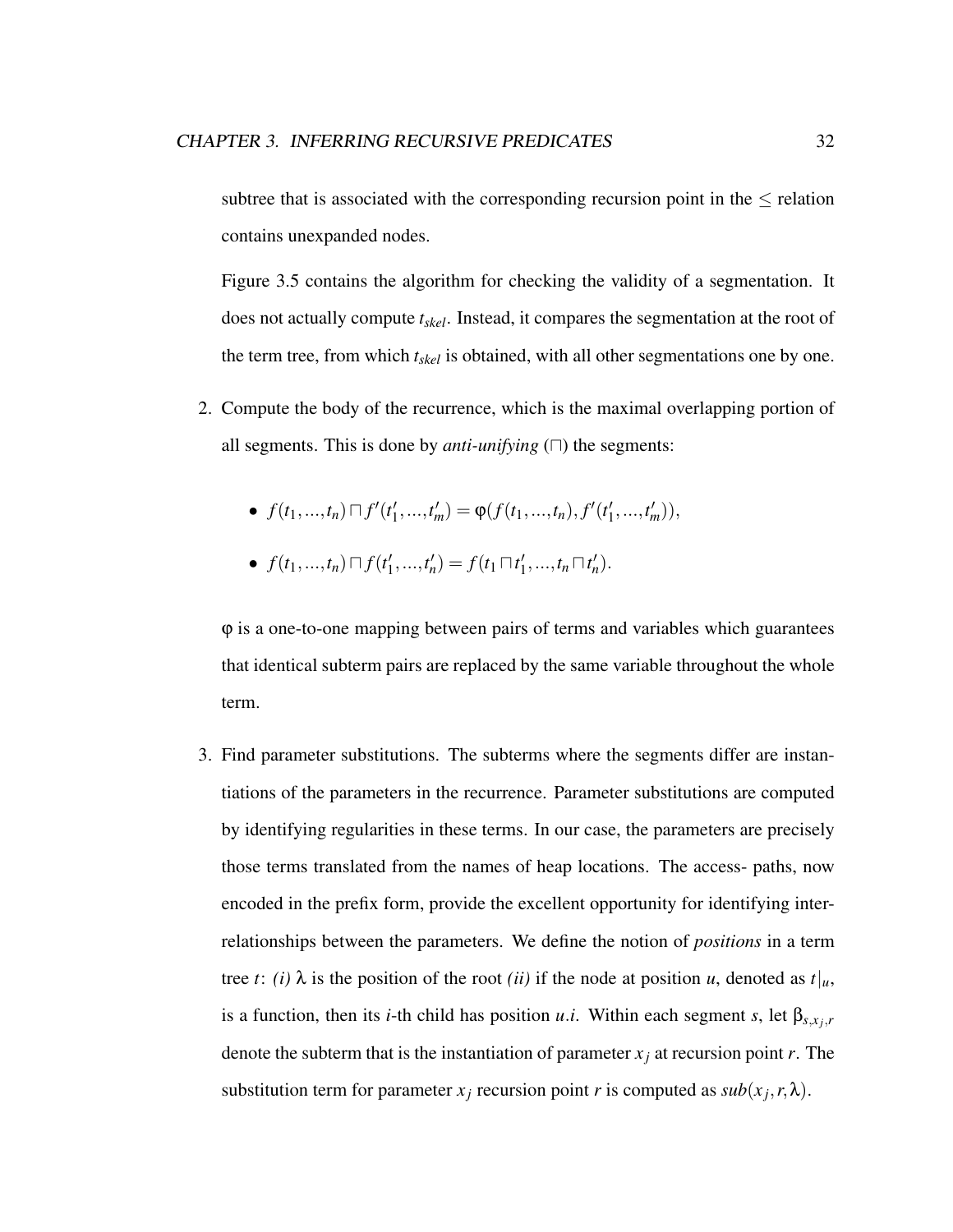```
is_valid_segmentation(R,t)valid NULL nodes = \oslashfor all unfolding point u below t do
  gueue = {(t, u)}
  while queue \neq \oslash do
    remove (n1,n2) from queue
    if n_1 \in R then
       if n_1 is a NULL node then
         if the subtree at n_2 does not contain NULL nodes or unexpanded nodes
         then
            if n_1 \notin valid NULL nodes then
               R - n_1else
               return false
         else
            if the subtree at n_2 contains unexpanded nodes then
               valid NULL nodes += n_1else
         if the subtree at n_2 does not contain NULL nodes or unexpanded nodes
         then
            return false
         for all child n_{1i} of n_1 do
            n_{2i} is the i-th child of n_2queue += \{(n_{1i}, n_{2i})\}else if n_1 can reach some r \in R then
       if n_1 does not have same function symbol as n_2 then
         return false
    else
       if the subtree at n_2 contains unexpanded nodes but no NULL nodes then
         return false
for all r \in R do
  if r is a NULL node \wedge r \notin valid NULL nodes then
    R - rFigure 3.5: Algorithm for Checking the Validity of a Segmentation
```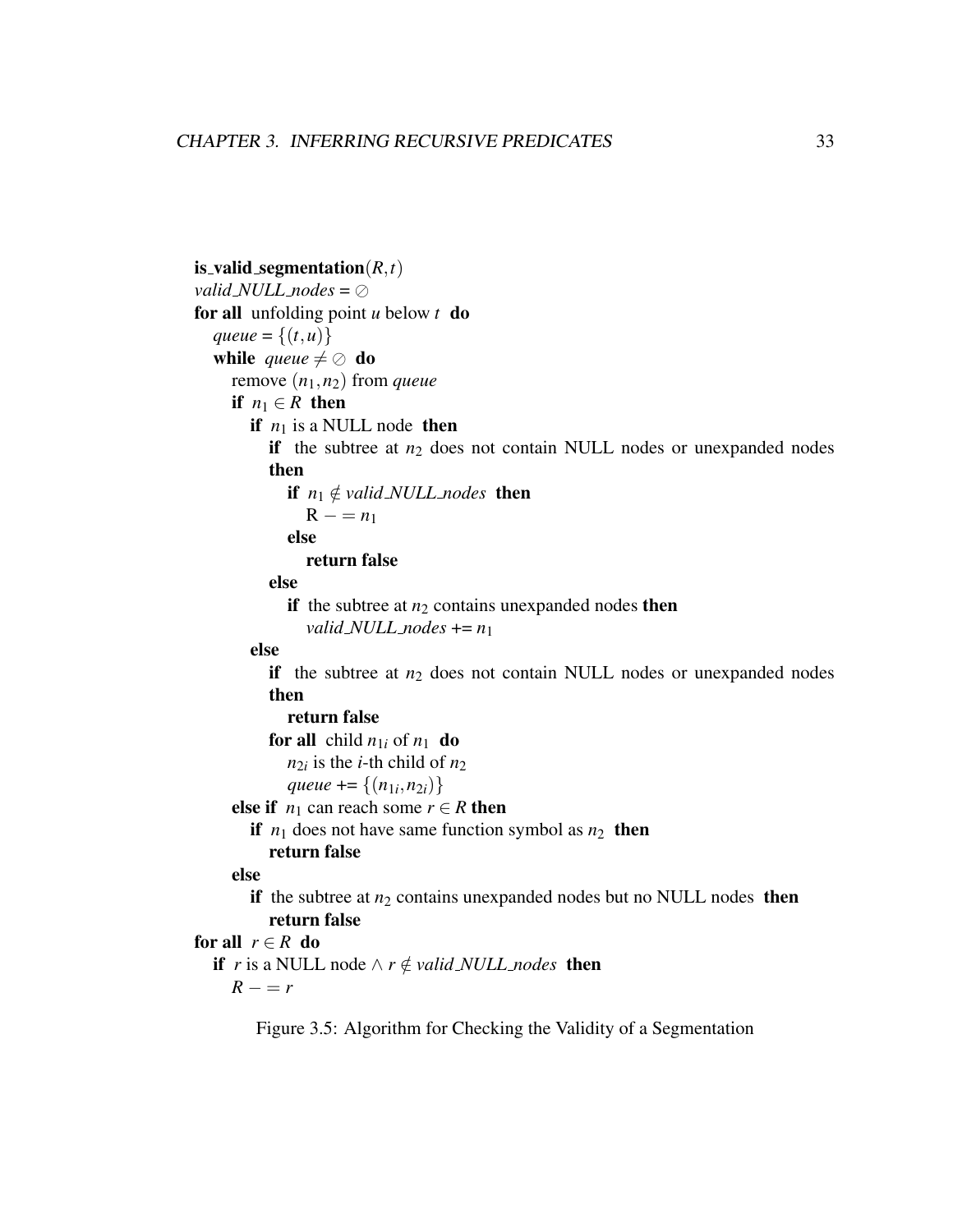$$
sub(x_j, r, u) =
$$
\n
$$
\begin{cases}\nx_k & \text{if } is\_recurrent(x_j, x_k, r, u) \\
f(sub(x_j, r, u, 1), ..., & \text{if } \forall \text{ segment } s \cdot \beta_{s, x_j, r} | u = f(...), \\
sub(x_j, r, u, n)) & \text{with } arity(f) = n,\n\end{cases}
$$
\nis\\_recurrent(x\_j, x\_k, r, u) =

 $\forall$  successive segments *s*, *s'*.  $\beta_{s',x_j,r}|_{u} = \beta_{s,x_k,r}|_{\lambda}$ .

*sub* is defined by structural induction on term trees. The leafs of the substitution term are parameter variables. They are determined through comparison of successive segment pairs in *is recurrent* to see if a general pattern emerges. For an internal position  $u$  in the substitution term, it must hold that the corresponding parameter instantiations in all segments share the same function node at *u*.

For the term in Figure 3.3(a), the recurrence body is shown in Figure 3.3(b) on the top, and the final recurrence relation with parameter substitutions is shown at the bottom, which translates to the predicate  $mcf_{\text{t}}$  *ree*( $x_1, x_2, x_3$ ) defined in Chapter 2.

# 3.2 What inductive recursion synthesis can and cannot do

The complete algorithm given in [27] handles the case where the recursion does not start at the root of the term tree, which happens when a recursive data structure is conjoined with some extra data. It can handle mutual recursions and nested recursions, which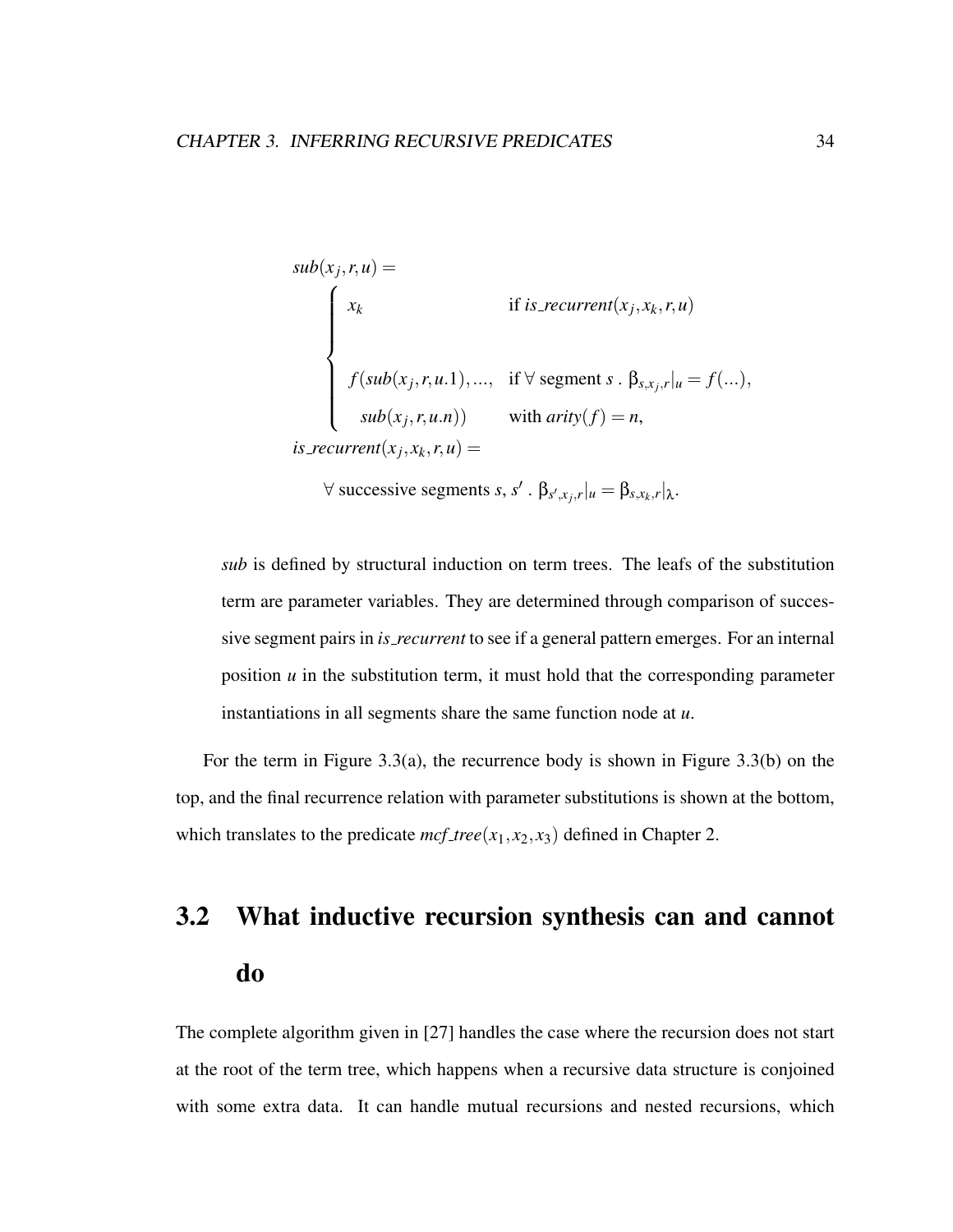allows the analysis to support nested data structures, e.g. trees of linked lists. It can also handle interdependencies between parameter instantiations and incomplete program traces. We believe the algorithm is powerful enough to decipher most recursive data types. However, our technique relies on the loop that constructs the data structure to reveal the data structure's recursive backbone. It will fail, for example, if the code reads a table that specifies the data structure or copies a data structure by keeping a map between pointers in the original and those in the duplicate.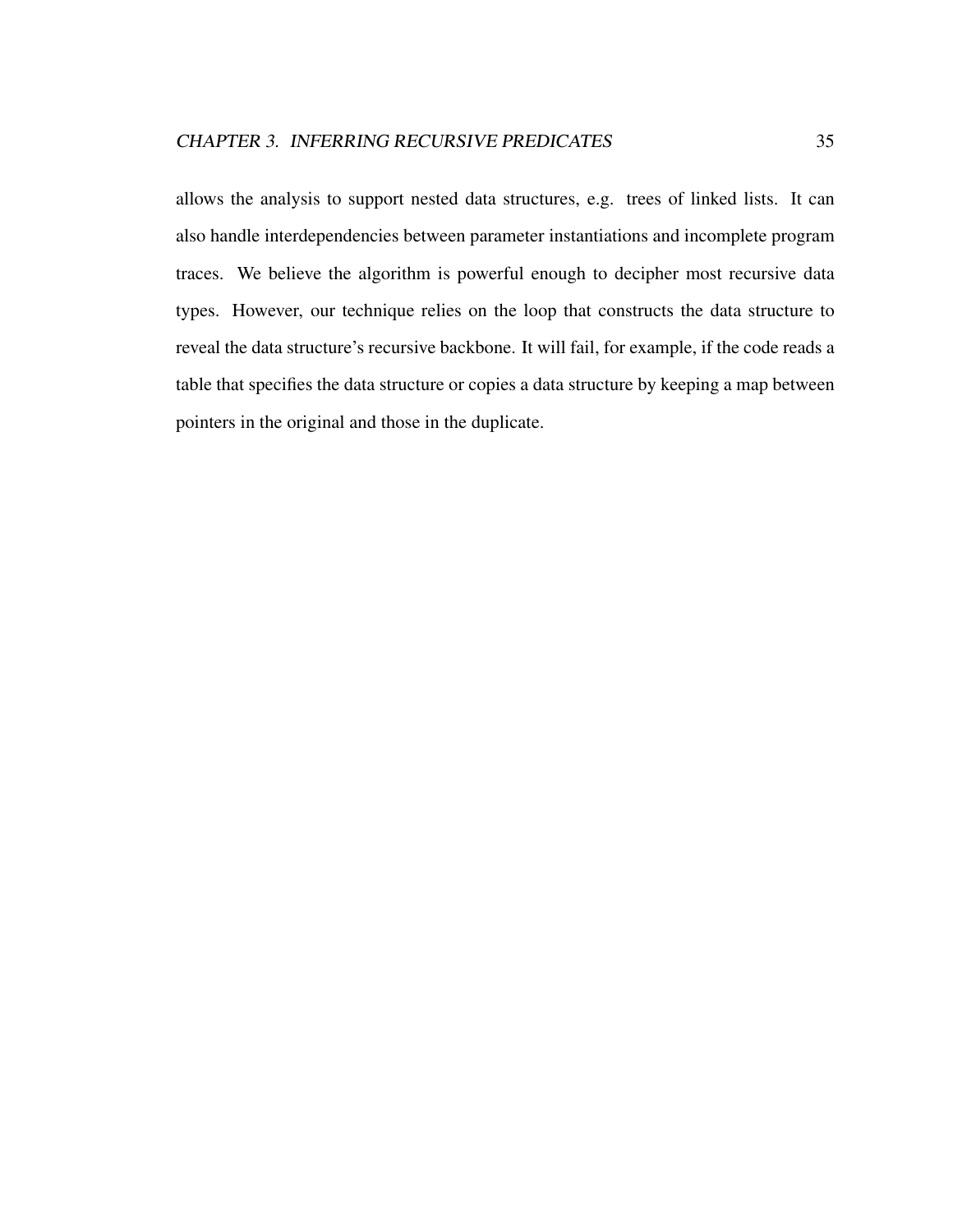# Chapter 4

# Truncation Points and Location Reasoning

To facilitate reasoning about local updates to recursive data structures, the idea of truncation points (Chapter 2) is introduced to model pointers to the interior of a data structure. When local updates occur, the data structure needs to be unfolded to expose specific points-to relations in its interior. Afterwards, the data structure needs to be folded back so as to reestablish global shape invariant. This chapter discusses the algorithms for unfolding and folding arbitrary recursive predicates. They correspond to two subroutines used in the symbolic execution rules of Chapter  $2$  –  $\text{unfold}_{\Theta}(l:S,h)$  and  $\text{fold}_{\Theta}(\Sigma)$  respectively.

# 4.1 Unfolding Recursive Predicates

*unfold*<sub>Θ</sub> takes as arguments a state *S* and a heap location *h*, which is located either at the root of a recursive data structure or at the bottom sitting between the data structure and a truncation point. It unrolls the data structure at *h* according to the definition of the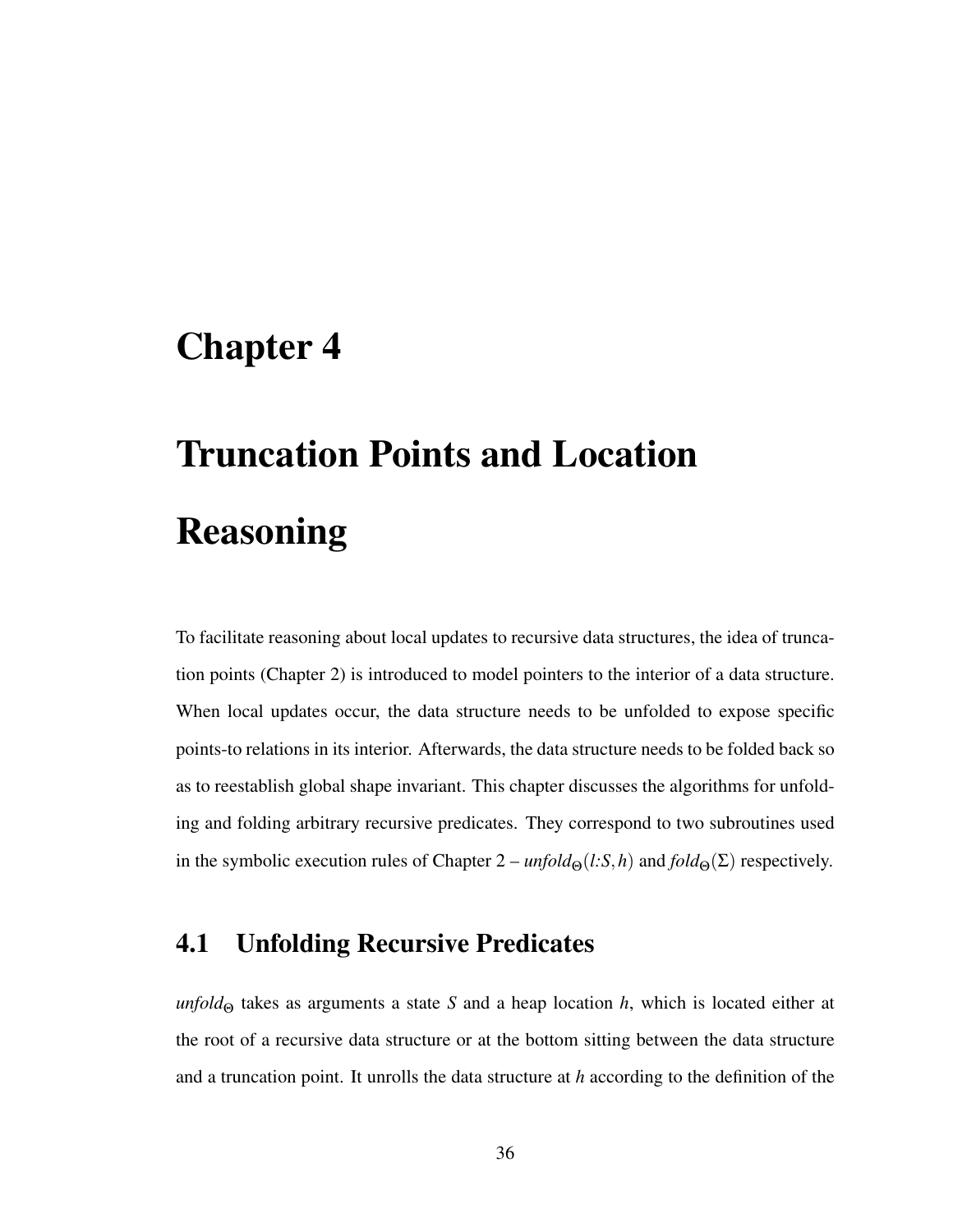recursive predicate that describes the data structure. As a result, the state *S* will contain explicit points-to assertions with *h* on the left hand side. *unfold*<sub> $\Theta$ </sub> returns a set of states because case analysis is needed in the presence of truncation points.

If *h* is the root of a recursive data structure, indicated by the fact that it is the first parameter in the recursive predicate describing the data structure, then *unfold*<sub>Θ</sub> needs to peel away the the top layer of the data structure. This is conceptually easy, simply replace the recursive predicate with its inductive definition, substituting arguments passed to the predicate for parameters in the definition. Complication arises when the predicate contains truncation points. Since their exact positions relative to the root are not specified in the state, they could be sitting right below the root, in which case they alias with the newly exposed targets of *h*, or they could be farther way from *h* so that they become the truncation points in the sub data structures below *h*. Because spatial conjunction does not allow implicit aliasing, it is necessary to enumerate all possible scenarios of relative positioning between *h* and the truncation points. Let *n* be the number of recursion points (Chapter 3.1.2) in the definition of the recursive predicate and *m* be the number of truncation points in the predicate. The total number of possibilities is exponential in  $n \times m$ . However, *n* is a small constant (1 for linked lists, 2 for binary trees). *m* is also small because local updates only involve a few nodes and once done, the global invariant is restored by calling  $fold_{\Theta}$  to remove these truncation points. Furthermore, the possibilities for relative positioning are constrained by the invariant that the subheaps rooted at truncation points must be mutually disjoint. This means that if one truncation point *h'* is positioned at a recursion point under *h*, then no other truncation points can be truncation points of *h'*.

Consider the heap:  $mcf_{\text{t}}$  *tree*(*h*,*null*,*null*; $\alpha$ ) \*  $mcf_{\text{t}}$  *tree*( $\alpha$ ,  $\beta_1$ ,  $\beta_2$ ). Unfolding *h* yields four heaps: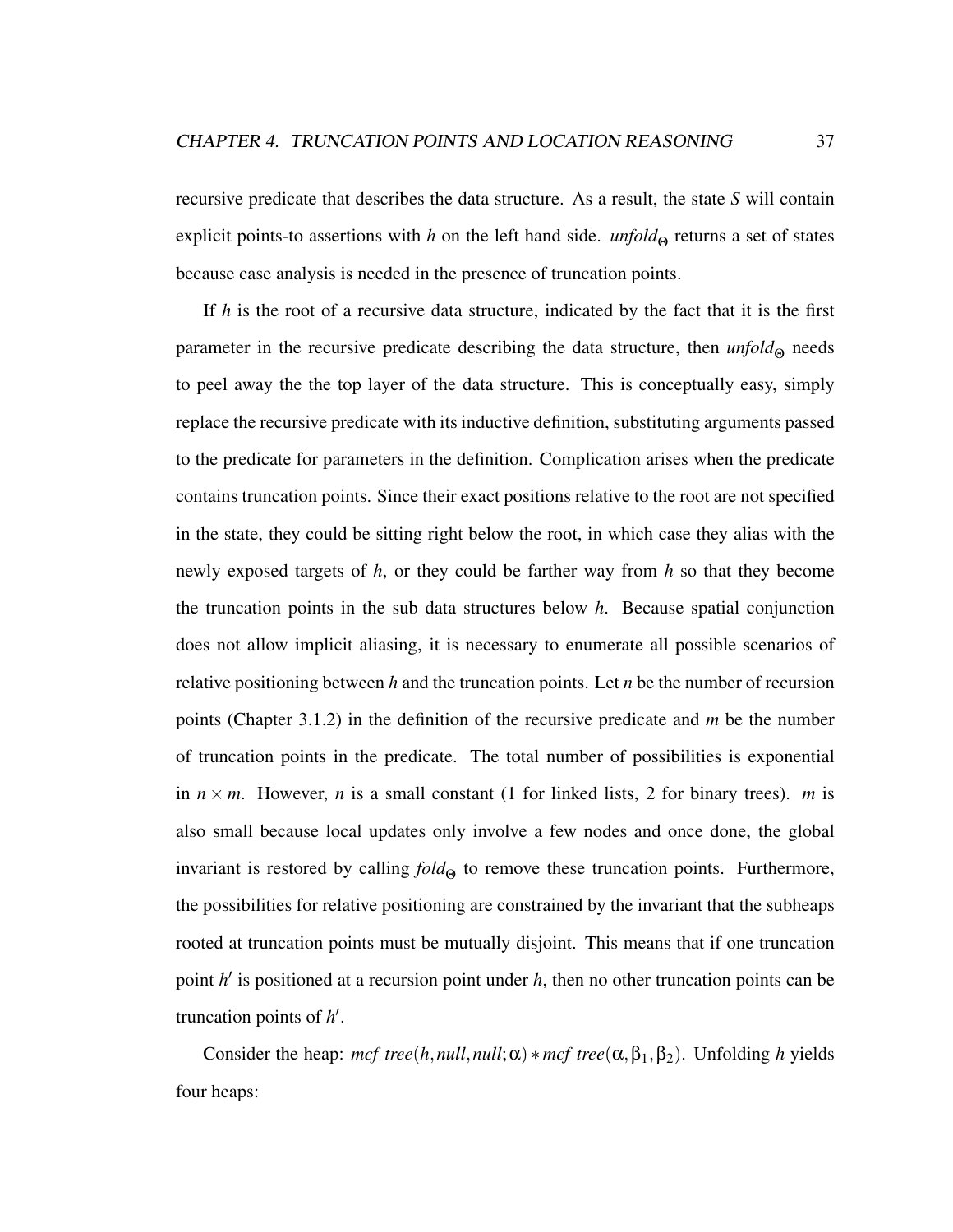- *h.parent*  $\rightarrow$  *null*  $*$ *h.child*  $\rightarrow \alpha * mcf\_tree(\alpha, h, null) *$  $h.sib\text{-}prev \rightarrow null * h.sib \rightarrow \beta_4 * mcf\text{-}tree(\beta_4, null, h)$
- *h.parent*  $\rightarrow$  *null*  $*$ *h.child*  $\rightarrow$   $\beta_3 * mcf\_tree(\beta_3, h, null) *$  $h.\text{sib\_prev} \rightarrow \text{null} * h.\text{sib} \rightarrow \alpha * \text{mcf\_tree}(\alpha, \text{null}, h)$
- *h.parent*  $\rightarrow$  *null*  $*$ *h.child*  $\rightarrow$   $\beta_3 * mcf\_tree(\beta_3, h, null; \alpha) *$  $h.\text{sib\_prev} \rightarrow \text{null} * h.\text{sib} \rightarrow \beta_4 * \text{mcf\_tree}(\beta_4, \text{null}, h)$
- *h.parent*  $\rightarrow$  *null*  $*$ *h.child*  $\rightarrow$   $\beta_3 * mcf\_tree(\beta_3, h, null) *$  $h.\textit{sib\_prev} \rightarrow \textit{null} * h.\textit{sib} \rightarrow \beta_4 * \textit{mcf\_tree}(\beta_4, \textit{null}, h; \alpha)$

Unrolling a recursive predicate from the bottom up makes *h* a new truncation point, causing some old truncation points to be removed to maintain mutual-disjointness of truncation points. Let *T* be the set of the original truncation points that point to *h*. Again, we do not know the exact access path from *h* to a  $t \in T$ , so case splitting is required as well. In this case the link from *t* to *h* also limits the possible places where *t* may alias with a node under *h*, according to the definition of the recursive predicate. Consider again the heap  $mcf_{\text{t}}$  *tree*(*h*,*null*,*null*; $\alpha$ ) \*  $mcf_{\text{t}}$  *tree*( $\alpha$ ,  $\beta_1$ ,  $\beta_2$ ). To unroll  $\beta_2$ , because the link  $\alpha \rightarrow \beta_2$  is a *sib\_prev* link, by definition of *mcf\_tree*,  $\alpha$  must be the target of the *sib* link originating from β<sub>2</sub>. Hence after unrolling β<sub>2</sub>, we have  $mcf\_tree(h, null, null; β<sub>2</sub>)$  \*  $\beta_2.parent \rightarrow \beta_1 * \beta_2. \textit{child} \rightarrow \beta_3 * \textit{mcf\_tree}(\beta_3, \beta_2, \textit{null}) * \beta_2. \textit{sib} \rightarrow \alpha * \beta_2. \textit{sib\_prev} \rightarrow \beta_4 * \beta_3. \textit{vib\_prev}$ *mcf\_tree*( $\alpha, \beta_1, \beta_2$ ). If we were to consider  $\alpha$  as the target of the *child* link of  $\beta_2$ , then α would be described as *mcf tree*(α,β2,*null*), which is inconsistent with its description before the unrolling. Similar inconsistency also arises if we do not consider  $\alpha$  as any target of  $\beta_2$ . Our algorithm checks each combination to rule out inconsistencies. In the case of unrolling  $\beta_1$ , there are two possibilities, either  $\alpha$  is the *child* of  $\beta_1$  or it is a truncation point in the *child* subtree of  $β_1$ .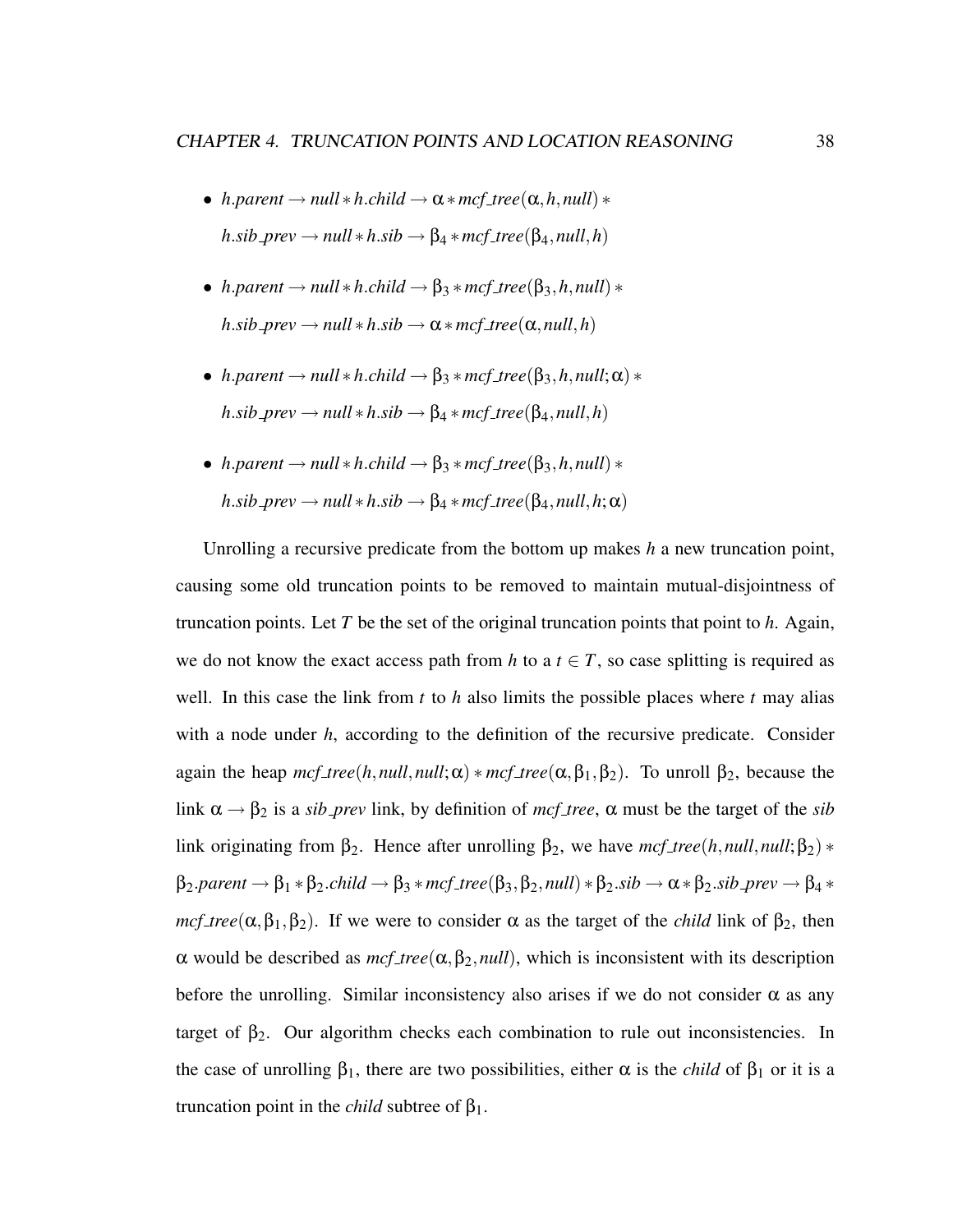Figure 4.1 contains the algorithm that determines all possible spatial relationships between an unfolded node *h*, associated with a recursive predicate *A*, and a set of truncation points *T*. Each possibility is represented by a function  $\pi$  that maps every *t* in *T* to either *r* or *r*, where *r* is one of the recursion points in the definition of *A*. *r* means the *t* is located at the recursion point and *r* means that *t* is further below *r*. The case analysis algorithm serves both unrolling from top down and unrolling from bottom up, as shown in Figure 4.2.

```
case analysis (h,T) :
valid_possibilities = \{\}for all \pi do
   if \forall r.(\exists t.\pi(t) = r) \Rightarrow (\nexists t'. t' \neq t \land (\pi(t) = r \lor \pi(t) = r)) then
      ok =true
      for all t \in T do
         if ∃ backward link t.n \rightarrow h then
            let x_j be the parameter in A's definition s.t. x_1 \cdot n \rightarrow x_jlet r be the recursion point s.t. \pi(t) = r or r
            if \pi(t) = r then
               if the recursive call at r substitutes x_1 for x_i then
                  continue
            else
               if the recursive call at r substitutes x_1 for some x_k \wedge\exists r' the recursive call at r' substitutes x_k for x_j then
                  continue
            ok =false
            break
      if ok then
         valid possibilities += π
return valid possibilities
```
Figure 4.1: Algorithm for case analysis in *unfold*<sup>Θ</sup>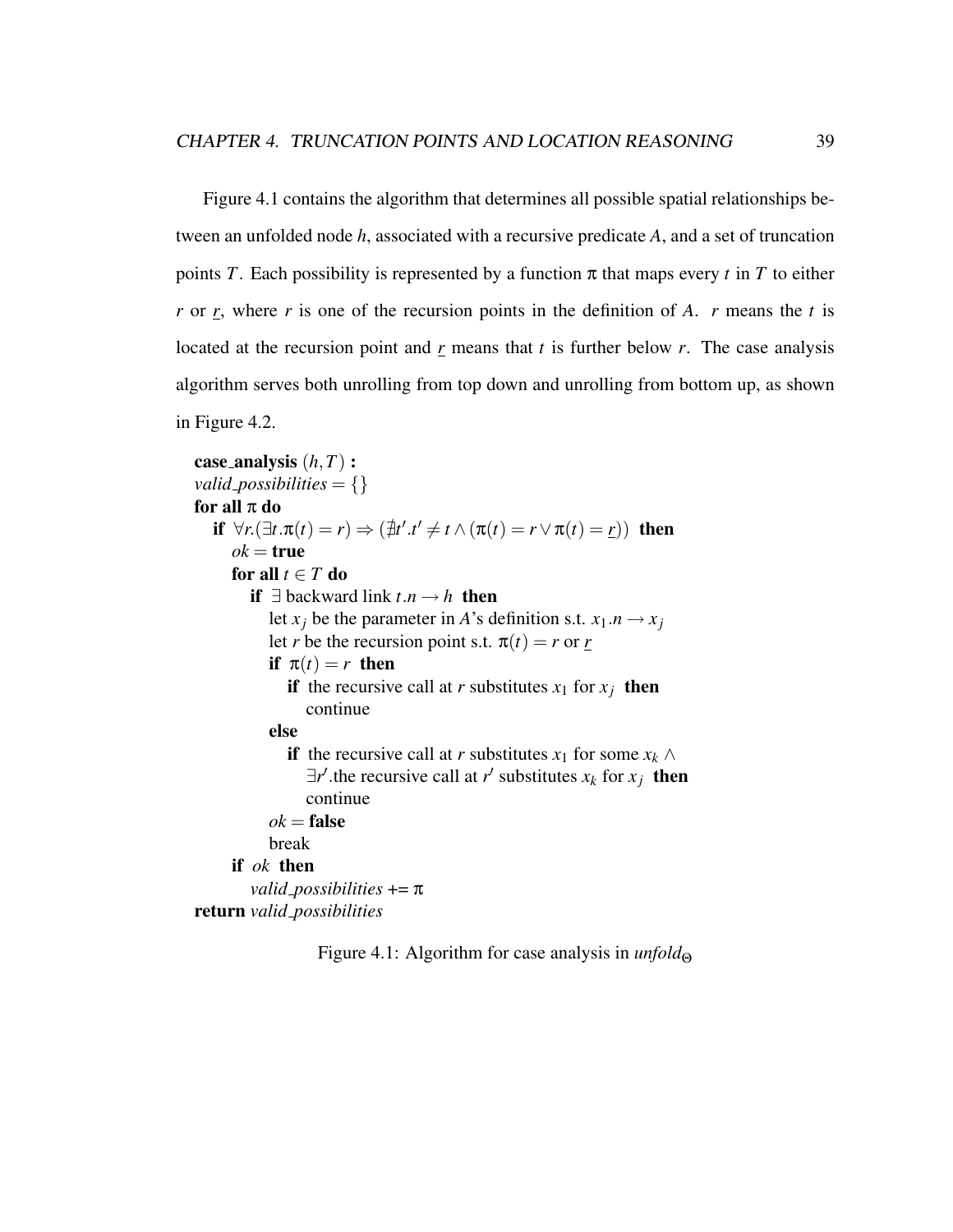```
unfold_{\Theta} (S, h):
states = \oslashif h is in recursive predicate A(h, \ldots; [h])h'_1, ..., h'_m then
  // Unroll from top down
  expand h according to the definition of A
  if m > 0 then
     for all \pi \in case\_analysis(h, \{h_1\})h'_1, ..., h'_m}) do
        S' = duplicate(S)assign h
0
                 h'_1, ..., h'_m to positions specified by \pistates += S'else
     states += Selse
  // h is in recursive predicate A(h_1, ..., h, ...)// Unroll from bottom up
  expand h according to the definition of A
  if h_1 is a truncation point in another recursive predicate P then
     replace h_1 with hfor all \pi \in \text{case\_analysis}(h, \{h_1\}) do
     S' = duplicate(S)assign h_1 to positions specified by \pistates += S'return states
```
Figure 4.2: Algorithm for *unfold*<sub>Θ</sub>

# 4.2 Folding Recursive Predicates

The case analysis performed in  $unfold_{\Theta}$  closely mimics the way a programmer may reason informally about local updates – "If it is the case that  $x$  points  $y$ , then ...", but it does so exhaustively to ensure correctness. In comparison, folding a heap formula is straightforward because we do not need to worry about accidentally creating implicit aliasing, hence no case analysis is needed. It cleans up unused truncation points left behind by *unfold*<sub>Θ</sub> in an attempt to incorporate cut-out pieces of the original data structure back into it, thereby restoring the global invariant. *fold*<sub>Θ</sub> takes a heap, looks for locations not pointed to by any live register, and tries to merge it into a neighboring data structure.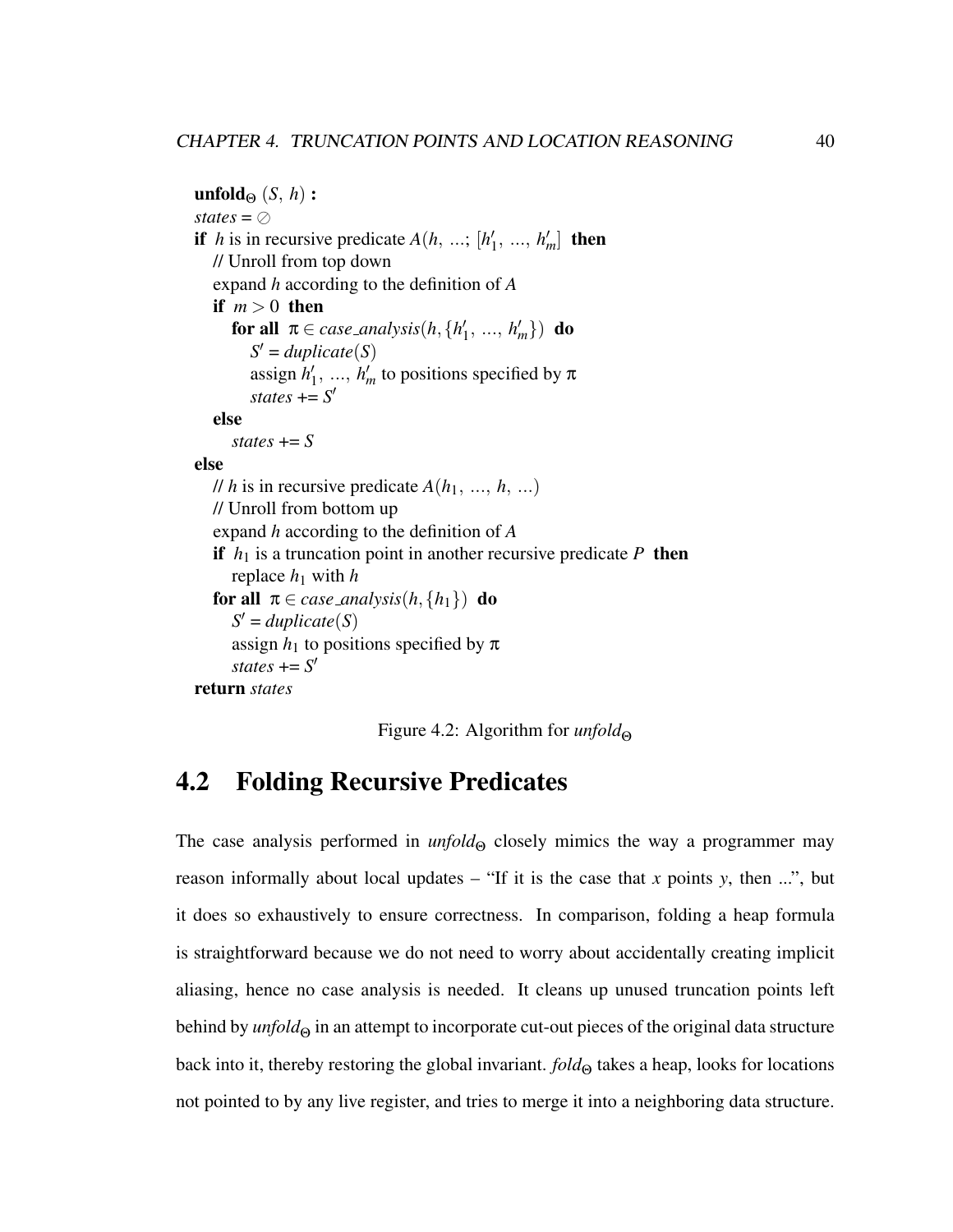Like *unfold*<sub>Θ</sub>, it also works from two directions, starting either with locations sitting directly atop a recursive data structure and working its way upwards, or with truncation points and working its way downwards. It achieves similar effect of the rewrite rules for list in [7, 16],  $p \rightarrow k * list(k,q) \rightarrow list(p,q)$  and  $list(p,k)*k \rightarrow q \rightarrow list(p,q)$ . However, we handle arbitrary predicates by crawling the abstract heap such that each time, instead of a single heap cell, a whole chunk of heap fitting the definition of the recursive predicate (including backward links) is absorbed.

Figure 4.3 contains the algorithm for  $fold_{\Theta}$ . It consists of three parts. As the first step, the set of *boundary locations* is identified. These locations must not be folded into neighboring recursive predicates. They include globals, cutpoints (Chapter 5), locations pointed to by procedure parameters, the return value register, and all other registers live at the current program point. The second part of the algorithm takes all recursive predicates that have truncation points and attempts to merge heap regions from below the truncation points into the predicates. A queue is used to hold heap locations that will be considered for the root of a new expansion to the recursive data structure. This test is performed by the subroutine *is foldable*, which is given in Figure 4.4 and Figure 4.5. If the test fails, then the tested heap location becomes a new truncation point. Otherwise, all recursion points under the tested heap location according to the definition of the predicate are addeded to the queue. This process continues until the queue is exhausted. The last part of algorithm works backwards starting from all remaining recursive predicates (some recursive predicates might have been absorbed in the second part of the algorithm). In each iterative step, the subroutine *get parent* obtains the parent of the current location. Location  $h_1$  is considered as the parent of location  $h_2$  if  $h_1$  points to  $h_2$  and  $h_2$  inherits the access-path name of  $h_1$ , that is  $h_2 = h_1.n$ . *is foldable* is then applied to the parent location to determine whether the heap region rooted at it matches the definition of the recursive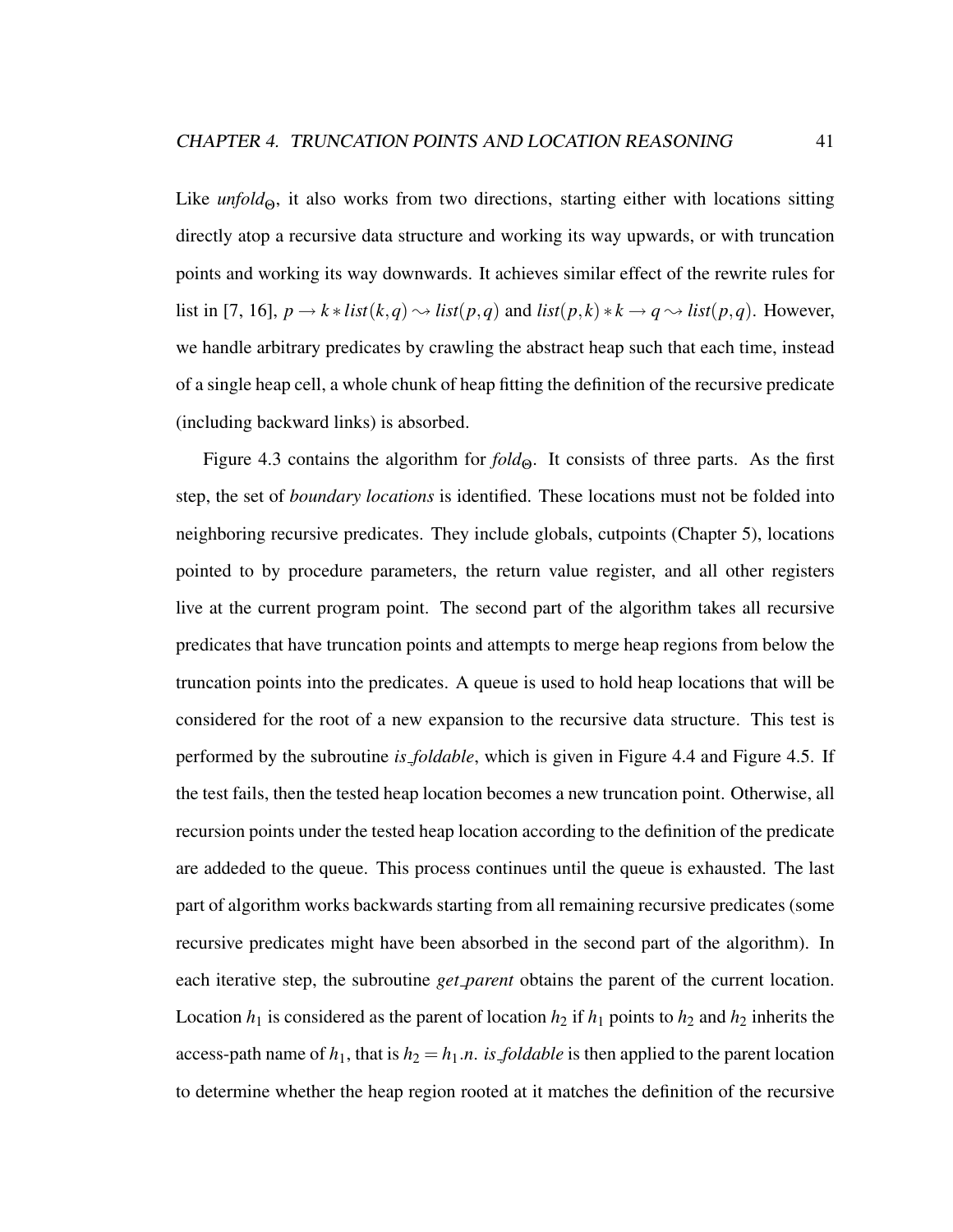```
fold_{\Theta} (Σ):
boundaryLocations = {h \in \Sigma | h is pointed to by a procedure parameter \veeh is pointed to by the return register ∨
                          h is pointed to by a live register ∨
                          h is a cutpoint ∨ h is a global}
top = {recursive\, predictions} with truncation points}
while top \neq \oslash do
  remove t from top
  newTruncationPoints = \oslashqueue = h.truncationPoints
  while queue \neq \oslash do
     remove h from queue
     if !is foldable(h, Θ(t), boundaryLocations) then
       newTruncationPoints += h
     else
       if h is a recursive predicate then
          queue = helse
          queue += the set of recursion points under h according to \Theta(t)t.truncationPoints = newTruncationPoints
bottom = {all remaining recursive predicates}
while bottom \neq \oslash do
  remove b from bottom
  h = bhh = get\_parent(h, \Theta(b))while hh \neq \text{null} \land is_foldable(hh, \Theta(b), boundaryLocations) do
     bottom −= the set of recursion points under hh
     h = hhhh = get\_parent(h, \Theta(b))if b ∈ boundaryLocations then
     if b is not a recursion point under h then
        replace h with a predicate with the same definition as b
       h.truncationPoints += b
  else
     if hh ≠ \textbf{null} \land h ∈ boundaryLocations then
        replace h with a predicate with the same definition as b
```
Figure 4.3: Algorithm for *fold*<sub>Θ</sub>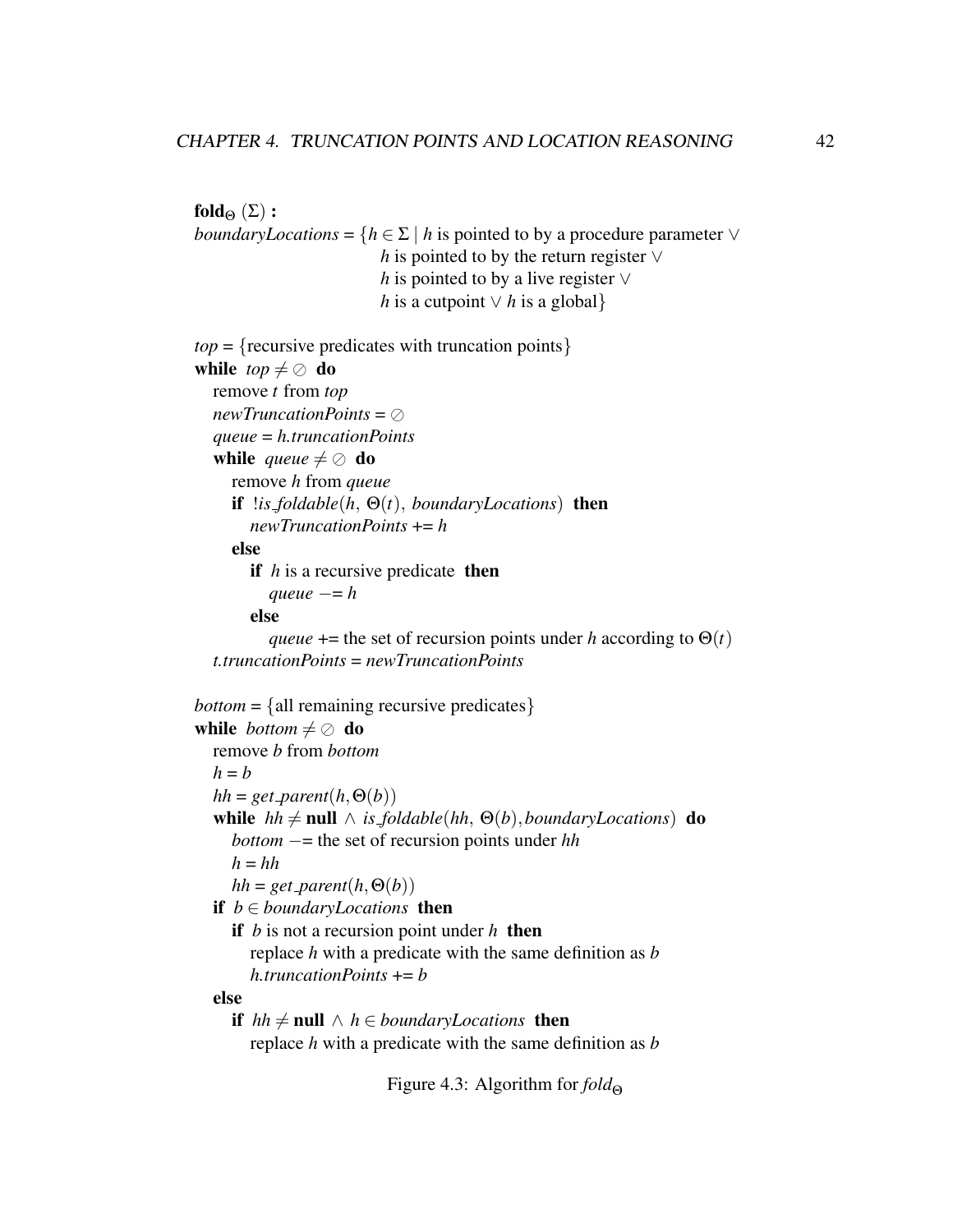```
is foldable (h, definition, boundaryLocations) :
if h is a recursive predicate then
  return h \notin boundaryLocations \wedge \Theta(h) = definitionqueue = \{ (definition root, h) \}while queue \neq \oslash do
  remove (h1, h2) from queue
  if h_2 \in boundaryLocations then
     return false
  if mapping(h_1) \neq null then
     if mapping(h_1) \neq h_2 then
        return false
  else
     mapping(h_1) \rightarrow h_2if h_1 is the first parameter in a recursive predicate then
        for all parameter p_i of h_1 do
           q_i = \text{find} param(h_2, definition, i)
          if q_i \neq null then
              queue += (p_i, q_i)else
             return false
     else
        for all h_1.n \rightarrow h_3 do
          if ∃h2.n → h₄ then
             gueue += (h_3, h_4)else
             return false
return true
```
Figure 4.4: Algorithm for *is foldable*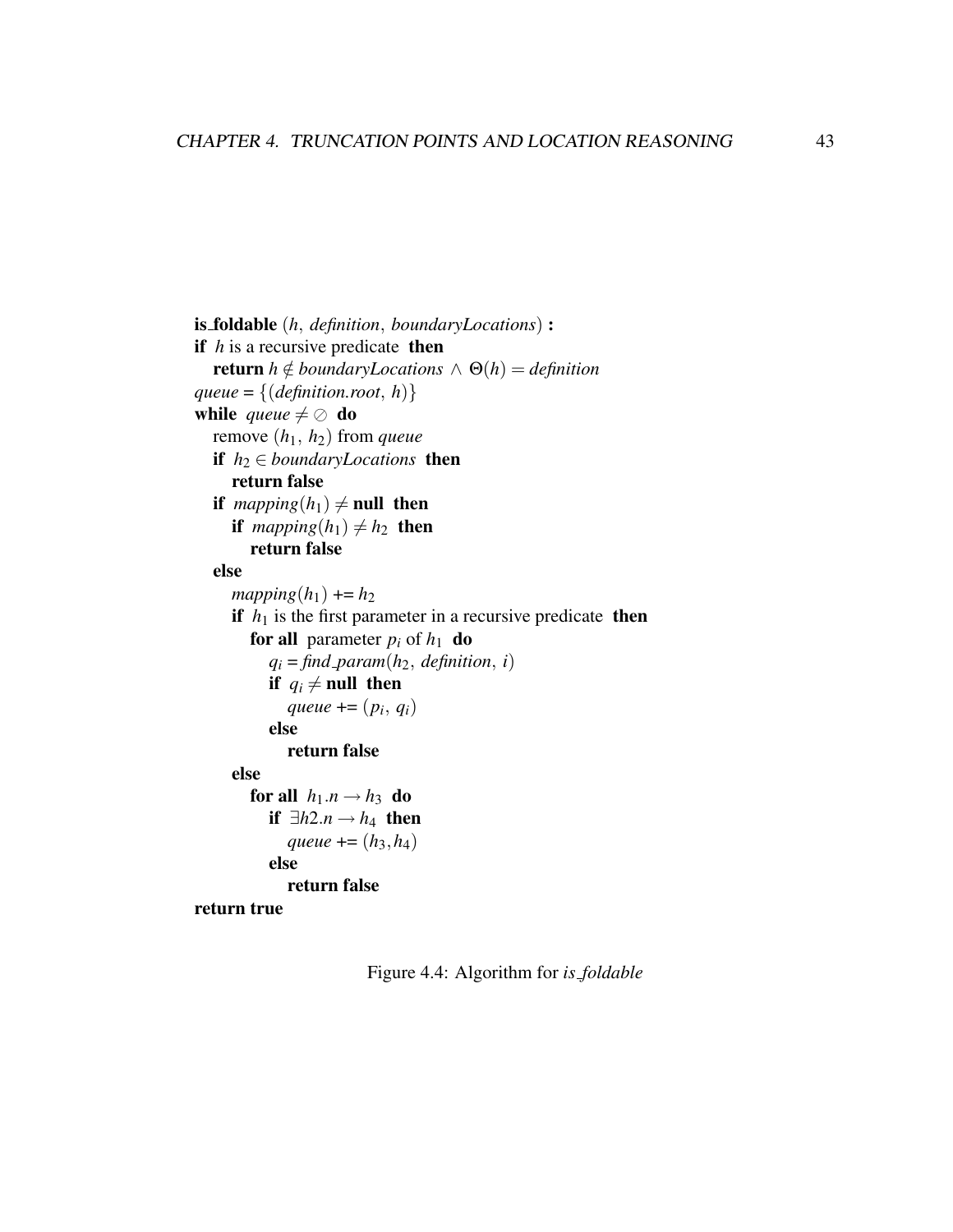```
find param (h, definititon, i) :
if h is the first parameter in a recursive predicate then
  return the i-th parameter in that predicate
v_i = the i-th formal parameter in definition
gueue = \{ (definition.root, h)\}while queue \neq \oslash do
  remove (h1, h2) from queue
  for all h_1.n \rightarrow h_3 do
     if h_3 = v_i then
        if ∃h2.n → h₄ then
          return h<sub>4</sub>
        else
          return null
     else
        if ∃h2.n → h₄ then
          queue += (h_3, h_4)return null
```
Figure 4.5: Algorithm for *find param*

predicate. When the iteration terminates, either because a parent location cannot be found or because it fails the test *is foldable*, the heap region from below the current location *h* that has been matched with the recursive predicate can be merged into it by replacing *h* with the recursive predicate. If the starting position  $b$  is a boundary location, then it is added as a truncation point of *h*.

*is foldable* takes a heap location *h*, a heap formula that is the definition of a recursive predicate, and the set of boundary locations. It determines whether there exists a heap region rooted at *h* that has the exact structure as is described by the definition of the recursive predicate and does not contain any boundary location. If *h* is itself a recursive predicate with the same definition and *h* is not a boundary location, then *is foldable* immediately returns true. Otherwise, it traverses the heap reachabe from *h* and the definition of the recursive predicate together in lock-step, returning false either when a structural mismatch is detected or when a boundary location is encountered.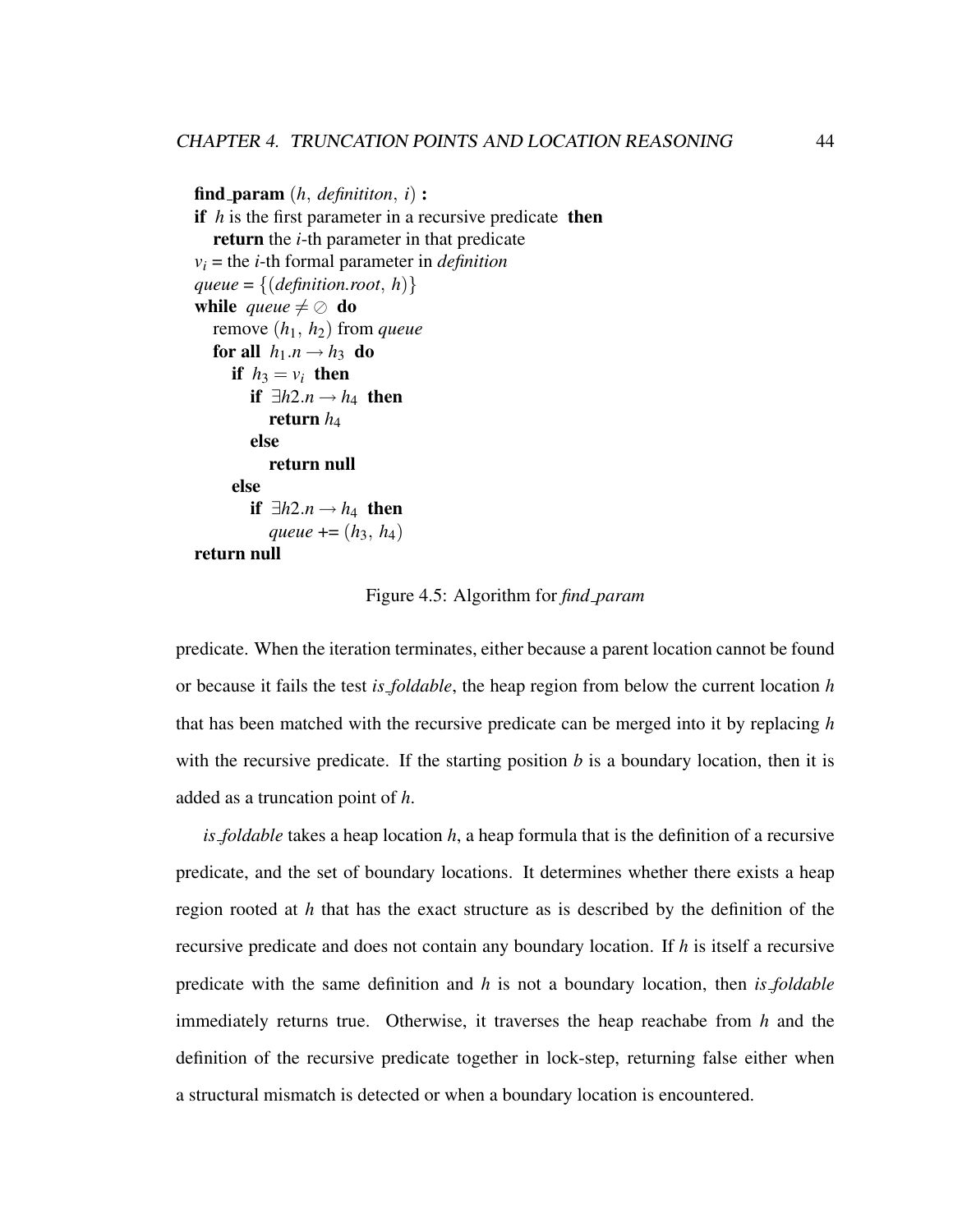## 4.3 A Detailed Example

```
l0:
    if (t->sib)
         t->sib->sib prev = t->sib prev;
l1:
    if (t->sib_prev)
         t->sib_prev->sib = t->sib;
    else
         p->child = t->sib;
12:t->parent = q;
    t \rightarrow sib = q \rightarrow child;l3:
    if (t->sib)
         t->sib->sib_prev = t;
l4:
    q->child = t;
    t->sib_prev = 0;
l5:
```
Figure 4.6: Local modification to a tree in 181.mcf

To illustrate unfolding and folding, we will again turn to 181.mcf. Figure 4.6 contains a code fragment which cuts a subtree from under its parent and connects it to a new parent. At entry l0, *q* and *t* are two truncation points in the *mcf tree* whose root is *R*. The *parent* link of *t* points to *p*. The code fragment removes the subtree rooted at *t* from under *p*, moving the right sibling of *t*, if any, towards the left to be the new *child* of *p*. *t* is added as the *child* of *q*, shifting the old *child* of *q*, if any, toward the right. The heap formulae associated with each program label are listed in Table 4.1 to Table 4.4. For each label, parts of the heap formulae that are different from the previous label are underlined. The unfold and fold actions taken at each step are also listed. Formula  $\Sigma_{1,2}$  corresponds to the case where the branch at l1 is not taken. We omit subsequent formulae derived from it.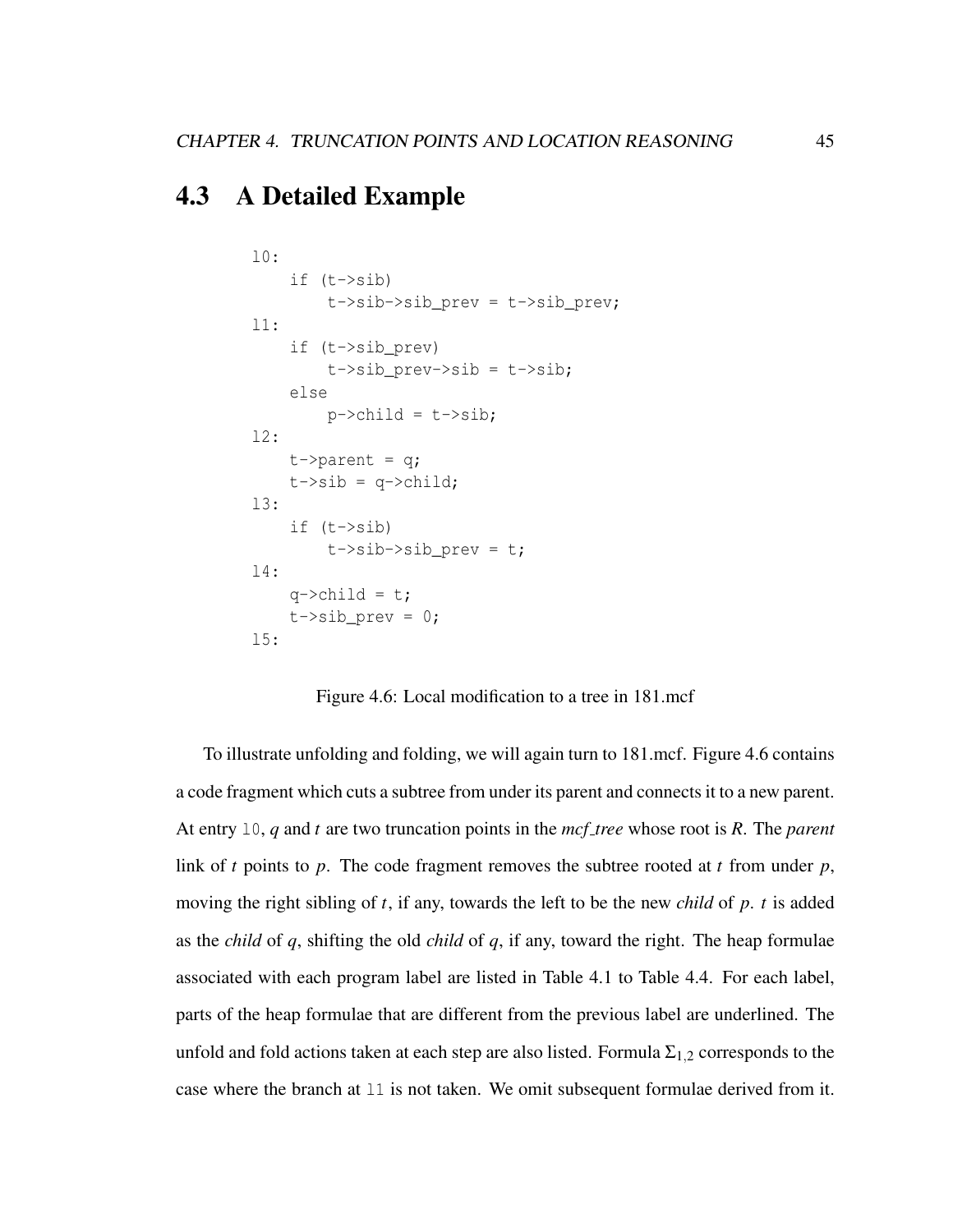They are similar to those listed here. The same is done for  $\Sigma_{3,2}$ . The registers that are live at the end of this code fragment are t and q. In the last step, we fold all other nodes back into the tree. The final heap  $\Sigma_{6,2}$ , where *t.sib* points to *null*, is subsumed by  $\Sigma_{6,1}$  (based on the definition of  $\sqsubseteq$  in Chapter 2.1).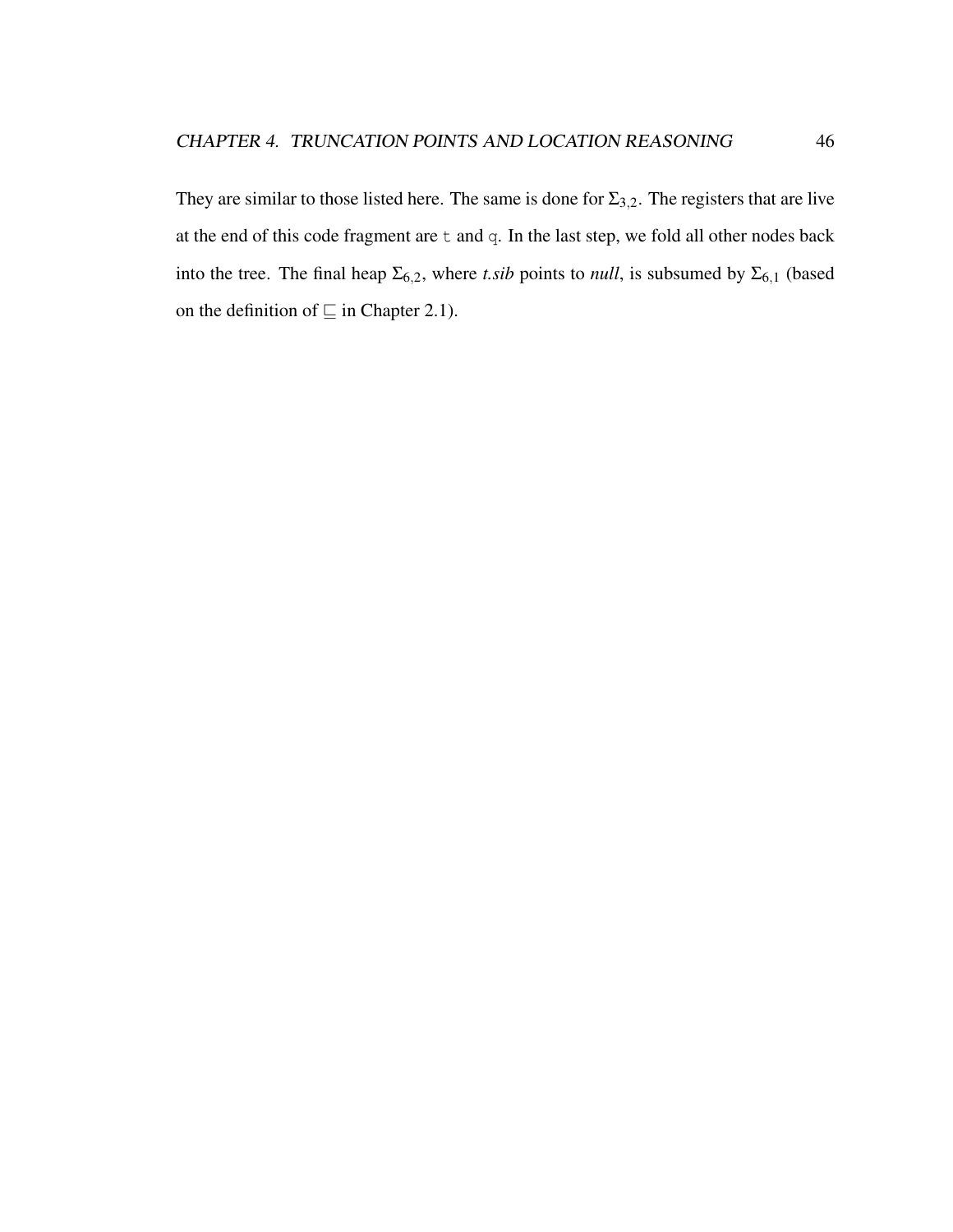$10$  $\Sigma_0$ :  $mcf\_tree(r, null, null; q, t) * mcf\_tree(q, \beta_1, \beta_2) *$  $t$ *.parent*  $\rightarrow p * t$ *.child*  $\rightarrow \alpha_2 * mcf$ <sub>*tree*( $\alpha_2, t$ *, null*)\*</sub>  $t$ .*sib\_prev*  $\rightarrow \alpha_1 * t$ .*sib*  $\rightarrow \alpha_3 * mcf\_tree(\alpha_3, p, t)$ 

> $\Sigma_{1,1}$ : Unfold  $\alpha_3$  $mcf_{\perp}$ *tree*(*r*,*null*,*null*;*q*,*t*)  $*$ *mcf\_tree*(*q*, $\beta_1$ , $\beta_2$ ) $*$  $t$ *.parent*  $\rightarrow$  *p*  $\ast$ *t.child*  $\rightarrow \alpha_2 \ast mcf_{\textit{at}}$  $\alpha_2$ *,t*,*null* $)\ast$  $t$ .*sib\_prev*  $\rightarrow \alpha_1 * t$ .*sib*  $\rightarrow \alpha_3 *$  $\alpha_3\text{.parent} \rightarrow p * \alpha_3\text{.child} \rightarrow \alpha_4 * mcf\_tree(\alpha_4, \alpha_3, null) *$  $\alpha_3$ *sib\_prev*  $\rightarrow \alpha_1 * \alpha_3$ *sib*  $\rightarrow \alpha_5 * mcf\_tree(\alpha_5, p, \alpha_3)$

l1

 $\Sigma_1$  2:  $mcf\_tree(r, null, null; q, t) * mcf\_tree(q, \beta_1, \beta_2) *$  $t$ *.parent*  $\rightarrow$  *p*  $\ast$ *t.child*  $\rightarrow \alpha_2 \ast mcf_{\textit{tree}}(\alpha_2, t, null) \ast$  $t$ .*sib\_prev*  $\rightarrow \alpha_1 * t$ .*sib*  $\rightarrow$  *null* 

 $\Sigma_{2,1}$ : Unfold  $\alpha_1$  $mcf\_tree(r, null, null; q, \alpha_1) * mcf\_tree(q, \beta_1, \beta_2) *$  $\alpha_1$ *.parent*  $\rightarrow p * \alpha_1$ *.child*  $\rightarrow \alpha_7 * mcf\_tree(\alpha_7, \alpha_1, null) *$  $\alpha_1$ *.sib\_prev*  $\rightarrow \alpha_6 \ast \alpha_1$ *.sib*  $\rightarrow \alpha_3 \ast$  $\tau$ *,parent*  $\rightarrow$  *p*  $\ast$ *t.child*  $\rightarrow \alpha_2 \ast \text{mcf\_tree}(\alpha_2, t, \text{null}) \ast$  $t$ .*sib\_prev*  $\rightarrow \alpha_1 * t$ .*sib*  $\rightarrow \alpha_3 *$  $\alpha_3\text{.parent} \rightarrow p * \alpha_3\text{.child} \rightarrow \alpha_4 * mcf\_tree(\alpha_4, \alpha_3, null) *$  $\alpha_3$ *sib\_prev*  $\rightarrow \alpha_1 * \alpha_3$ *sib*  $\rightarrow \alpha_5 * mcf\_tree(\alpha_5, p, \alpha_3)$ 

l2

 $\Sigma_{2,2}$ : Unfold p  $mcf\_tree(r, null, null; q, p) * mcf\_tree(q, \beta_1, \beta_2) *$  $p.parent \rightarrow \alpha_8 * p. child \rightarrow \alpha_3 *$  $p.sib\_prev \rightarrow \alpha_9 * p.sib \rightarrow \alpha_{10} * mcf\_tree(\alpha_{10}, \alpha_8, p) *$  $\overline{t}$ *.parent*  $\rightarrow$  *p*  $\ast$ *t.child*  $\rightarrow \alpha_2 \ast mcf\_tree(\alpha_2, t, null) \ast$  $t$ *.sib\_prev*  $\rightarrow$  *null*  $\ast$ *t.sib*  $\rightarrow \alpha_3 \ast$  $\alpha_3\text{.parent} \rightarrow p * \alpha_3\text{.child} \rightarrow \alpha_4 * mcf\_tree(\alpha_4, \alpha_3, null) *$  $\alpha_3$ *.sib\_prev*  $\rightarrow$  *null*  $*\alpha_3$ *.sib*  $\rightarrow \alpha_5 * mcf$   $\pm$  *ree* $(\alpha_5, p, \alpha_3)$ 

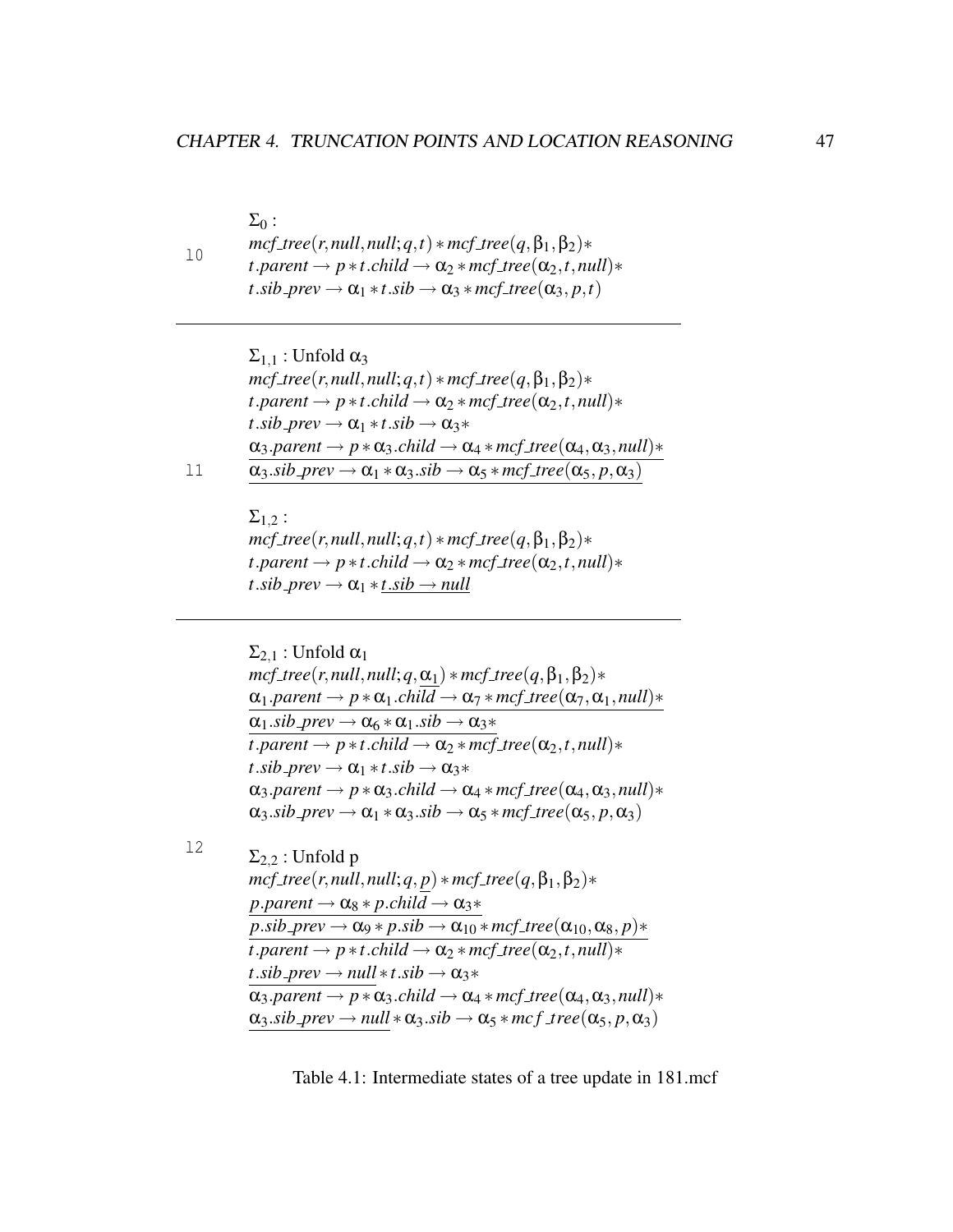```
\Sigma_{3,1}: Unfold q
mcf_{\perp}tree(r,null,null;q,\alpha_1)∗
q.parent \rightarrow \beta_1 * q.child \rightarrow \beta_3 * mcf_tree(\beta_3, q, null)*
q.sib_prev \rightarrow \beta_2 * q.sib \rightarrow \beta_4 * mcf\_tree(\beta_4, \beta_1, q) *\alpha_1.parent \rightarrow p * \alpha_1.child \rightarrow \alpha_7 * mcf\_tree(\alpha_7, \alpha_1, null) *\alpha_1.sib_prev \rightarrow \alpha_6 \ast \alpha_1.sib \rightarrow \alpha_3 \astt.parent \rightarrow q \astt.child \rightarrow \alpha_2 \ast mcf\_tree(\alpha_2, t, null) \astt.sib_prev \rightarrow \alpha_1 * t.sib \rightarrow \beta_3 *\alpha_3.parent \rightarrow p * \alpha_3.child \rightarrow \alpha_4 * mcf_{\textit{tree}}(\alpha_4, \alpha_3, \textit{null}) *\alpha_3sib prev \rightarrow \alpha_1 * \alpha_3sib \rightarrow \alpha_5 * mcf\_tree(\alpha_5, p, \alpha_3)
```
#### l3

 $\Sigma_{3,2}$ : Unfold q  $mcf_{\textit{t}}$ *tree*(*r*,*null*,*null*;*q*,*p*)\*  $q$ *.parent*  $\rightarrow \beta_1 * q$ *.child*  $\rightarrow \beta_3 * mcf$ <sub>*tree*( $\beta_3, q$ *, null*)\*</sub>  $q$ *.sib\_prev*  $\rightarrow$   $\beta_2 * q$ *.sib*  $\rightarrow$   $\beta_4 * mcf$ *\_tree*( $\beta_4, \beta_1, q$ )\*  $p.parent \rightarrow \alpha_8 * p. child \rightarrow \alpha_3 *$  $p.sib\_prev \rightarrow \alpha_9 * p.sib \rightarrow \alpha_{10} * mcf\_tree(\alpha_{10}, \alpha_8, p) *$  $t$ *.parent*  $\rightarrow$  *q*  $\ast$ *t.child*  $\rightarrow \alpha_2 \ast mcf\_tree(\alpha_2, t, null) \ast$  $t$ .*sib\_prev*  $\rightarrow$  *null*  $\ast$ *t*.*sib*  $\rightarrow$   $\beta$ <sub>3</sub> $\ast$  $\alpha_3\text{.parent} \rightarrow p * \alpha_3\text{.child} \rightarrow \alpha_4 * mcf\_tree(\alpha_4, \alpha_3, null) *$  $\alpha_3$ *.sib\_prev*  $\rightarrow$  *null*  $*\alpha_3$ *.sib*  $\rightarrow \alpha_5 * mcf\_tree(\alpha_5, p, \alpha_3)$ 

Table 4.2: Intermediate states of a tree update in 181.mcf (Continued)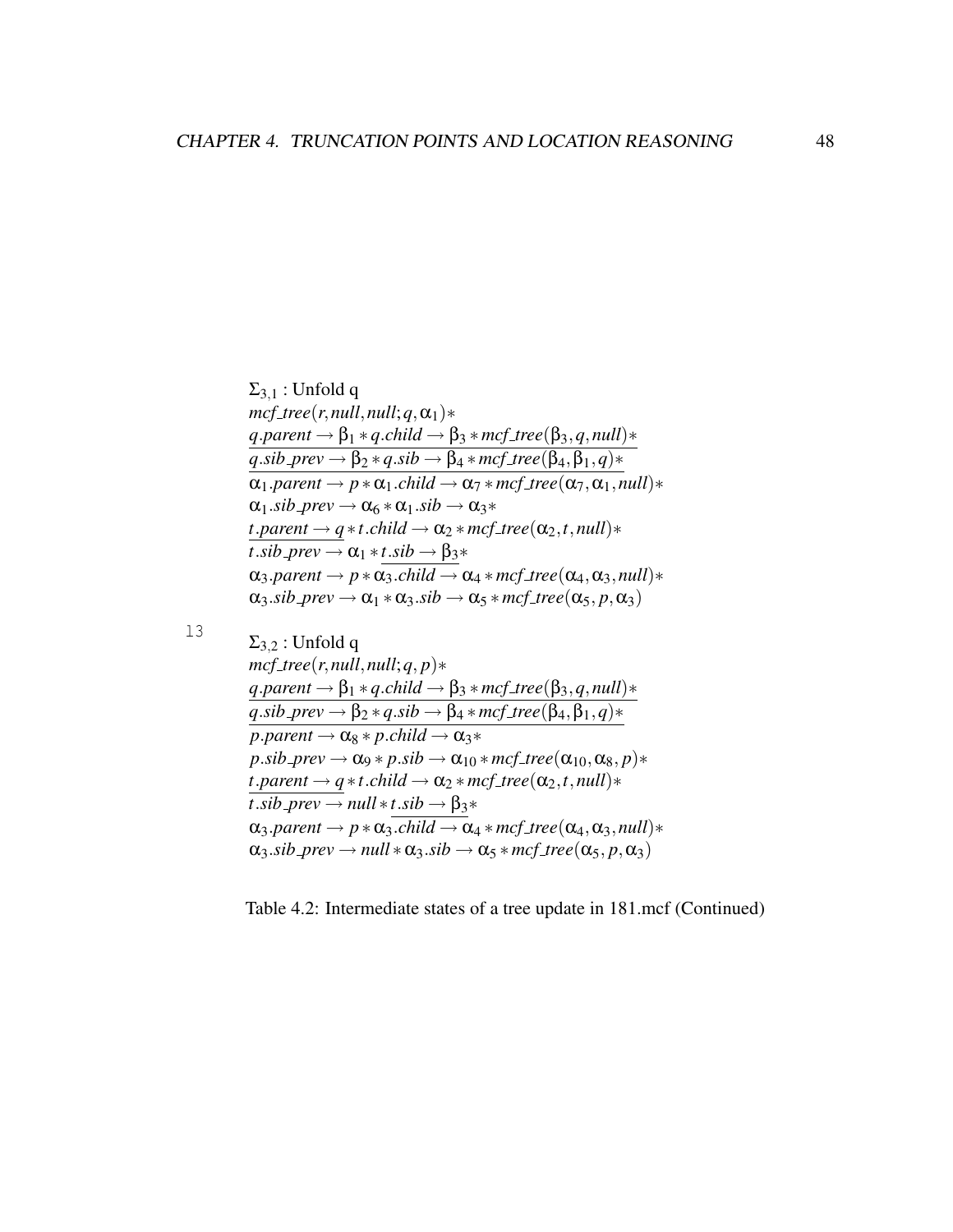$$
\Sigma_{4,1}: Unfold \beta_3\nmcf-tree(r, null, null; q, \alpha_1)*\nq.parent  $\rightarrow \beta_1 * q$ .child  $\rightarrow \beta_3 *$   
\nq.sib-prev  $\rightarrow \beta_2 * q$ .sib  $\rightarrow \beta_4 * mcf$ .tree( $\beta_4, \beta_1, q$ )*  
\n $\beta_3.parent \rightarrow q * \beta_3$ .child  $\rightarrow \beta_5 * mcf$ .tree( $\beta_5, \beta_3$ , null)*  
\n $\beta_3$ .sib-prev  $\rightarrow t * \beta_3$ .sib  $\rightarrow \beta_6 * mcf$ .tree( $\beta_6, q, \beta_3$ )*  
\n $\alpha_1$ .parent  $\rightarrow p * \alpha_1$ .child  $\rightarrow \alpha_7 * mcf$ .tree( $\alpha_7, \alpha_1$ , null)*  
\n $\alpha_1$ .sib-prev  $\rightarrow \alpha_6 * \alpha_1$ .sib  $\rightarrow \alpha_3 *$   
\n*t*.parent  $\rightarrow q * t$ .child  $\rightarrow \alpha_2 * mcf$ .tree( $\alpha_2, t$ , null)*  
\n*t*.sib-prev  $\rightarrow \alpha_1 * t$ .sib  $\rightarrow \beta_3 *$   
\n $\alpha_3.parent \rightarrow p * \alpha_3$ .child  $\rightarrow \alpha_4 * mcf$ .tree( $\alpha_4, \alpha_3$ , null)*  
\n $\alpha_3$ .sib-prev  $\rightarrow \alpha_1 * \alpha_3$ .sib  $\rightarrow \alpha_5 * mcf$ .tree( $\alpha_5, p, \alpha_3$ )
$$

l4

## $\Sigma_{4,2}$ :

 $mcf_{\perp}$ *tree*(*r*,*null*,*null*;*q*, $\alpha_1$ )∗  $q$ *.parent*  $\rightarrow \beta_1 * q$ *.child*  $\rightarrow null*$  $q$ *.sib\_prev*  $\rightarrow \beta_2 \overline{* q . sib \rightarrow \beta_4 * mcf\_tree(\beta_4, \beta_1, q)*}$  $\alpha_1$ *.parent*  $\rightarrow p * \alpha_1$ *.child*  $\rightarrow \alpha_7 * mcf\_tree(\alpha_7, \alpha_1, null) *$  $\alpha_1$ *.sib\_prev*  $\rightarrow \alpha_6 \ast \alpha_1$ *.sib*  $\rightarrow \alpha_3 \ast$  $t$ *.parent*  $\rightarrow$  *q*  $\ast$ *t.child*  $\rightarrow \alpha_2 \ast mcf_{\textit{tree}}(\alpha_2, t, null) \ast$  $t$ .*sib\_prev*  $\rightarrow \alpha_1 * t$ .*sib*  $\rightarrow null*$  $\alpha_3.parent \rightarrow p * \alpha_3$ *child*  $\rightarrow \alpha_4 * mcf\_tree(\alpha_4, \alpha_3, null) *$  $\alpha_3$ *sib\_prev*  $\rightarrow \alpha_1 * \alpha_3$ *sib*  $\rightarrow \alpha_5 * mcf\_tree(\alpha_5, p, \alpha_3)$ 

Table 4.3: Intermediate states of a tree update in 181.mcf (Continued)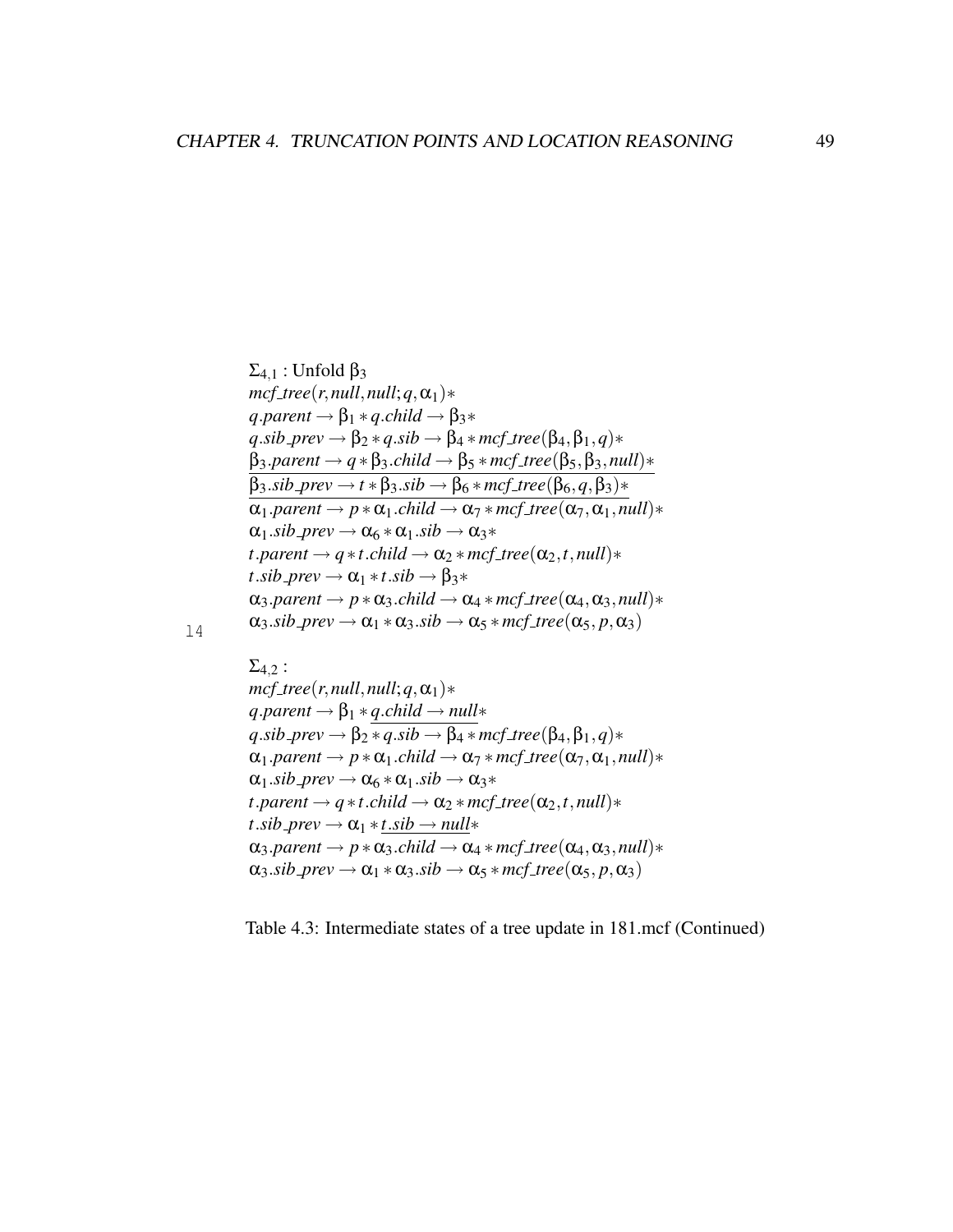$$
\Sigma_{5,1}:
$$
\n
$$
mcf\text{_{}+free(r, null, null; q, \alpha_1)*}
$$
\n
$$
q\text{_{}+parent \rightarrow \beta_1 * q\text{_{}+child \rightarrow t*}
$$
\n
$$
q\text{_{}+sib \rightarrow} prev \rightarrow \beta_2 * q\text{_{}+sib \rightarrow \beta_4 * mcf\text{_{}+tree(\beta_4, \beta_1, q)*}
$$
\n
$$
\beta_3\text{_{}+parent \rightarrow q * \beta_3\text{_{}+child \rightarrow \beta_5 * mcf\text{_{}+tree(\beta_5, \beta_3, null)*}
$$
\n
$$
\beta_3\text{_{}+sib \rightarrow} prev \rightarrow t * \beta_3\text{_{}+sib \rightarrow \beta_6 * mcf\text{_{}+tree(\beta_6, q, \beta_3)*}
$$
\n
$$
\alpha_1\text{_{}+parent \rightarrow p * \alpha_1\text{_{}+child \rightarrow \alpha_7 * mcf\text{_{}+tree(\alpha_7, \alpha_1, null)*}
$$
\n
$$
\alpha_1\text{_{}+sib \rightarrow} prev \rightarrow \alpha_6 * \alpha_1\text{_{}+sib \rightarrow \alpha_3 *}
$$
\n
$$
t\text{_{}+parent \rightarrow q * t\text{_{}+child \rightarrow \alpha_2 * mcf\text{_{}+tree(\alpha_2, t, null)*}
$$
\n
$$
t\text{_{}+sib \rightarrow} prev \rightarrow null * t\text{_{}+sib \rightarrow \beta_3 *}
$$
\n
$$
\alpha_3\text{_{}+parent \rightarrow p * \alpha_3\text{_{}+child \rightarrow \alpha_4 * mcf\text{_{}+tree(\alpha_4, \alpha_3, null)*}
$$
\n
$$
\alpha_3\text{_{}+sib \rightarrow rev \rightarrow \alpha_1 * \alpha_3\text{_{}+side \rightarrow \alpha_5 * mcf\text{_{}+tree(\alpha_5, p, \alpha_3)}
$$

l5

```
\Sigma_{5,2}:
mcf_{\textit{at}ree(r,null,null;q,\alpha_1)*
q.parent \rightarrow \beta_1 * q.child \rightarrow t*q.sib_prev \rightarrow \beta_2 * q.sib \rightarrow \beta_4 * mcf_tree(\beta_4, \beta_1, q)*
\alpha_1.parent \rightarrow p * \alpha_1.child \rightarrow \alpha_7 * mcf\_tree(\alpha_7, \alpha_1, null) *\alpha_1.sib_prev \rightarrow \alpha_6 * \alpha_1.sib \rightarrow \alpha_3 *t.parent \rightarrow q \astt.child \rightarrow \alpha_2 \ast mcf tree(\alpha_2,t,null)\astt.sib_prev \rightarrow null *t.sib \rightarrow null*\alpha_3.parent \rightarrow p * \alpha_3.child \rightarrow \alpha_4 * mcf\_tree(\alpha_4, \alpha_3, null) *\alpha_3sib_prev \rightarrow \alpha_1 * \alpha_3sib \rightarrow \alpha_5 * mcf\_tree(\alpha_5, p, \alpha_3)
```
 $\Sigma_{6,1}$ : Fold  $\alpha_1$ ,  $\alpha_3$ ,  $\beta_3$  $mcf_{\textit{t}}$ ree(*r*,*null*,*null*;*q*)\*  $q$ *.parent*  $\rightarrow \beta_1 * q$ *.child*  $\rightarrow t*$  $q$ *.sib\_prev*  $\rightarrow$   $\beta_2 * q$ *.sib*  $\rightarrow$   $\beta_4 * mcf$ *\_tree*( $\beta_4, \beta_1, q$ )\*  $t$ *.parent*  $\rightarrow$  *q*  $\ast$ *t.child*  $\rightarrow \alpha_2 \ast mcf_{\textit{tree}}(\alpha_2, t, null) \ast$  $t$ .*sib\_prev*  $\rightarrow$  *null*  $\ast t$ .*sib*  $\rightarrow$   $\beta$ <sub>3</sub>  $\ast$  *mcf\_tree*( $\beta$ <sub>3</sub>, *q,t*)

fold

 $\Sigma_{6,2}$ : Fold  $\alpha_1$ ,  $\alpha_3$  $mcf_{\perp}$ *tree*(*r*,*null*,*null*;*q*)\*  $q$ *.parent*  $\rightarrow \beta_1 * q$ *.child*  $\rightarrow t*$  $q$ *.sib\_prev*  $\rightarrow$   $\beta_2 * q$ *.sib*  $\rightarrow$   $\beta_4 * mcf$ *\_tree*( $\beta_4, \beta_1, q$ )\*  $t$ *.parent*  $\rightarrow$  *q*  $\ast$ *t.child*  $\rightarrow \alpha_2 \ast mcf_{\textit{tree}}(\alpha_2, t, null) \ast$  $t$ .*sib\_prev*  $\rightarrow$  *null*  $\ast$ *t.sib*  $\rightarrow$  *null* 

Table 4.4: Intermediate states of a tree update in 181.mcf (Continued)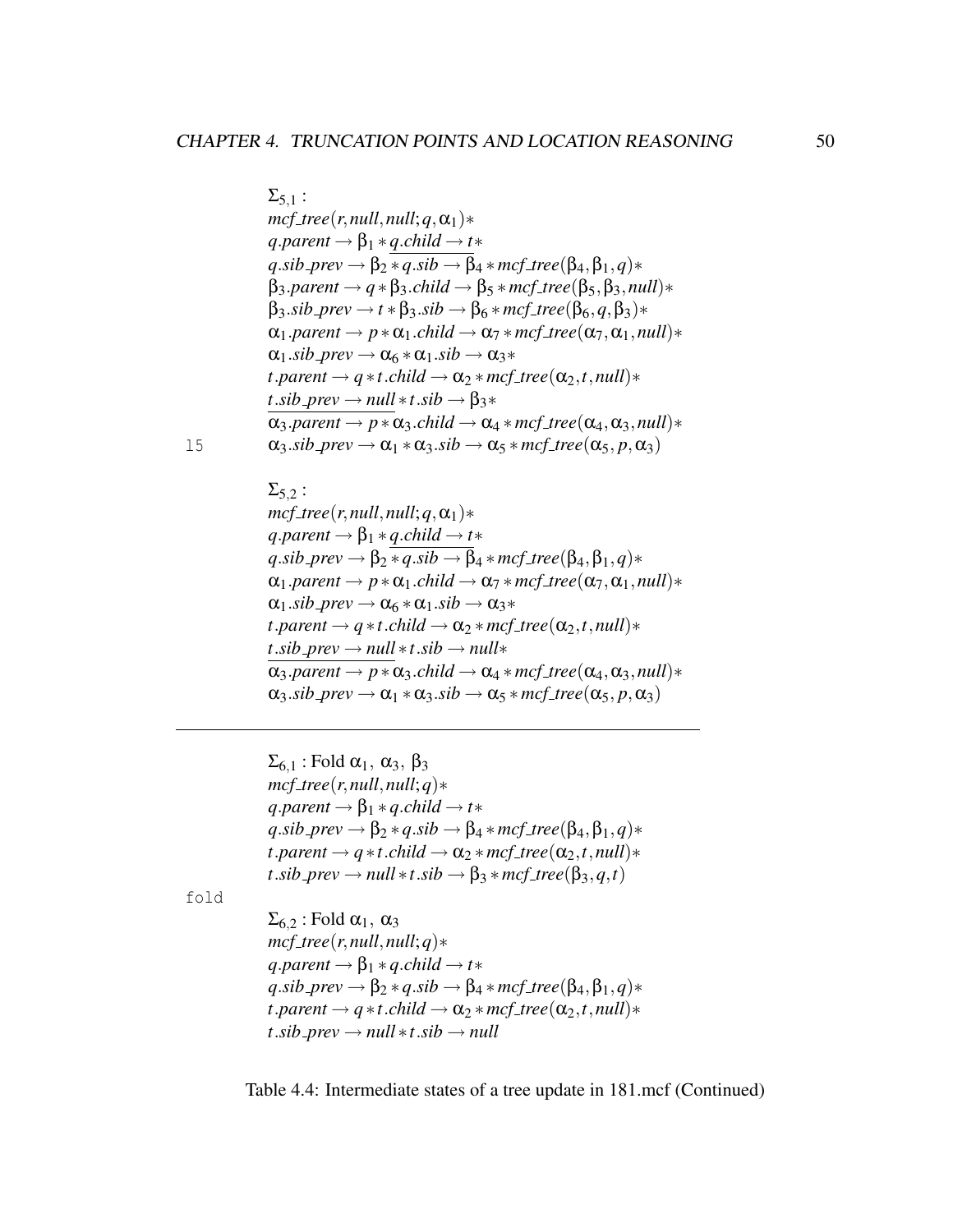# Chapter 5

# Interprocedural Analysis

The interprocedural algorithm is similar to the ones proposed by Gotsman et al. [9] and Rinetzky et al. [25]. All three algorithms separate the callee's local heap from the rest of the heap and tabulate summary transfer functions for reuse under equivalent calling contexts. Two things distinguish our analysis. First, the computation of summary transfer functions applies inductive recursion synthesis for termination. Second, recursion synthesis is also used to handle cutpoints [24] precisely in the presence of recursive procedures. In comparison, cutpoints are either bounded in number in [9] or summarized by a single cutpoint in [25], both leading to loss of precision.

We give the algorithm in its entirety in Section 5.1 and focus on the treatment of cutpoints and recursive procedures in Section 5.2.

# 5.1 Tabulation Algorithm

Like [9] and [25], at each procedure entry, the analysis splits the state into two disjoint pieces – a local heap and a frame. The local heap consists of heap regions reachable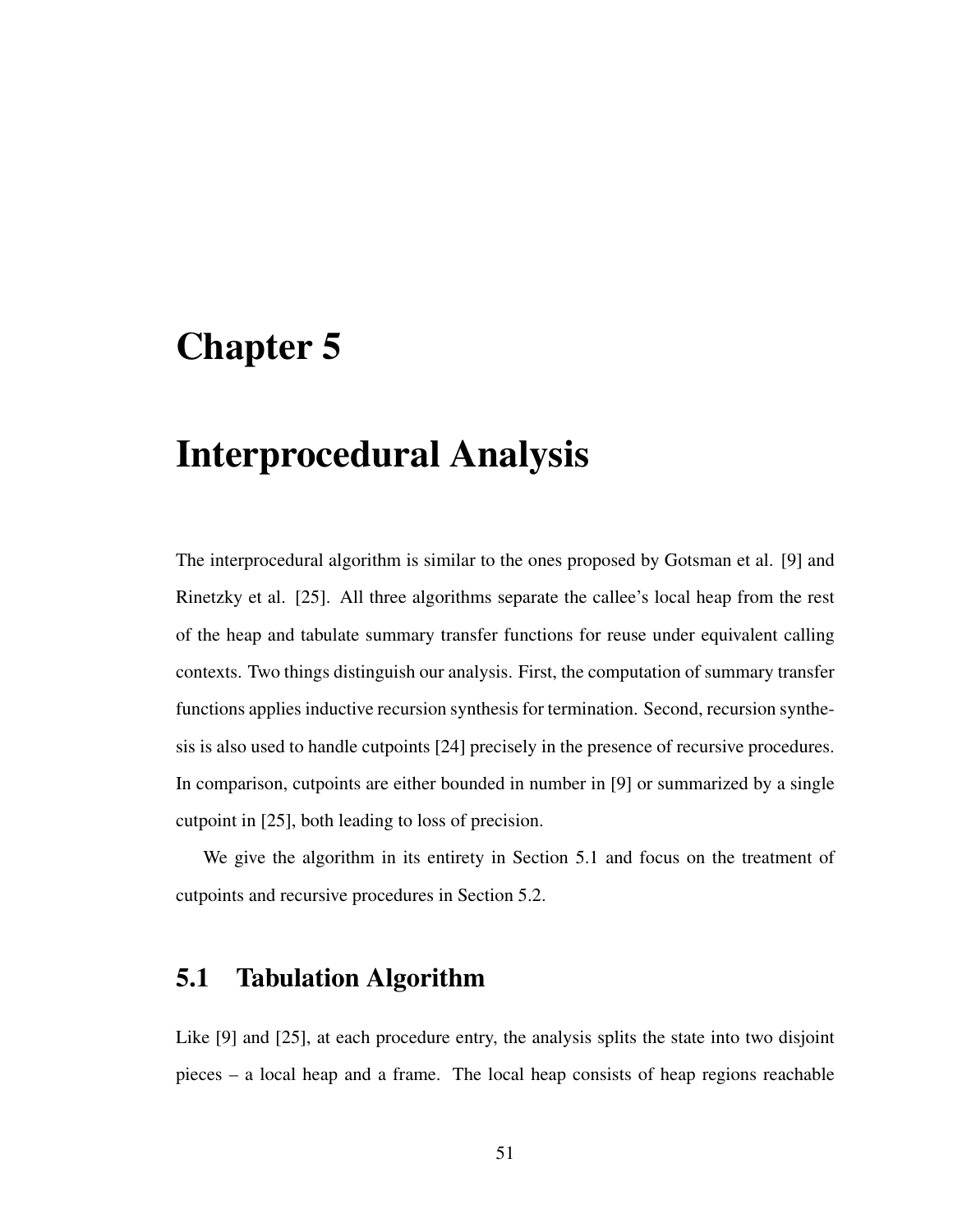from the actual parameters and from the globals referenced by the callee and all of its descendants in the call graph.  $<sup>1</sup>$  Based on the Frame rule [19], only the local heap needs</sup> to be considered when analyzing the behavior of the callee. Cutpoints, which refer to locations in the local heap other than the parameters and the globals that have pointers pointing to them from within the frame, need to be preserved when computing the transfer function so that the postheap upon returning from the callee can be properly pieced back together with the frame. This is achieved in our analysis by imposing a rule on the algorithm  $fold_{\theta}$  such that no cutpoint is ever folded away.

Our interprocedural algorithm, shown in Figure 5.1 and Figure 5.2, traverses the callgraph from top down, starting with the entry of the *main* procedure. Each time a call site is encountered, the local heap of the callee is first extracted and then compared with all previously seen entry heaps of the callee. If a match is found, then the tabulated exit heap is used to update the caller's state. Otherwise, the callee needs to be analyzed with the local heap as entry heap. In addition to the benefit of reusing a transfer function under calling contexts that are different only in the frame portion of the heap, this topdown approach also means that the precise structure of the heap and all alias relationships are always known whenever the analysis steps into a callee and that the analysis only analyzes calling contexts that may arise in the execution of the program.

analyze program (*prog*) :  $stack = {\{\\mathsf{max}, S_0, \{\langle entry_{main}, S_0\rangle\}\}}$ while *stack* is not empty do get  $\langle proc, S_{entry}, worklist \rangle$  from *stack* top *analyze procedure*(*proc*,*Sentry*,*worklist*)

#### Figure 5.1: The Interprocedural Algorithm

<sup>&</sup>lt;sup>1</sup>Information about the globals is easily gleaned by a pointer analysis applied before the shape analysis. This is discussed in Chapter 6.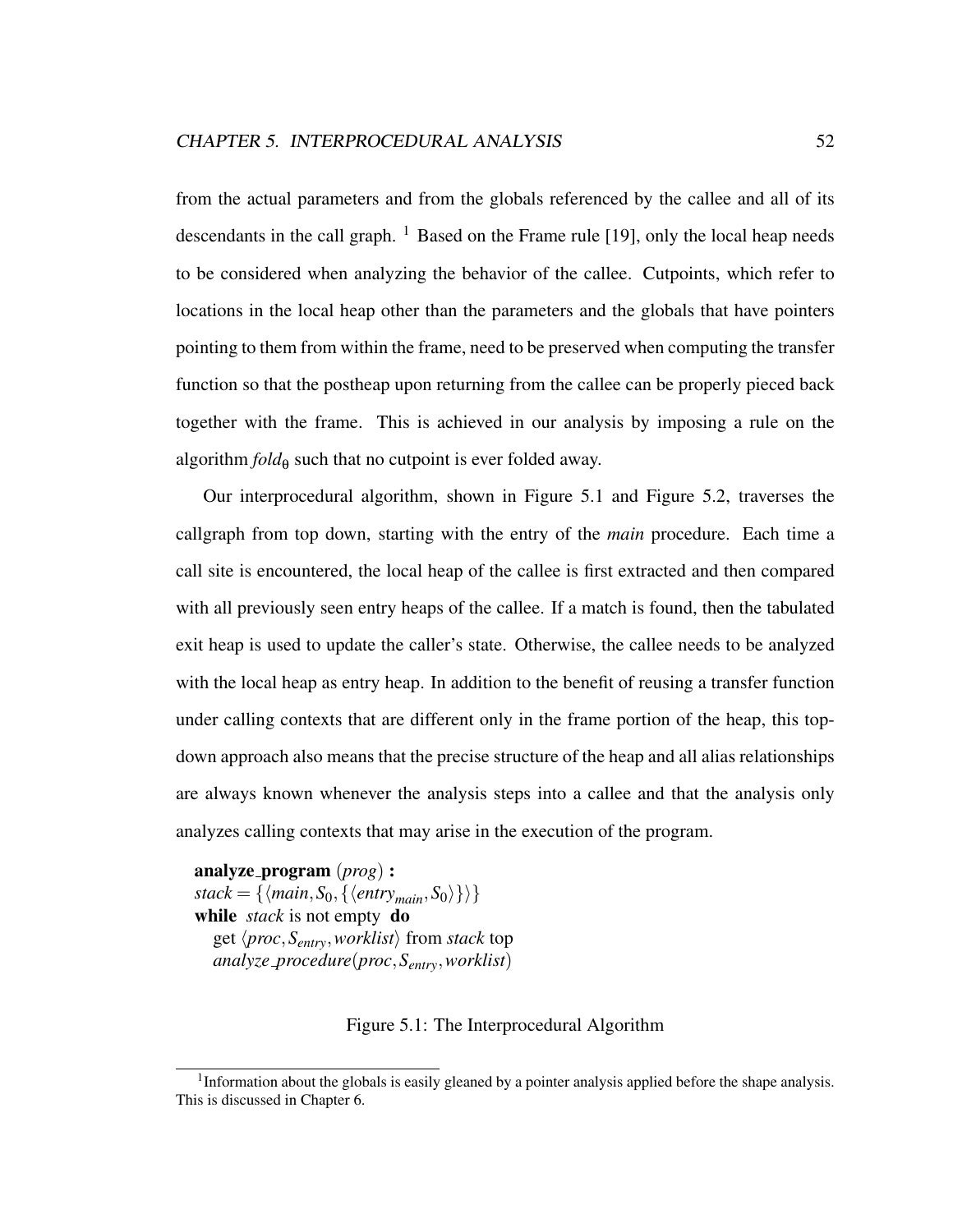```
analyze procedure (proc,Sentry,worklist) :
while worklist is not empty do
  remove \langle n, S \rangle from worklist
  if n is a call node then
      S_{local} = extract(S, called)if summary(callee, S_{local}) \neq \emptyset then
        for all S_{exit} \in summary(callee, S_{local}) do
            add \langle n_{return}, combine(S_{exit}, S) \rangle to worklist
     else
        push \langlecallee,S<sub>local</sub>,\{\langleentry<sub>callee</sub>,S<sub>local</sub>\rangle}\rangle on stack
        if callee is recursive then
            latest entry statecallee = Slocal
         return
  else if n is an exit node then
      summary(proc,Sentry) += S
     if proc is recursive then
         latest_exit_state_{proc} = Selse
      for all control flow edge n \rightarrow n' do
         S' = transform(n \rightarrow n', S)if n \rightarrow n' is a back edge then
            if S' \notin loop\_invariant(n', S_{entry}) then
              if the loop has not iterated twice then
                  add \langle n', S' \rangle to worklist
              else
                  recursion synthesis(S
0
)
                  check\_invariant(n, S')loop\_invariant(n, S_{entry}) += S'else
            add \langle n', S' \rangle to worklist
            if n' is a loop header then
               loop\_invariant(n', S_{entry}) += S'pop stack
if proc is recursive and caller is not in proc's callgraph SCC then
  for all procedure p in proc's SCC do
      recursion synthesis(latest entry statep
)
      recursion synthesis(latest exit statep)
  for all procedure p in proc's SCC do
      check summary(p,latest entry statep
,latest exit statep)
      summary(p,latest entry statep
) += latest exit statep
```
Figure 5.2: The Interprocedural Algorithm (Continued)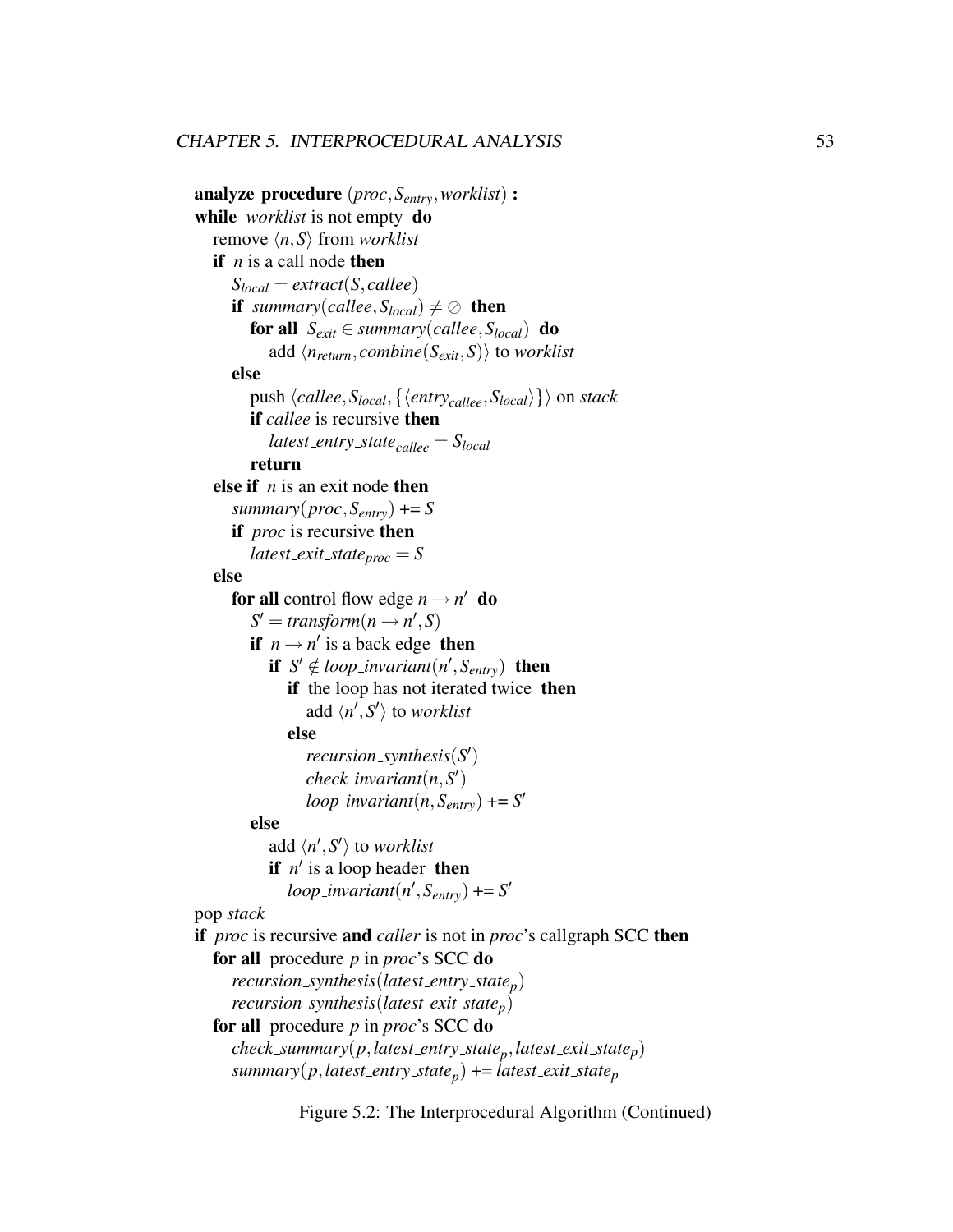We now describe the algorithm and its notations in more details. In the interprocedural control flow graph of the program, each procedure has an entry node and an exit node, and each call site is represented by a call node and a return node. The algorithm maintains the following data structures:

• *stack*

The *stack* models the actual call stack of the program. Each entry on the *stack* is a triple  $\langle proc, S_{entry}, worklist \rangle$ , representing the procedure currently being analyzed, together with its entry state and a worklist that records the current state in the symbolic execution of the procedure. Every time a callee needs to be evaluated under a new calling context, an entry for it will be pushed on the *stack*. When the evaluation terminates, the entry will be popped off the *stack*, exposing the caller's entry.

• *worklist*

A *worklist* contains events  $\langle n, S \rangle$ . Each event represents a state *S* that holds right before an instruction *n*. Before a procedure is evaluated, a *worklist* is initialized to contain an entry state at the procedure entry. The subroutine *analyze procedure* iterates through the *worklist*, terminating either when a call instruction is encountered and no previously tabulated summary transfer function of the callee can be used or when the *worklist* is exhausted, indicating that the analysis has reached the end of the procedure.

• *summary*

This data structure tabulates summary transfer functions. For each procedure, it maps an entry state to a corresponding set of exit states.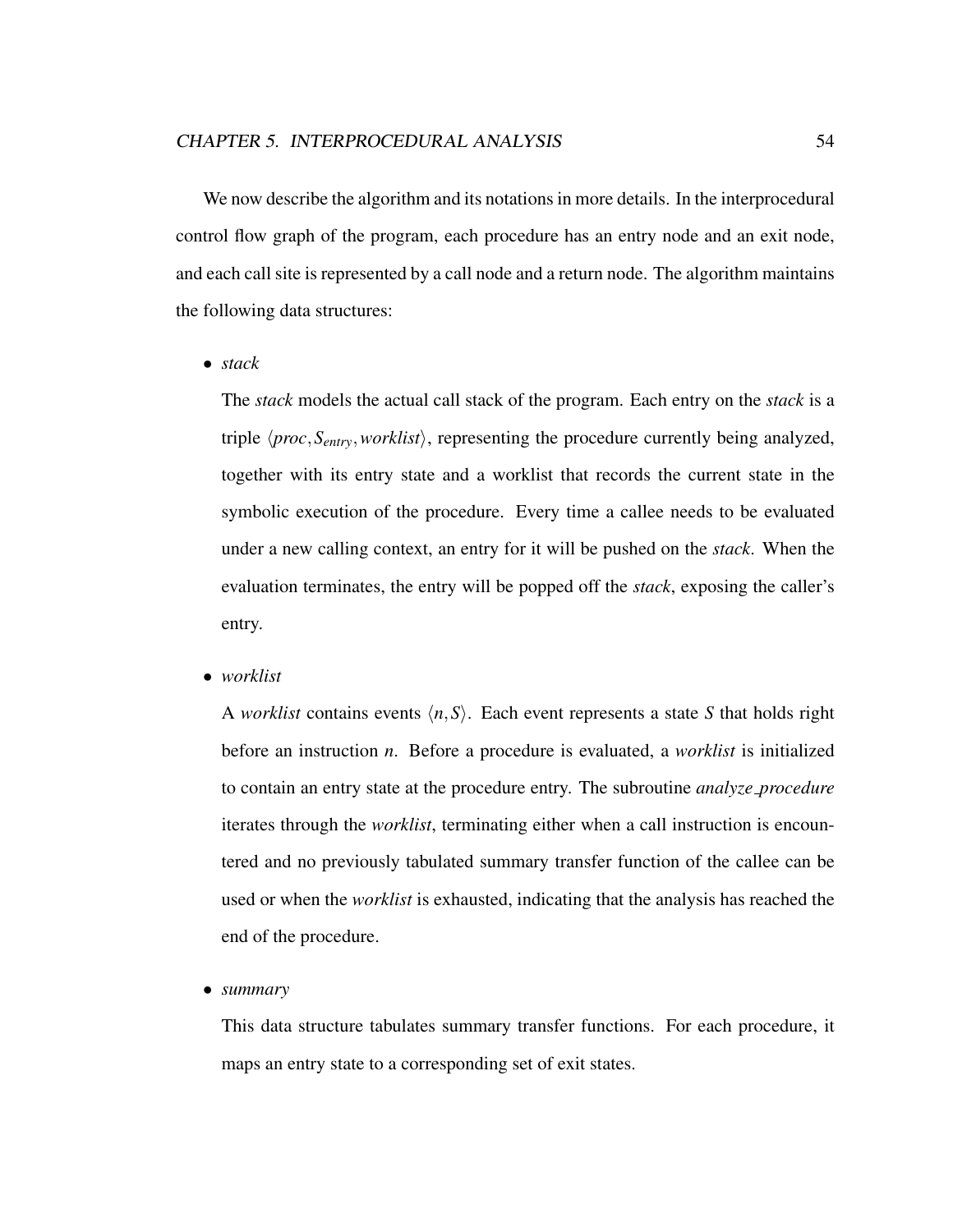#### • *loop invariant*

To reduce memory consumption of the analysis, we do not maintain states at all program points. Instead, the end result of the analysis consists only of loop invariants and procedure summaries. We believe that optimizations are most likely to query shape information at this level of granularity. Besides, the states associated with other program points can be easily derived from this chosen set of states, if needs be. The data structure *loop invariant* maps each loop header and an entry state of the procedure containing the loop to a set of loop invariants that are valid under the given calling context. Additionally, *loop invariant* also serves as a temporary place-holder for loop entry states so that at the end of each loop iteration the analysis can compare the current state with the previously remembered loop entry state to determine whether it has converged over the loop. If, in the case of the analysis diverging, inductive recursion synthesis is invoked to produce a loop invariant, it will be added to *loop invariant* and the original entry states, subsumed by the invariant, will be removed.

The algorithm *analyze procedure* removes one event from the *worklist* in each iterative step and performs different operations depending on whether the current event contains a call node, a procedure exit node, or a node that is neither. It invokes the following subroutines:

#### • *extract*(*S*,*callee*)

Given a call site state *S* whose heap portion is denoted by Σ, *extract* determines two disjoint pieces of heap  $\Sigma_{local}$  and  $\Sigma_{frame}$  such that  $\Sigma = \Sigma_{local} * \Sigma_{frame}$ .  $\Sigma_{local}$  is defined as the part of  $\Sigma$  that is reachable from the actual parameters and the globals referenced by the callee. Let *T* denote the set of heap locations pointed to by the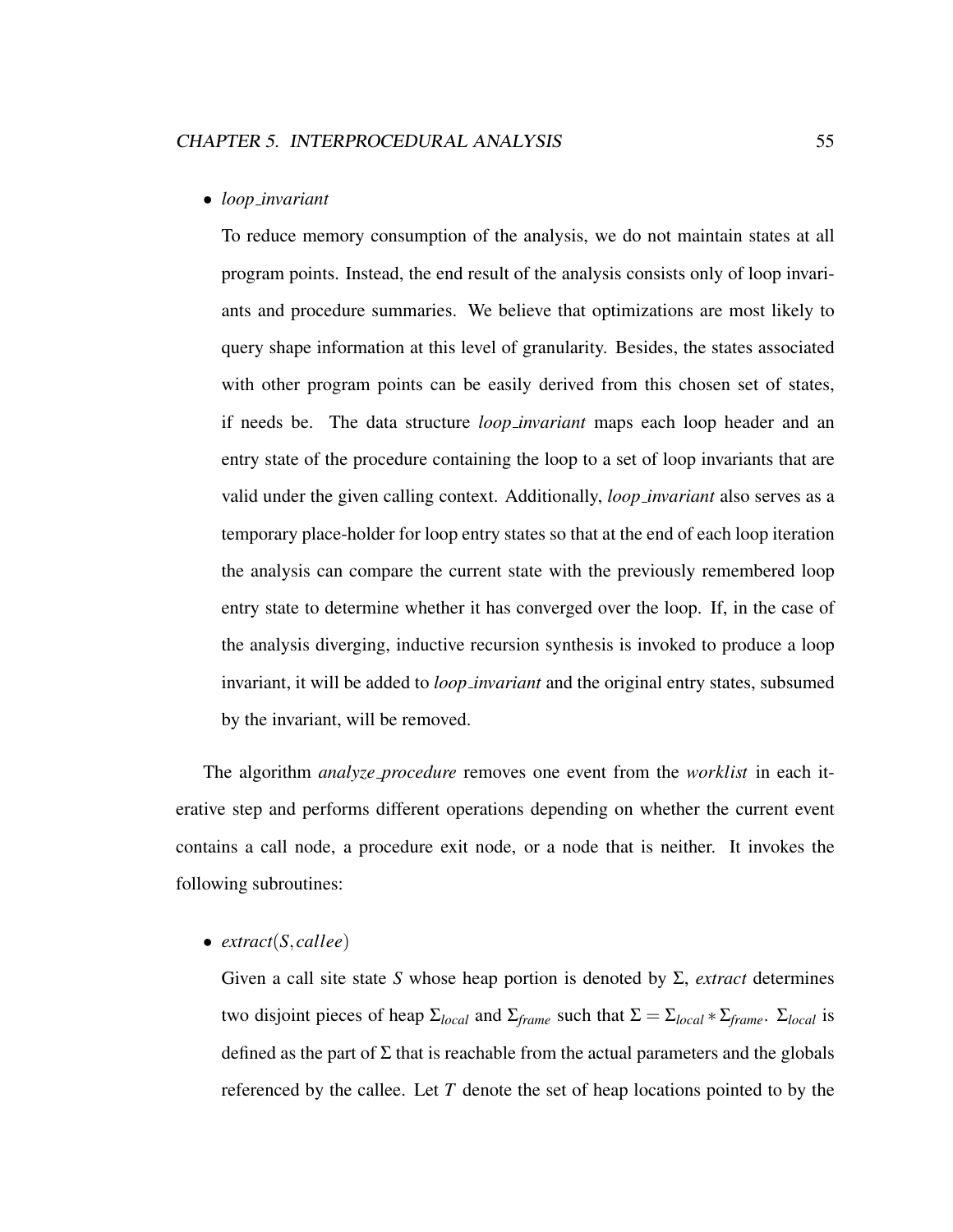actual parameters and the globals. Σ*local* is the spatial conjunction of the smallest set *W* of atomic heap assertions that satisfies

- 1.  ${H(h) | h \in T} \subset W$
- 2.  ${H(h) \mid \exists h', \Sigma' \cdot H(h', h) \in R \land \Sigma = H(h) * \Sigma'} \subseteq W$ ,

$$
H(h) ::= h.n \rightarrow h' | A(h,...), H(h_1,h_2) ::= h_1.n \rightarrow h_2 | A(h_1, ... h_2, ...).
$$

Next, *extract* maps the heap locations in Σ*local* to the callee's namespace to form the callee's local state *Slocal*.

• *combine*(*Sexit*,*Sframe*)

*combine* is performed when a tabulated entry state of the callee is found to match the local state determined by *extract*. It takes the corresponding exit state of the callee, projects it back to the caller's namespace, and returns the spatial conjunction of it and the frame.

• *transform* $(n \rightarrow n', S)$ 

*transform* updates the state *S* according to the abstract semantics of *n* (which are described in detail in Chapter 2.2). One implementation detail concerns branch instructions. As mentioned before, for memory efficiency we do not keep intermediate states around, rather states are typically updated in place. However at split points of control flow, one state needs to split into two states if the analysis is to be accurate. Hence, if  $n$  is a branch instruction that tests pointer values or it has at least one store instruction that is control-dependent on it, then a copy of *S* is generated. This is the only situation, other than the tabulation of procedure summaries and loop invariants, in which duplication of states occurs.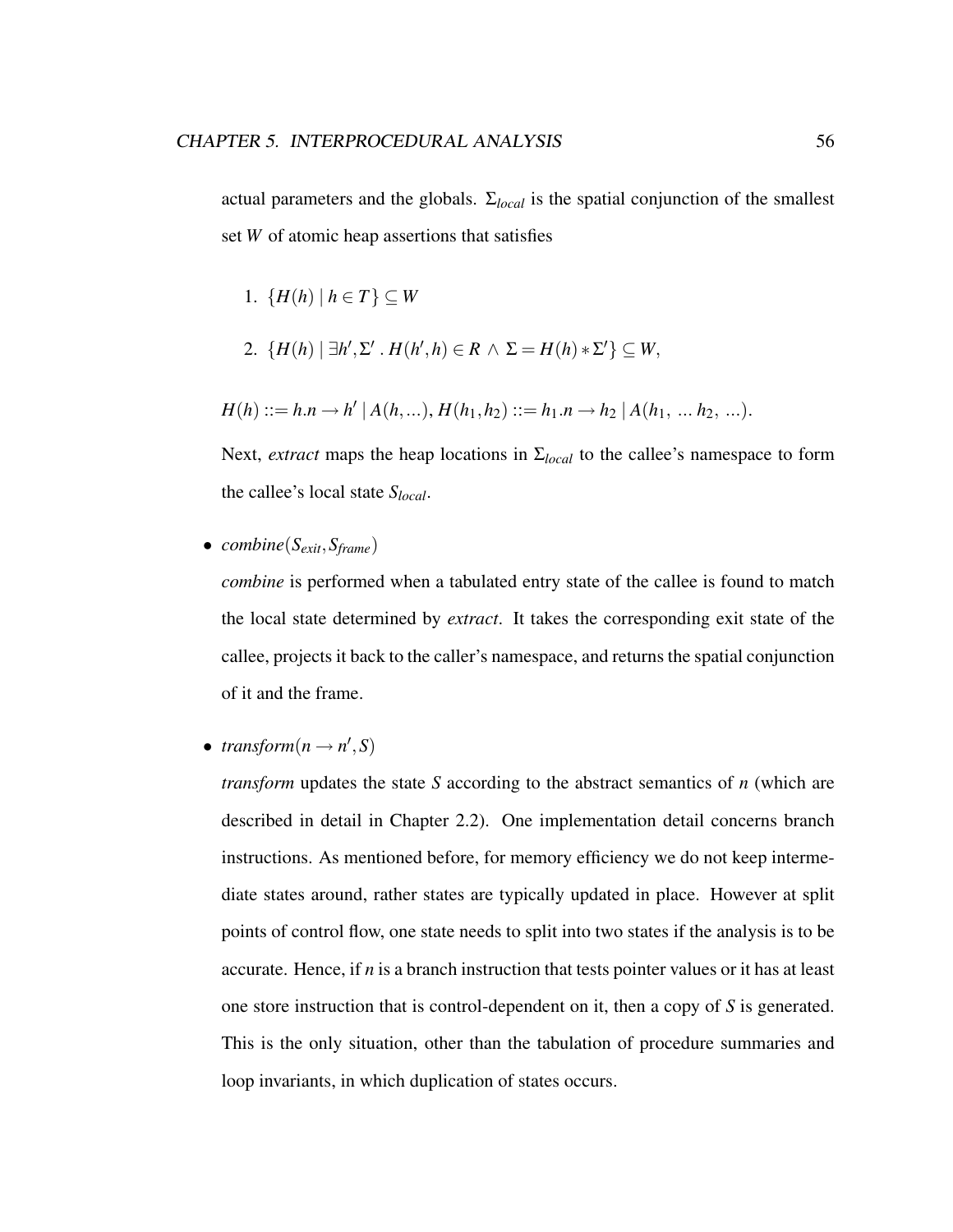*transform* is also responsible for performing the *fold*<sub>Θ</sub> operation to bring states to the most compact form by eliminating truncation points that no longer have live registers pointing to them. This step could be performed at each program point, but it is only essential at call nodes, procedure exits, and loop headers. Hence to make the analysis fast, we choose to do the latter.

• *recursion synthesis*(*S*)

This subroutine performs inductive recursion synthesis on the heap portion of the state *S*, modifying it in place. If no recursion is identified, *S* is left unchanged.

• *check\_invariant* $(n, S)$ 

The result of *recursion synthesis* is only a hypothesis for the loop invariant. To verify its validity, *check invariant* performs symbolic evalution of the loop body one more time starting with the hypothesis as the state at the loop header. If the states eventually propagated to the loop back edge all match the hypothesis, then we have a valid loop invariant. Otherwise, *check invariant* will report failure and halt the analysis.

• *check summary*(*proc*,*Sentry*,*Sexit*)

Since *recursion synthesis* is also called to generate hypotheses for the summary transfer functions of recursive procedures, their validity is verified by *check summary*. (More on this in the next section.)

After the while-loop in *analyze procedure* terminates, the procedure's corresponding entry is popped off the *stack*. Some extra operations are performed if the procedure is recursive. We discuss them in the next section.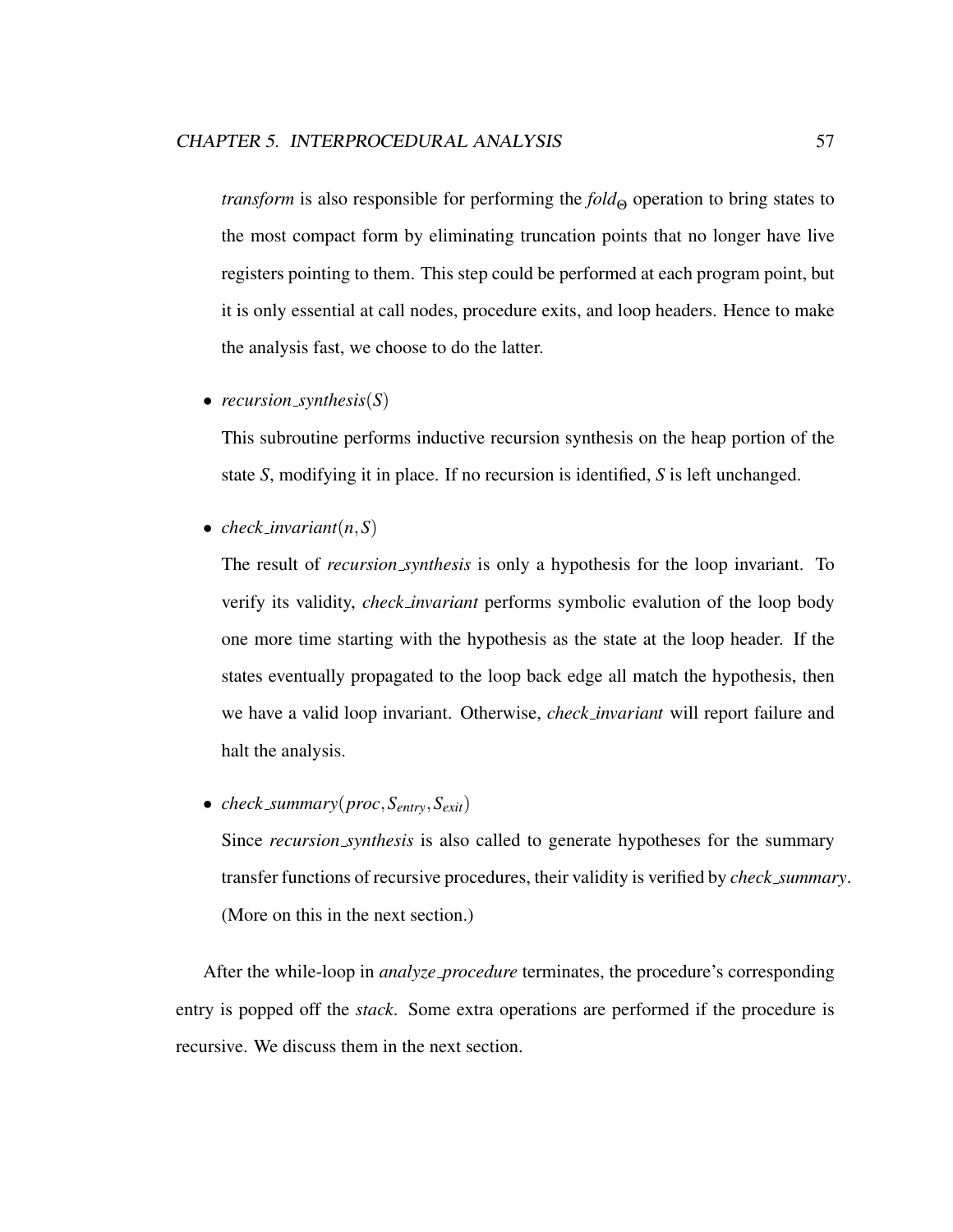## 5.2 Recursive Procedures and Cutpoints

In this section, we first show how inductive recursion synthesis is applied to infer the summary transfer functions of recursive procedures without introducing unnecessary approximation. Next we show that cutpoints can also be inductively summarized in the transfer functions, leading to a more precise treatment of them.

## 5.2.1 Basic Methodolgy

Recursive procedures are handled based on the same methodology by which loops are handled. When represented by control flow graphs, recursive procedures can be seen as a special type of loops with two kinds of loop back edges, one for recursive calls and one for recursive returns. Figure  $5.3(a)$  shows a procedure build list, which constructs a linked list by calling itself recursively. Its control flow graph is shown in Figure 5.3(b). There are two loops in the graph, whose respective back edges are drawn as dotted arrows. Back edge *A* connects the recursive call to build list to its own entry node. Back edge *B* connects the exit node to the corresponding return node.

Just as for loops, inductive recursion synthesis is applied at back edges to detect recursive patterns in the pre/post conditions of recursive procedures. A group of mutually recursive procedures, identified as strongly-connected-components(SCCs) of the callgraph, is analyzed together as a unit. The whole process proceeds in the following steps:

1. Symbolically evaluate the SCC along a sample execution path. Record the states propagated to procedure entries and exits.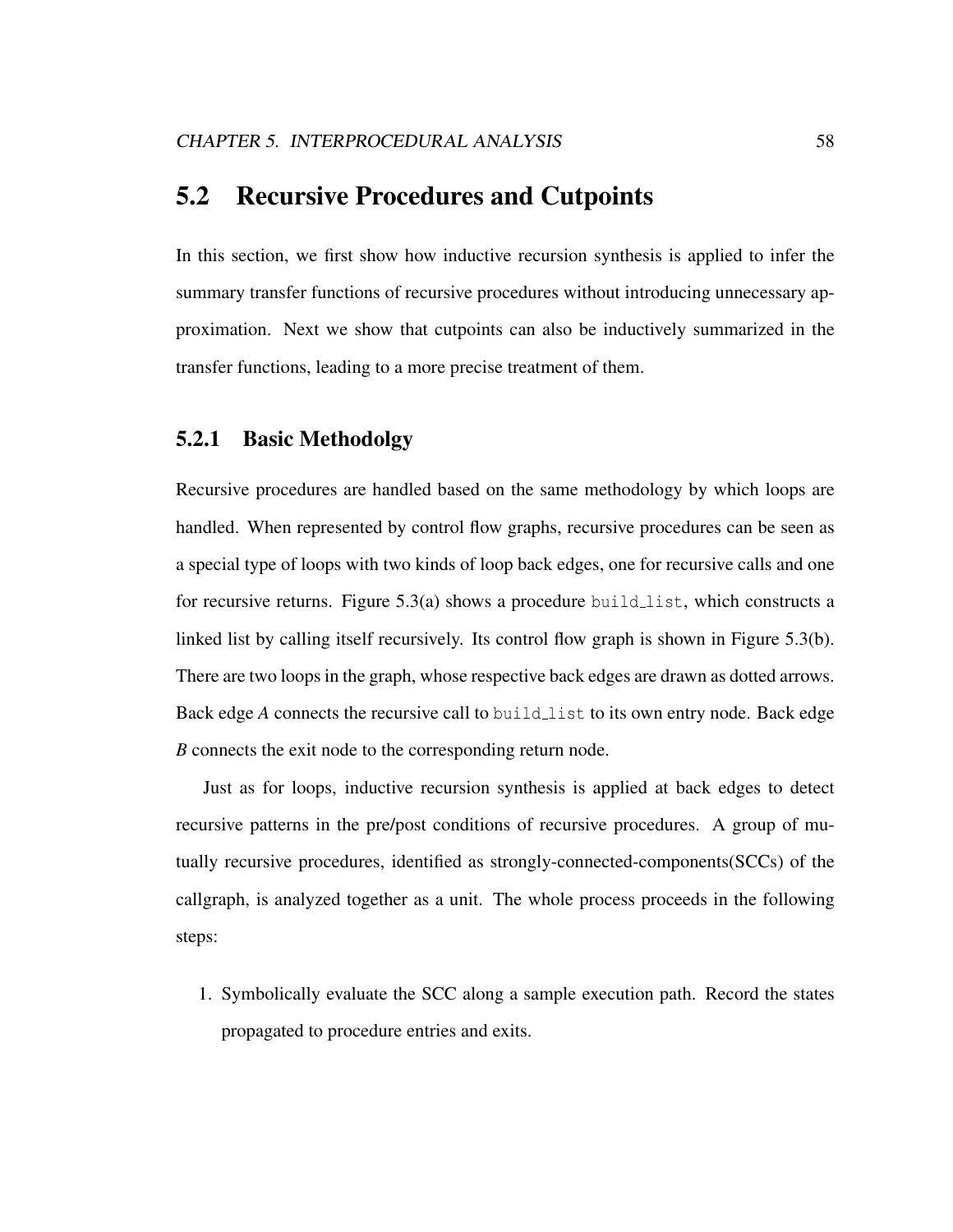

Figure 5.3: A Recursive Procedure that Builds a Linked List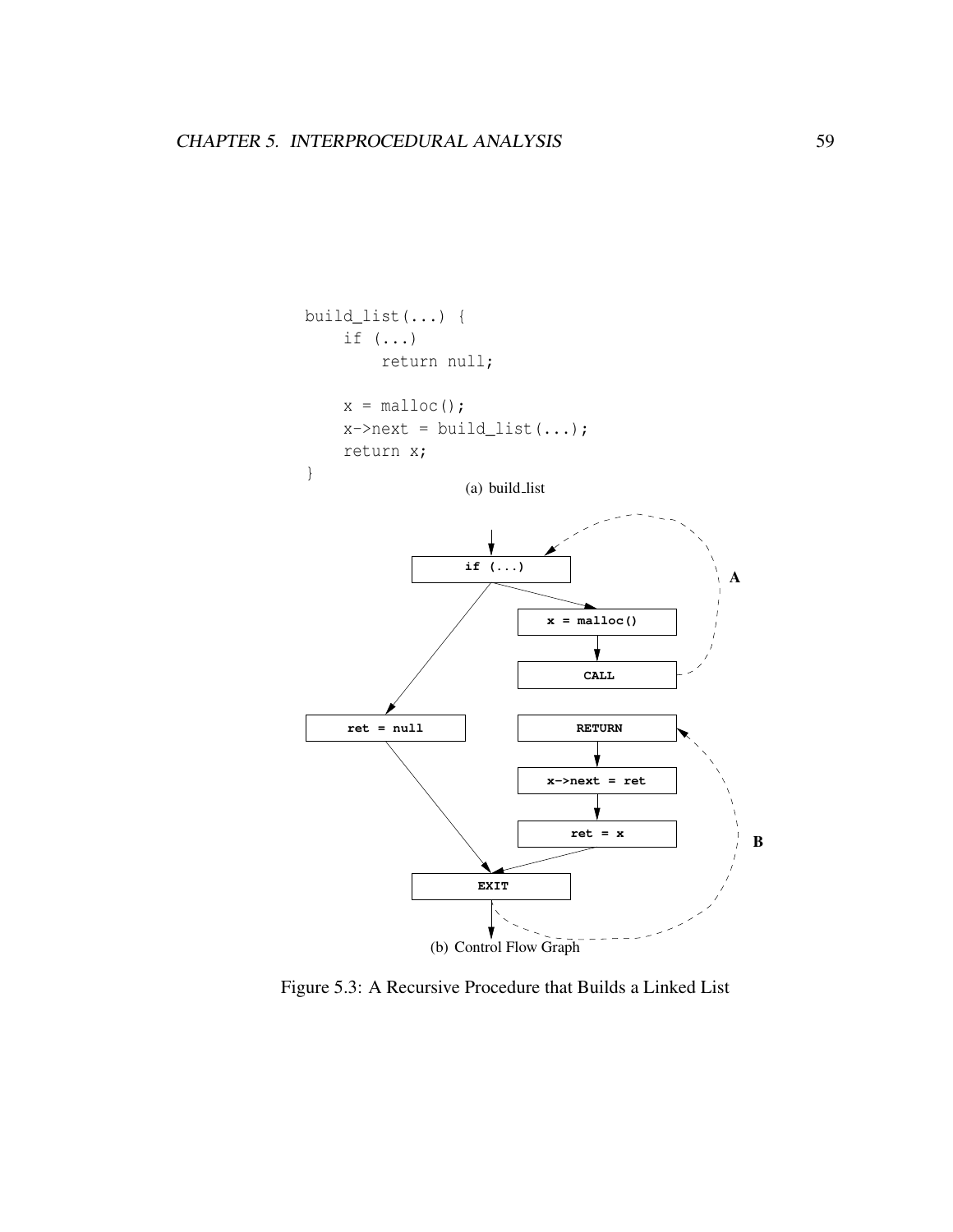- 2. For each procedure entry/exit, apply inductive recursion synthesis to the last state associated with it. This yields a hypothesis of summary transfer functions for each procedure involved.
- 3. To ensure soundness, verify the validity of the hypothesis by checking that for each procedure, the postcondition can be arrived at from the precondition, assuming the hypothesized summary transfer functions for all recursive callees. If the test fails on any procedure, then report failure and halt. Otherwise, the hypothesis is valid.

Because the inferred summary transfer functions are checked for their correntness, the choice of sample execution paths does not affect soundness. However, we do want to pick the execution paths such that the states presented to the inductive recursion synthesis algorithm are most likely to exhibit detectable recursive patterns and to yield valid hypotheses of summary transfer functions. To this end, we design a heuristic for choosing sample execution paths guided that is by two criteria:

- The execution paths should be good representatives of the runtime behavior of the program. All control flow edges in the SCC needs to be visited at least once. Each procedure in the SCC need to be called recursively from within the SCC at least twice and only interprocedurally valid execution paths [28] (i.e. with matching calls and returns) are chosen.
- They should be as short as possible to minimize the time spent in symbolic execution.

The first step in the heuristic is to identify exit edges of the loops that result from recursive calls. At runtime, these control flows will cause the recursive procedures to terminate and to eventually return to a caller that is not in the same SCC. We refer to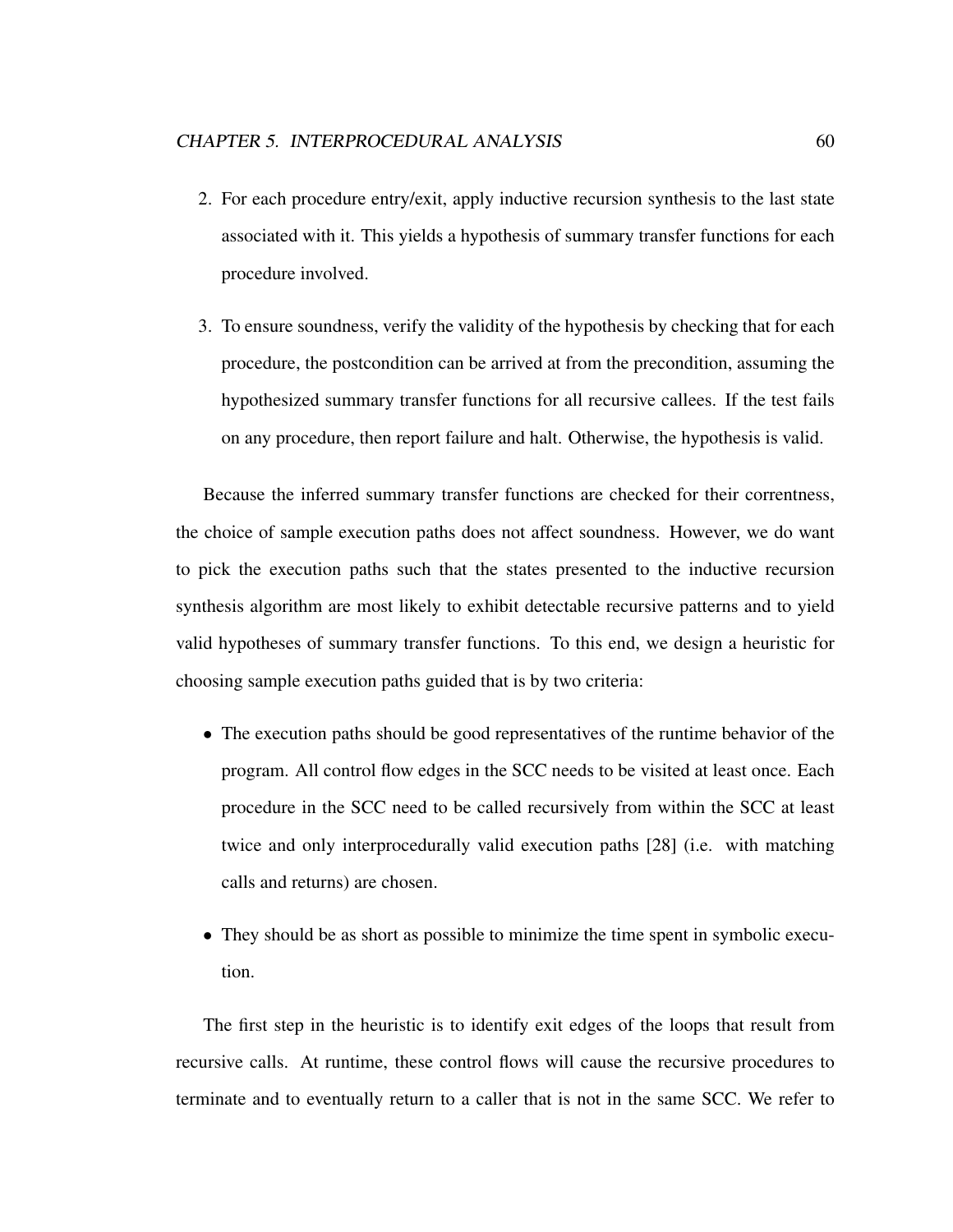these edges as *termination edges*. At each branch instruction, if one of its branches is a termination edge while other is not, then only one of the two branches is taken depending on whether all constituent procedures of the SCC have already been called at least twice. Until this condition is true, states are not propagated along the termination edge. The rationale behind this is that this ordering of termination and nontermination edges results in an interprocedurally valid execution path through the SCC and at the same time minimizes propagation of states.

The heuristic is implemented by the subroutine *transform* in Figure ??, which returns NULL for the branch that is not taken. However, this heuristic is not in effect when verifying the inferred transfer functions through symbolic evalution. In the verification stage, we no longer need to iterate over the SCC. Each procedure is verified independently, assuming the transfer functions that are already inferred for its recursive callees. Hence states are propagated along both control flows out of each branch instruction.

In Figure 5.3(b), the sample execution path selected by our heuristic is given by the sequence of numbers on the control flow edges. The entry and exit heap formulas presented to the inductive recursion synthesis algorithm are show in Figure 5.4 on the top, and the result is shown at the bottom, which after verification turns to be a valid transfer function for build list. (*ret* is a special register that holds the return value of a procedure.)

| <b>Entry heap:</b>                | emp                                                                       |
|-----------------------------------|---------------------------------------------------------------------------|
| <b>Exit heap:</b>                 | $ret.next \rightarrow ret.next * ret.next.next \rightarrow ret.next.next$ |
|                                   |                                                                           |
| <b>Precondition:</b> emp          |                                                                           |
| <b>Postcondition:</b> $list(ret)$ |                                                                           |

Figure 5.4: Entry and Exit Heaps of build\_list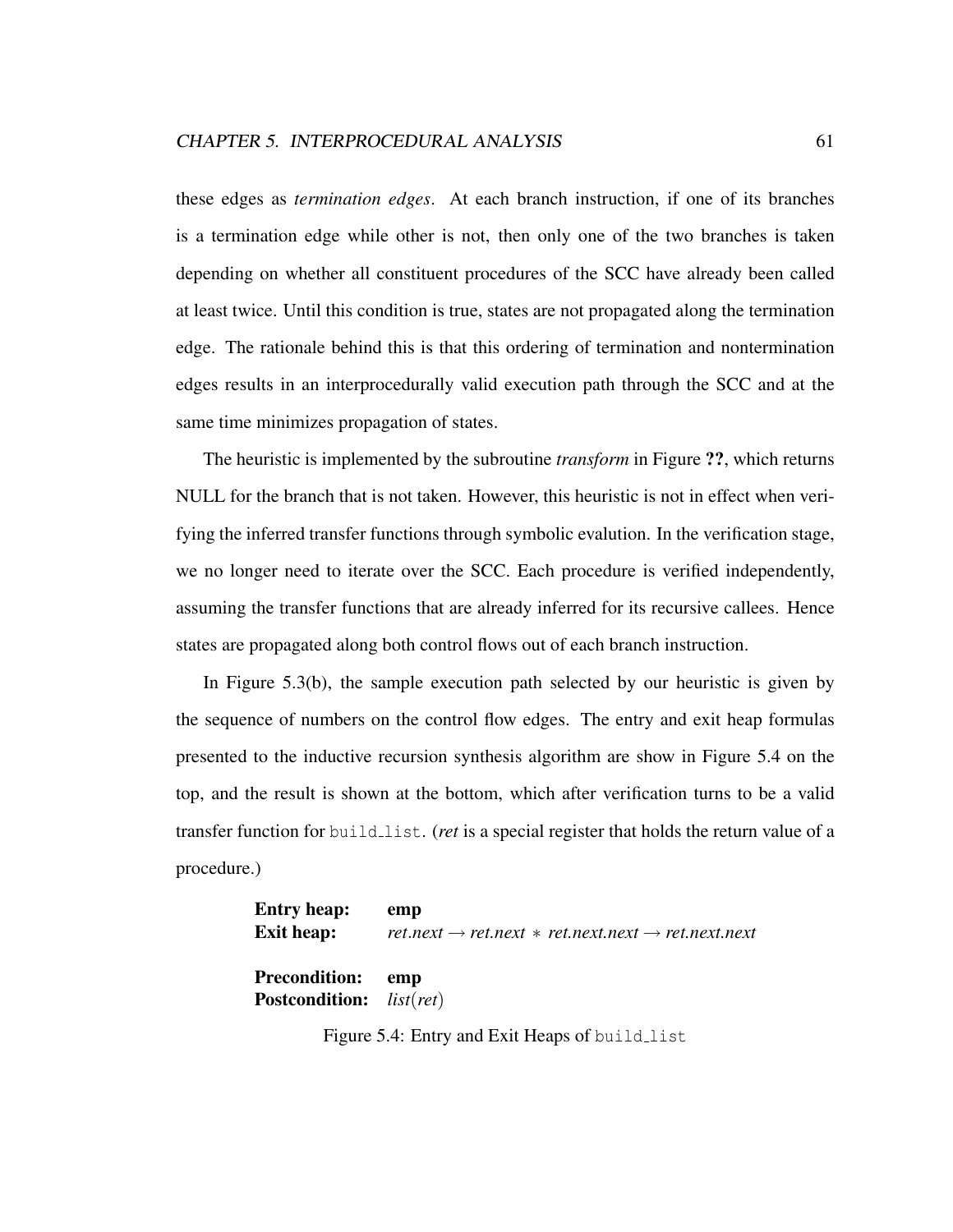### 5.2.2 Cutpoints

Cutpoints [24] are targets of dangling pointers from the frame to the local heap of a callee. They are also distinct from the formal parameters and the globals, therefore, it is possible that they are not referenced at all during the execution of the callee and hence are not really a part of the callee's memory footprint. Even though removing such heap nodes from the callee's pre and post conditions still yiels a valid summary of the callee's behavior, it is necessary to keep them there because upon returning to the caller, we need to instantiate them with actual values of the dangling pointers in order to properly combine the heap at the exit of the callee with the frame. Otherwise, the caller would have no idea where the dangling pointers point at after the merge.

This simple treatment of cutpoints becomes problematic in the presence of recursive procedures, because it can potentially lead to an infinite number of cutpoints. Consider the recursive procedure build dlist in Figure 5.5, which constructs a doubly linked list by repeatedly calling itself and passing the node most recently added to the list as an argument. At the the call site  $s1$ , the heap location pointed to by x is a cutpoint, because it is reachable from a, hence a part of the callee's local heap, and it is also accessible from the caller (it is in fact referenced after the callee returns at instruction s2).

As the analysis iterates over this procedure, the heap at the entry of the procedure in the *i*th iteration is shown in Figure 5.6. The formal parameter is denoted by  $x_i$ .  $x_0$ , ..., $x_{i-1}$ are all cutpoints. In fact, they are instances of the formal parameters from previous iterations of the procedure. The number of cutpoints grows with the symbolic execution process, causing the analysis to diverge. However, their growth does exhibit a recursive pattern, hence it is natural to use recursion synthesis to capture this pattern and in the process summarizes cutpoints in the pre and post conditions inductively.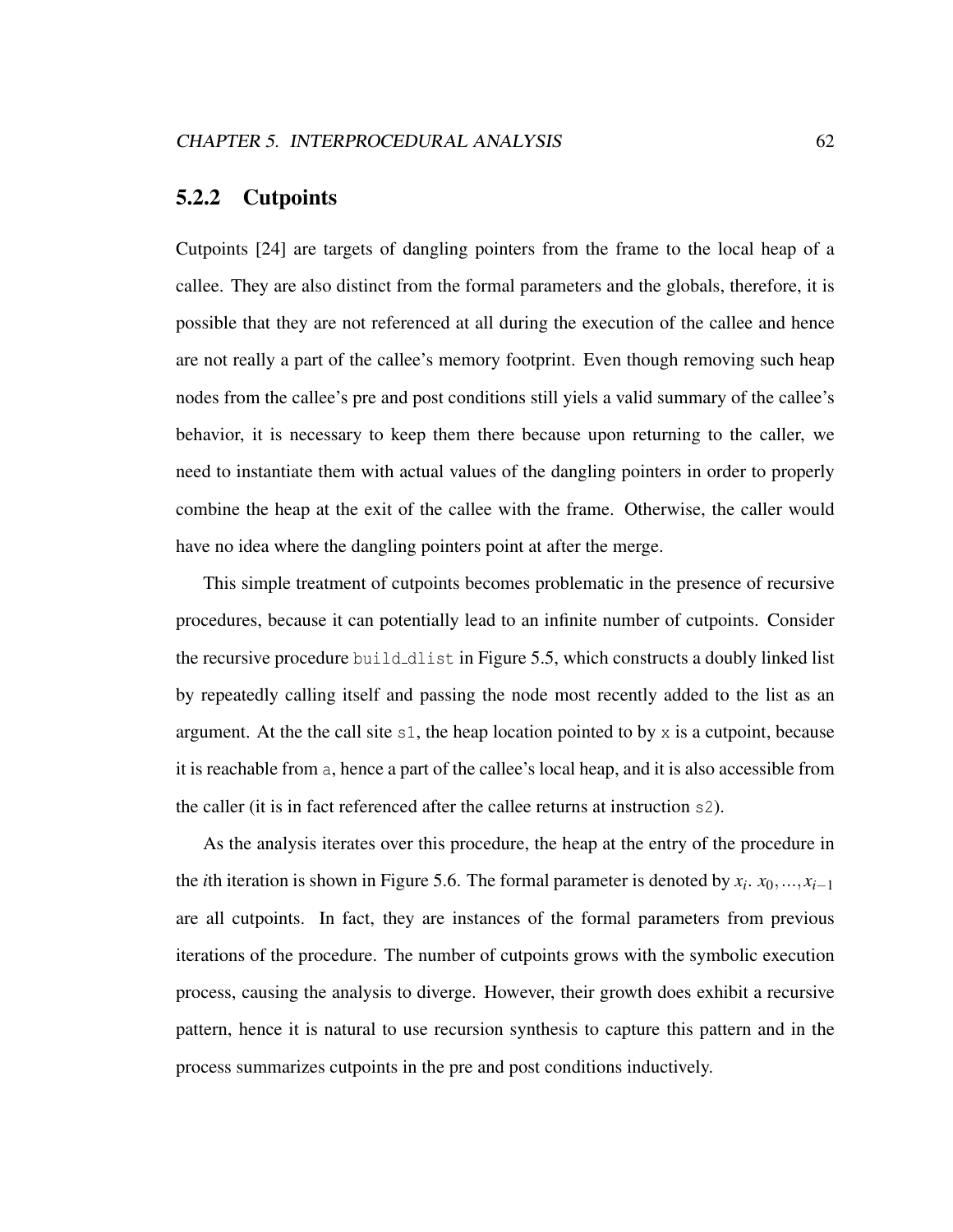

Figure 5.5: A Recursive Procedure that Builds a Doubly Linked List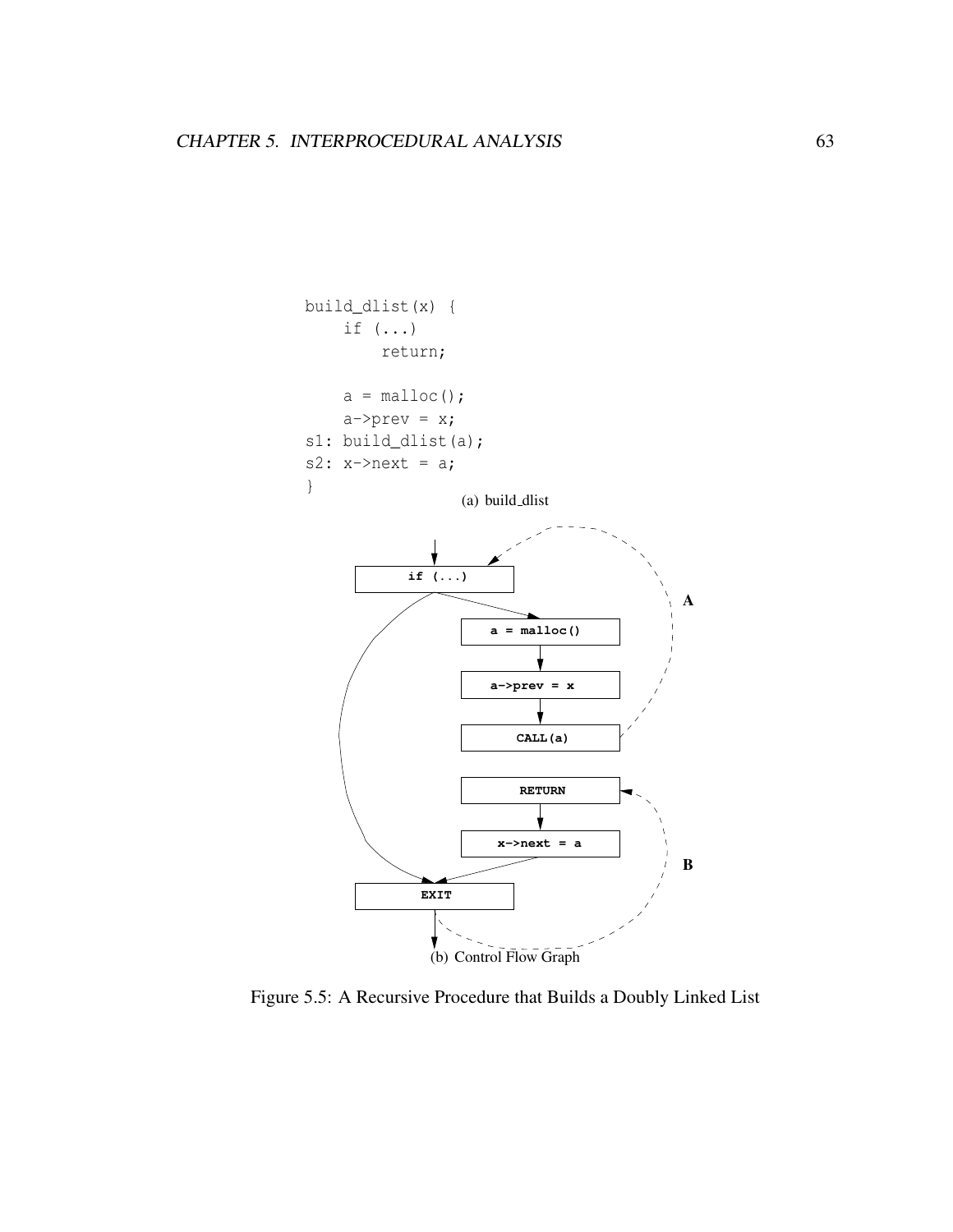Figure 5.6 also shows the heap at the exit of the procedure in the *i*th iteration. From these two heaps, inductive recursive synthesis is able to infer the pre and post conditions, shown at the bottom. The recursive predicates *listprev* and *dlist* are defined as follows

$$
list_{prev}(x) \doteq (x = null \land \textbf{emp}) \lor (x.prev \rightarrow \alpha * list_{prev}(\alpha))
$$
  

$$
dlist(x_1, x_2) \doteq (x_1 = null \land \textbf{emp}) \lor (x_1.prev \rightarrow x_2 * x_1.next \rightarrow \alpha * dist(\alpha, x_1)).
$$

The cutpoints  $x_0$ , ..., $x_{i-1}$  are described inductively by the predicate *list<sub>prev</sub>*(*x*). When they are accessed at instruction s2, the predicate is unrolled to expose the points-to relations of *x*.

**Entry heap**



**Exit heap**



Precondition: *listprev*(*x*) **Postcondition:**  $dlist(x, \alpha) * list_{prev}(\alpha)$ 

Figure 5.6: Entry and Exit Heaps of build dlist

In [9], cutpoints beyond a preset bound are abstracted away by simply ignoring the dangling pointer pointing to them. This allows the extra cutpoints to be removed from the summary transfer functions. However, the loss of information about the targets of dangling pointers may lead to imprecise result. Although, as noted in [9], cases of infinite number of cutpoints are expected to be rare, using recursion synthesis to deal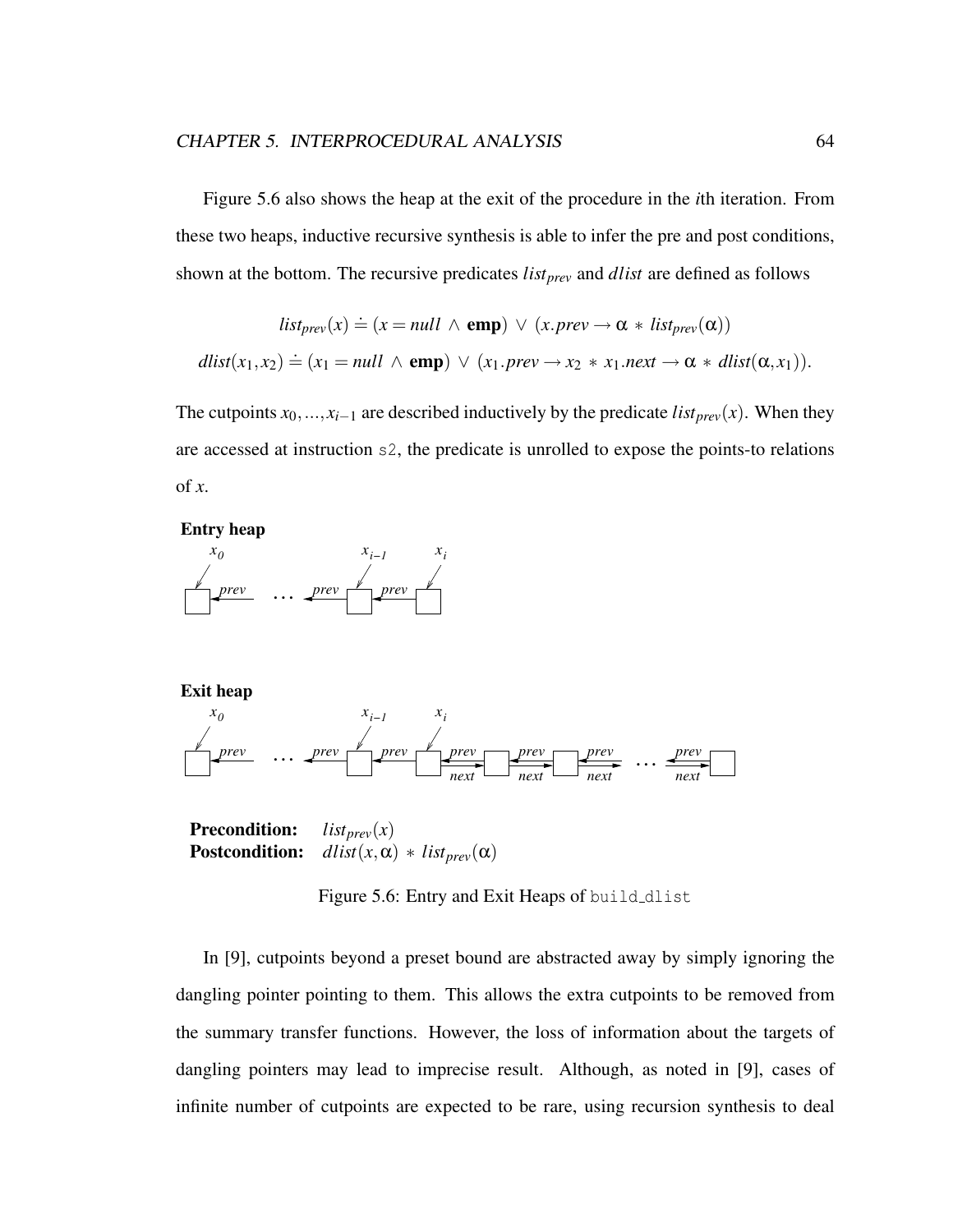with cutpoints presents a uniform approach to handle loops, both in the usual sense and in the form of recursive procedures. In cases where recursion synthesis is able to infer valid procedure summaries, the information is precise.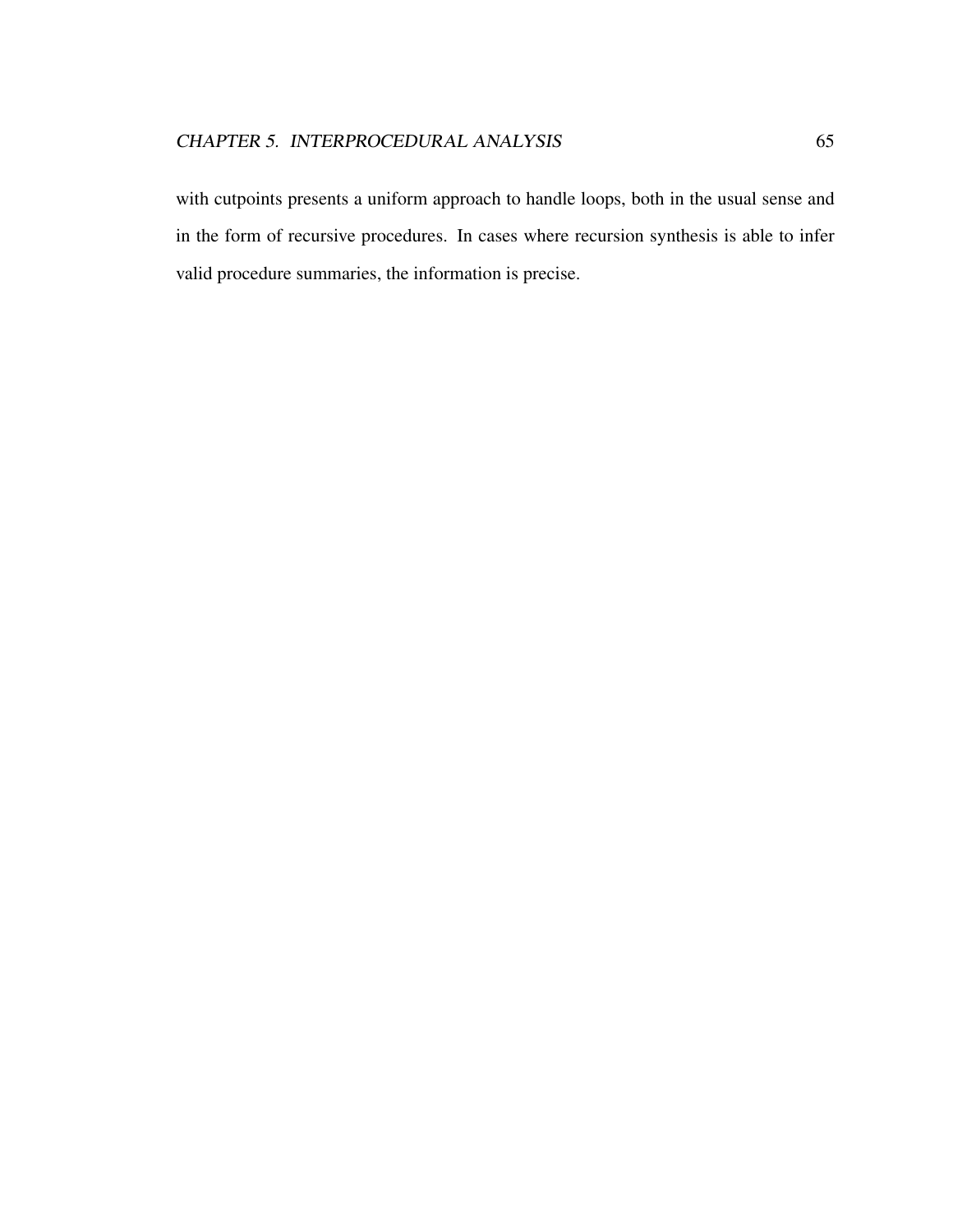# Chapter 6

# Implementation

#### 6.1 Code Pruning

The shape analysis algorithm is preceded by a code-pruning phase that identifies the part of the program where the accuracy provided by the shape analysis is needed. This part of the program manipulates pointers in recursive data structures, if any such data structure exists in the program. The need for extracting this part of the code is twofold. First, scalability to large programs is important for shape analysis to gain widespread application. To accurately model destructive updates to heap data structures, the algorithm of the shape analysis is flow-sensitive, meaning that it follows the program control flow and obtains different states at different program points. This is more computationally expensive than flow-insensitive algorithms. Furthermore, inductive recursion synthesis involves global inspection of states and backtracking, so it is also expensive. As a result, it is necessary to be precise about where to spend the computation resources. Second, nonessential fields in the data structures should be absent from the abstract states in order to minimize the possibility that the pattern detection algorithm of inductive recursion synthesis may be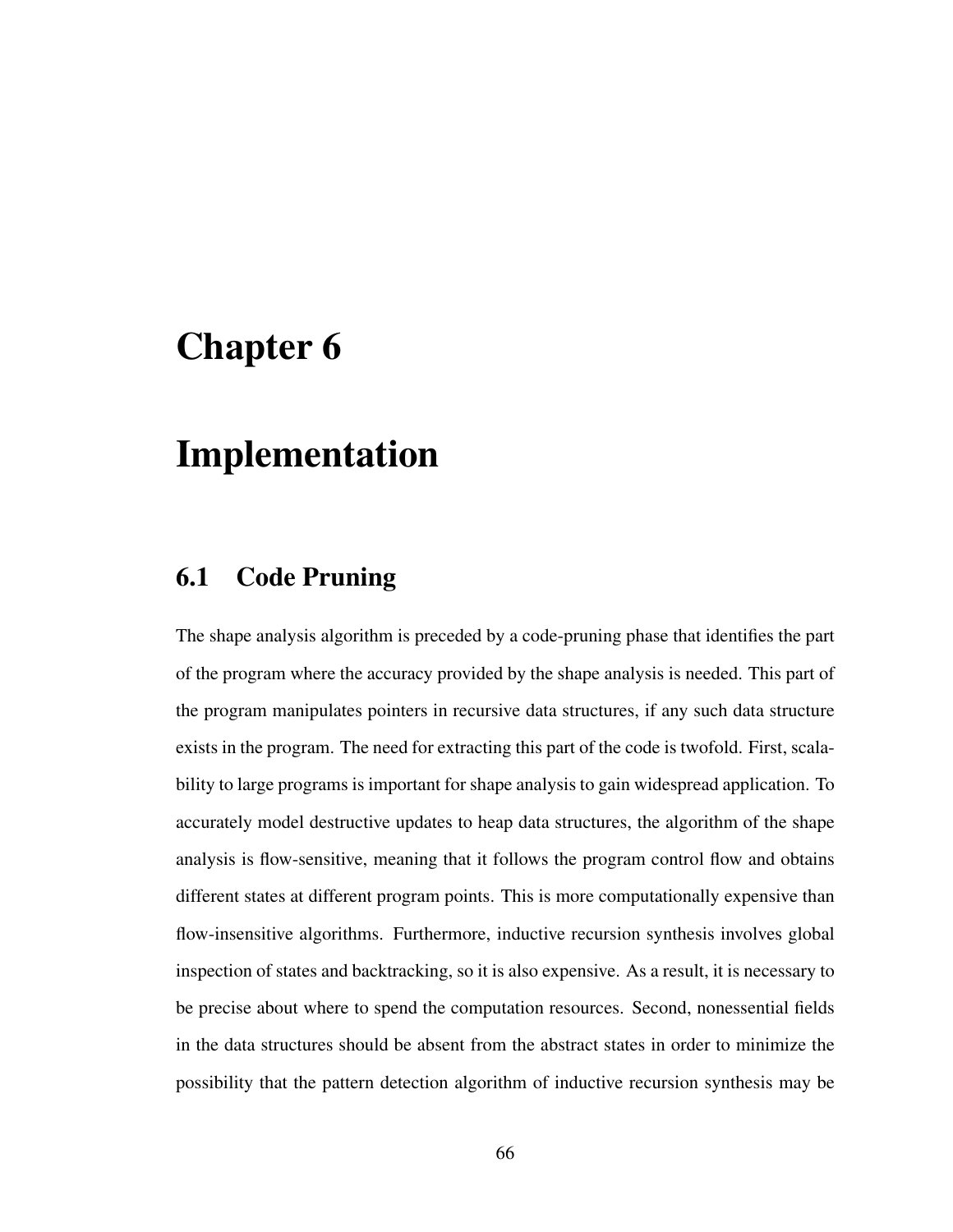confused. Such fields include nonpointer fields and pointer fields whose targets are never involved in a recursive data structure.

The code pruning phase includes a fast pointer analysis to identify recursive data structures present in the program, and a program slicing algorithm to prune away code that has no effect on the shape properties of these data structures.

#### 6.1.1 Pointer Analysis

Since this shape analysis targets low-level code with no type information that may be used to identify recursive data strutures, a pointer analysis is used to essentially reverseengineer the high-level type of each pointer. It is a modified Steensgaard's analysis [29] in which each inferred pointer type represents a set of runtime locations. For example, the "next" field in all nodes of a linked list are represented by a single inferred type. The pointer analysis is both flow and context insensitive and approaches linear time in complexity [29].

As the result of the pointer analysis, an inferred pointer type is be associated with each load/store instruction, which over approximates the set of locations accessed by the instruction. A set of *recursive pointer types* is then identified by looking for load instructions that may be involved in traversing recursive data structures. These load instructions share the property that the destination register contributes to the computation of the load address. Such a recurrence is easily detected by computing strongly connected components (SCC) of the reaching-definition graph. An SCC that contains more than one instructions or one whose single element feeds itself in the reaching-definition graph indicates the presence of cycles in the reaching-definition graph. To be conservative, all load instructions belonging to such SCCs are considered to be possibly traversing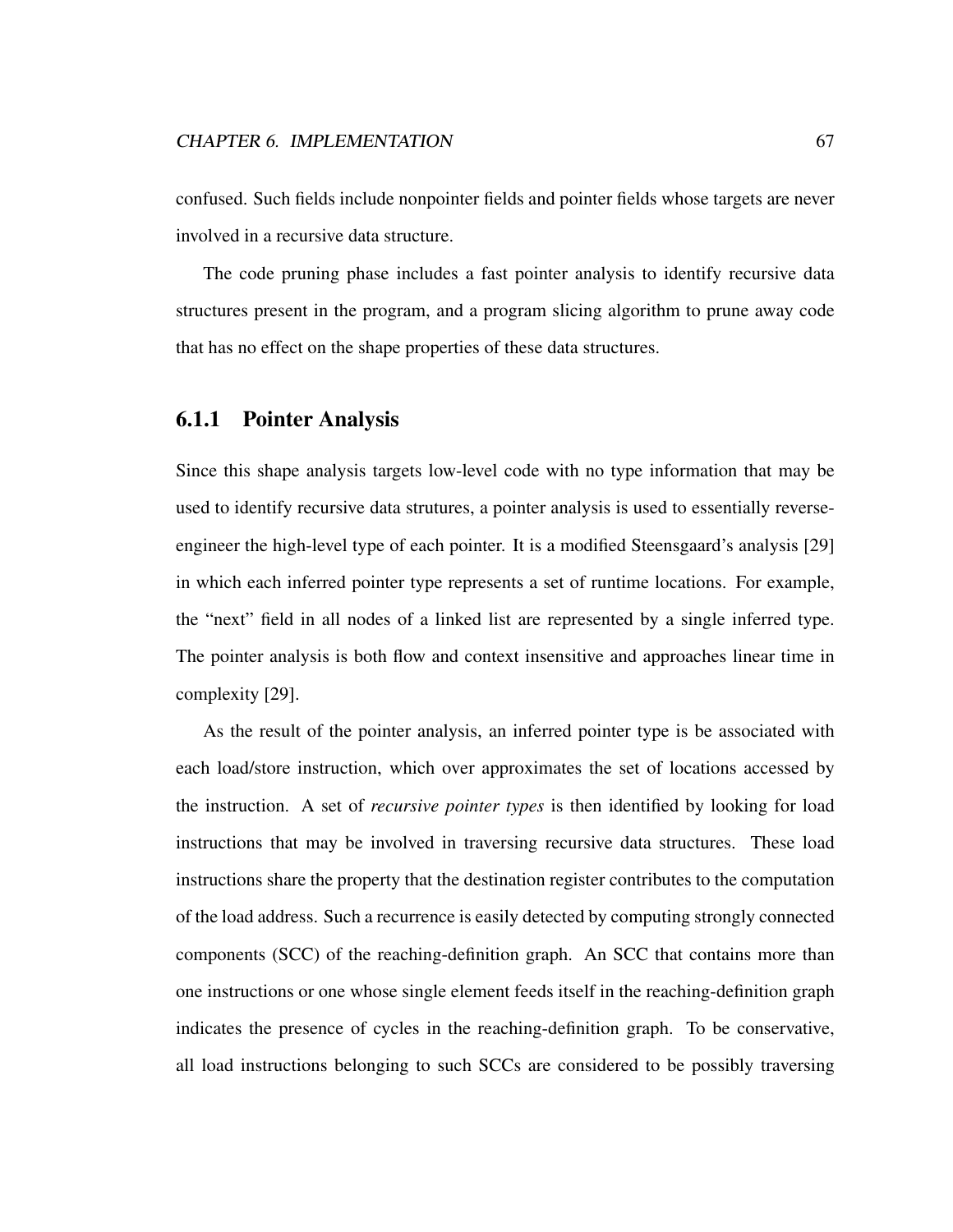recursive data structures. Finally, the pointer types associated with these load instructions form the set of recursive pointer types.

#### 6.1.2 Program Slicing

The goal of the program slicing algorithm is to determine all code that may affect contents of memory locations represented by recursive pointer types (the contents must be pointers too). The algorithm is given in Figure 6.1. The set *trackedFields* contains all locations whose contents may affect memory writes to recursive pointer fields. It is initialized to the set of recursive pointer type. For each store instruction to a tracked field, all instructions (including branches and possibly crossing procedure boundaries) that lead to the computation of either the store address or the value to be stored are added to the slice. New pointer types that need to be tracked will be identified in the process, causing more instructions to be added. The algorithm terminates when no more instruction can be added.

#### 6.2 Experimental Results

This analysis has been implemented in the Velocity compiler. Preliminary experimental results are reported in Table 6.1. In addition to 181.mcf which uses iterative algorithm to build and to traverse its data structure, the analysis was also evaluated on four Olden benchmarks which use recursive procedures. The second column lists the types of recursive data structures in each benchmark. In our experiments, the analysis was able to infer and maintain shape predicates that precisely describe these data structures.

Column 3 lists the number of assembly-level instructions in each benchmark. The number of instructions remaining after pointer analysis and program slicing is shown in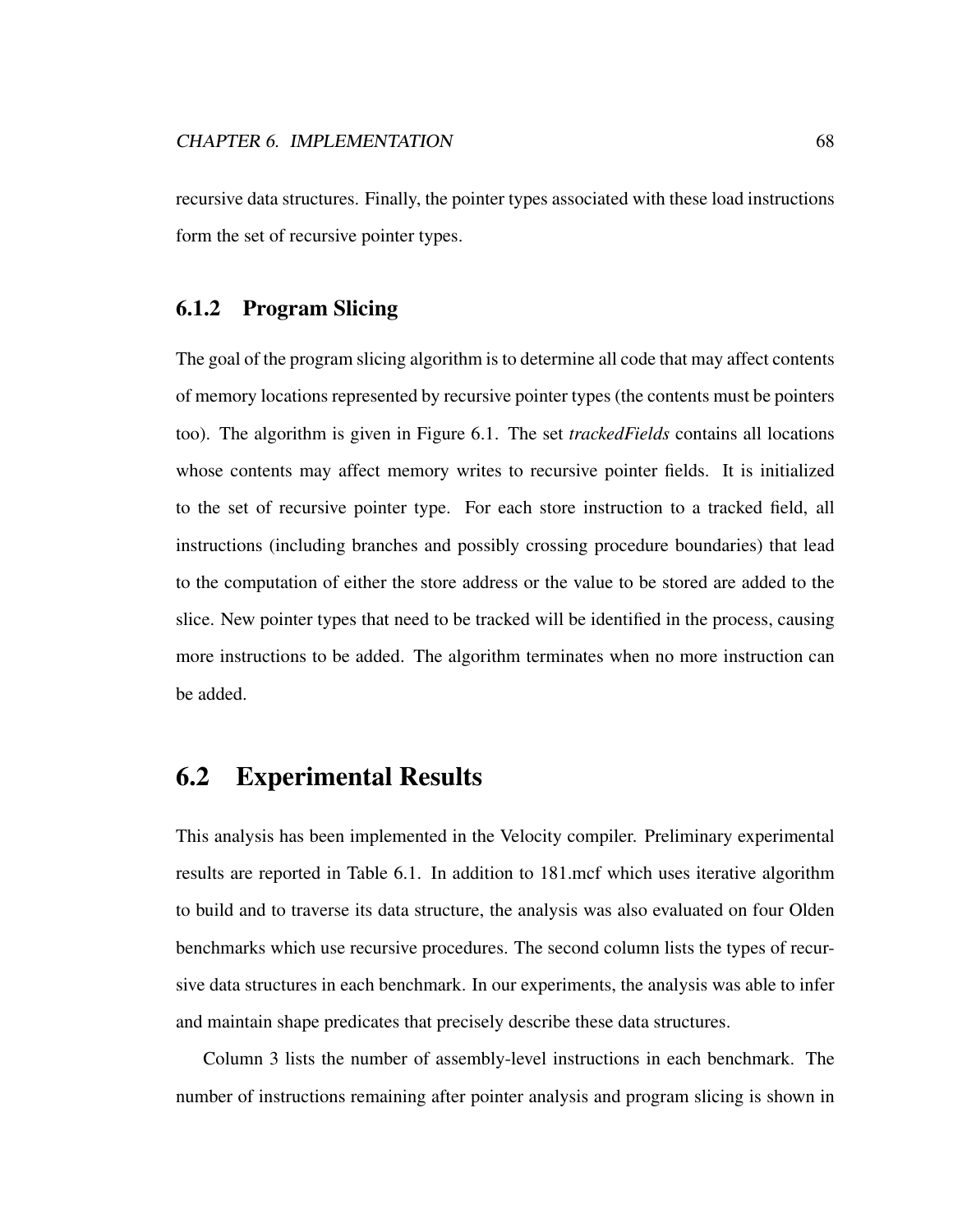$slice = \oslash$ *trackedFields* = {recursive pointer types} repeat  $newTracedFields = \oslash$ for all store instruction  $s_0$  to a tracked field do *visited* =  $\oslash$ *queue* =  $\{s_0\}$ while *queue*  $\neq \oslash$  do remove instruction *s* from *queue visited*  $+= t$  $slice += t$ if !(*s* is a branch instruction that does not test pointer values) then for all definition  $s'$  reaching a use in  $s$  do **if**  $s' \notin queue \land s' \notin visited$  **then** *queue* += *s* 0  $b =$  the branch that *s* is directly control-dependent on **if** *b* ∉ *queue*  $\land$  *b* ∉ *visited* **then** *gueue*  $+= b$ if *s* is a load instruction ∧ the field *f* accessed by *t* contains a pointer ∧  $f \notin \text{trackedFields}$  then *newTrackedFields* += *f tracedFields* += *newTrackedFields* **until**  $newTrackedFields = \oslash$ 

#### Figure 6.1: The Algorithm for Program Slicing

| Benchmark     | Data Type       | $#$ Insts | # Insts after | Analysis time (s) |         |       |
|---------------|-----------------|-----------|---------------|-------------------|---------|-------|
|               |                 |           | slicing       | Pointer           | Slicing | Shape |
| 181.mcf       | mcf_tree        | 2158      | 366           | 0.59              | 0.22    | 0.55  |
| treeadd       | binary tree     |           | 12            | 0.09              | 0.02    | 0.05  |
| <b>bisort</b> | binary tree     | 423       | 70            | 0.16              | 0.05    | 0.38  |
| perimeter     | quaternary tree | 624       | 31            | 0.20              | 0.06    | 0.10  |
|               | w/ parent links |           |               |                   |         |       |
| power         | lists           | 1054      | 19            | 0.37              | 0.07    | 0.06  |

Table 6.1: Experiment results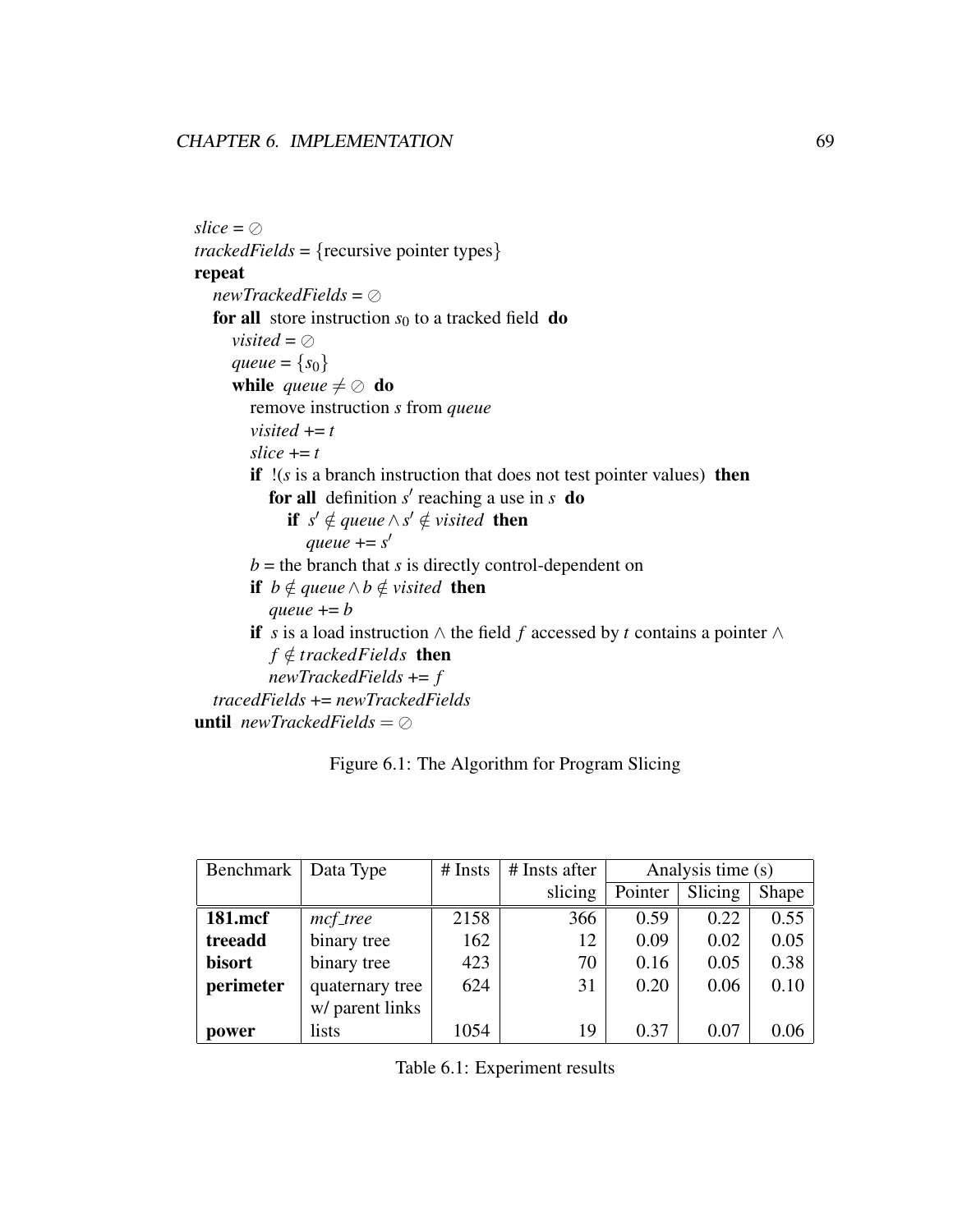column 4, which is dramatically smaller for all five benchmarks. The time measurements was taken on a 3GHz P4 with 512KB cache and 2GB memory. The execution time is divided among the pointer analysis phase, the program slicing phase and the shape analysis phase. Except for the benchmark bisort, the shape analysis phase takes less time than does the pointer analysis, demonstrating the effectiveness of code pruning. The reason why shape analysis runs relatively longer on bisort is that the program slice consists mainly of two self-recursive functions and a pair of mutually recursive functions that manipulate a binary tree. The shape analysis spent much of its time symbolically unrolling these recursive functions.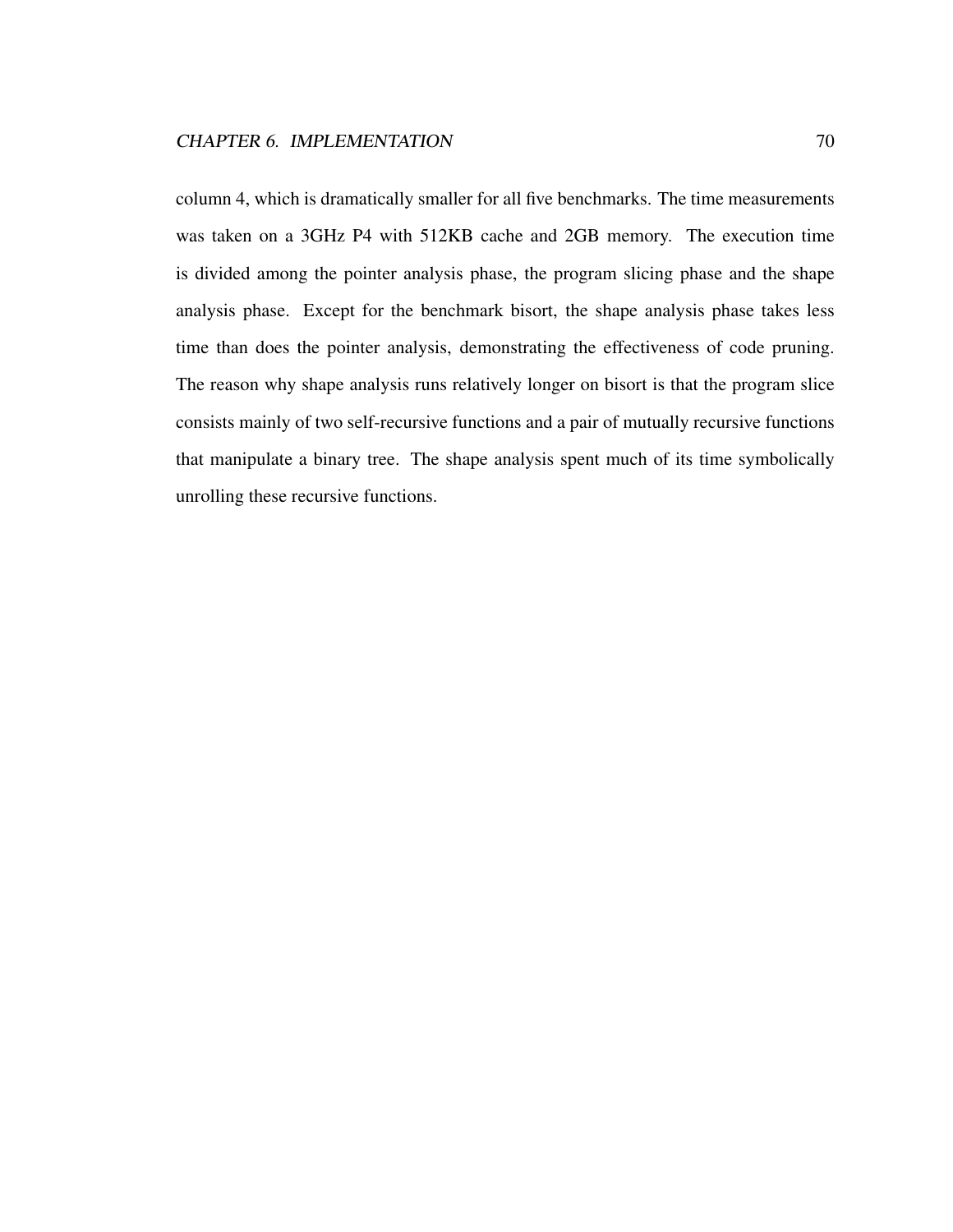# Chapter 7

# Bridging Optimizations and Shape Analysis

There are many applications for shape analysis. Being a more advanced type of pointer analysis, it can be used as a building block in program understanding tools. It can also be used to verify safety properties of a program. This chapter focus on another category of applications, which is aggressive code optimizations, particularly those that exploit coarse-grain parallelism at the loop and function level.

Consider a simple code example in Figure 7.1(a). If shape analysis can determine that the data structure traversed by the while loop is a simple linked list, then we know that there is no cycle and hence no sharing of any node in the list. As a result, different iterations of the loop can execute in parallel. Straightforward as this may sound, the question remains: how do optimizations extract this information from shape analysis? In other words, what is the bridge between optimizations and the internal representation of heap properties understood only by shape analysis?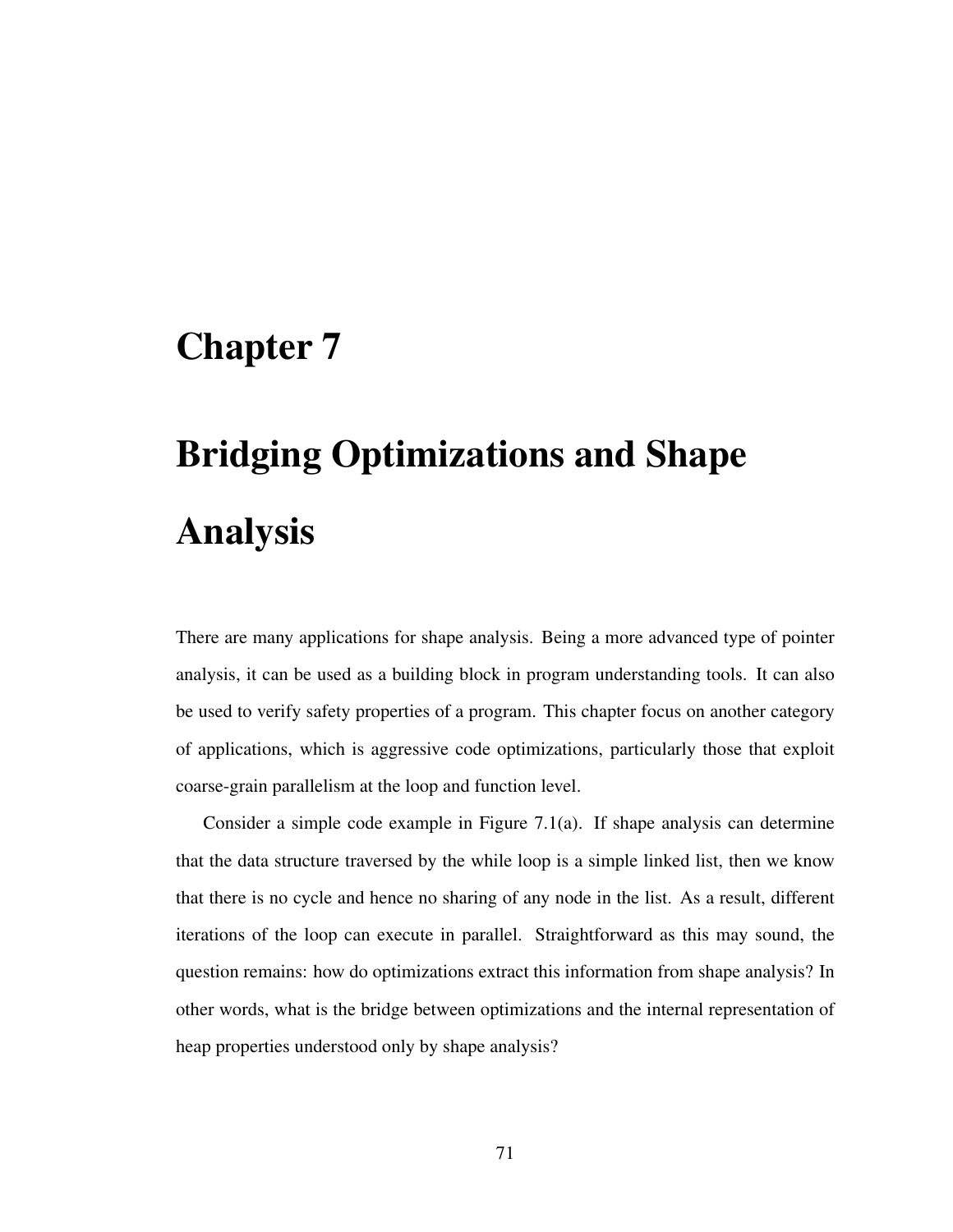

Figure 7.1: A While Loop that Traverses a Linked List

Dependence tests are one way to put queries to shape analysis. Memory dependences can be divided into those that are loop-carried (meaning that two instructions from different iterations of a loop may interfere with each other) and those that are not. The latter category is easy to determine. Shape analysis can return a points-to set for each instruction that accesses memory, just like a typical pointer analysis (but generally with higher precision). One only needs to compare the points-to set of two instructions to decide if they may ever access the same memory location. Loop-carried dependences are more intricate and are usually hard to determine just by using pointer analysis. This chapter will show how our analysis can be used to perform dependence test on loops that traverse recursive data structures.

Among such loops, the so-called "pointer-chasing" loops are particularly amenable to parallel transformations. The body of a pointer-chasing loop performs some computation on a distinct node of the data structure in each iteration, however the pointer to the next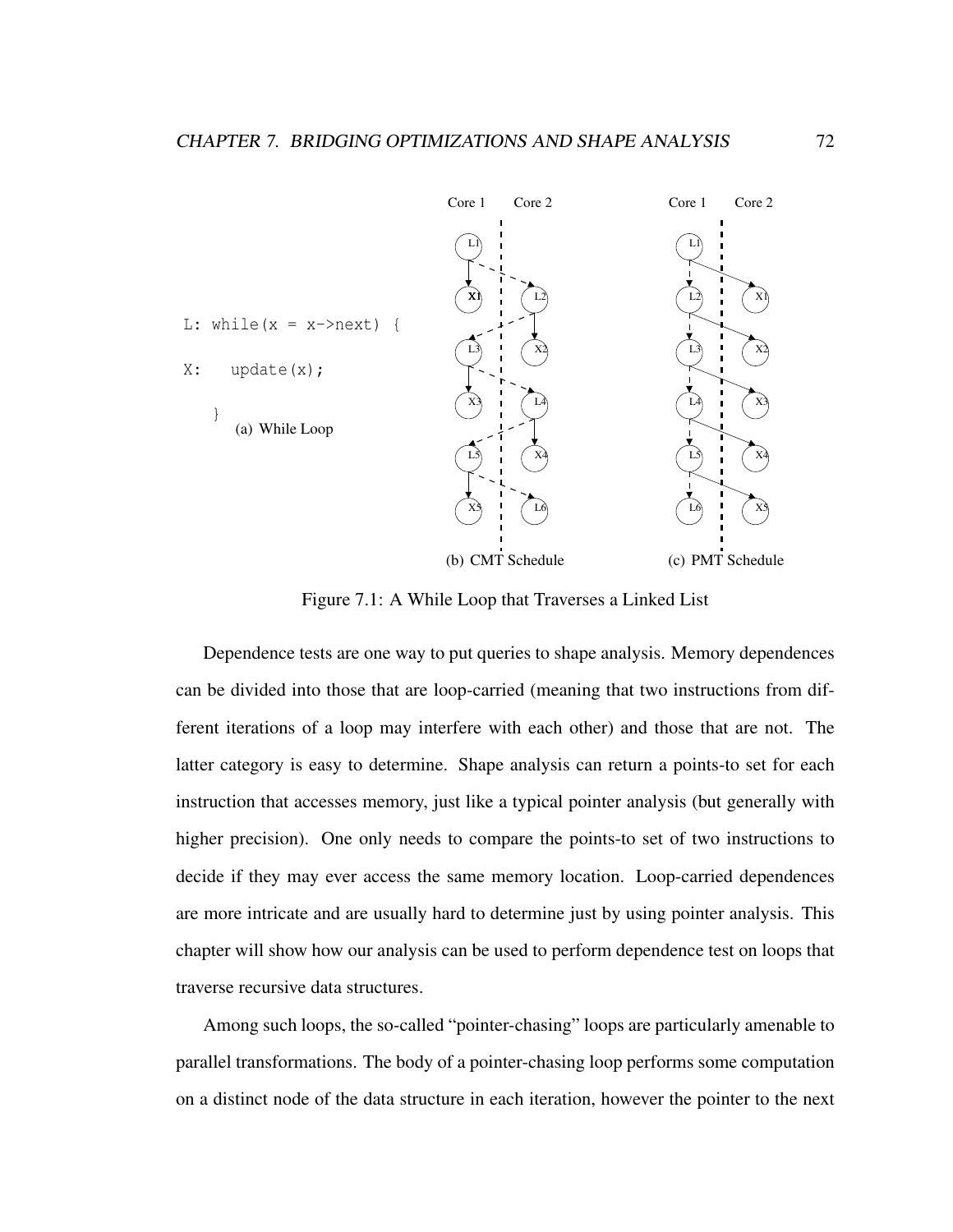node is computed using the pointer from the current iteration. The loop in Figure 7.1(a) demonstrates the simplest of such behavior. Pointer-chasing loops can be parallelized in various ways, including Cyclic Multithreading (CMT) [5] and Pipelined Multithreading (PMT) [21]. Figure 7.1(b) and (c) show the thread schedules produced from applying CMT and PMT transformations to the loop in Figure 7.1(a), assuming a two-core machine. The arrows represent data dependences. Solid arrows correspond to intraiteration dependences while dashed arrows correspond to loop-carried dependences.

The correctness of these optimizations all stems from the guarantee that no two iterations of the loop will visit the same node. The more precise a shape analysis is, the better it is able to prove such guarantees. For example, a data structure may as a whole contain cycles, but if it is only traversed along a subset of pointer fields that never reach the same node twice, then the pointer-chasing property still stands. This requires a shape analysis that can precisely describe the patterns of internal sharing in a recursive data structure and the capability to deduce certain properties from the patterns.

Following the approach of [8], the process of establishing pointer-chasing behavior takes two steps, as outlined in Figure 7.2. First, a "navigator" is found, which is the pointer used to traverse the data structure. Next, dependence test is performed to prove that in addition to the one due to the navigator, there is no other loop-carried dependence at all or only up to a certain dependence distance. The difference from [8] is that we perform more sophisticated tests in both steps so that more optimization opportunities can be captured.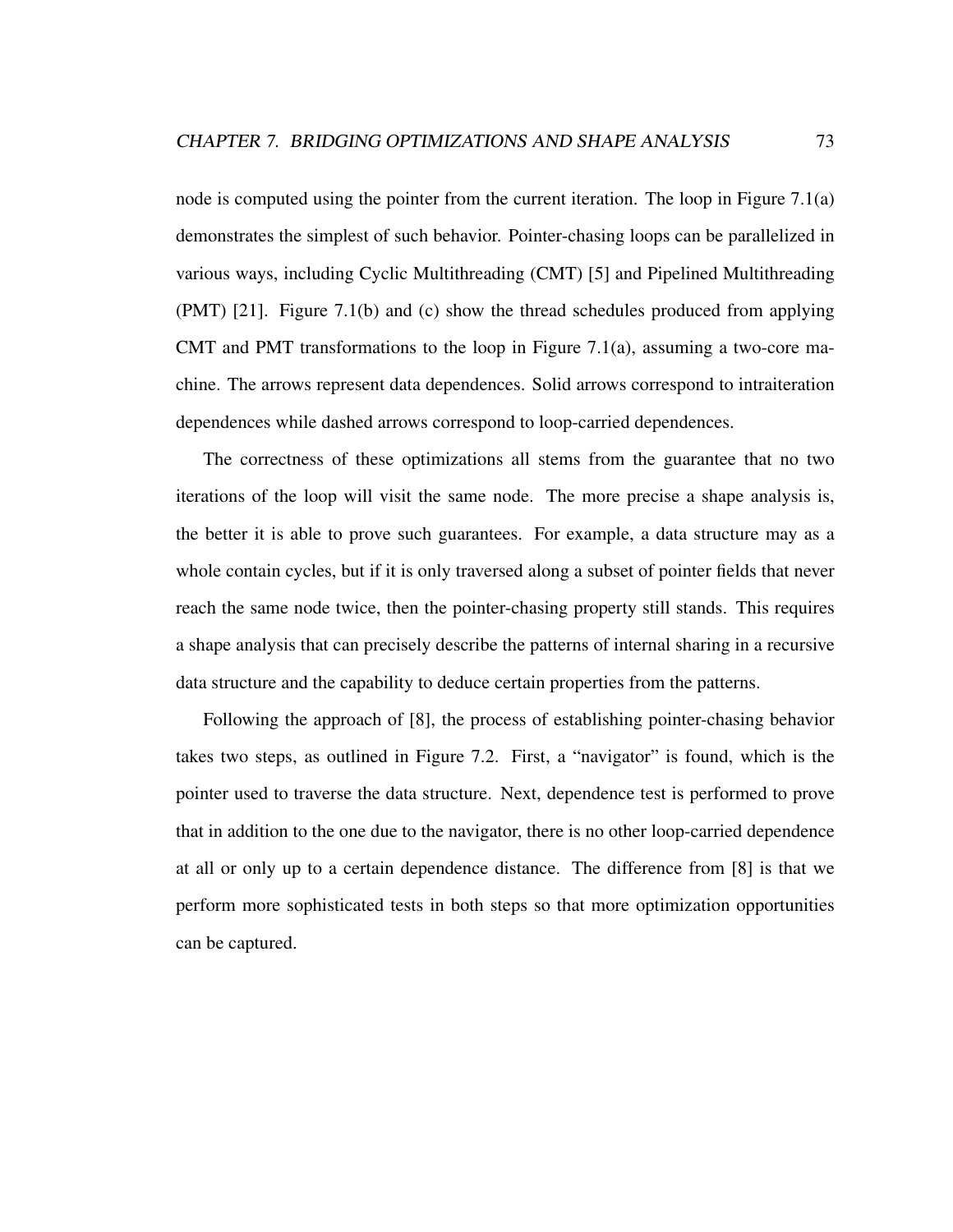- I. Find a valid navigator.
	- i. Identify the navigator and the navigator expression.
	- ii. Determine if the data structure is acyclic considering only the pointer fields in the navigator expression.
	- iii. Check that updates made to such fields in the loop do not break the acyclicness of the navigator.
- II. Disprove all other loop-carried dependences.

Figure 7.2: Finding Pointer-Chasing Loops

#### 7.1 Identifying the Navigator

If only nonspeculative optimizations are considered, then candidates for pointer-chasing loops must have a regular control flow pattern, that is, a single exit guarded by the loop condition test. This restriction can be lifted if the optimizations are able to squash speculatively executed loop iterations when the loop terminates irregularly.

The navigator can be identified by looking for recurrence in the chain of definitions that reaches the variables involved in the loop condition test. For completeness, we summarize the algorithm from [8] in Figure 7.3. Each definition in the chain is the unique loop-resident definition that definitely reaches the base variable used by its predecessor to access memory. If the same instruction is encountered twice when tracing the definition chain, then a potential navigator is found. An access path for the variable used in the loop condition test can be obtained from the definition chain. The base variable in this access path is the *navigator* and the portion of the access path involved in the recurrence is the *navigator expression*.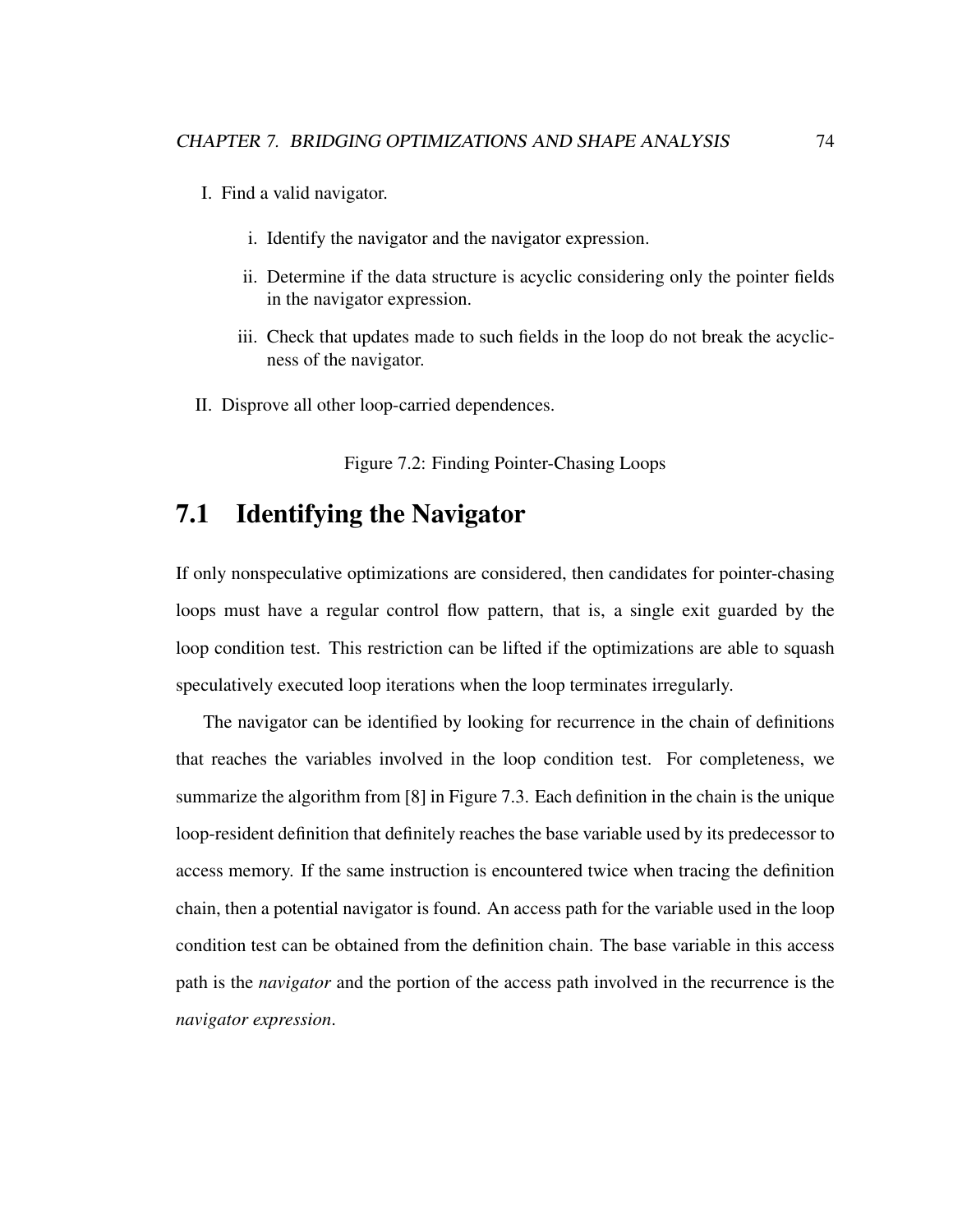identify navigator (*loop*) :

*loopCond* = *loop.cond pair* = *find navigator*(*loopCond.lhsVar*, *loopCond*, *loop*) if *pair* = null then *pair* = *find navigator*(*loopCond.rhsVar*, *loopCond*, *loop*) return *pair*

find navigator (*var*, *varInst*, *loop*) : *defChain* = [ ] *defChain* = *get loop def chain*(*var*, *varInst*, *loop*, *defChain*) if  $defChain = null$  then return null *navigatorExpr* = *get expression*(*defChain*) *navigator* = *get base variable*(*navigatorExpr*) return (*navigator*, *navigatorExpr*)

get loop def chain (*var*, *varInst*, *loop*, *defChain*) : *defs* = *get loop defs*(*var*, *loop*) if *defs* contains only one element then *def* = *get element*(*defs*) if *def* is already in *defChain* then return *defChain* if *def* definitely reaches *varInst* then *defChain* += *def baseVar* = *get base var*(*def*.*rhs*) return *get loop def chain*(*baseVar*, *def*, *loop*, *defChain*) return null

Figure 7.3: Algorithm for Identifying the Navigator (based on [8])

# 7.2 Determining if the navigator advances along an acyclic path

The shape analysis used in [8] can only categorize a data structure as being a tree, a DAG or a cyclic graphs. Hence even if the pointer fields used to advance the navigator will not result in the same node being visited twice, the navigator will be invalidated in this step as long as the data structure is labeled as cyclic. Because our shape analysis provides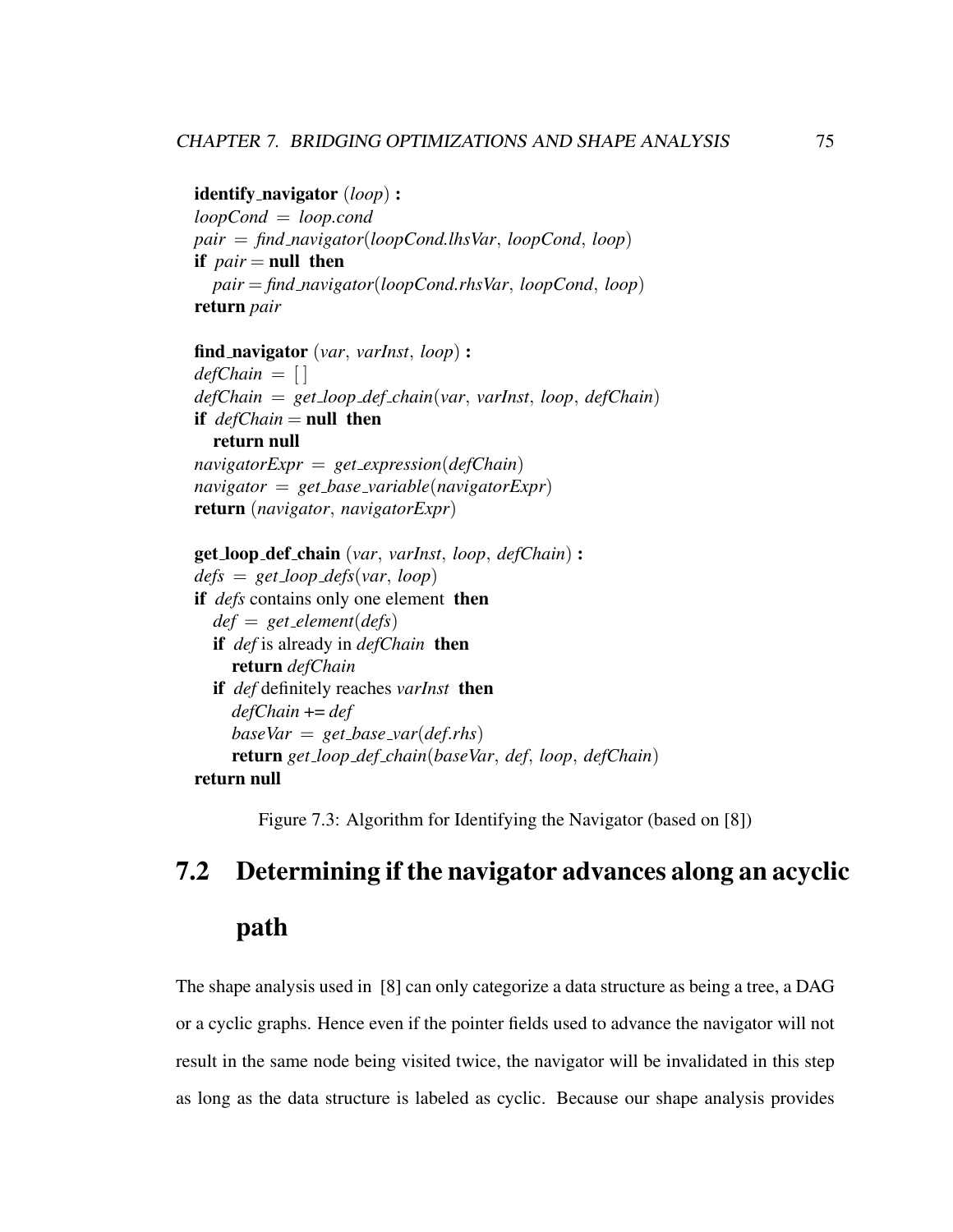detailed characterization of internal sharing in a data structure, a more advanced test can be performed.

From the recursive predicate associated with the data structure, a set of regular expressions that describe all possible cyclic paths in the data structure can be inferred. They are referred to as the set of *cyclic regular expressions*. The navigator expression yields another regular expression which summarizes all possible paths traversed by the navigator. If this regular expression does not intersect with any cyclic regular expression, then the navigator definitely advances along an acyclic path. Checking whether two regular expressions intersect can be done by first converting them into two deterministic finite automata  $M_1$  nd  $M_2$ , constructing the automaton  $M = M_1 \cap M_2$ , and finally checking whether the final state of *M* is reachable from its start state. Although this approach offers the most precise result, implementing it may prove to be an overkill for the problem at hand simply because the navigator expression is usually very short. Instead, a simpler test can be performed, which may sometimes reject a valid navigator. This test only looks at the set of pointer fields involved in each regular expression, but ignores the order in which they need to be visited in order to form a cycle. It is then just a matter of checking that the set of pointer fields in the navigator expression does not contain any subset that is associated with a cyclic regular expression. This algorithm is given in Figure 7.4. The subroutine *get fields* returns the set of distinct pointer fields present in an access path. The subroutine *get cyclic fields* returns a set, which, for each cyclic regular expression, contains the set of distinct pointer fields that appear in the regular expression.

Figure 7.5 contains the algorithm for *get cyclic fields*. Given a recursive predicate  $A(x_1, ..., x_n)$ , the first step is to compute the set of cyclic regular expressions. This is achieved by building the *parameter substitution graph* of the predicate. It is a directed graph  $G = (E, V)$ . Each node in *V* corresponds to an instance of parameter substitution,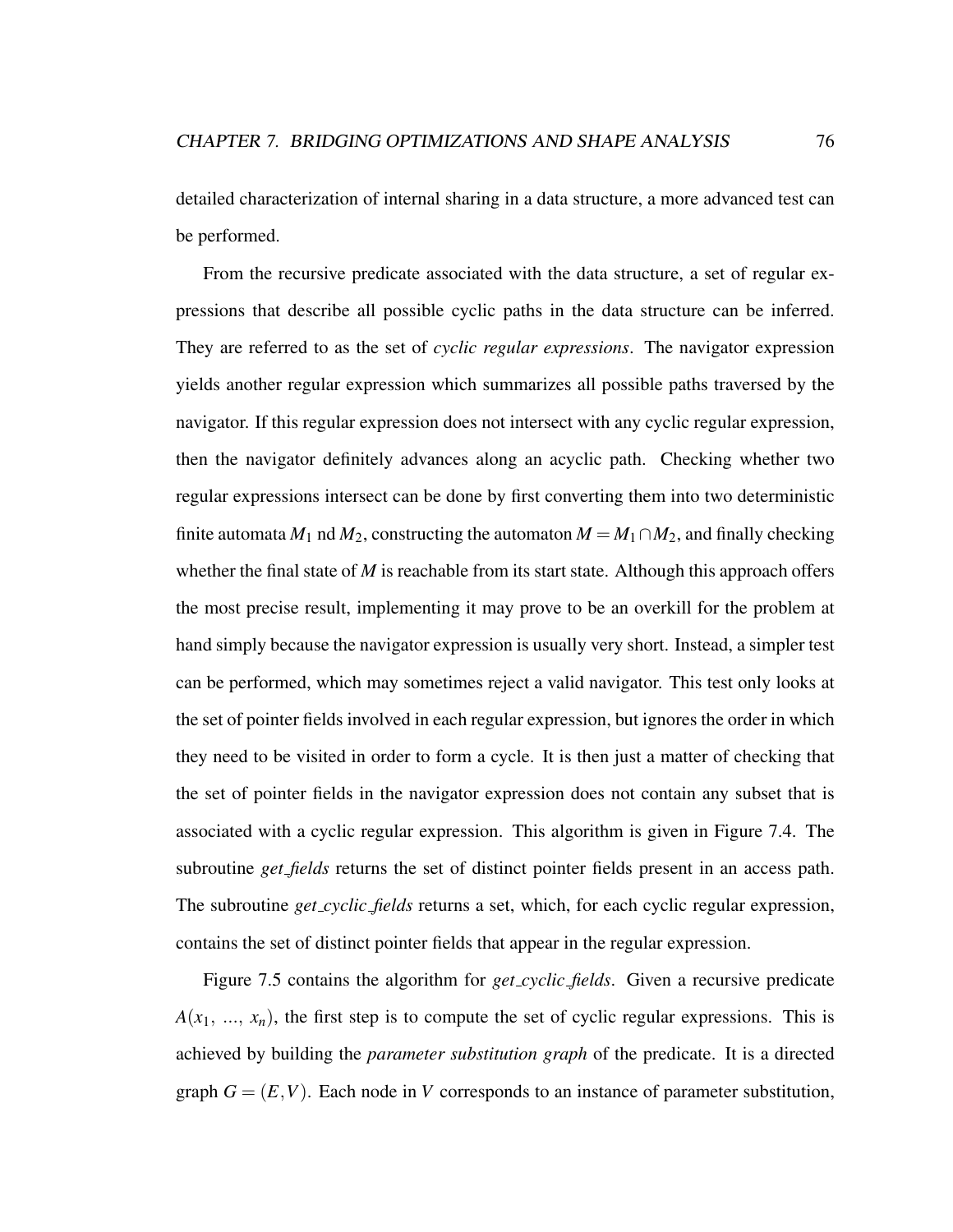check acylic (*predicate*, *navigatorExpr*) : *navigatorFields* = *get fields*(*navigatorExpr*) *setOfCyclicFields* = *get cyclic fields*(*predicate*) for all *s* ∈ *setOfCyclicFields* do if *s* ⊆ *navigatorFields* then return false return true

Figure 7.4: Algorithm for Determining if the Navigator Traverses an Acyclic Path

represented by a pair of numbers  $(r, i)$  where r identifies a recursive call site within the definition of the predicate and *i* identifies a parameter among  $\{x_2, ..., x_n\}$ .  $x_2, ..., x_n$  are dangling pointers pointing to outside of the heap region rooted at  $x_1$ , hence they may potentially be backward links that form cycles in the data structure. For each node  $(r, i)$ , if the actual value passed to  $x_i$  at call site *r* is some  $x_j \in \{x_2, ..., x_n\}$  where  $x_j$  need not be different from  $x_i$ , then an edge is added from  $(r', j)$  to  $(r, i)$  for every call site  $r'$ , including the case when  $r' = r$ . The edge represents that fact that the value of the dangling pointer  $x_i$  at *r* may be traced to that of  $x_j$  at *r*<sup> $\prime$ </sup>, that is, if the recursive call at *r*<sup> $\prime$ </sup> is unfolded, the actual value passed to  $x_i$  will be passed on to  $x_i$  when the unfolded recursion makes the next level of recursive call at *r*. In Figure 7.6, the definition of *mcf tree* is shown on the top. It has two recursive calls. The one on the second line is numbered call site 1 and the one on the third line is numbered call site 2. The parameter substitution graph of *mcf tree* is shown at the bottom. It contains four nodes since there are two call sites and two dangling pointers  $x_2$  and  $x_3$ . There are two edges, which enter node  $(2,2)$  from  $(1,2)$ and from  $(2, 2)$  itself. This is because at call site 2, the second parameter  $x_2$  is substituted with *x*<sub>2</sub>, which in turn can be traced back to each of the two call sites, introducing two possible values for the second parameter at call site 2.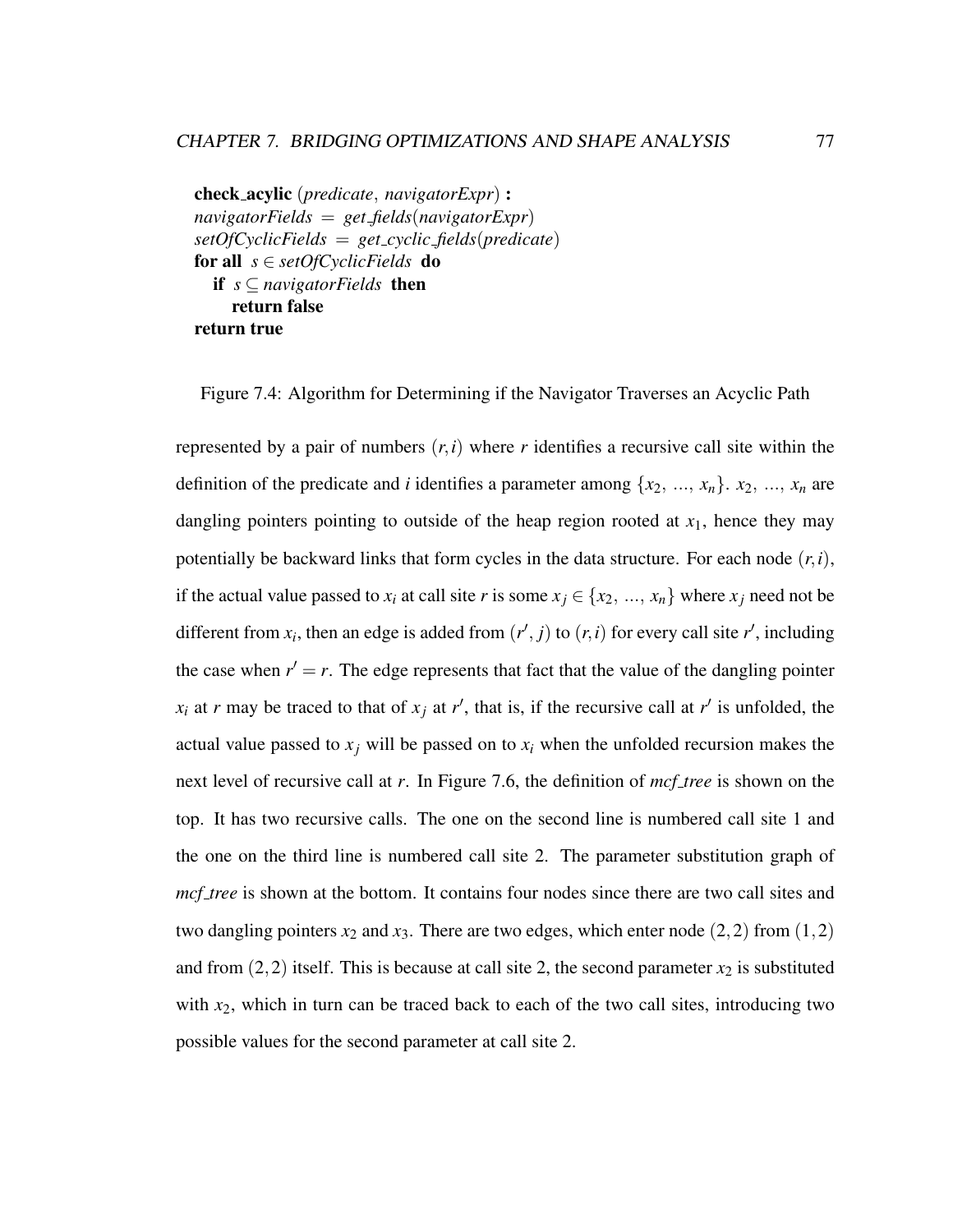**get\_cyclic\_fields**  $(A(x_1, ..., x_n))$  :  $E = \oslash, V = \oslash, G = (E, V)$ for all  $(r, i), 2 \le i \le n$  do if  $x_i$  is not substituted with NULL at r then  $V = (r, i)$ for all  $(r_1, i), (r_2, j) \in V$  do if  $x_j$  is substituted with  $x_i$  at  $r_2$  then  $E \rightarrow (r_1, i) \rightarrow (r_2, j)$ *setOfCyclicFields* = for all  $(r_0, i_0) \in V$  do  $h =$  the heap location passed to  $x_{i_0}$  at  $r_0$ if  $h \notin \{x_2, \ldots, x_n\}$  then  $\mathcal{U}(r_0,i_0)$  is an entry node for all  $(r_0, i_0)$   $(r_1, i_1)$  ...  $(r_l, i_l) \in get\_paths(G, (r_0, i_0))$  do  $p =$  the access path from *h* to the heap location passed to  $x_1$  at  $r_0$ for  $k = 1..l$  do  $w =$  the access path from  $x_1$  to the heap location passed to  $x_1$  at  $r_k$  $p = pw$  $w =$  the access path from  $x_1$  to  $x_i$ *p* = *pw*  $setOfCyclicFields += get_fields(p)$ return *setOfCyclicFields*

Figure 7.5: Algorithm for Inferring Sets of Pointer Fields that May Result in Cycles

The parameter substitution graph also has a set of entry nodes. An entry node  $(r, i)$ must satisfy the requirement that the substitution for  $x_i$  at r is not in  $\{x_2, ..., x_n\}$ , hence it is an end point in the iterative process of tracing the values of dangling pointers. In Figure 7.6(b), entry nodes are shown in circles. Each path in the parameter substitution graph that starts from an entry node correponds to a cycle in the data structure. Given such a path  $[(r_0, i_0) (r_1, i_1) ... (r_l, i_l)]$ ,  $l \ge 0$ , the corresponding cycle can be obtained by concatenating the following segments of access paths from the definition of the recursive predicate: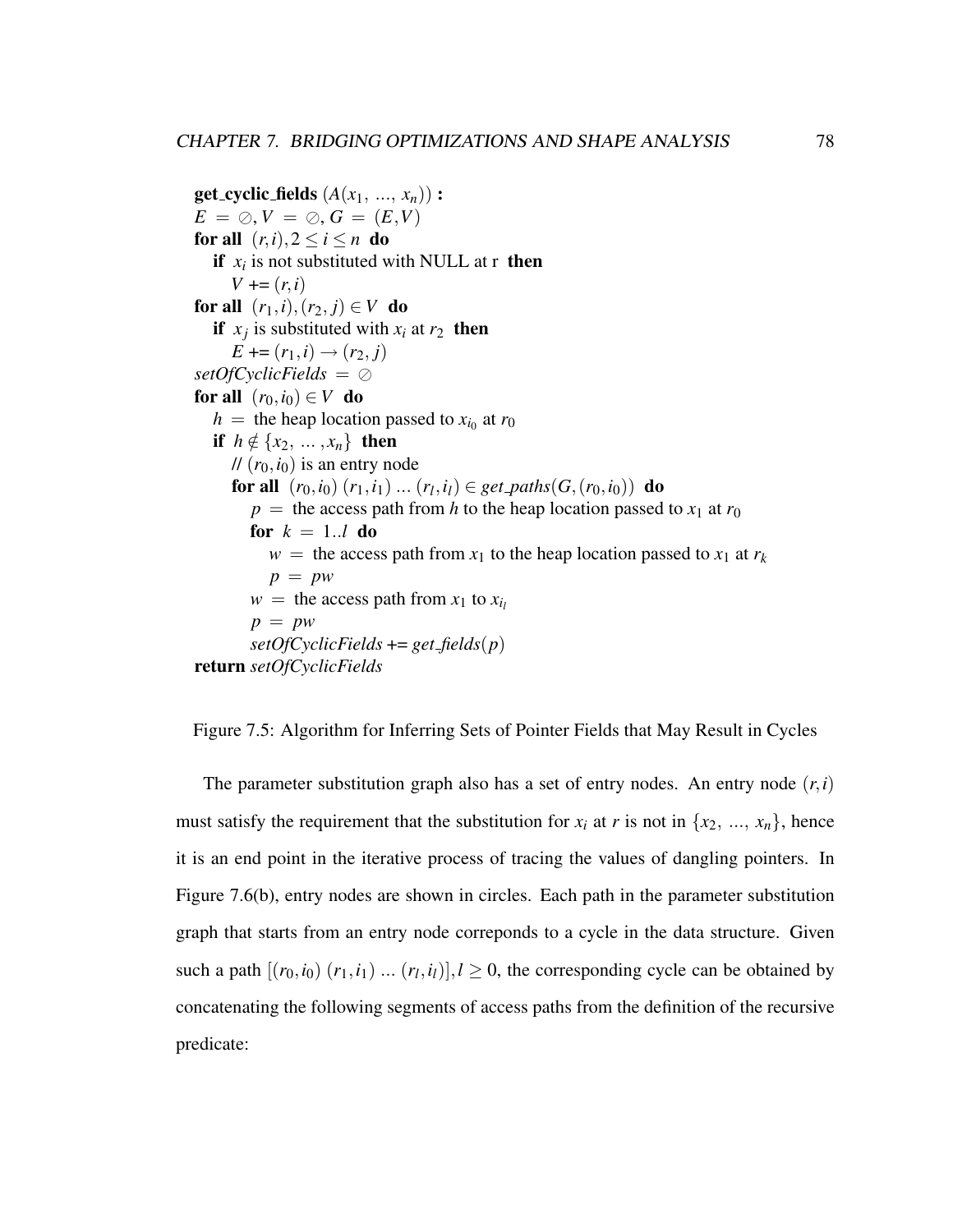$$
mcf\_tree(x_1, x_2, x_3) \doteq (x_1 = null \land \text{emp}) \lor
$$
  
(x\_1.parent  $\rightarrow$  x\_2 \* x\_1.child  $\rightarrow$   $\alpha$  \*  $mcf\_tree(\alpha, x_1, null) *$   
x\_1.sib\\_prev  $\rightarrow$  x\_3 \* x\_2.sib  $\rightarrow \beta$  \*  $mcf\_tree(\beta, x_2, x_1))$ 

(a) Predicate Definition



(b) Parameter Subsitution Graph

Figure 7.6: The Parameter Substitutation Graph for *mcf tree*

- 1. the access path that leads from the heap location passed to  $x_{i_0}$  at  $r_0$  to the heap location passed to  $x_1$  at  $r_0$ ,
- 2. the access path that leads from  $x_1$  to the heap location passed to  $x_1$  at  $r_{i_k}$ , for  $k = 1..l$ ,
- 3. the access path that leads from  $x_1$  to  $x_{i_l}$ .

The presence of cycles in the parameter substitution graph itself indicates that there are infinitely many cycles in the data structure, which can be summarized by regular expressions with Kleene stars. For example, there are three sets of paths in the parameter subsitution graph of *mcf\_tree*: {[(1,2)]}, {[(1,2) (2,2)], [(1,2) (2,2) (2,2)], ...} and {[(2,3)]}, which yields three cyclic regular expressions: *child parent*, *child sib sib*\* *parent* and *sib sib prev*. Because we are not interested in the regular expressions per se, but rather in the pointer fields that they are made up of, we only need to look at the paths dicovered in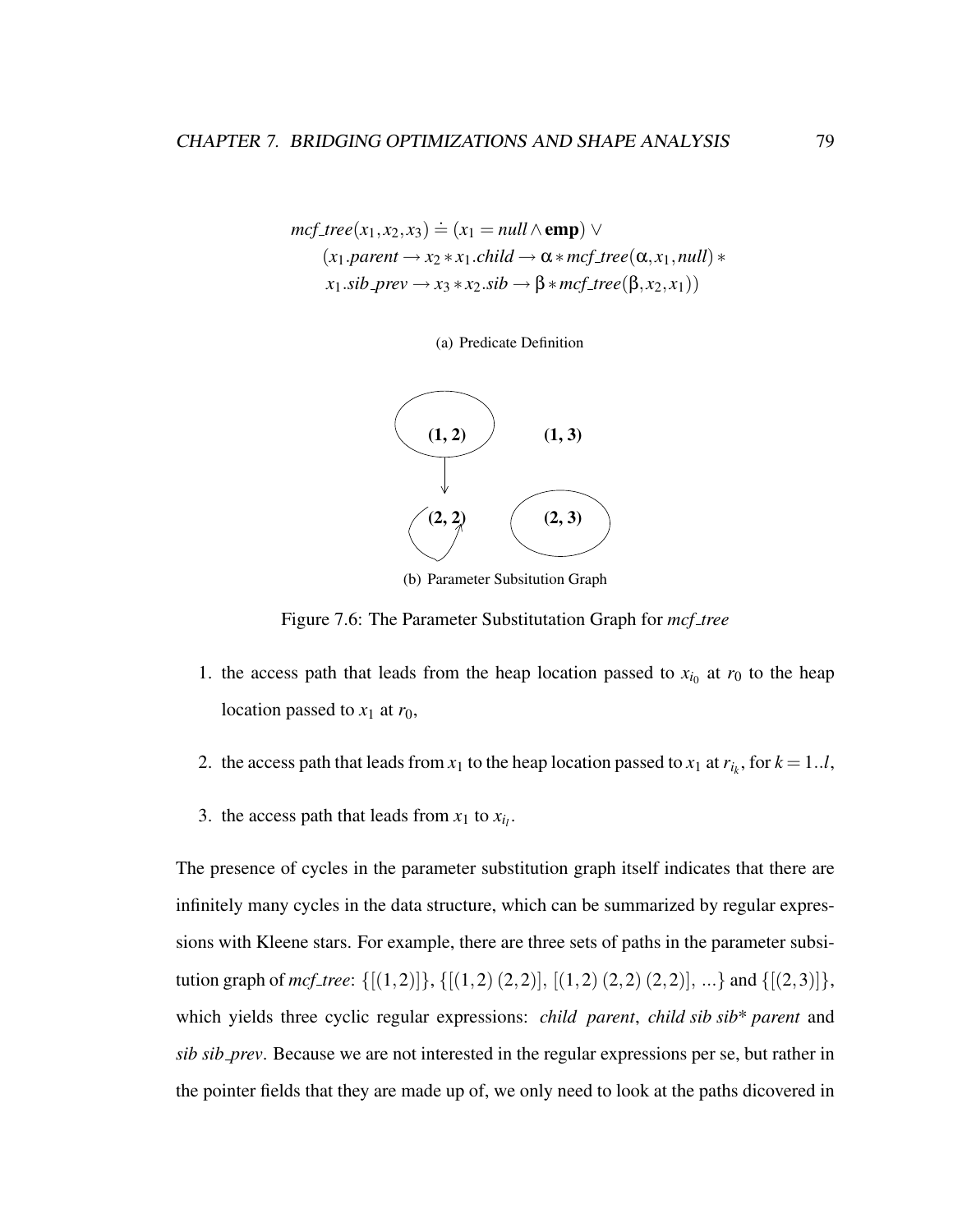a depth first search of the parameter substitution graph with all back edges ignored. The subroutine *get paths* in Figure 7.5 is reponsible for collecting such paths starting from a given entry node. For  $mcf$  *tree*, it turns up exactly three paths:  $[(1,2)]$ ,  $[(1,2) (2,2)]$  and [(2,3)], which correspond to the cycles *child parent*, *child sib parent* and *sib sib prev*.

#### 7.3 Validating the Navigator

After it has been determined that the navigator advances along an acyclic path, we still need to check that the loop does not alter pointer fields in the navigator expression in a way that could violate the guarantee of acyclicness. In [8], this step is performed by simplying checking that no field in the navigator expression is updated at all within the loop. This rule can actually be relaxed. As long as the dependence between the update and the traversal load is an anti-dependence [13], that is, the update always writes to a location that has been read in a previous iteration or in the same iteration but prior to the update, then the threads produced by both CMT and PMT are still correct. This is because due to the existence of interthread communication, both two transformations already ensure that the *i*th instance of the traversal load comes before all  $(i+\delta)$ th instances of the loop body.

Such anti-dependences often arise in loops that tear down pointer links as they traverse the data structure. For an instance of such behavior, consider the code example in Figure 7.7, which is a loop taken from the benchmark 181.mcf. This loop traverses the *mcf tree* along the *parent* links. The navigator expression is p->parent at line 15. The only update to the field parent inside the loop is at line 7. The base variable used in the update is t which points to the *i*th node, while the load is performed on p which points to the  $(i+1)$ th node. Hence there is an anti-dependence between them.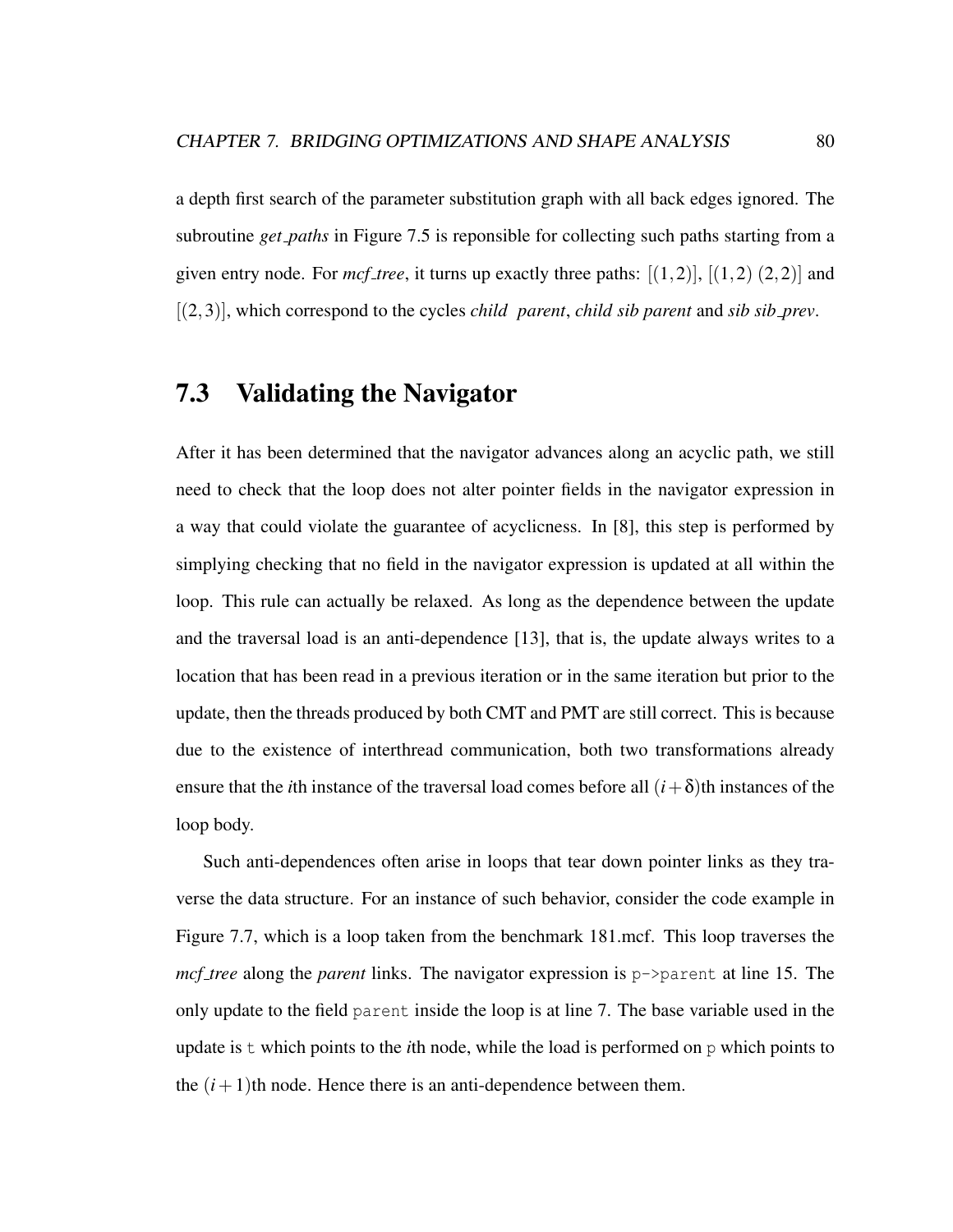```
while (t \mid = \frac{1}{2}{
1 if (t->sib)2 t-\frac{1}{2} t->sib->sib prev = t-\frac{1}{2} prev;
3 if (t->sib_prev)
4 t->sib_prev->sib = t->sib;
5 else
6 \qquad p \rightarrow \text{child} = t \rightarrow \text{sib};7 t->parent = q;
8 t->sib = q->child;
9 if (t->sib))10 t \rightarrow sib \rightarrow sib\_prev = t;11 q\rightarrowchild = t;
12 t\rightarrow sib\_prev = 0;...
13 q = t;14 t = p;
15 p = p->parent;
}
```
Figure 7.7: A Loop that Traverses and Modifies a Tree in 181.mcf

#### 7.4 Disproving Other Loop-Carried Dependences

The existence of loop-carried dependences in addition to the one involving the navigator determines whether the computation part of the loop from different iterations may overlap. The CMT transformation requires that no such dependence exists. While the particular instance of PMT transformation in Figure 7.1(c) does not depend on this, disproving such dependences would allow multiple worker threads instead of one to be spawned to receive the values produced by the traversal thread. If loop-carried dependences do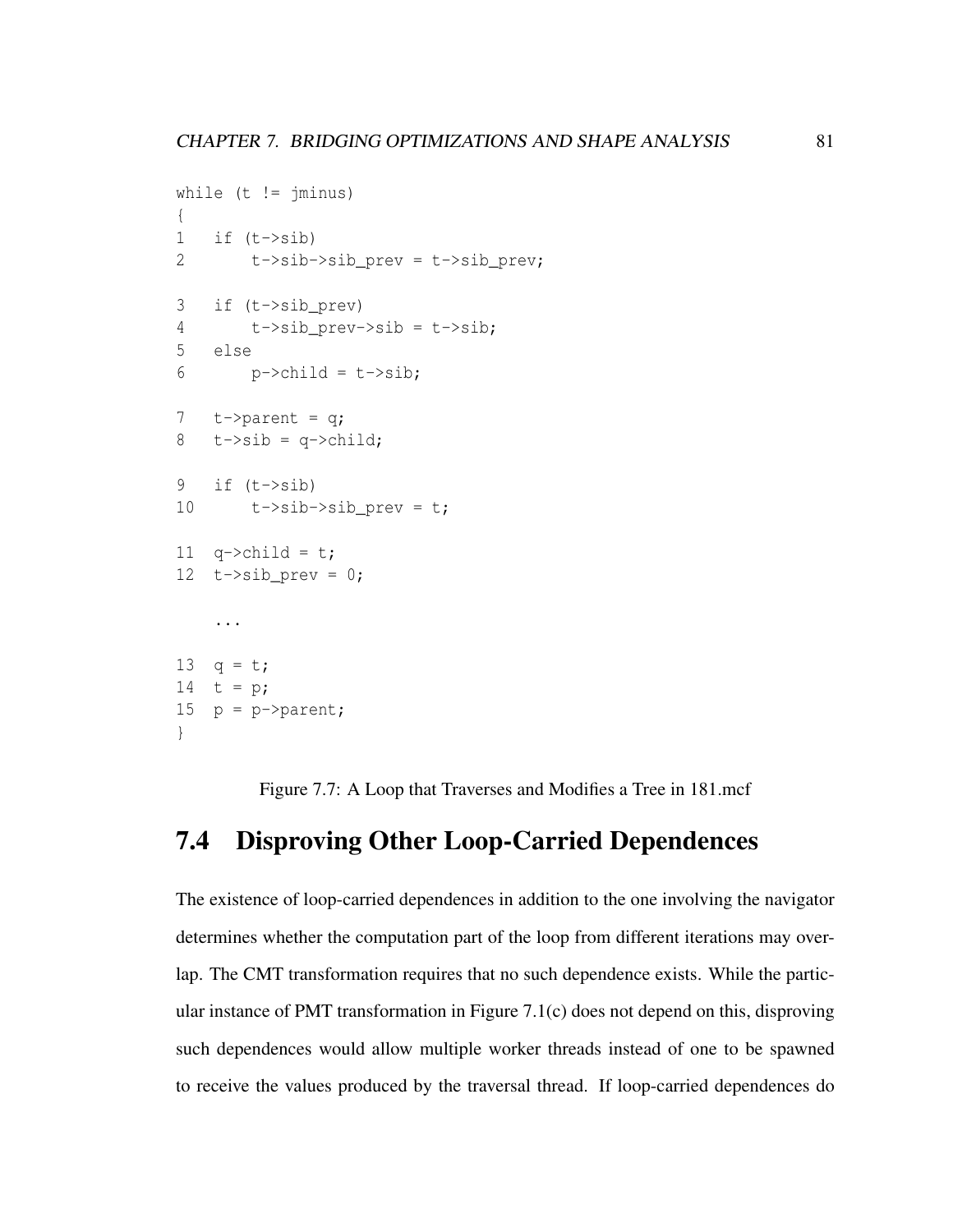exist but the dependence distances [18] can be determined, then multiple worker threads may still be spawn, the total count of which is bounded by the smallest dependence distance. Dependence distance is originally a concept in array dependence analysis. It refers to difference between values of the loop induction variable that cause two array index expressions to access the same array element. It can be used to characterize access patterns of elements in a linked data structure along the same vein. Here the role of the loop induction variable is played by the navigator.

Ghiya et al. [8] use a simple test to determine whether additional loop-carried dependences exist. For each pointer in the loop that is not loop-invariant, it is possible to construct an access path with respect to the navigator, called the "navigator access path". Since only pointer fields may possibly lead to a neighboring node of the one currently being visited by the navigator, the test concludes that two navigator access paths do not lead to a loop-carried dependence if neither of them includes any pointer field.

To be more precise in the case where the access paths do involve pointer fields, we propose another test to take advantage of the information provided by the shape analysis. The basic idea is that inside a recursive data structure some pointer fields never point to the same node. For example, the left child pointers and the right child pointers in a binary tree always point to different nodes. Hence if the loop itself never assigns a right child pointer to a left child pointer, then it is guaranteed that no two such pointers inside the loop may alias, no matter what iterations they are from. If, on the other hand, the loop does assign a right child pointer to a left child pointer, then a dependence distance may be computed. Of course, for correctness, all expressions whose values may be propagated to a given pointer through a series of assignments need to be checked. This is similar to constructing def-use chains, but in this case, a definition and a use are not tied together by shared variable name, but by may-alias relationship instead. In this test, two pointer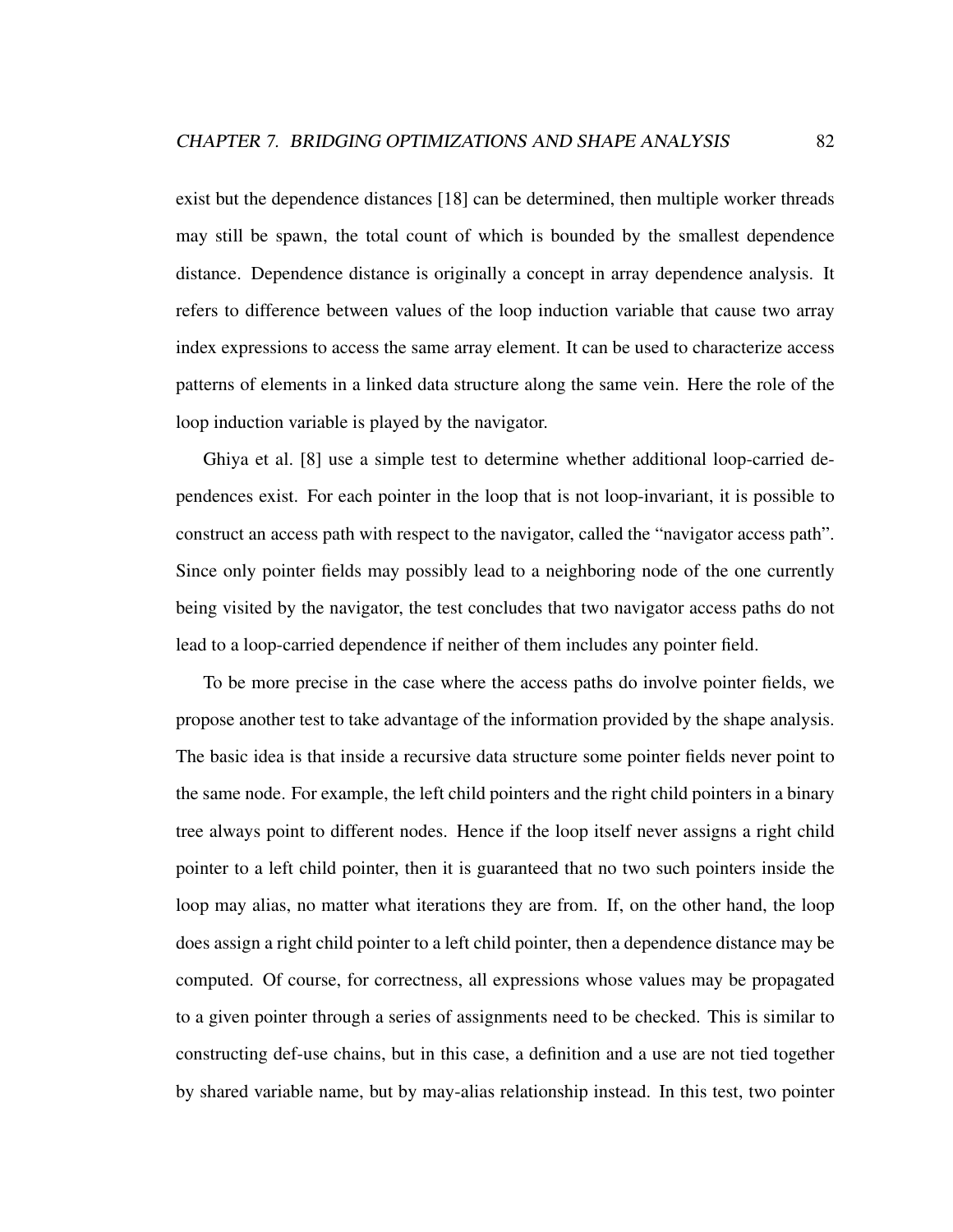expressions are considered to be may-aliases if they access the same pointer field and their respective base pointer subexpressions cannot be proven to not alias.

Since proving that two pointers do not alias will affect the dependence test on other pointers, the overall algorithm as shown in Figure 7.8 is iterative, terminating when a fixed-point is reached. It invokes the subroutine *test pair* on each pair of pointers and records the result in the map *distance*. The algorithm for *test pair* is given in Figure 7.9. For a pointer  $expr_1$  in instruction *inst*<sub>1</sub> and a pointer  $expr_2$  in instruction *inst*<sub>2</sub>, *test pair* returns a dependence distance if the pointers may access the same node from two iterations. 0 is returned if they may access the same node only from the same iteration. ∞ is returned if they never alias with each other at all. It first checks that according to the predicate associated with the data structure, the two pointers do not alias. This is true if in the definition of the predicate, the respective fields accessed by the two pointers point to heap locations that are passed as the first argument to distinct recursive calls to the predicate itself. If this check fails, then a conservative dependence distance of 1 is returned to indicate that every iteration is dependent on the previous one. Otherwise, two dependence distances are computed, one for potential assignment of  $expr_1$  to  $expr_2$  and the other for assignment in the opposite direction. One of them is returned based on the following categorization of dependence distances in descending order of priority: smaller non-0 non-∞ numbers, larger non-0 non-∞ numbers, 0 and ∞.

In Figure 7.9, the recursive function *trace definition chain* explores all possible sequences of assignments that may result in a value of  $\exp r_1$  being written to  $\exp r_2$ . The last argument in the function is the set of assignments in a particular definition chain that currently reaches *inst*2. It ensures that these assignments are not revisited when the chain is extended beyond *inst*2, thereby guaranteeing that the function terminates.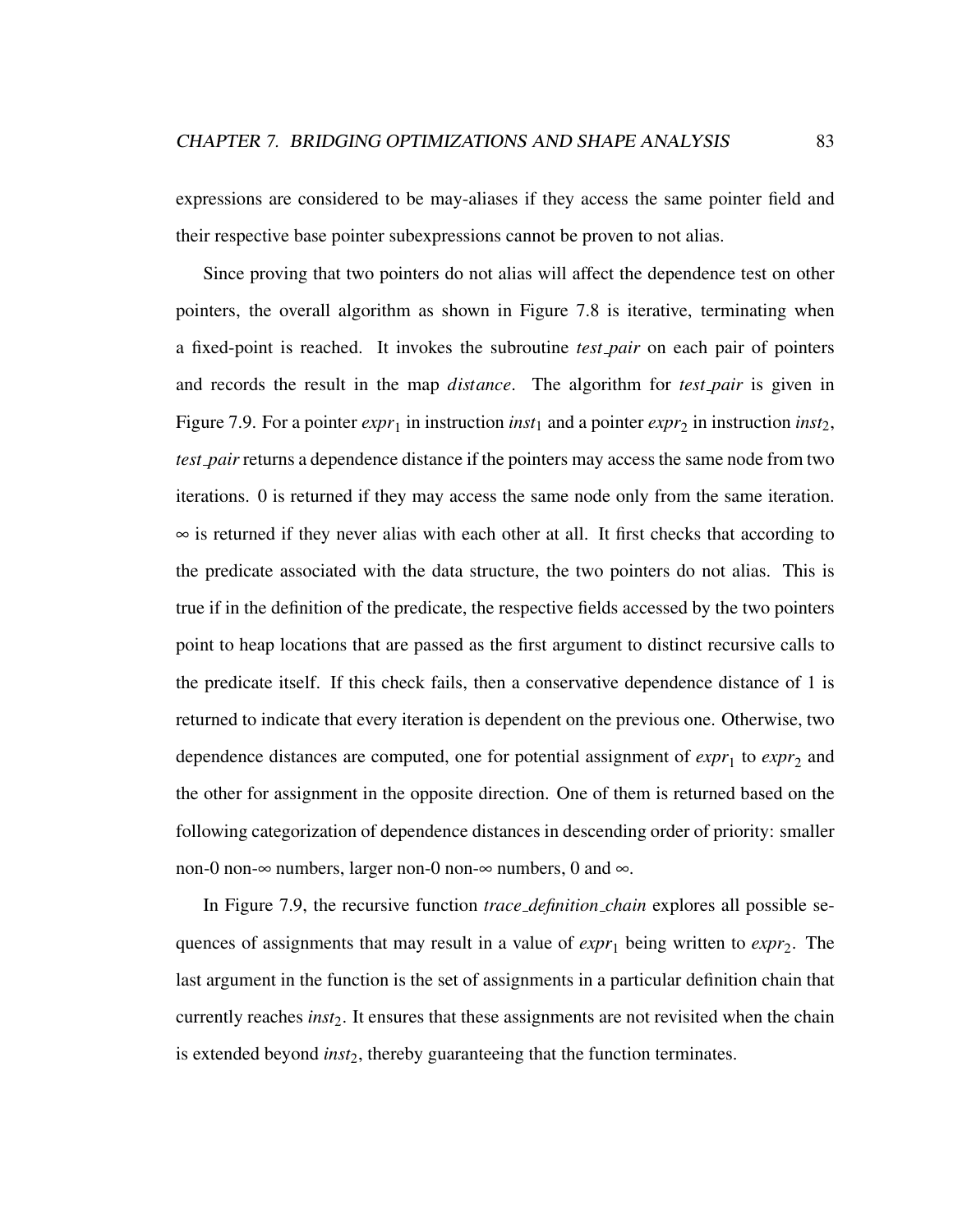```
loop carried dependence test (loop, predicate) :
repeat
  repeat = false
   for all expr_1, inst<sub>1</sub>, expr_2, inst<sub>2</sub> do
     d = test pair(expr1
, inst1, expr2
, inst2, predicate)
     if d \neq distance(exp_1, inst_1, exp_2, inst_2) then
        repeat = true
        distance(exp_1, inst_1, exp_2, inst_2) = duntil !repeat
```
Figure 7.8: Algorithm for Detecting Loop-Carried Dependece

The function *get distance* computes the distance of a loop-carried dependence resulting from a given pointer assignment. It constructs the navigator access paths for the left and right hand sides of the assignment respectively. Let *base*<sub>1</sub>.*field*<sub>1</sub> and *base*<sub>2</sub>.*field*<sub>2</sub> be the two access paths. If *base*<sub>1</sub> points to the  $\Delta_1$ th node from the navigator and *base*<sub>2</sub> points to the  $\Delta_2$ th node from the navigator, then the desired distance is  $|\Delta_2 - \Delta_1|$ . If either navigator access path cannot be constructed, then the dependence distance cannot be computed precisely, in which case the conservative solution 1 is reported.

Ghiya et al. [8] describe how to construct navigator access paths. A chain of definitions that starts from the navigator and definitely reaches the given use is first built, from which the access path is then extracted. The first step is similar to *get loop def chain* in Figure 7.3, terminating either when the navigator is encountered or when a unique and definite definition cannot be found, in which case the function *get navigator access path* returns with a null value.

We note that in each iteration of the outer loop of *loop carried dependence test*, *test pair* need not be applied to all pairs of pointer expressions. First of all, a pair of expressions needs to be tested only if they are the base pointers in two memory accesses to the same field, one of which is a write. Secondly, two pairs of expressions  $(exp_1, inst_1; exp_2, inst_2)$  and  $(exp_3, inst_3; exp_4, inst_4)$  have the same dependence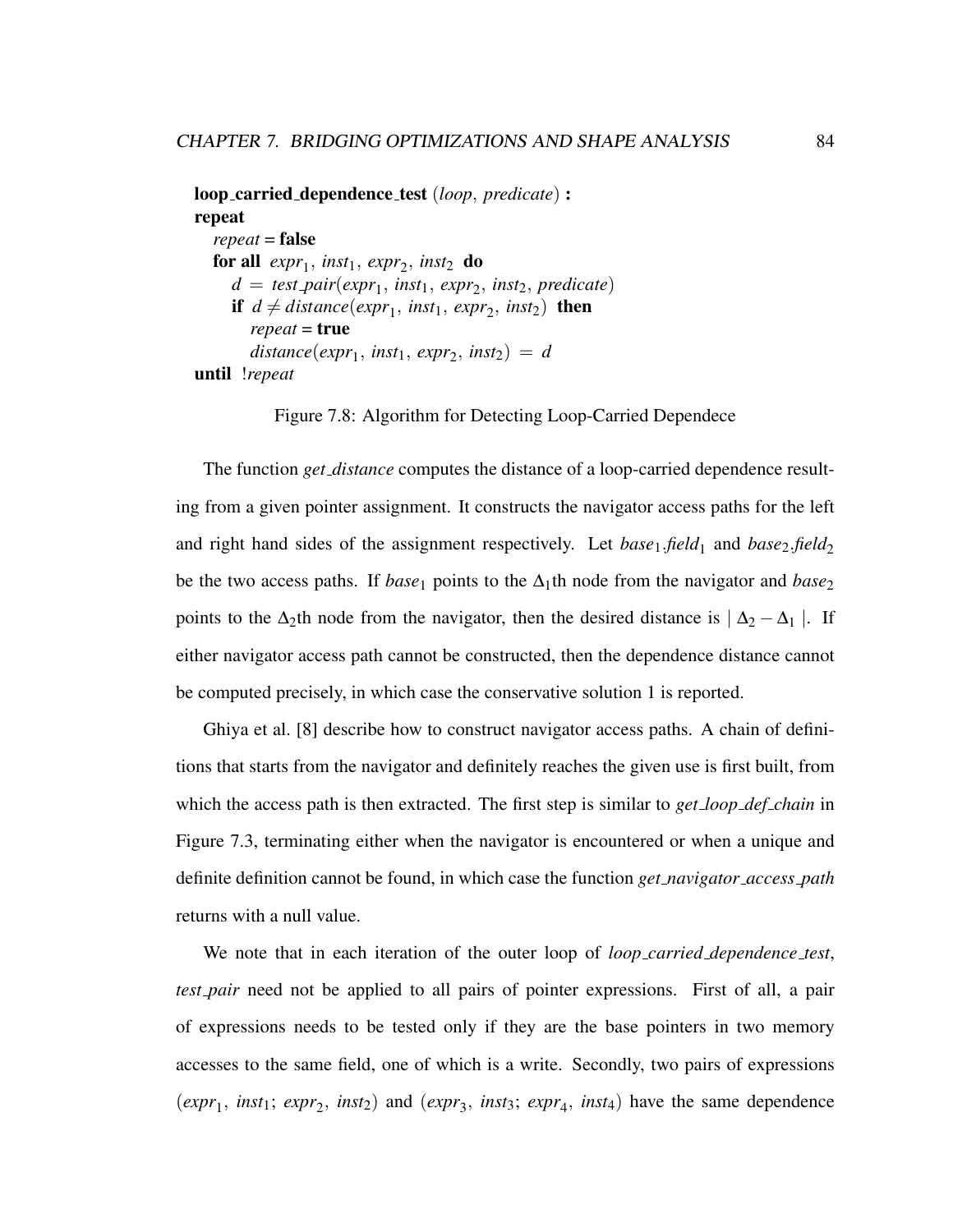```
test pair (expr1
, inst1, expr2
, inst2, predicate) :
if may alias(predicate, get field(expr1
), get field(expr2
) then
   return 1
d_1 = \text{trace\_definition\_chain}(\text{expr}_1, \text{inst}_1, \text{expr}_2, \text{inst}_2, \oslash)d_2 = \text{trace\_definition\_chain}(\text{expr}_2, \text{inst}_2, \text{expr}_1, \text{inst}_1, \oslash)if d_1 = ∞ ∨ (d_2 ≠ 0 ∧ d_2 < d_1) then
   return d_2else
   return d_1trace_definition_chain (expr<sub>1</sub>, inst<sub>1</sub>, expr<sub>2</sub>, inst<sub>2</sub>, visited):
d = ∞if inst<sub>2</sub> \notin visited then
   for all assignment inst from which inst<sub>2</sub> is reachable do
       \textbf{if} \ \ \textit{get-field}(\textit{inst.}\textit{lhs}) = \textit{get-field}(\textit{expr}_2) \wedgedistance(get\_base(inst. lhs), inst, get\_base(expr_2), inst_2) \neq \infty then
          d
0 = get distance(inst)
          if get field(inst.rhs) \neq get field(expr<sub>1</sub>) then
              d' \text{ +} = trace_definition_chain(expr_1, inst<sub>1</sub>, inst.rhs, inst, visited + inst<sub>2</sub>)
          if d = \infty \vee (d' \neq 0 \wedge d' < d) then
              d = d'return d
get distance (inst) :
path_1 = get\_navigator\_access\_path(inst.lhs, inst)if path_1 = null then
```
return 1

```
path_2 = get\_navigator\_access\_path(inst.rhs, inst)if path_2 = null then
  return 1
```
 $\Delta_1$  = the number of navigator expressions in *path*<sub>1</sub>  $\Delta_2$  = the number of navigator expressions in *path*<sub>2</sub>

return  $\vert \Delta_2 - \Delta_1 \vert$ 

Figure 7.9: Algorithm for *test pair*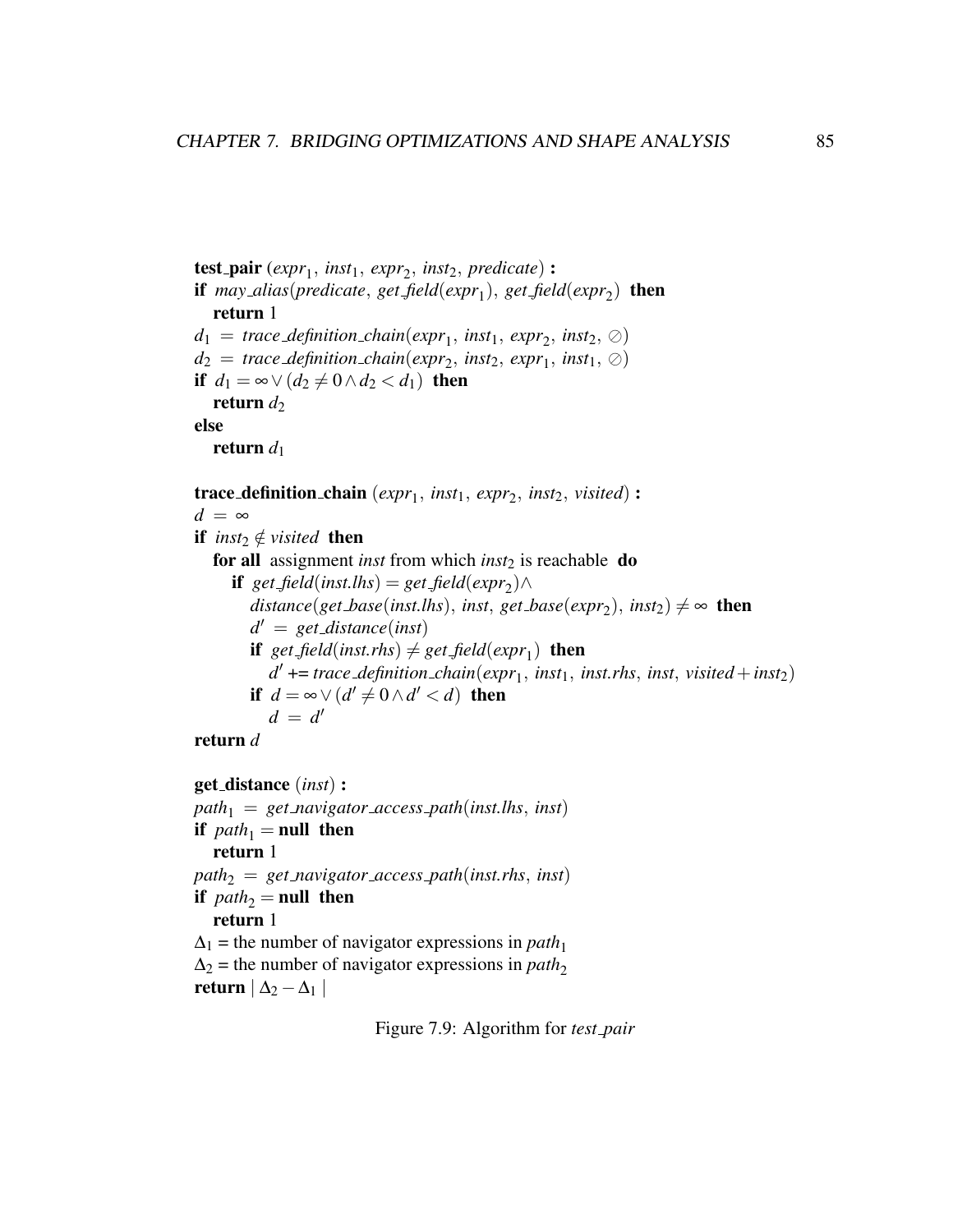relation if 1).  $expr_1$  and  $expr_3$  access the same pointer field or variable, which is not updated between *inst*<sub>1</sub> and *inst*<sub>3</sub>, and 2). the same is true for  $\exp r_2$  and  $\exp r_4$ . For the code example in Figure 7.7, only five pairs of pointer expressions are interesting. The result of running *loop carried dependence test* on them is listed below.

Pairs of Pointer Expressions Dependence Distances

| (p,6; q,8) |  |  |  |  |
|------------|--|--|--|--|
|            |  |  |  |  |

$$
(t,2; t \rightarrow sib,2) \qquad \qquad \infty
$$

$$
(t,2; t \to sib, 10) \qquad \qquad \infty
$$

$$
(t \to sib, 10; t \to sib, 2)
$$
 2

$$
(t,1; t \rightarrow sib\_prev, 4) \qquad \qquad \infty
$$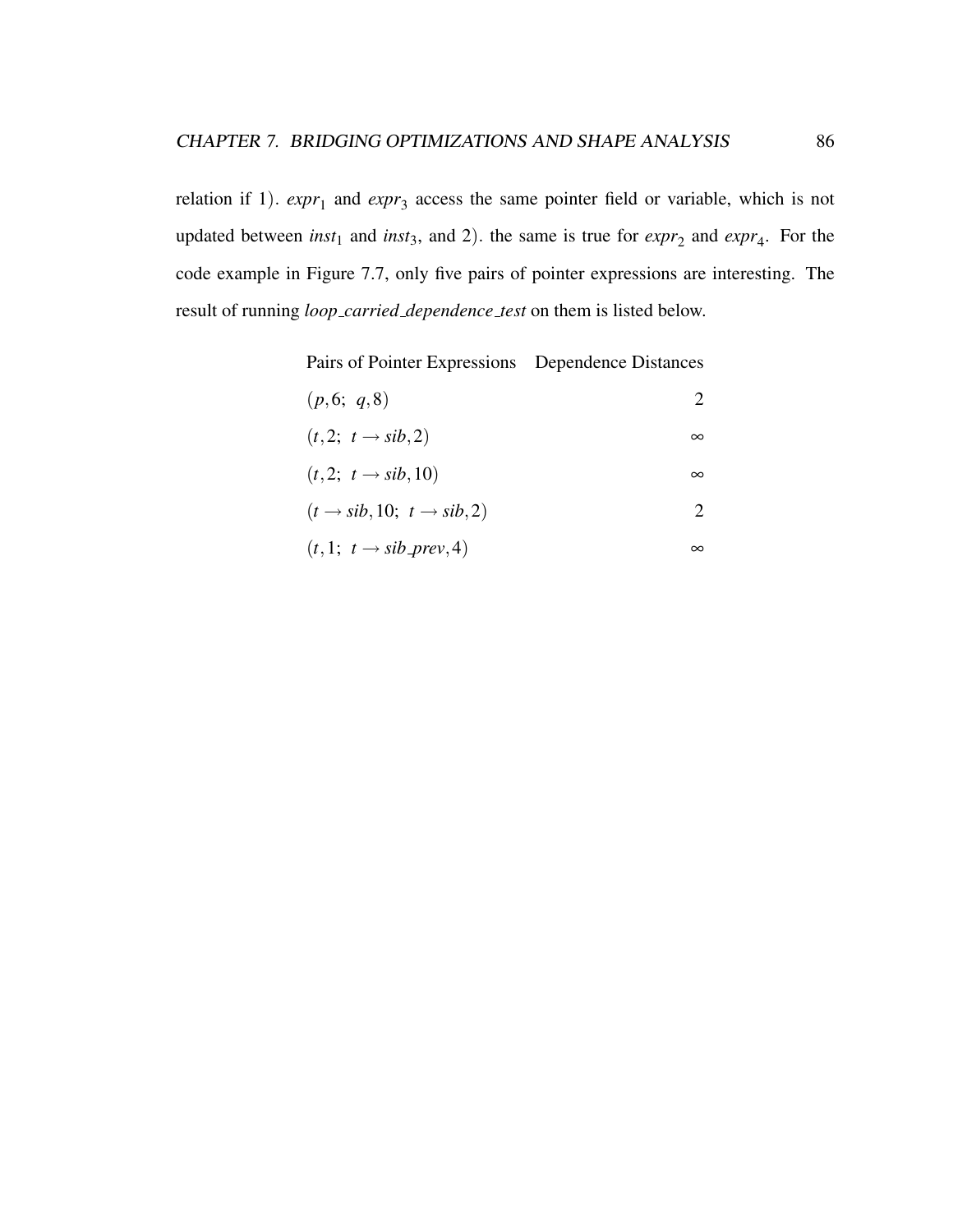# Chapter 8

# Related Work

Recently there have been many interesting works in applying separation logic to program analysis, not just verification. Berdine et al. describe a form of symbolic execution that, for certain types of preconditions, generates postconditions by updating the preconditions in-place [2]. It does not by itself yield a suitable abstract domain due to the lack of a guarantee for convergence. Two analyses of list- processing programs [7, 16] use rewrite rules tailored to the list predicate to reduce logic formulae and thereby arrive at fixed points. Both analyses are intraprocedural. An interprocedural analysis is given in [9], limited to predefined predicates as well. [3] studies pointer arithmetic in an abstract domain where each list node is a multiword.

Most similar to our work, Lee et al.'s grammar-based analysis [14] can also discover recursive predicates automatically. The abstract domain of their analysis consists of shape graphs whose summary nodes have grammars associated with them to describe the shapes of the concrete structures represented by the summary nodes. Their grammars can have parameters, an implicit self parameter referring to the root of the concrete structure and an explicit parameter representing the target of a cyclic backward link. These grammars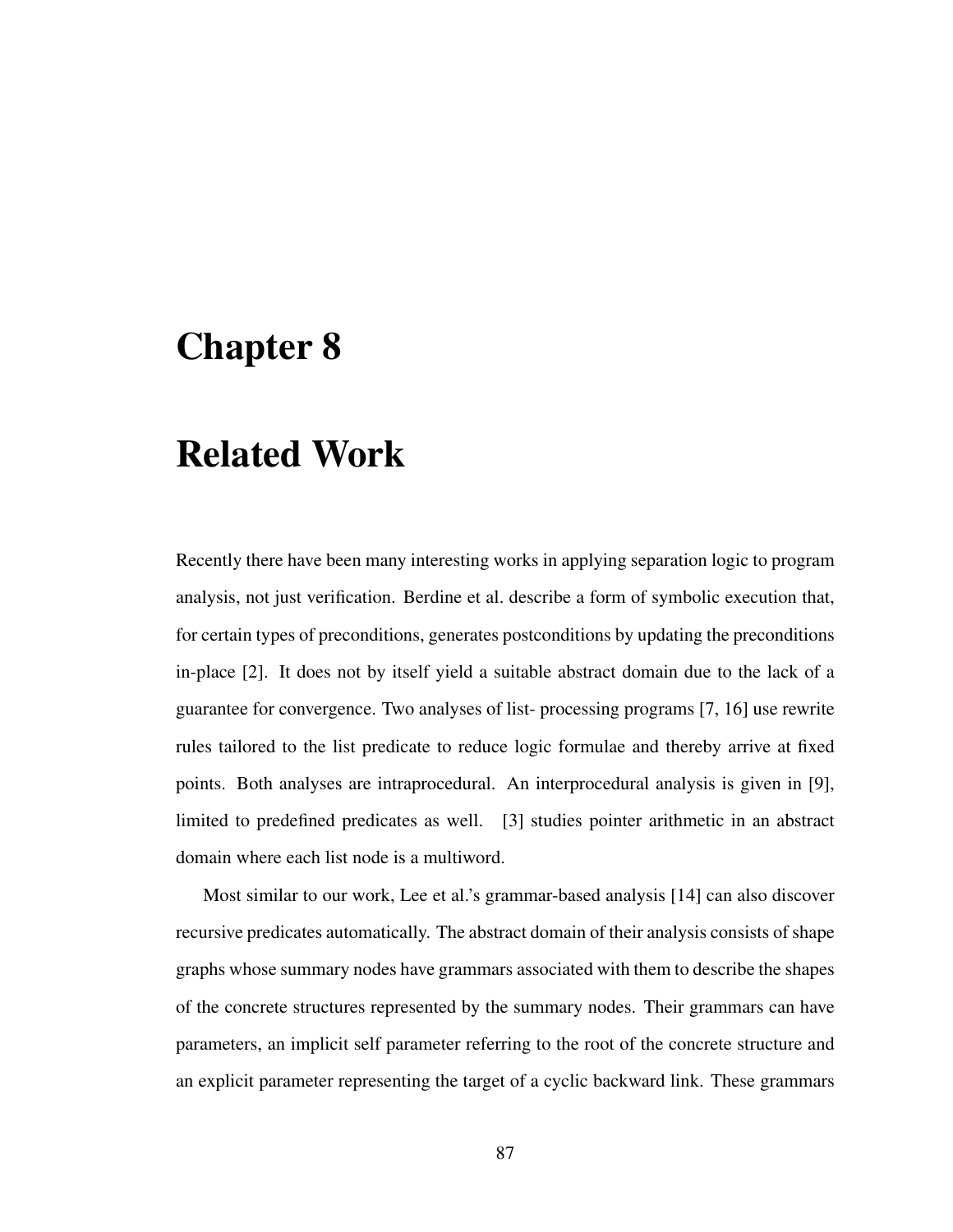can be translated to equivalent recursive predicates defined in separation logic. The first major difference between our work and theirs is that while their grammars allow only one explicit parameter, our recursive predicates can have an arbitrary number of parameters and an arbitrary number of truncation points. As a result, their analysis cannot describe data structures with multiple backward links such as the *mcf tree*. Neither can it handle multiple pointers to the interior of a data structure. Another difference is that they arrive at grammar definitions by using a "cut" rule that removes cyclic connections between two shape graph nodes, therefore their analysis cannot handle DAGs at all. By comparison, inductive recursion synthesis is designed to detect all patterns that are recursive in nature, not any particular type of patterns, thus it represents a more general way of inferring recursions.

Outside of separation logic, various types of heap abstraction have been proposed to recover the precision lost due to approximations such as *k*-limiting. Nonuniform alias analyses [6, 32, 33] distinguish between elements of recursive data structures by correlating aliasing relationships with the positions of the elements in the data structures. For example, one of the aliasing relationships may be "the *i*th node of list *A* may alias with the 2*i*th node". The positions are represented either by timestamps on abstract heap nodes [33] or by numbers of recursive field traversals in access paths [6, 32]. Describing tree-based data structures with a counter system such as this is not intuitive and may not be able to precisely capture complex internal sharing patterns.

3-valued logic analysis (TVLA) [26] is a parametric shape analysis framework where instrumentation predicates are associated with summary nodes to provide more precise descriptions of the concrete nodes. Their predicates are written in first-order logic and are no less expressive than ours. However, until their recent work on automatically generating new predicates [15], the instrumentation predicates had to be provided to the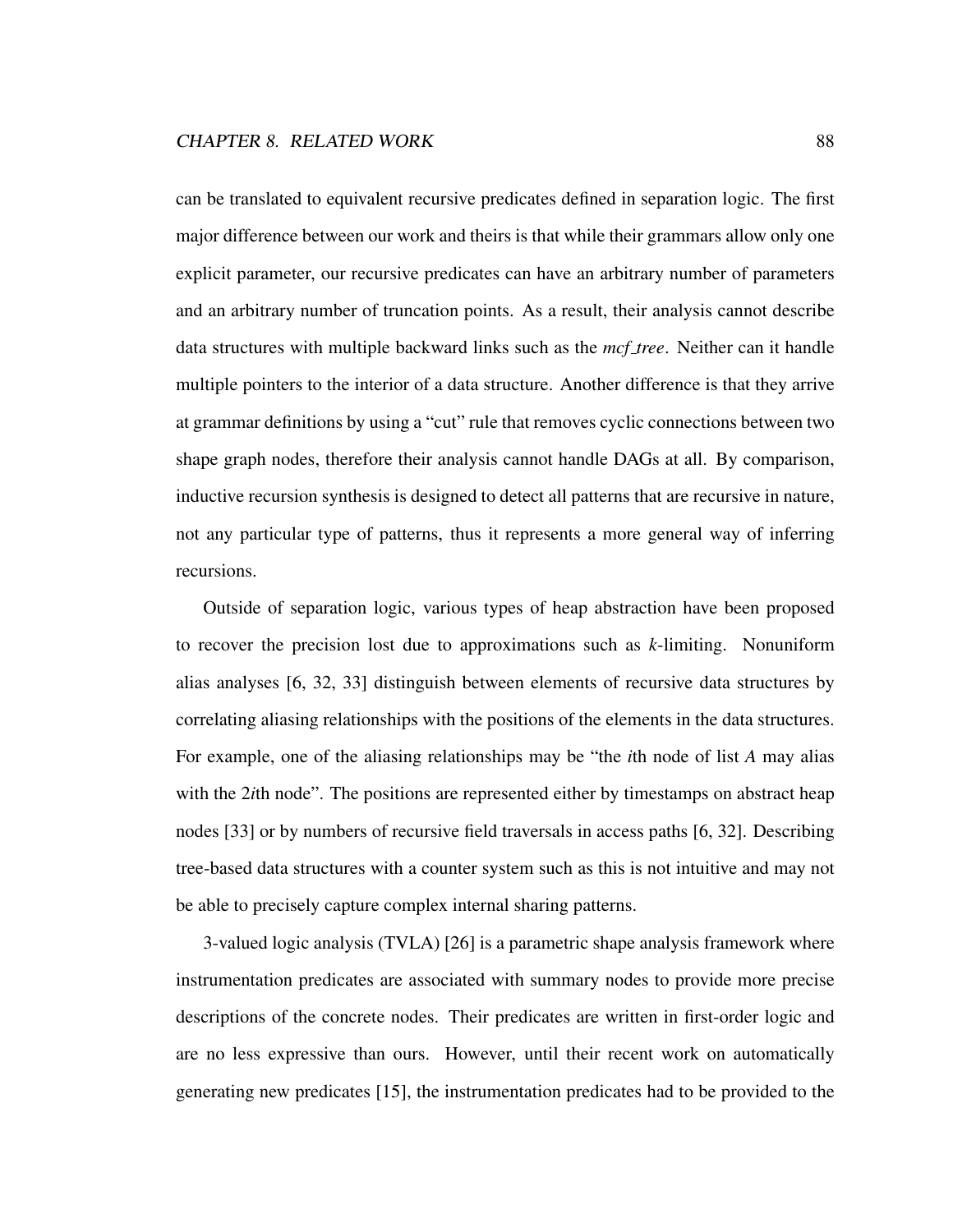shape analysis framework by the user. Like our work, [15] uses inductive learning to discover instrumentation predicates. But the particular technique they use is a completely different one from inductive recursion synthesis. It is based on successive refinement given positive and negative examples. Although in principle their predicates can describe complex data structures such as the *mcf tree*, the inference of such recursive predicates is not demonstrated in their paper. Instead, the paper shows how to discover predicates that describe sortedness of a list and whether a heap node may be shared.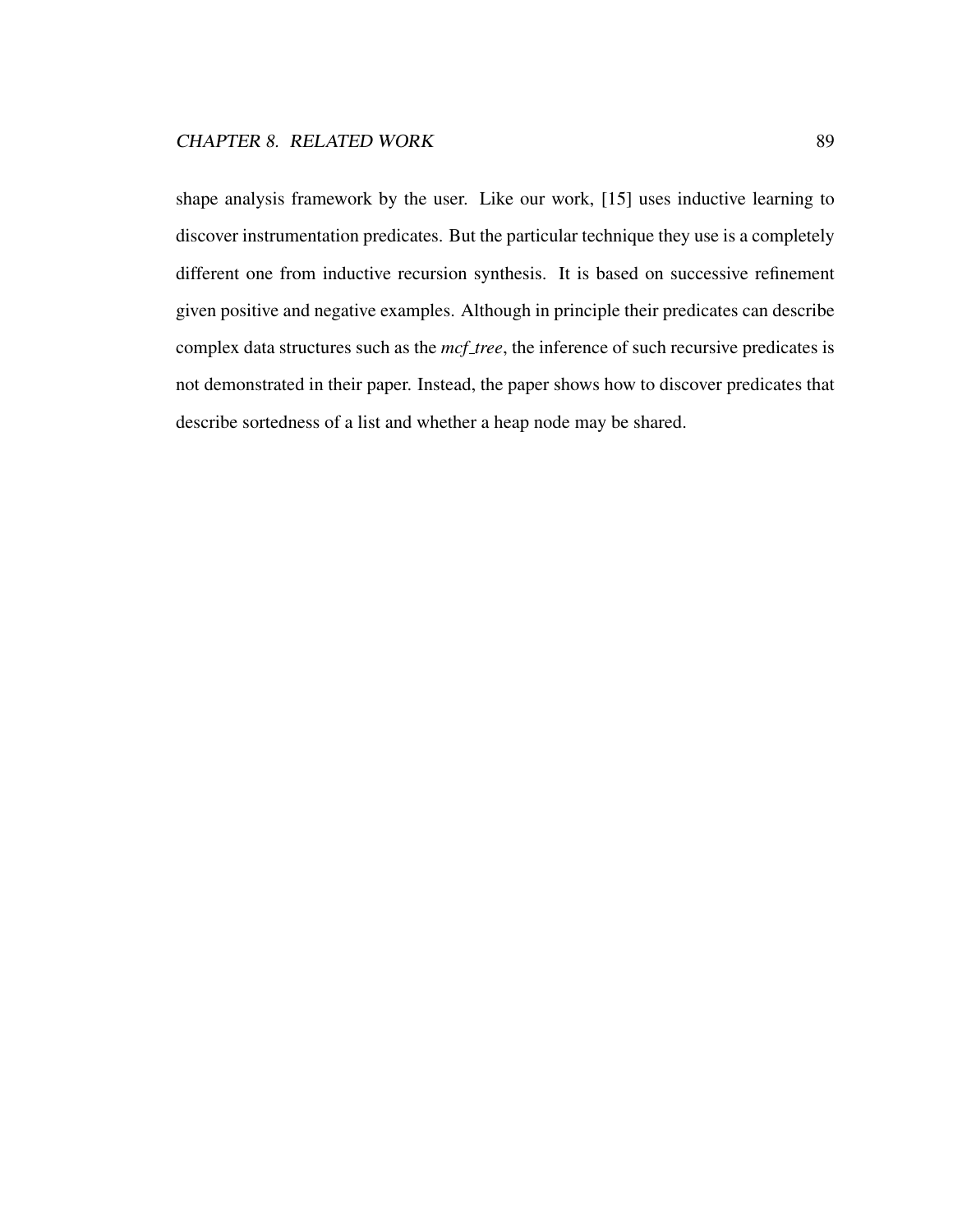### Chapter 9

# Conclusion and Future Work

This dissertation has taken steps to allow separation logic based shape analysis to be applied to a wide range of programs without a priori restrictions on the types of data structures. This chapter summarizes the contributions made by this work and discusses possible directions for future work.

#### 9.1 Summary

This dissertation presented an interprocedural shape analysis that uses separation logic formulas to describe heaps. The combination of two novel techniques, inductive recursion synthesis and generic recursion unrolling/rolling based on truncation points, makes separation logic based program analysis applicable beyond simplistic data structures. It has been shown that the analysis can determine the exact shapes of data structures in both iterative and recursive programs.

Different from the common approach of guaranteeing termination through widening (i.e. approximations), inductive recursion synthesis is inspired by inductive reasoning,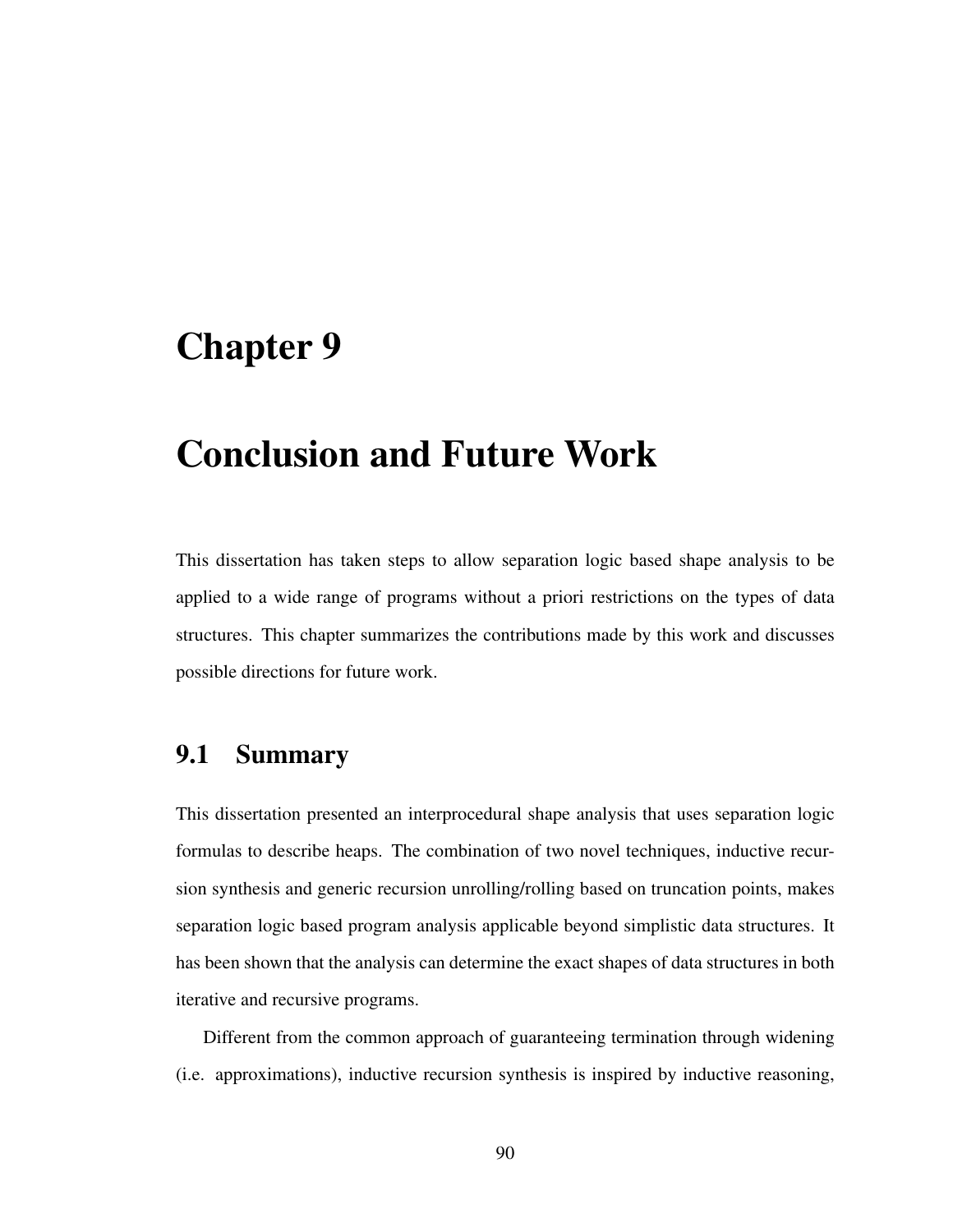the ability to draw general conclusions from particular observations. The conclusions, if verified to be valid, do not suffer precision loss that results from approximations. Inductive recursion synthesis also represents a new approach to loop invariant inference, which frees logic-based program reasoning from having to rely on user-supplied invariants.

In addition to loops, recursion synthesis is also used to handle recursive functions. Some form of *k*-limiting (with *k* often equal to 1) is usually applied in the unrolling of recursive functions to ensure finiteness of the abstract domain. Approximations like this is avoided in our analysis by sampling an interprocedurally-valid execution path through the recursive functions and then applying inductive recursion synthesis. Another source of approximation that is also avoided is the need to bound the number of cutpoints that arise from local reasoning of callees.

To make the results of the shape analysis readily usable by code optimizations, a loop-carried dependence test for recursive data structures is designed. It improves upon a previous dependence test with new algorithms that query the shape analysis about existence of cycles in a data structure and whether a node may be shared by two pointers. The shape analysis is not only able to discover the precise shapes of the data structures, it is also able to reason about the shapes and prove properties about them. This test also computes dependence distances when loop-carried dependences cannot be disproved. All of these features contribute to more optimization opportunities being identified.

#### 9.2 Future Directions

Many opportunities exist for improving and extending this work. For starters, applying the analysis to a wider set of benchmarks would help to formulate more precisely the conditions under which inductive recursion synthesis may fail. Our evaluation has shown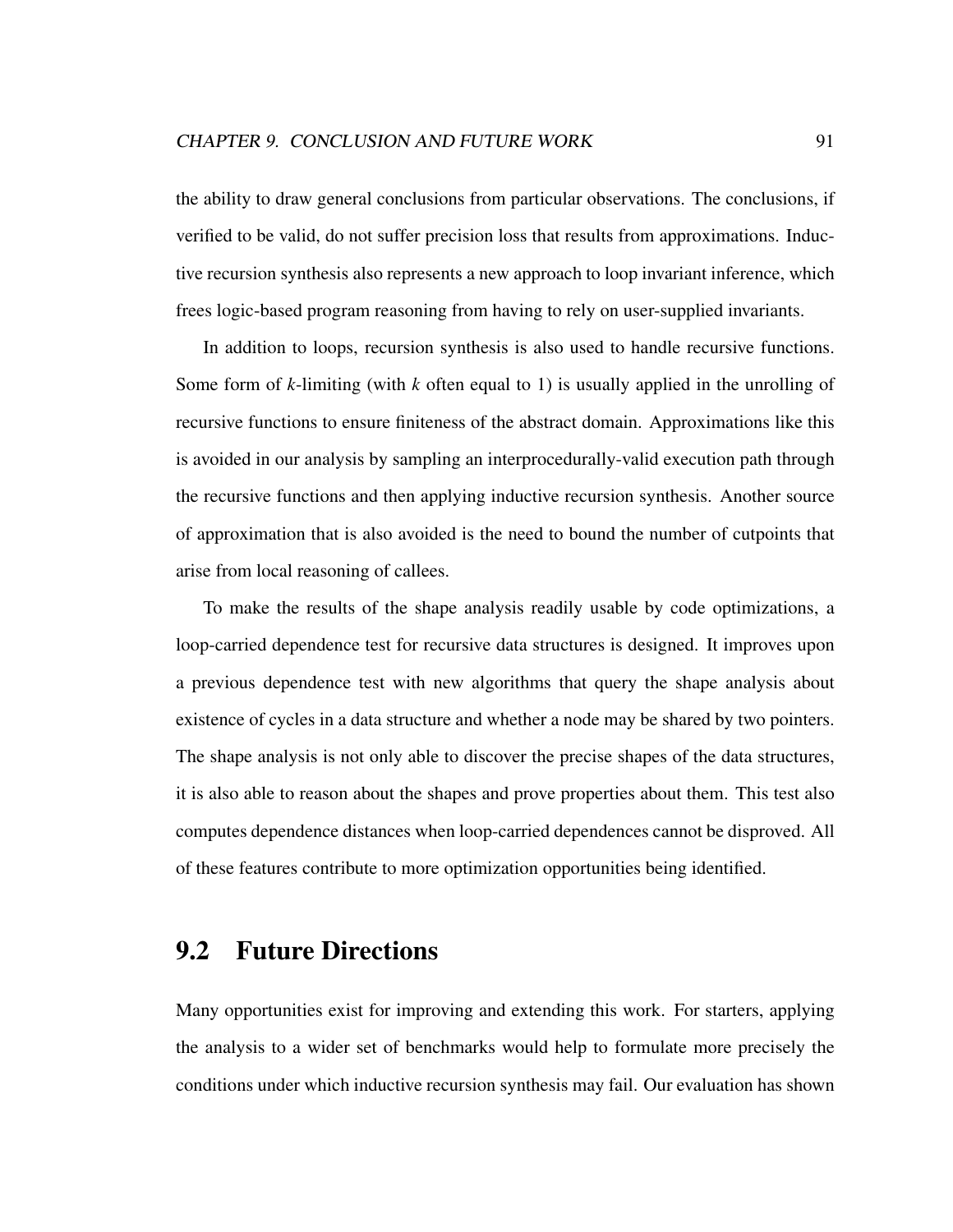that it works very well on data structures that contain cycles. Though in theory it can also work for DAGs, as pointed out in Chapter 3.2, it is possible for the code to not reveal much clue as to the shape of the data structure. Hence it would be interesting to see how successful the analysis is on real applications.

A more graceful recovery from the situations where recursion synthesis does fail is also desirable. Instead of simply halting when the analysis fails to converge over a loop, extending the symbolic evalution of the loop for a couple of more iterations may uncover more information about the data structure that ultimately leads to a valid recursive description. If that fails, a different kind of predicates can be used to express that all pointers to a particular data structure may alias, allowing other parts of the heap to be analyzed as usual. Another possibility is to prompt the user for further information and then proceed.

Another area of improvement concerns the scalability of the shape analysis to large system software with millions of lines of code and hundreds if not thousands of individual data structures. At issue here is probably not memory consumption because the number of symbolically executed iterations per loop is bounded by a constant, which means the size of the abstract state is also bounded. A more real concern comes from the fact that inductive recursion synthesis is applied to all top-level term trees (essentially all data structures) each time the analysis needs to terminate over a loop; this may slow down the analysis.

Inductive recursion synthesis can be extended to handle arrays. For example, for an array of pointers to linked lists, it is often important to maintain in the abstract state that the array elements point to distinct lists. By introducing to the logic an additional heap assertion for pointer arithmetic  $h_1 + n = h_2$ , the state after symbolically unrolling of the loop will reveal patterns in the pointer arithmetic as well (arrays can be thought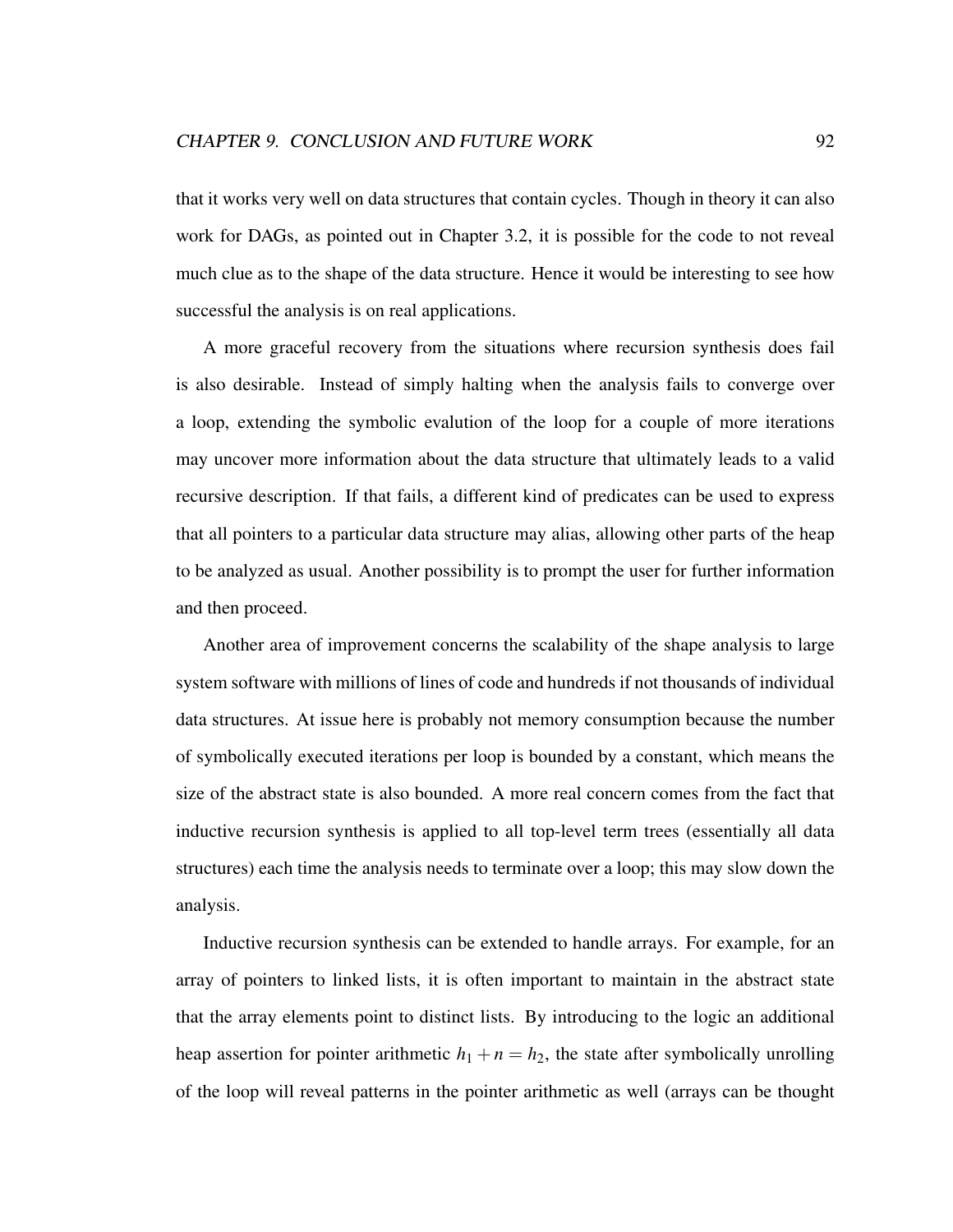of in terms of recursion too), just like it does for points-to relations. Adding support for pointer arithmetic in this way would facilitate reasoning about heap structures that involve a combination of arrays and linked data structures. But since the same location can be reached by both pointer arithmetic and access paths, decisions need to be made as to when to use pointer arithmetic to name the location and when to use access paths. Choosing the appropriate names has a huge effect on whether a valid recursion can be inferred.

Finally, evaluating the impact of shape analysis on automatic code parallelization and exploring other types of optimization opportunities would help increase the usability of shape analysis. Decoupled Software Pipelining (DSWP) [22, 20] is a new technology that extracts multiple concurrently executable threads from a sequential loop by identifying strongly-connected components (SCC) in the loop's dependence graph. It holds the promise of dramatically speeding up sequential programs on multi-thread and multicore architectures. Without shape analysis, DSWP will be constrained by conservative memory dependence information, resulting in small number of large SCCs, which in turn leads to small number of threads. With shape analysis, not only can more threads be extracted, multiple threads can be spawned to execute a portion of the loop from different iterations. Another potential optimization opportunity is that linked lists can be converted to arrays to speed up their accesses.

#### 9.3 Closing Remarks

Despite the higher level of accuracy offered by shape analysis over traditional pointer analysis, it is far from being widely deployed in optimizing compilers due to the fact that in general, its algorithm is necessarily more complex and it consumes even more memory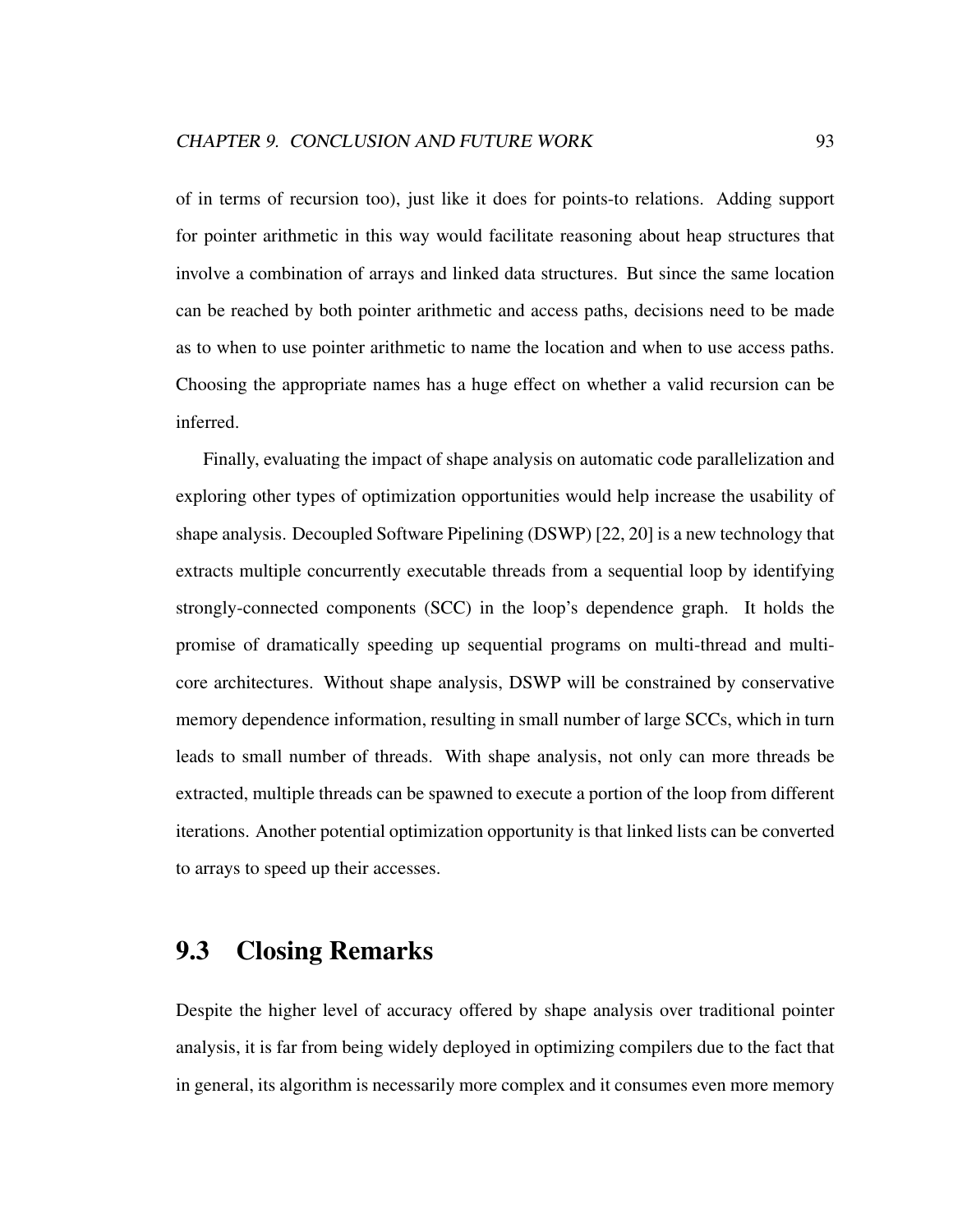and execution time. Separation logic is an important step towards providing intuitive and efficient way of reasoning about the heap. However, it cannot be widely used in automatic code analysis and optimization unless the analysis can discover recursive predicates and arrive at loop invariants without user intervention. This dissertation takes a significant step in this direction by equipping shape analysis with the ability of inductive reasoning. It holds the promise of allowing the advantages of separation logic as a heap formalism to be exploited beyond the domain of program verification, in aggressive optimizing compilers that can better utilize the next generation of architectures.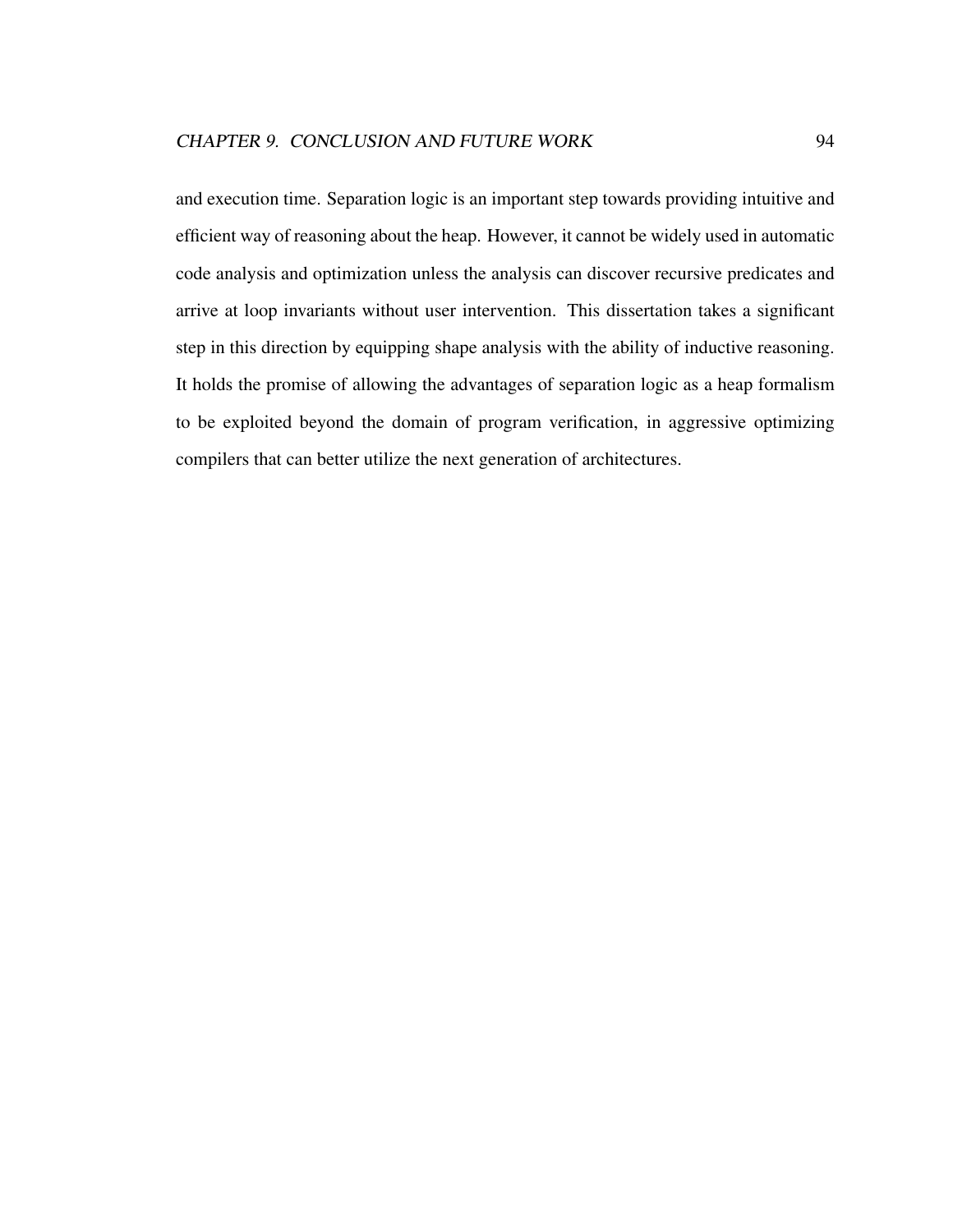# Bibliography

- [1] J. Berdine, C. Calcagno, and P. W. O'Hearn. A decidable fragment of separation logic. In *Lecture Notes in Computer Science*, volume 3328, pages 97–109. Springer-Verlag, 2004.
- [2] J. Berdine, C. Calcagno, and P. W. O'Hearn. Symbolic execution with separation logic. In *Lecture Notes in Computer Science*, volume 3780, pages 52–68. Springer-Verlag, 2005.
- [3] C. Calcagno, D. Distefano, P. O'Hearn, and H. Yang. Beyond reachability: Shape abstraction in the presence of pointer arithmetic. In *Lecture Notes in Computer Science*, volume 4134, pages 182–203. Springer-Verlag, 1995.
- [4] D. R. Chase, M. Wegman, and F. K. Zadeck. Analysis of pointers and structures. In *Proceedings of the ACM SIGPLAN '90 Conference on Programming Language Design and Implementation*, pages 296–310, June 1990.
- [5] R. Cytron. DOACROSS: Beyond vectorization for multiprocessors. In *Proceedings of the International Conference on Parallel Processing*, pages 836–884, 1986.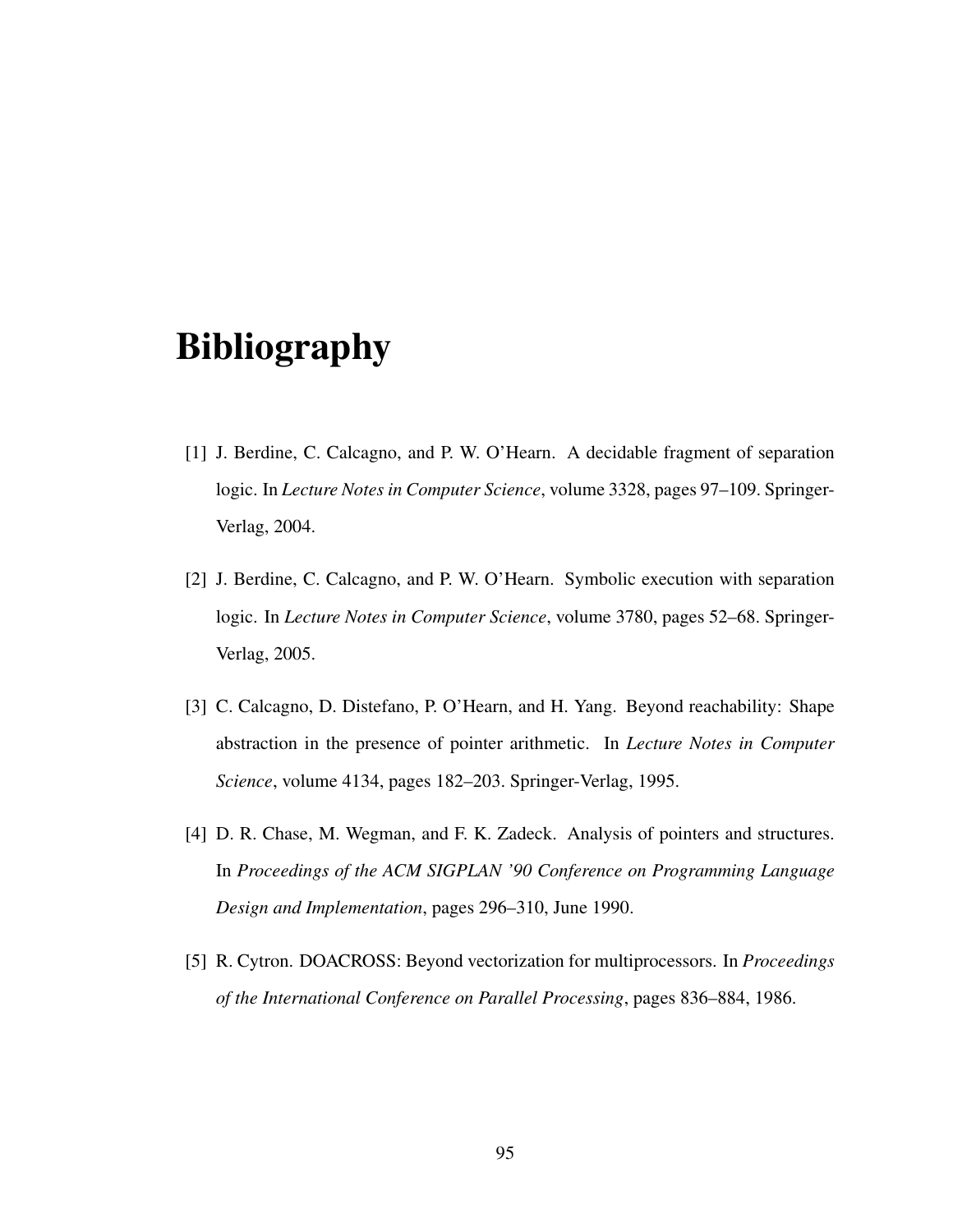- [6] A. Deutsch. Interprocedural may-alias analysis for pointers: Beyond k-limiting. In *Proceedings of the ACM SIGPLAN '94 Conference on Programming Language Design and Implementation*, pages 230–241, June 1994.
- [7] D. Distefano, P. W. O'Hearn, and H. Yang. A local shape analysis based on separation logic. In *Lecture Notes in Computer Science*, volume 3920, pages 287– 302. Springer-Verlag, 2006.
- [8] R. Ghiya, L. Hendren, and Y. Zhu. Detecting parallelism in c programs with recursive data structures. In *Proceedings of the 7th International Conference on Compiler Construction*, pages 159–173, March 1998.
- [9] A. Gotsman, J. Berdine, and B. Cook. Interprocedural shape analysis with separated heap abstractions. In *Proceedings of the 13th International Static Analysis Symposium (SAS)*, August 2006.
- [10] B. Guo, N. Vachharajani, and D. I. August. Shape analysis with inductive recursion synthesis. In *Proceedings of the 2007 ACM SIGPLAN Conference on Programming Language Design and Implementation*, pages 256–265, New York, NY, USA, 2007. ACM.
- [11] C. Hoare. An axiomatic basis for computer programming. *Communications of the ACM*, 12(10):576–580 and 583, October 1969.
- [12] N. D. Jones and S. S. Muchnick. Flow analysis and optimization of Lisp-like structures. In S. S. Muchnick and N. D. Jones, editors, *Program Flow Analysis: Theory and Applications*, pages 102–131. Prentice-Hall, Englewood Cliffs, NJ, 1981.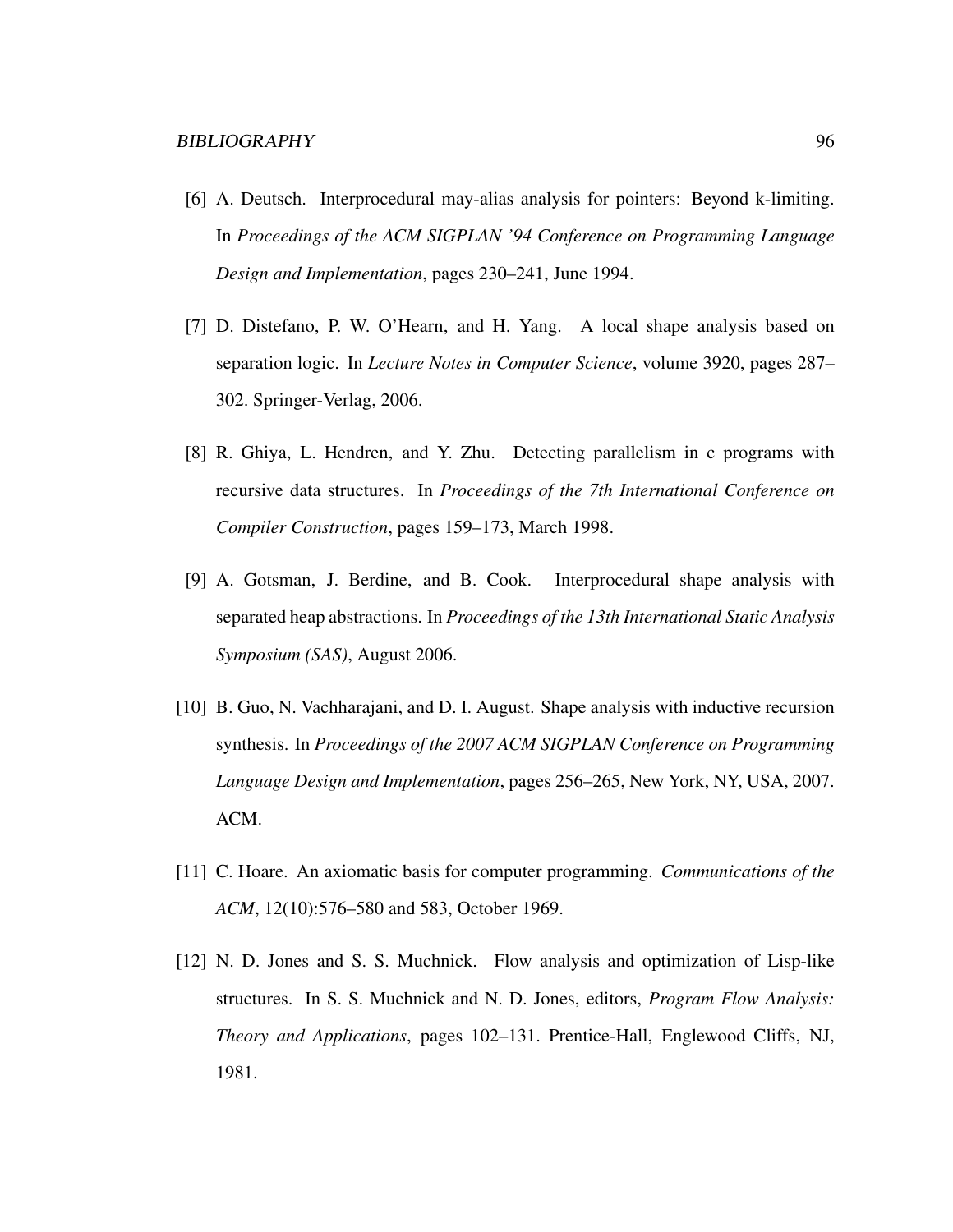- [13] D. J. Kuck. *The Structure of Computers and Computations*. John Wiley and Sons, New York, NY, 1978.
- [14] O. Lee, H. Yang, and K. Yi. Automatic verification of pointer programs using grammar-based shape analysis. In *Prceedings of the 2005 European Symposium on Programming (ESOP)*, 2005.
- [15] A. Loginov, T. Reps, and M. Sagiv. Abstraction refinement via inductive learning. In *Proceedings of the 17th International Conference on Computer Aided Verification*, pages 519–533, 2005.
- [16] S. Magill, A. Nanevski, E. Clarke, and P. Lee. Inferring invariants in separation logic for imperative list-processing programs. In *Workshop on Semantics, Program Analysis, and Computing Environments for Memory Management (SPACE)*, January 2006.
- [17] A. Mœller and Schwartzbach. The pointer assertion logic engine. In *Proceedings of the ACM SIGPLAN 2001 Conference on Programming Language Design and Implementation*, pages 221–231, 2001.
- [18] Y. Muraoka. *Parallelism exposure and exploitation in programs*. PhD thesis, University of Illinois, Urbana-Champain, IL, February 1971.
- [19] P. O'Hearn, J. Reynolds, and H. Yang. Local reasoning about programs that alter data structures. In *Lecture Notes in Computer Science*, volume 2142, pages 1–19. Springer-Verlag, 2001.
- [20] G. Ottoni, R. Rangan, A. Stoler, and D. I. August. Automatic thread extraction with decoupled software pipelining. In *Proceedings of the 38th IEEE/ACM International Symposium on Microarchitecture*, pages 105–116, November 2005.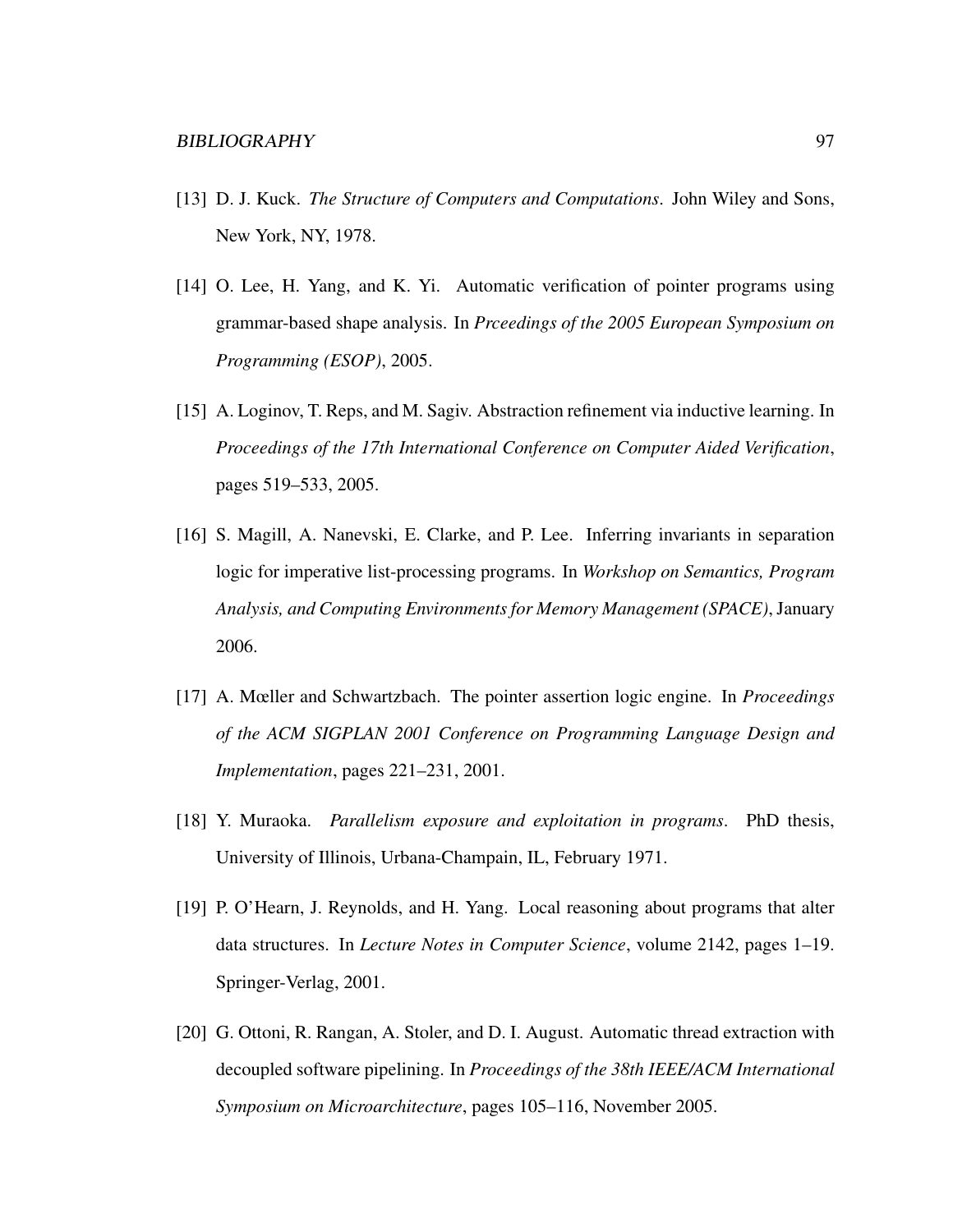- [21] D. A. Padua. *Multiprocessors: Discussion of some theoretical and practical problems*. PhD thesis, University of Illinois, Urbana, IL, November 1979.
- [22] R. Rangan, N. Vachharajani, M. Vachharajani, and D. I. August. Decoupled software pipelining with the synchronization array. In *Proceedings of the 13th International Conference on Parallel Architectures and Compilation Techniques*, pages 177–188, September 2004.
- [23] J. Reynolds. Separation logic: A logic for shared mutable data structures. In *Proceedings of the 7th Annual IEEE Symposium on Logic in Computer Science*, July 2002.
- [24] N. Rinetzky, J., Bauer, T. Reps, M. Sagiv, and R. Wilhelm. A semantics for procedure local heaps and its abstractions. In *Proceedings of the 32nd International Symposium on Principles of Programming Languages*, pages 296–309, January 2005.
- [25] N. Rinetzky, M. Sagiv, and E. Yahav. Interprocedural shape analysis for cutpointfree programs. Technical Report 26, Tel Aviv University, November 2004.
- [26] M. Sagiv, T. Reps, and R. Wilhelm. Parametric shape analysis via 3-valued logic. *ACM Transactions on Programming Languages and Systems*, 24(3):217–298, 2002.
- [27] U. Schmid. *Inductive synthesis of functional programs*. Springer-Verlag, Berlin, Germany, 2003.
- [28] M. Sharir and A. Pnueli. Two approaches to interprocedural data flow analysis. In S. Muchnick and N. Jones, editors, *Program Flow Analysis: Theory and Applications*, pages 189–233. Prentice-Hall, Englewood Cliffs, NJ, 1981.